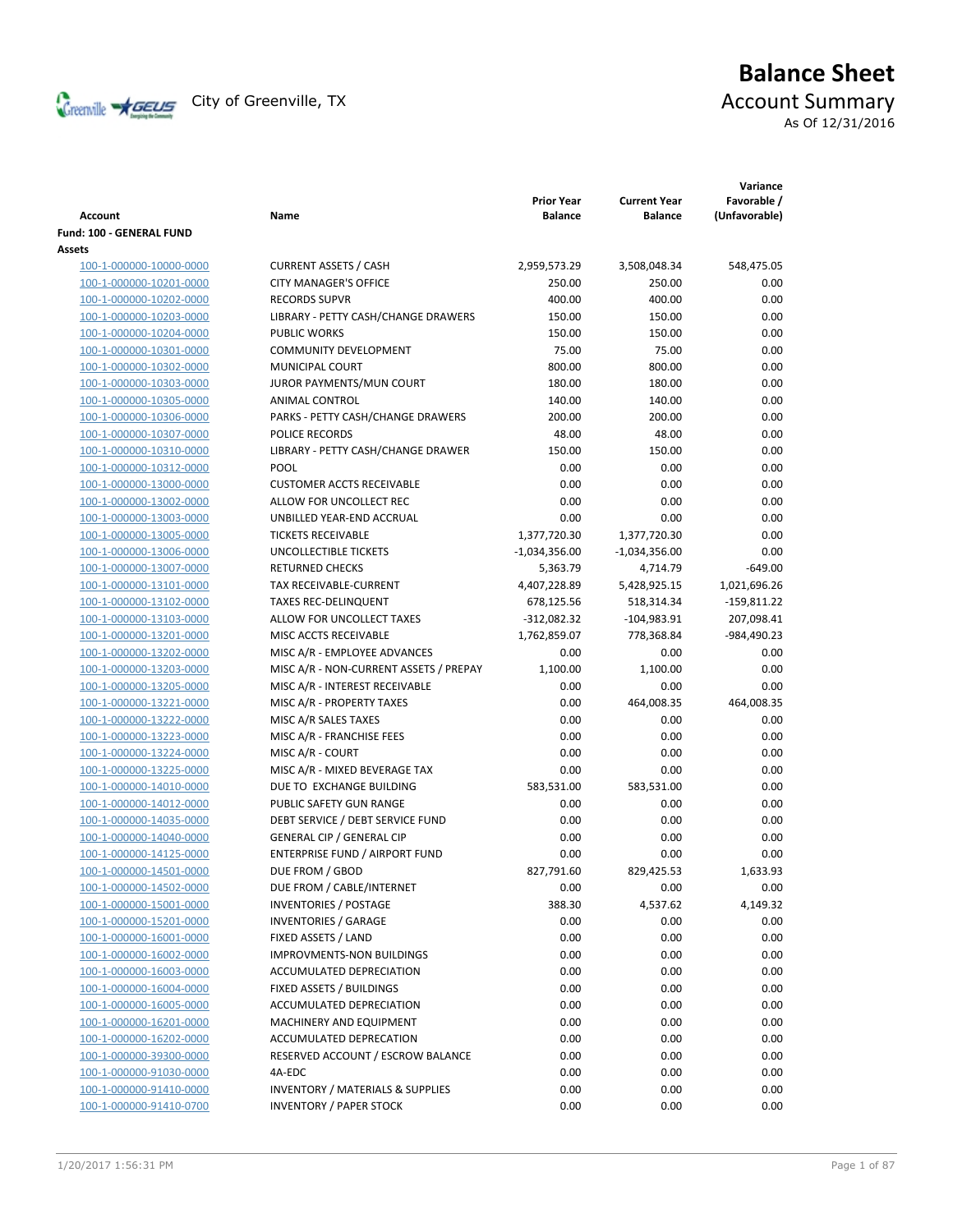|                                                    |                                                 | <b>Prior Year</b>    | <b>Current Year</b>  | Variance<br>Favorable / |
|----------------------------------------------------|-------------------------------------------------|----------------------|----------------------|-------------------------|
| <b>Account</b>                                     | Name                                            | <b>Balance</b>       | <b>Balance</b>       | (Unfavorable)           |
| 100-1-000000-91430-0000                            | NON-CURRENT ASSETS / PREPAYMENTS                | 0.00                 | 0.00                 | 0.00                    |
|                                                    | <b>Total Assets:</b>                            | 11,259,786.48        | 12,361,897.35        | 1,102,110.87            |
| Liability                                          |                                                 |                      |                      |                         |
| 100-1-000000-20101-0000                            | <b>ACCOUNTS PAYABLE</b>                         | $-815.00$            | $-15,024.47$         | 14,209.47               |
| 100-1-000000-20102-0000                            | <b>CREDIT CARD PAYABLE</b>                      | 0.00                 | 0.00                 | 0.00                    |
| 100-1-000000-20103-0000                            | ACCRUED ACCOUNTS PAYABLE                        | 11,560.60            | 11,560.60            | 0.00                    |
| 100-1-000000-20114-0000                            | <b>INVESTMENT ADVISORY FEES</b>                 | 0.00                 | 0.00                 | 0.00                    |
| 100-1-000000-20115-0000                            | PD EMP COMMISSION                               | 248.87               | 815.02               | $-566.15$               |
| 100-1-000000-20116-0000                            | POLICE DONATIONS                                | 11,582.06            | 16,062.61            | $-4,480.55$             |
| 100-1-000000-20117-0000                            | <b>FIRE DONATIONS</b>                           | 3,655.62             | 10,566.16            | $-6,910.54$             |
| 100-1-000000-20118-0000                            | <b>COMBAT CHALLENGE</b>                         | 6,361.27             | 6,361.27             | 0.00                    |
| 100-1-000000-20119-0000                            | <b>CEMETERIES DONATIONS</b>                     | 61.79                | 61.79                | 0.00                    |
| 100-1-000000-20120-0000                            | <b>LIBRARY DONATIONS</b>                        | 13,412.64            | 13,979.70            | $-567.06$               |
| 100-1-000000-20121-0000                            | ANIMAL SHELTER DONATIONS                        | 1,388.27             | 640.85               | 747.42                  |
| 100-1-000000-20122-0000                            | <b>PARKS DONATIONS</b>                          | 0.00                 | 4,500.00             | $-4,500.00$             |
| 100-1-000000-20125-0000                            | SALES TAX PAYABLE / IN THE CITY                 | 7.57                 | 7.58                 | $-0.01$                 |
| 100-1-000000-20127-0000                            | STATE COURT COST/FEE PAYB                       | 35,900.38            | 54,630.77            | $-18,730.39$            |
| 100-1-000000-20128-0000                            | SEATBELT&CHILD RESTRAINT                        | 4,796.70             | 6,734.43             | $-1,937.73$             |
| 100-1-000000-20129-0000                            | MUNICIPAL COURT CLEARING                        | 1,972.20             | 346.00               | 1,626.20                |
| 100-1-000000-20130-0000                            | <b>3RD PARTY FTA FEE PAYABLE</b>                | 911.06               | 502.72               | 408.34                  |
| 100-1-000000-20131-0000                            | REFUNDS / OVERPAYMENTS                          | $-100.00$            | $-123.70$            | 23.70                   |
| 100-1-000000-20132-0000                            | <b>COURT COLL AGENCY FEES</b>                   | 117.58               | 628.77               | $-511.19$               |
| 100-1-000000-20136-0000                            | <b>ATTORNEY COLLECTION FEES</b>                 | 0.00                 | 0.00                 | 0.00                    |
| 100-1-000000-20137-0000                            | PLAT FILING FEES PAYABLE                        | 17,682.02            | 20,553.74            | $-2,871.72$             |
| 100-1-000000-20138-0000                            | COMMUNITY DEV TRUST ACCT                        | 1,613.50             | 1,328.50             | 285.00                  |
| 100-1-000000-20139-0000                            | RETAINAGES PAYABLE                              | 0.00                 | 0.00                 | 0.00                    |
| 100-1-000000-20141-0000                            | <b>TELEPHONE CLEARING</b>                       | 16,578.95            | 10,515.52            | 6,063.43                |
| 100-1-000000-20143-0000                            | POLICE PROPERTY ROOM CLEARING                   | 10,775.99            | 10,775.99            | 0.00                    |
| 100-1-000000-20146-0000                            | MAIN ST / FARMERS MRKT RESALE                   | 100.12               | 209.12               | $-109.00$               |
| 100-1-000000-20155-0000                            | MAIN ST / FARMERS MARKET DONATIONS              | 0.00                 | 365.87               | $-365.87$               |
| 100-1-000000-20160-0000                            | UNAPPLIED CREDIT                                | 0.00                 | 0.00                 | 0.00                    |
| 100-1-000000-20201-0000<br>100-1-000000-20203-0000 | <b>DEFERRED REVENUE</b><br>DEFERRED TAX REVENUE | 0.00<br>4,761,802.93 | 0.00<br>5,830,786.38 | 0.00<br>$-1,068,983.45$ |
| 100-1-000000-20204-0000                            | DEFERRED TICKET REVENUE                         | 286,137.30           | 286,137.30           | 0.00                    |
| 100-1-000000-21040-0000                            | DUE TO / GENERAL CIP FUND                       | 0.00                 | 0.00                 | 0.00                    |
| 100-1-000000-21201-0000                            | DUE TO / CENTRAL SERVICE FUND                   | 0.00                 | 0.00                 | 0.00                    |
| 100-1-000000-21401-0000                            | DUE TO / ELECTRIC OPERATING FUND                | 0.00                 | 0.00                 | 0.00                    |
| 100-1-000000-21506-0000                            | DUE TO / 4A-EDC                                 | 1,898.50             | 2,026.38             | $-127.88$               |
| 100-1-000000-21507-0000                            | DUE TO / BOARD OF DEVELOPMENT                   | $-30,894.29$         | $-46,205.85$         | 15,311.56               |
| 100-1-000000-22001-0000                            | SALARIES PAYABLE                                | 532,230.43           | 490,669.47           | 41,560.96               |
| 100-1-000000-23001-0000                            | CAPITAL LEASE PAYABLE                           | 0.00                 | 0.00                 | 0.00                    |
| 100-1-000000-23101-0000                            | CAPITAL LEASE PAYABLE                           | 0.00                 | 0.00                 | 0.00                    |
| 100-1-000000-24001-0000                            | O/S CHECKS PAYABLE                              | 0.00                 | 0.00                 | 0.00                    |
| 100-1-000000-24004-0000                            | <b>INTEREST PAYABLE ON DEP</b>                  | 0.00                 | 0.00                 | 0.00                    |
| 100-1-000000-24007-0000                            | <b>BILLED DEPOSITS SUSPENSE</b>                 | 0.00                 | 0.00                 | 0.00                    |
| 100-1-000000-24008-0000                            | <b>CUSTOMER DEPOSITS / ANIMAL SHELTER</b>       | 0.00                 | 0.00                 | 0.00                    |
| 100-1-000000-24009-0000                            | LIBRARY MEETING ROOM DEPOSITS                   | 501.20               | 501.20               | 0.00                    |
| 100-1-000000-24010-0000                            | <b>CIVIC CENTER DEPOSITS</b>                    | 0.00                 | 0.00                 | 0.00                    |
| 100-1-000000-24011-0000                            | <b>AUDITORIUM DEPOSITS</b>                      | 0.00                 | 0.00                 | 0.00                    |
| 100-1-000000-26001-0000                            | <b>COMPENSATED ABSENCES PAY</b>                 | 0.00                 | 0.00                 | 0.00                    |
| 100-1-000000-29000-0000                            | MISC LIABILITY - GREENVILLE ENERGY LLC          | 0.00                 | 0.00                 | 0.00                    |
| 100-1-000000-29001-0000                            | RESALE                                          | 0.00                 | 0.00                 | 0.00                    |
| 100-1-000000-29300-0000                            | <b>ENCUMBRANCE SUMMARY</b>                      | 0.00                 | 0.00                 | 0.00                    |
| 100-1-000000-29400-0000                            | RESERVED ACCOUNT / ENCUMBRANCES                 | 0.00                 | 0.00                 | 0.00                    |
| 100-1-000000-29400-0900                            | RESERVED ACCOUNT / ENCUMBRANCES                 | 0.00                 | 0.00                 | 0.00                    |
| 100-1-000000-92190-1202                            | <b>LABORATORY CLEARING</b>                      | 0.00                 | 0.00                 | 0.00                    |
| 100-1-000000-92191-0000                            | <b>SPONSORS - PARKS</b>                         | 0.00                 | 0.00                 | 0.00                    |
| 100-1-000000-92200-0000                            | MISCELLANEOUS LIABILITIES                       | 0.00                 | 0.00                 | 0.00                    |
|                                                    |                                                 |                      |                      |                         |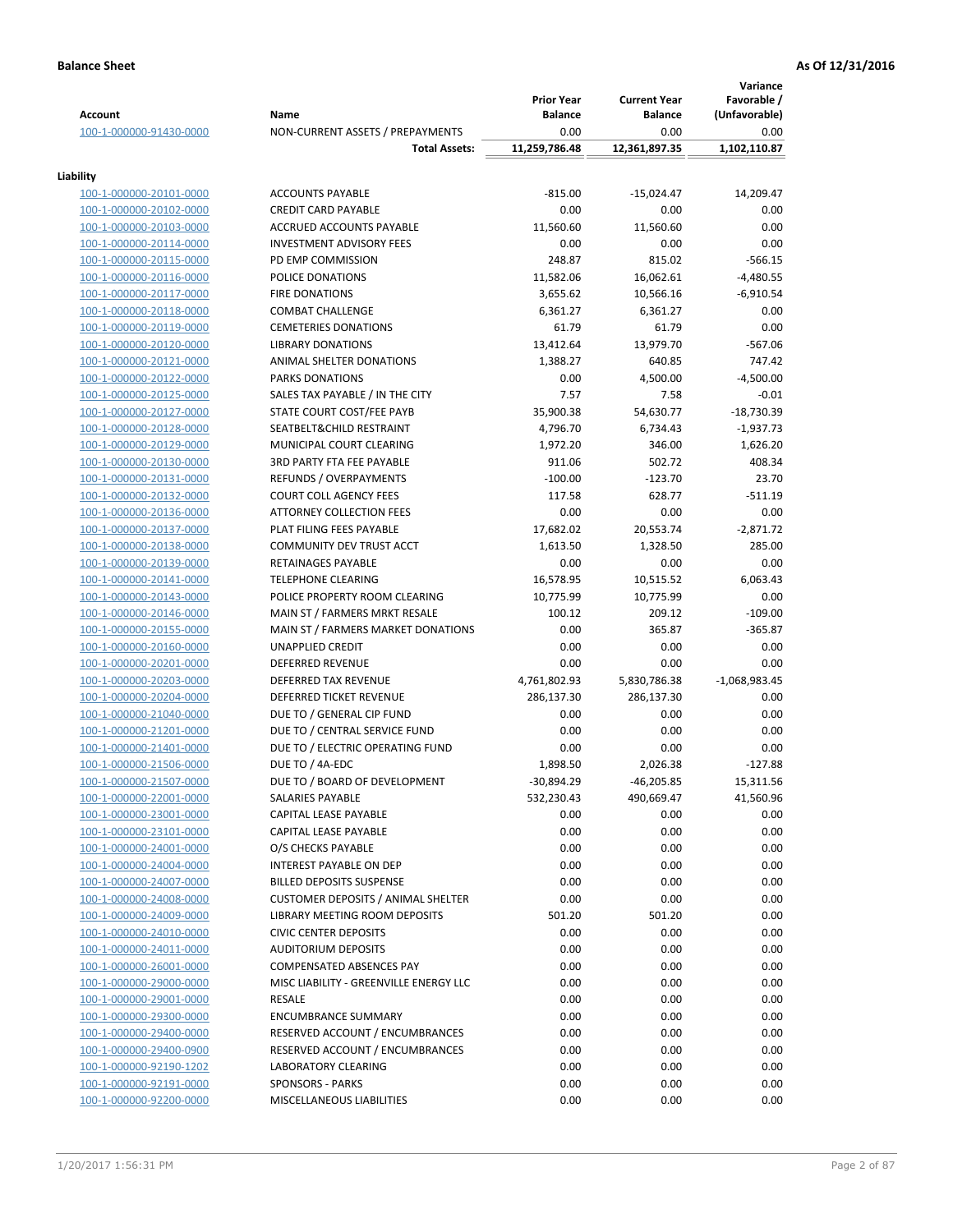| Account                               | Name                                                     | <b>Prior Year</b><br><b>Balance</b> | <b>Current Year</b><br><b>Balance</b> | Variance<br>Favorable /<br>(Unfavorable) |
|---------------------------------------|----------------------------------------------------------|-------------------------------------|---------------------------------------|------------------------------------------|
| 100-1-000000-92270-1600               | <b>CREDIT CARD FEES PAYABLE</b>                          | 0.00                                | 0.00                                  | 0.00                                     |
|                                       | <b>Total Liability:</b>                                  | 5,689,488.26                        | 6,719,913.72                          | $-1,030,425.46$                          |
| Equity                                |                                                          |                                     |                                       |                                          |
| 100-1-000000-39000-0000               | UNRESERVED-FUND BALANCE                                  | 5,954,215.54                        | 6,077,994.30                          | 123,778.76                               |
|                                       | <b>Total Beginning Equity:</b>                           | 5,954,215.54                        | 6,077,994.30                          | 123,778.76                               |
| <b>Total Revenue</b>                  |                                                          | 5,768,057.33                        | 5,232,244.29                          | -535,813.04                              |
| <b>Total Expense</b>                  |                                                          | 6,151,974.65                        | 5,668,254.91                          | 483,719.74                               |
| <b>Revenues Over/(Under) Expenses</b> |                                                          | $-383,917.32$                       | -436,010.62                           | $-52,093.30$                             |
|                                       | <b>Total Equity and Current Surplus (Deficit):</b>       | 5,570,298.22                        | 5,641,983.68                          | 71,685.46                                |
|                                       | Total Liabilities, Equity and Current Surplus (Deficit): | 11,259,786.48                       | 12,361,897.40                         | 1,102,110.92                             |

**\*\*\*Warning: Account Authorization is turned on. Please run the Unauthorized Account Listing Report to see if you are out of balance due to missing accounts \*\*\***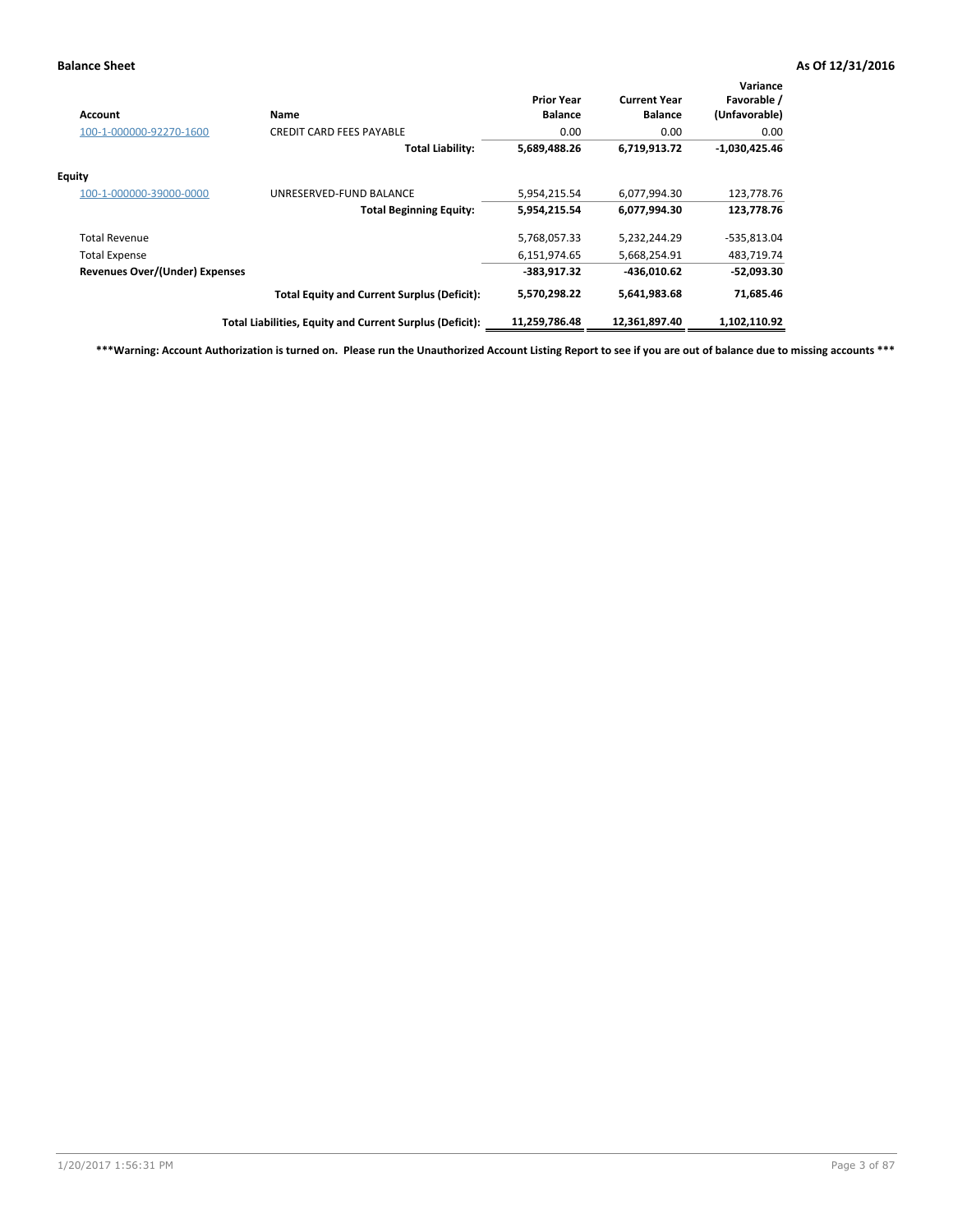| Account                                                   | Name                                                     | <b>Prior Year</b><br><b>Balance</b> | <b>Current Year</b><br><b>Balance</b> | Variance<br>Favorable /<br>(Unfavorable) |
|-----------------------------------------------------------|----------------------------------------------------------|-------------------------------------|---------------------------------------|------------------------------------------|
| <b>Fund: 101 - MUNICIPAL COURT BUILDING SECURITY FEES</b> |                                                          |                                     |                                       |                                          |
| Assets                                                    |                                                          |                                     |                                       |                                          |
| 101-1-000000-10000-0000                                   | <b>CURRENT ASSETS / CASH</b>                             | 33,759.75                           | 41,879.61                             | 8,119.86                                 |
| 101-1-000000-13201-0000                                   | MISC ACCTS RECEIVABLE                                    | 0.00                                | 0.00                                  | 0.00                                     |
| 101-1-000000-13203-0000                                   | NON-CURRENT ASSETS / PREPAYMENTS                         | 0.00                                | 0.00                                  | 0.00                                     |
| 101-1-000000-13205-0000                                   | <b>INTEREST RECEIVABLE</b>                               | 0.00                                | 0.00                                  | 0.00                                     |
|                                                           | <b>Total Assets:</b>                                     | 33,759.75                           | 41,879.61                             | 8,119.86                                 |
| Liability                                                 |                                                          |                                     |                                       |                                          |
| 101-1-000000-20101-0000                                   | <b>ACCOUNTS PAYABLE</b>                                  | 0.00                                | 0.00                                  | 0.00                                     |
| 101-1-000000-20102-0000                                   | <b>CREDIT CARD PAYABLE</b>                               | 0.00                                | 0.00                                  | 0.00                                     |
| 101-1-000000-20103-0000                                   | <b>ACCRUED ACCOUNTS PAYABLE</b>                          | 0.00                                | 0.00                                  | 0.00                                     |
| 101-1-000000-29300-0000                                   | <b>ENCUMBRANCE SUMMARY</b>                               | 0.00                                | 0.00                                  | 0.00                                     |
| 101-1-000000-29400-0000                                   | RESERVED ACCOUNT / ENCUMBRANCES                          | 0.00                                | 0.00                                  | 0.00                                     |
|                                                           | <b>Total Liability:</b>                                  | 0.00                                | 0.00                                  | 0.00                                     |
| Equity                                                    |                                                          |                                     |                                       |                                          |
| 101-1-000000-39000-0000                                   | UNRESERVED-FUND BALANCE                                  | 32,257.51                           | 40,094.13                             | 7,836.62                                 |
|                                                           | <b>Total Beginning Equity:</b>                           | 32,257.51                           | 40.094.13                             | 7,836.62                                 |
| <b>Total Revenue</b>                                      |                                                          | 1,519.09                            | 1,794.99                              | 275.90                                   |
| <b>Total Expense</b>                                      |                                                          | 16.85                               | 9.51                                  | 7.34                                     |
| <b>Revenues Over/(Under) Expenses</b>                     |                                                          | 1,502.24                            | 1,785.48                              | 283.24                                   |
|                                                           | <b>Total Equity and Current Surplus (Deficit):</b>       | 33,759.75                           | 41.879.61                             | 8,119.86                                 |
|                                                           | Total Liabilities, Equity and Current Surplus (Deficit): | 33,759.75                           | 41,879.61                             | 8,119.86                                 |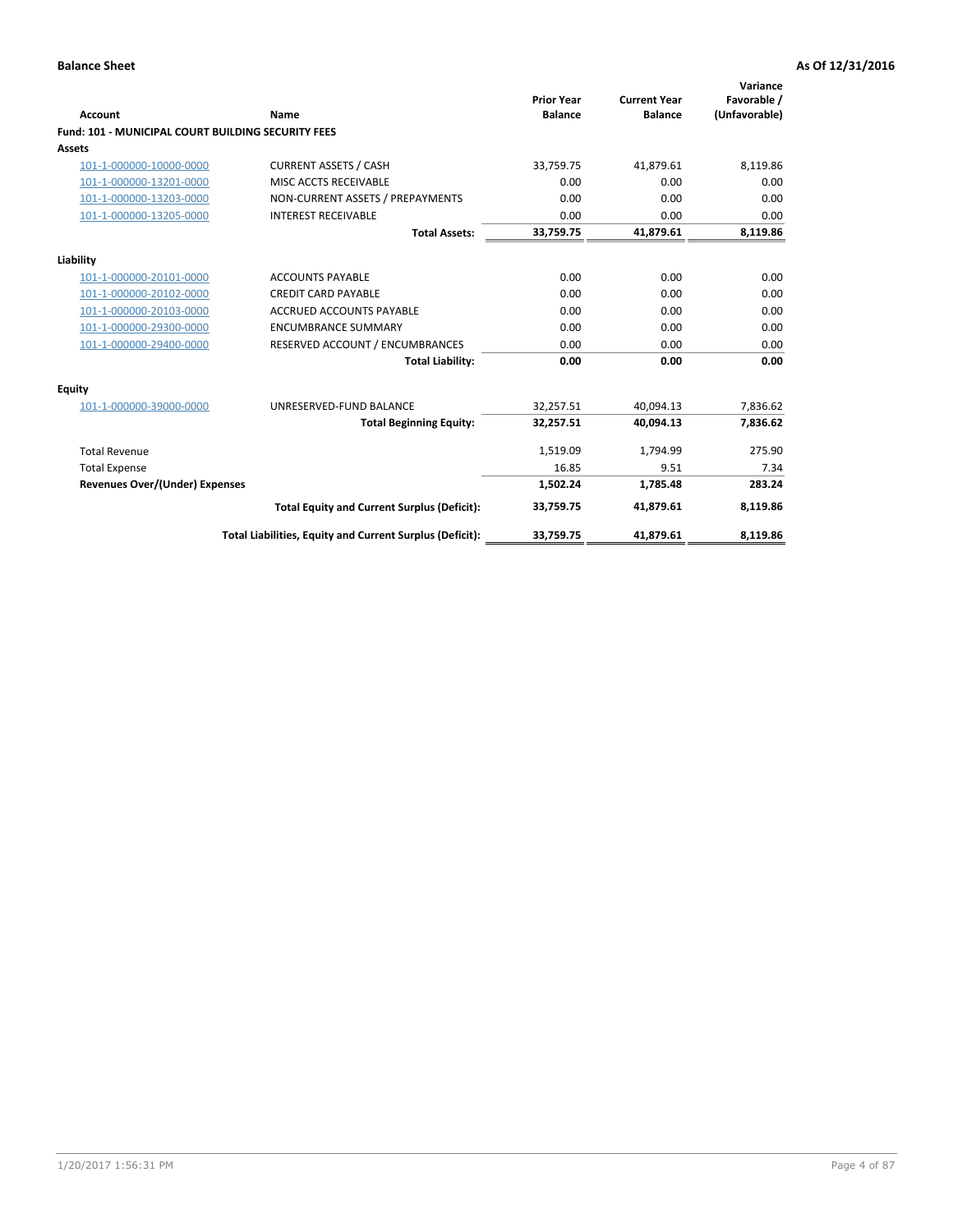| <b>Account</b>                               | Name                                                     | <b>Prior Year</b><br><b>Balance</b> | <b>Current Year</b><br><b>Balance</b> | Variance<br>Favorable /<br>(Unfavorable) |
|----------------------------------------------|----------------------------------------------------------|-------------------------------------|---------------------------------------|------------------------------------------|
| <b>Fund: 102 - MUNICIPAL COURT TECH FUND</b> |                                                          |                                     |                                       |                                          |
| <b>Assets</b>                                |                                                          |                                     |                                       |                                          |
| 102-1-000000-10000-0000                      | <b>CURRENT ASSETS / CASH</b>                             | 4,870.40                            | 12.899.12                             | 8,028.72                                 |
| 102-1-000000-13201-0000                      | MISC ACCTS RECEIVABLE                                    | 0.00                                | 0.00                                  | 0.00                                     |
|                                              | <b>Total Assets:</b>                                     | 4,870.40                            | 12,899.12                             | 8,028.72                                 |
| Liability                                    |                                                          |                                     |                                       |                                          |
| 102-1-000000-20101-0000                      | <b>ACCOUNTS PAYABLE</b>                                  | 0.00                                | 0.00                                  | 0.00                                     |
| 102-1-000000-20102-0000                      | <b>CREDIT CARD PAYABLE</b>                               | 0.00                                | 0.00                                  | 0.00                                     |
| 102-1-000000-20103-0000                      | <b>ACCRUED ACCOUNTS PAYABLE</b>                          | 0.00                                | 0.00                                  | 0.00                                     |
| 102-1-000000-23001-0000                      | CAPITAL LEASE PAYABLE                                    | 0.00                                | 0.00                                  | 0.00                                     |
| 102-1-000000-23101-0000                      | <b>CAPITAL LEASE PAYABLE</b>                             | 0.00                                | 0.00                                  | 0.00                                     |
| 102-1-000000-29300-0000                      | <b>ENCUMBRANCE SUMMARY</b>                               | 0.00                                | 0.00                                  | 0.00                                     |
| 102-1-000000-29400-0000                      | RESERVED ACCOUNT / ENCUMBRANCES                          | 0.00                                | 0.00                                  | 0.00                                     |
|                                              | <b>Total Liability:</b>                                  | 0.00                                | 0.00                                  | 0.00                                     |
| Equity                                       |                                                          |                                     |                                       |                                          |
| 102-1-000000-39000-0000                      | UNRESERVED-FUND BALANCE                                  | 6,761.69                            | 10,478.37                             | 3,716.68                                 |
|                                              | <b>Total Beginning Equity:</b>                           | 6,761.69                            | 10,478.37                             | 3,716.68                                 |
| <b>Total Revenue</b>                         |                                                          | 2,087.00                            | 2,423.45                              | 336.45                                   |
| <b>Total Expense</b>                         |                                                          | 3,978.29                            | 2.70                                  | 3,975.59                                 |
| <b>Revenues Over/(Under) Expenses</b>        |                                                          | $-1,891.29$                         | 2,420.75                              | 4,312.04                                 |
|                                              | <b>Total Equity and Current Surplus (Deficit):</b>       | 4,870.40                            | 12,899.12                             | 8,028.72                                 |
|                                              | Total Liabilities, Equity and Current Surplus (Deficit): | 4,870.40                            | 12,899.12                             | 8,028.72                                 |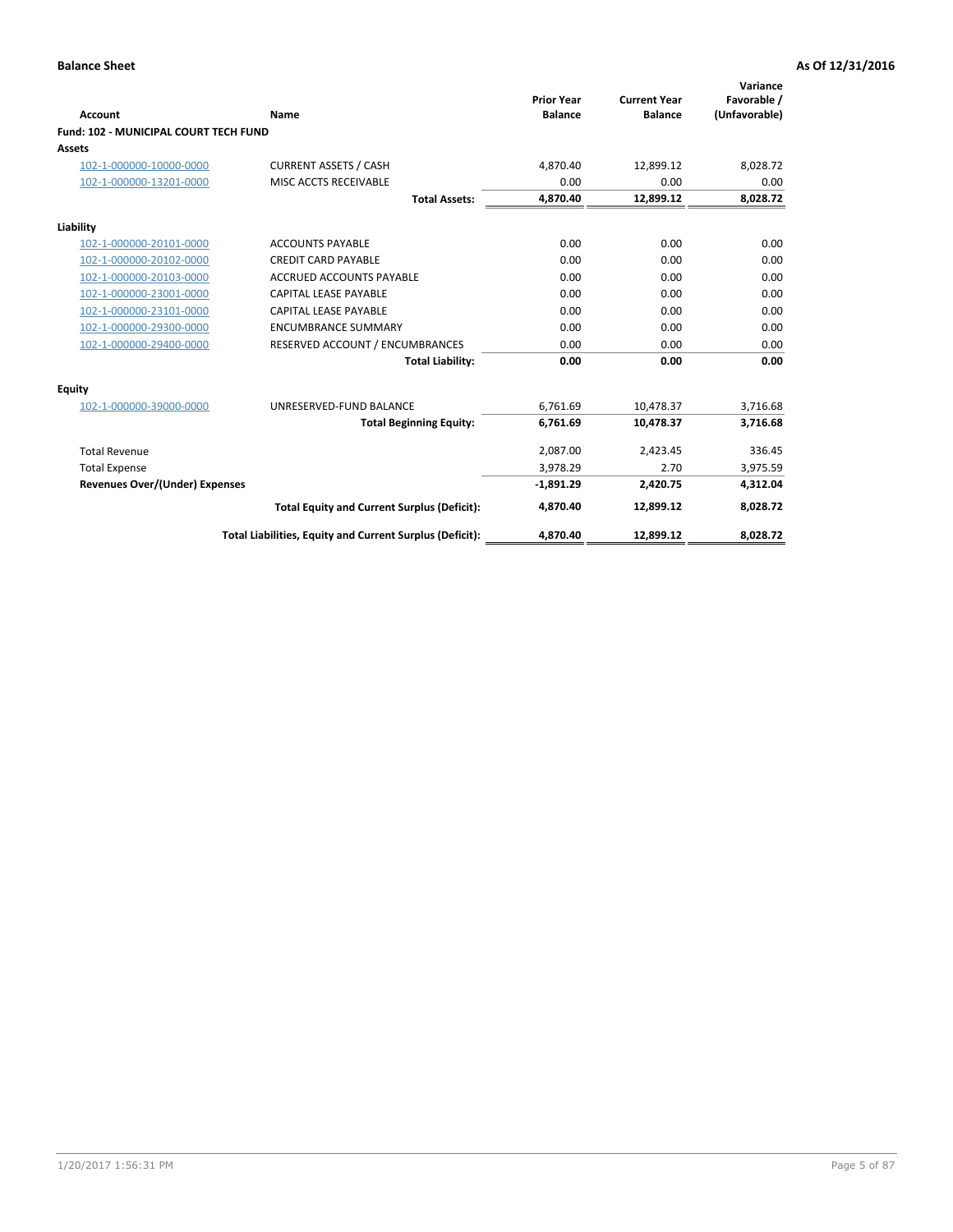| Account                                              | Name                                                     | <b>Prior Year</b><br><b>Balance</b> | <b>Current Year</b><br><b>Balance</b> | Variance<br>Favorable /<br>(Unfavorable) |
|------------------------------------------------------|----------------------------------------------------------|-------------------------------------|---------------------------------------|------------------------------------------|
| <b>Fund: 103 - MUNICIPAL COURT CHILD SAFETY FUND</b> |                                                          |                                     |                                       |                                          |
| <b>Assets</b>                                        |                                                          |                                     |                                       |                                          |
| 103-1-000000-10000-0000                              | <b>CURRENT ASSETS / CASH</b>                             | 8,179.44                            | 10,518.50                             | 2,339.06                                 |
| 103-1-000000-13201-0000                              | MISC ACCTS RECEIVABLE                                    | 0.00                                | 0.00                                  | 0.00                                     |
| 103-1-000000-13203-0000                              | NON-CURRENT ASSETS / PREPAYMENTS                         | 0.00                                | 0.00                                  | 0.00                                     |
| 103-1-000000-13205-0000                              | <b>INTEREST RECEIVABLE</b>                               | 0.00                                | 0.00                                  | 0.00                                     |
|                                                      | <b>Total Assets:</b>                                     | 8,179.44                            | 10,518.50                             | 2,339.06                                 |
| Liability                                            |                                                          |                                     |                                       |                                          |
| 103-1-000000-20101-0000                              | <b>ACCOUNTS PAYABLE</b>                                  | 0.00                                | 0.00                                  | 0.00                                     |
| 103-1-000000-20103-0000                              | <b>ACCRUED ACCOUNTS PAYABLE</b>                          | 0.00                                | 0.00                                  | 0.00                                     |
|                                                      | <b>Total Liability:</b>                                  | 0.00                                | 0.00                                  | 0.00                                     |
| Equity                                               |                                                          |                                     |                                       |                                          |
| 103-1-000000-39000-0000                              | UNRESERVED-FUND BALANCE                                  | 6,984.63                            | 9,909.90                              | 2,925.27                                 |
|                                                      | <b>Total Beginning Equity:</b>                           | 6,984.63                            | 9,909.90                              | 2,925.27                                 |
| <b>Total Revenue</b>                                 |                                                          | 1,199.99                            | 611.10                                | $-588.89$                                |
| <b>Total Expense</b>                                 |                                                          | 5.18                                | 2.50                                  | 2.68                                     |
| Revenues Over/(Under) Expenses                       |                                                          | 1,194.81                            | 608.60                                | $-586.21$                                |
|                                                      | <b>Total Equity and Current Surplus (Deficit):</b>       | 8,179.44                            | 10,518.50                             | 2,339.06                                 |
|                                                      | Total Liabilities, Equity and Current Surplus (Deficit): | 8,179.44                            | 10,518.50                             | 2,339.06                                 |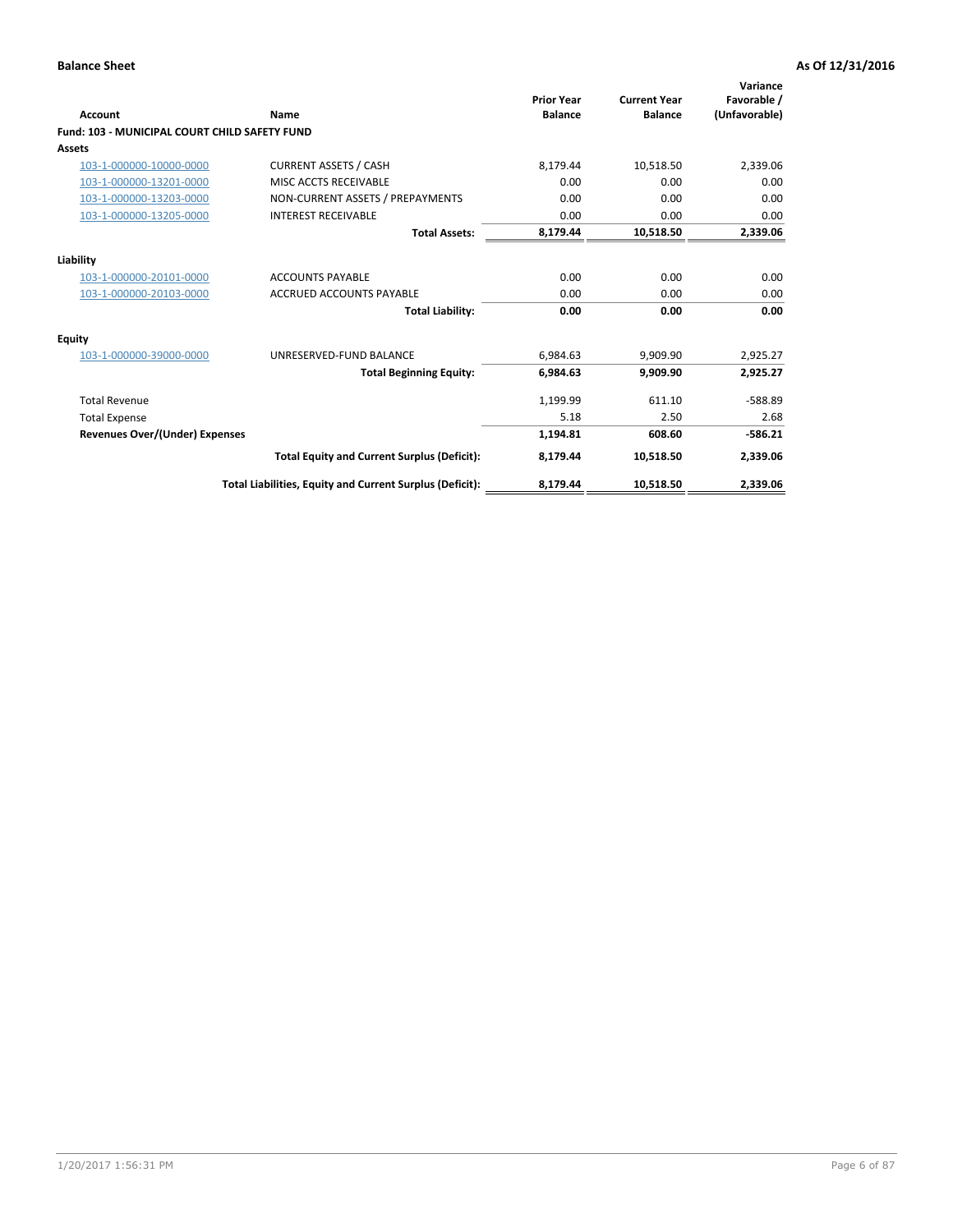| <b>Account</b>                            | Name                                                     | <b>Prior Year</b><br><b>Balance</b> | <b>Current Year</b><br><b>Balance</b> | Variance<br>Favorable /<br>(Unfavorable) |
|-------------------------------------------|----------------------------------------------------------|-------------------------------------|---------------------------------------|------------------------------------------|
| <b>Fund: 110 - EXCHANGE BUILDING FUND</b> |                                                          |                                     |                                       |                                          |
| Assets                                    |                                                          |                                     |                                       |                                          |
| 110-1-000000-10000-0000                   | <b>CURRENT ASSETS / CASH</b>                             | 342,602.03                          | 50,183.47                             | $-292,418.56$                            |
| 110-1-000000-13201-0000                   | MISC ACCTS RECEIVABLE                                    | 0.00                                | 0.00                                  | 0.00                                     |
| 110-1-000000-13203-0000                   | NON-CURRENT ASSETS / PREPAYMENTS                         | 0.00                                | 0.00                                  | 0.00                                     |
| 110-1-000000-13205-0000                   | <b>INTEREST RECEIVABLE</b>                               | 0.00                                | 0.00                                  | 0.00                                     |
| 110-1-000000-14100-0000                   | DUE FROM FUND 100                                        | -583,531.00                         | -583,531.00                           | 0.00                                     |
| 110-1-000000-16001-0000                   | FIXED ASSETS / LAND                                      | 0.00                                | 0.00                                  | 0.00                                     |
| 110-1-000000-16002-0000                   | <b>IMPROVMENTS-NON BUILDINGS</b>                         | 0.00                                | 0.00                                  | 0.00                                     |
| 110-1-000000-16003-0000                   | ACCUMULATED DEPRECIATION                                 | 0.00                                | 0.00                                  | 0.00                                     |
| 110-1-000000-16004-0000                   | FIXED ASSETS / BUILDINGS                                 | 0.00                                | 0.00                                  | 0.00                                     |
| 110-1-000000-16005-0000                   | ACCUMULATED DEPRECIATION                                 | 0.00                                | 0.00                                  | 0.00                                     |
| 110-1-000000-16201-0000                   | MACHINERY AND EQUIPMENT                                  | 0.00                                | 0.00                                  | 0.00                                     |
| 110-1-000000-16202-0000                   | ACCUMULATED DEPRECATION                                  | 0.00                                | 0.00                                  | 0.00                                     |
| 110-1-000000-16301-0000                   | FIXED ASSETS / C W I P                                   | 0.00                                | 0.00                                  | 0.00                                     |
|                                           | <b>Total Assets:</b>                                     | -240,928.97                         | -533,347.53                           | $-292,418.56$                            |
|                                           |                                                          |                                     |                                       |                                          |
| Liability                                 |                                                          |                                     |                                       |                                          |
| 110-1-000000-20101-0000                   | <b>ACCOUNTS PAYABLE</b>                                  | 0.00                                | 0.00                                  | 0.00                                     |
| 110-1-000000-20102-0000                   | <b>CREDIT CARD PAYABLE</b>                               | 0.00                                | 0.00                                  | 0.00                                     |
| 110-1-000000-20103-0000                   | ACCRUED ACCOUNTS PAYABLE                                 | 0.00                                | 0.00                                  | 0.00                                     |
| 110-1-000000-20109-0000                   | <b>MISCELLANEOUS LIABILITIES</b>                         | 0.00                                | 0.00                                  | 0.00                                     |
| 110-1-000000-20110-0000                   | REVENUE BONDS PAYABLE                                    | 0.00                                | 0.00                                  | 0.00                                     |
| 110-1-000000-20112-0000                   | <b>ACCRUED INTEREST PAYABLE</b>                          | 0.00                                | 0.00                                  | 0.00                                     |
| 110-1-000000-20141-0000                   | <b>TELEPHONE CLEARING</b>                                | 0.00                                | 0.00                                  | 0.00                                     |
| 110-1-000000-20160-0000                   | <b>UNAPPLIED CREDIT</b>                                  | 0.00                                | 0.00                                  | 0.00                                     |
| 110-1-000000-20201-0000                   | <b>DEFERRED REVENUE</b>                                  | 0.00                                | 0.00                                  | 0.00                                     |
| 110-1-000000-21001-0000                   | <b>GENERAL FUND / GENERAL FUND</b>                       | 0.00                                | 0.00                                  | 0.00                                     |
| 110-1-000000-22001-0000                   | SALARIES PAYABLE                                         | 1,025.56                            | 0.00                                  | 1,025.56                                 |
| 110-1-000000-22002-0000                   | VACATION/SICK PAYABLE                                    | 0.00                                | 0.00                                  | 0.00                                     |
| 110-1-000000-26001-0000                   | <b>OBLIG FOR COMP ABSENCES</b>                           | 0.00                                | 0.00                                  | 0.00                                     |
| 110-1-000000-26102-0000                   | <b>REVENUE BONDS PAYABLE</b>                             | 0.00                                | 0.00                                  | 0.00                                     |
| 110-1-000000-27001-0000                   | <b>CONTRIBUTED CAPITAL</b>                               | 0.00                                | 0.00                                  | 0.00                                     |
| 110-1-000000-29300-0000                   | <b>ENCUMBRANCE SUMMARY</b>                               | 0.00                                | 0.00                                  | 0.00                                     |
| 110-1-000000-29400-0100                   | RESERVED ACCOUNT / ENCUMBRANCES                          | 0.00                                | 0.00                                  | 0.00                                     |
|                                           | <b>Total Liability:</b>                                  | 1,025.56                            | 0.00                                  | 1,025.56                                 |
|                                           |                                                          |                                     |                                       |                                          |
| <b>Equity</b>                             |                                                          |                                     |                                       |                                          |
| 110-1-000000-39000-0000                   | UNRESERVED-FUND BALANCE                                  | 0.00                                | 0.00                                  | 0.00                                     |
| <u>110-1-000000-39100-0000</u>            | UNRESERVED-RET. EARNINGS                                 | -202,154.21                         | -533,357.14                           | -331,202.93                              |
|                                           | <b>Total Beginning Equity:</b>                           | $-202,154.21$                       | $-533,357.14$                         | $-331,202.93$                            |
| <b>Total Revenue</b>                      |                                                          | 95,539.76                           | 12.61                                 | $-95,527.15$                             |
| <b>Total Expense</b>                      |                                                          | 135,340.08                          | 3.00                                  | 135,337.08                               |
| <b>Revenues Over/(Under) Expenses</b>     |                                                          | -39,800.32                          | 9.61                                  | 39,809.93                                |
|                                           | <b>Total Equity and Current Surplus (Deficit):</b>       | -241,954.53                         | -533,347.53                           | -291,393.00                              |
|                                           | Total Liabilities, Equity and Current Surplus (Deficit): | -240,928.97                         | -533,347.53                           | -292,418.56                              |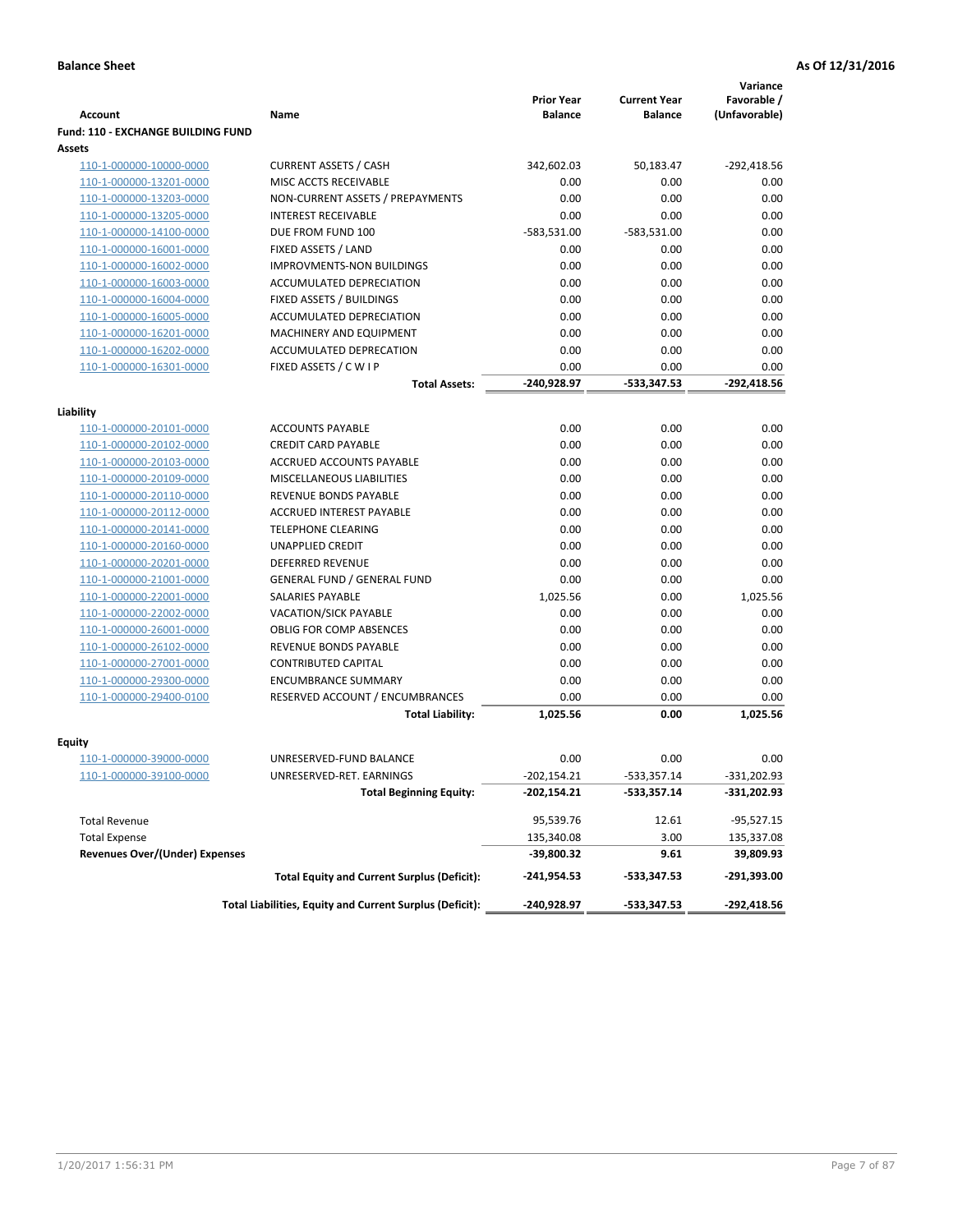|                                        |                                                          | <b>Prior Year</b> | <b>Current Year</b> | Variance<br>Favorable / |
|----------------------------------------|----------------------------------------------------------|-------------------|---------------------|-------------------------|
| <b>Account</b>                         | Name                                                     | <b>Balance</b>    | <b>Balance</b>      | (Unfavorable)           |
| Fund: 111 - RECREATION ACTIVITIES FUND |                                                          |                   |                     |                         |
| Assets                                 |                                                          |                   |                     |                         |
| 111-1-000000-10000-0000                | <b>CURRENT ASSETS / CASH</b>                             | $-29,555.30$      | $-20,114.05$        | 9,441.25                |
| 111-1-000000-10313-0000                | <b>CHANGE DRAWER - PARK CONCESSIONS</b>                  | 250.00            | 0.00                | $-250.00$               |
| 111-1-000000-13201-0000                | MISC ACCTS RECEIVABLE                                    | 0.00              | 0.00                | 0.00                    |
| 111-1-000000-13205-0000                | <b>INTEREST RECEIVABLE</b>                               | 0.00              | 0.00                | 0.00                    |
|                                        | <b>Total Assets:</b>                                     | $-29,305.30$      | $-20,114.05$        | 9,191.25                |
| Liability                              |                                                          |                   |                     |                         |
| 111-1-000000-20101-0000                | <b>ACCOUNTS PAYABLE</b>                                  | 0.00              | 0.00                | 0.00                    |
| 111-1-000000-20102-0000                | <b>CREDIT CARD PAYABLE</b>                               | 0.00              | 0.00                | 0.00                    |
| 111-1-000000-20103-0000                | <b>ACCRUED ACCOUNTS PAYABLE</b>                          | 0.00              | 0.00                | 0.00                    |
| 111-1-000000-20125-0000                | SALES TAX PAYABLE / IN THE CITY                          | 0.00              | 0.00                | 0.00                    |
| 111-1-000000-20160-0000                | <b>UNAPPLIED CREDIT</b>                                  | 0.00              | 0.00                | 0.00                    |
| 111-1-000000-20201-0000                | <b>DEFERRED REVENUE</b>                                  | 0.00              | 0.00                | 0.00                    |
| 111-1-000000-22001-0000                | <b>SALARIES PAYABLE</b>                                  | 55.94             | 0.00                | 55.94                   |
| 111-1-000000-29300-0000                | <b>ENCUMBRANCE SUMMARY</b>                               | 0.00              | 0.00                | 0.00                    |
| 111-1-000000-29400-0100                | RESERVED ACCOUNT / ENCUMBRANCES                          | 0.00              | 0.00                | 0.00                    |
|                                        | <b>Total Liability:</b>                                  | 55.94             | 0.00                | 55.94                   |
| Equity                                 |                                                          |                   |                     |                         |
| 111-1-000000-39000-0000                | UNRESERVED-FUND BALANCE                                  | $-14,042.32$      | $-21,137.22$        | $-7,094.90$             |
| 111-1-000000-39100-0000                | UNRESERVED-RET. EARNINGS                                 | 0.00              | 0.00                | 0.00                    |
|                                        | <b>Total Beginning Equity:</b>                           | $-14,042.32$      | $-21,137.22$        | $-7.094.90$             |
| <b>Total Revenue</b>                   |                                                          | 6,475.18          | 31,089.78           | 24,614.60               |
| <b>Total Expense</b>                   |                                                          | 21,794.10         | 30,066.61           | $-8,272.51$             |
| <b>Revenues Over/(Under) Expenses</b>  |                                                          | $-15,318.92$      | 1,023.17            | 16,342.09               |
|                                        | <b>Total Equity and Current Surplus (Deficit):</b>       | $-29,361.24$      | $-20,114.05$        | 9,247.19                |
|                                        | Total Liabilities, Equity and Current Surplus (Deficit): | $-29,305.30$      | $-20,114.05$        | 9,191.25                |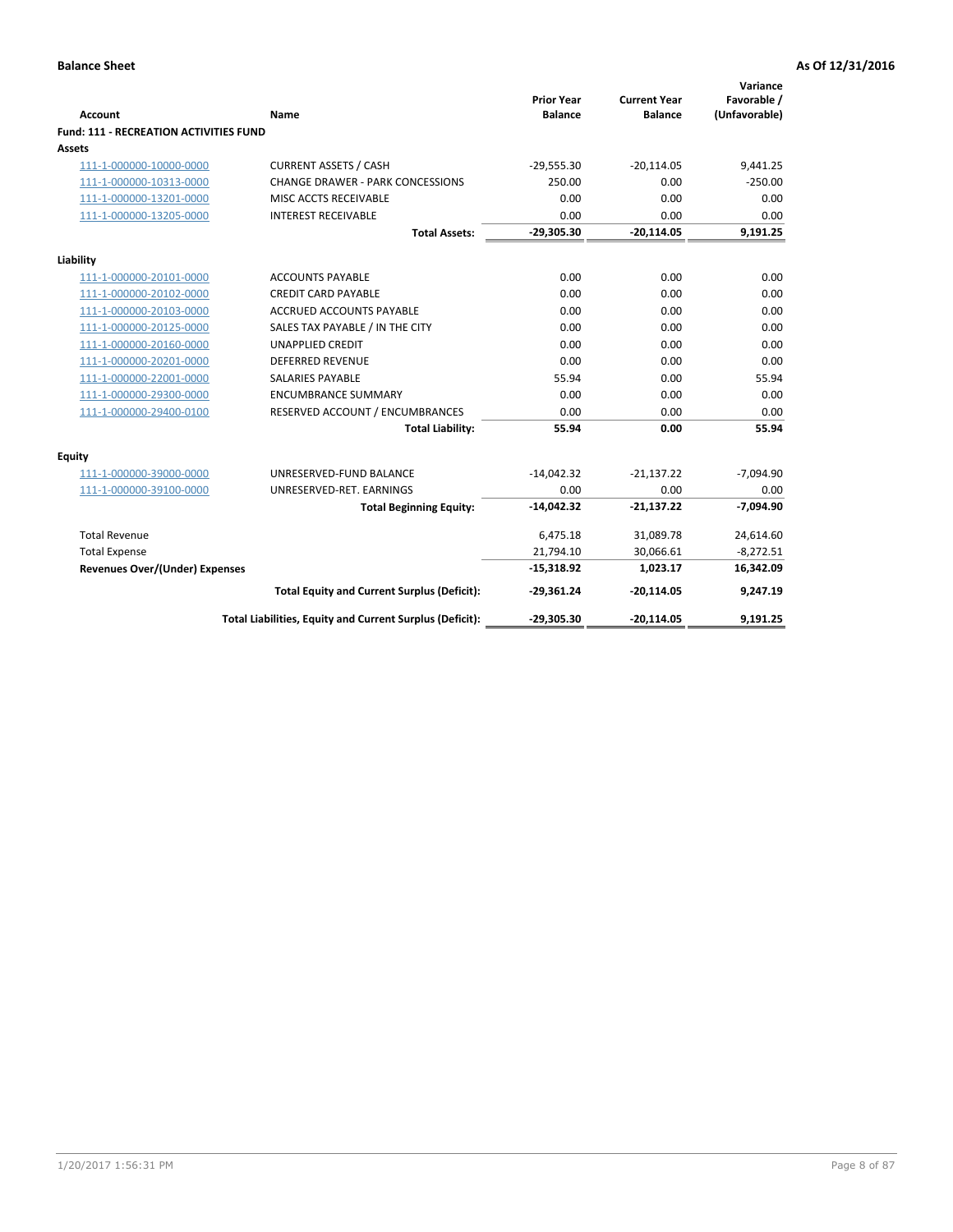|                                       |                                                          |                                     |                                       | Variance                     |
|---------------------------------------|----------------------------------------------------------|-------------------------------------|---------------------------------------|------------------------------|
| <b>Account</b>                        | Name                                                     | <b>Prior Year</b><br><b>Balance</b> | <b>Current Year</b><br><b>Balance</b> | Favorable /<br>(Unfavorable) |
| Fund: 112 - GUN RANGE FUND            |                                                          |                                     |                                       |                              |
| <b>Assets</b>                         |                                                          |                                     |                                       |                              |
| 112-1-000000-10000-0000               | <b>CURRENT ASSETS / CASH</b>                             | 22,926.51                           | 27,102.03                             | 4,175.52                     |
| 112-1-000000-13201-0000               | MISC ACCTS RECEIVABLE                                    | 0.00                                | 0.00                                  | 0.00                         |
|                                       | <b>Total Assets:</b>                                     | 22,926.51                           | 27,102.03                             | 4,175.52                     |
| Liability                             |                                                          |                                     |                                       |                              |
| 112-1-000000-20101-0000               | <b>ACCOUNTS PAYABLE</b>                                  | 0.00                                | 0.00                                  | 0.00                         |
| 112-1-000000-20103-0000               | <b>ACCRUED ACCOUNTS PAYABLE</b>                          | 0.00                                | 0.00                                  | 0.00                         |
| 112-1-000000-20160-0000               | <b>UNAPPLIED CREDIT</b>                                  | 0.00                                | 0.00                                  | 0.00                         |
| 112-1-000000-21001-0000               | <b>GENERAL FUND / GENERAL FUND</b>                       | 0.00                                | 0.00                                  | 0.00                         |
| 112-1-000000-29300-0000               | <b>ENCUMBRANCE SUMMARY</b>                               | 0.00                                | 0.00                                  | 0.00                         |
| 112-1-000000-29400-0100               | RESERVED ACCOUNT / ENCUMBRANCES                          | 0.00                                | 0.00                                  | 0.00                         |
|                                       | <b>Total Liability:</b>                                  | 0.00                                | 0.00                                  | 0.00                         |
| Equity                                |                                                          |                                     |                                       |                              |
| 112-1-000000-39000-0000               | UNRESERVED-FUND BALANCE                                  | 22,713.63                           | 26,256.56                             | 3,542.93                     |
| 112-1-000000-39100-0000               | UNRESERVED-RET. EARNINGS                                 | 0.00                                | 0.00                                  | 0.00                         |
|                                       | <b>Total Beginning Equity:</b>                           | 22,713.63                           | 26,256.56                             | 3,542.93                     |
| <b>Total Revenue</b>                  |                                                          | 434.25                              | 991.59                                | 557.34                       |
| <b>Total Expense</b>                  |                                                          | 221.37                              | 146.12                                | 75.25                        |
| <b>Revenues Over/(Under) Expenses</b> |                                                          | 212.88                              | 845.47                                | 632.59                       |
|                                       | <b>Total Equity and Current Surplus (Deficit):</b>       | 22,926.51                           | 27,102.03                             | 4,175.52                     |
|                                       | Total Liabilities, Equity and Current Surplus (Deficit): | 22,926.51                           | 27,102.03                             | 4,175.52                     |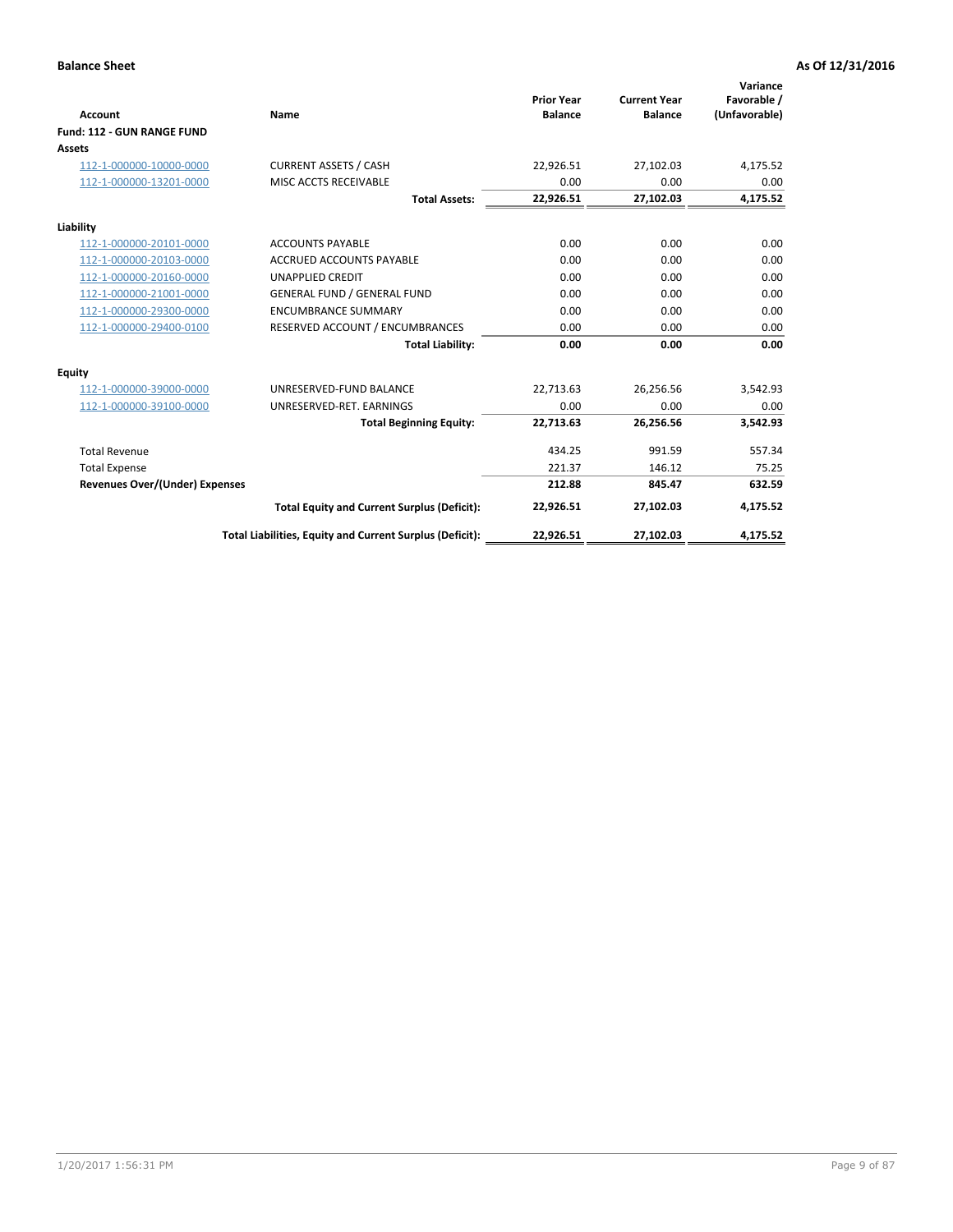| <b>Account</b>                               | <b>Name</b>                                              | <b>Prior Year</b><br><b>Balance</b> | <b>Current Year</b><br><b>Balance</b> | Variance<br>Favorable /<br>(Unfavorable) |
|----------------------------------------------|----------------------------------------------------------|-------------------------------------|---------------------------------------|------------------------------------------|
| Fund: 113 - HOTEL / MOTEL OCCUPANCY TAX FUND |                                                          |                                     |                                       |                                          |
| Assets                                       |                                                          |                                     |                                       |                                          |
| 113-1-000000-10000-0000                      | <b>CURRENT ASSETS / CASH</b>                             | 339,709.88                          | 457,202.80                            | 117,492.92                               |
| 113-1-000000-13101-0000                      | TAX RECEIVABLE-CURRENT                                   | 0.00                                | 0.00                                  | 0.00                                     |
| 113-1-000000-13201-0000                      | MISC ACCTS RECEIVABLE                                    | 0.00                                | 0.00                                  | 0.00                                     |
| 113-1-000000-13202-0000                      | <b>EMPLOYEE ADVANCES</b>                                 | 0.00                                | 0.00                                  | 0.00                                     |
| 113-1-000000-13203-0000                      | NON-CURRENT ASSETS / PREPAYMENTS                         | 0.00                                | 0.00                                  | 0.00                                     |
| 113-1-000000-13205-0000                      | <b>INTEREST RECEIVABLE</b>                               | 0.00                                | 0.00                                  | 0.00                                     |
|                                              | <b>Total Assets:</b>                                     | 339,709.88                          | 457,202.80                            | 117,492.92                               |
|                                              |                                                          |                                     |                                       |                                          |
| Liability                                    |                                                          |                                     |                                       |                                          |
| 113-1-000000-20101-0000                      | <b>ACCOUNTS PAYABLE</b>                                  | 0.00                                | 0.00                                  | 0.00                                     |
| 113-1-000000-20102-0000                      | <b>CREDIT CARD PAYABLE</b>                               | 0.00                                | 0.00                                  | 0.00                                     |
| 113-1-000000-20103-0000                      | <b>ACCRUED ACCOUNTS PAYABLE</b>                          | 0.00                                | 0.00                                  | 0.00                                     |
| 113-1-000000-22001-0000                      | <b>SALARIES PAYABLE</b>                                  | 1,360.32                            | 1,622.86                              | $-262.54$                                |
| 113-1-000000-24001-0000                      | O/S CHECKS PAYABLE                                       | 0.00                                | 0.00                                  | 0.00                                     |
| 113-1-000000-29300-0000                      | <b>ENCUMBRANCE SUMMARY</b>                               | 0.00                                | 0.00                                  | 0.00                                     |
| 113-1-000000-29400-0100                      | RESERVED ACCOUNT / ENCUMBRANCES                          | 0.00                                | 0.00                                  | 0.00                                     |
|                                              | <b>Total Liability:</b>                                  | 1,360.32                            | 1,622.86                              | $-262.54$                                |
| Equity                                       |                                                          |                                     |                                       |                                          |
| 113-1-000000-39000-0000                      | UNRESERVED-FUND BALANCE                                  | 347,652.06                          | 417,432.34                            | 69,780.28                                |
|                                              | <b>Total Beginning Equity:</b>                           | 347,652.06                          | 417,432.34                            | 69,780.28                                |
| <b>Total Revenue</b>                         |                                                          | 134,809.93                          | 161,919.65                            | 27,109.72                                |
| <b>Total Expense</b>                         |                                                          | 144,112.43                          | 123,772.05                            | 20,340.38                                |
| <b>Revenues Over/(Under) Expenses</b>        |                                                          | $-9,302.50$                         | 38,147.60                             | 47,450.10                                |
|                                              | <b>Total Equity and Current Surplus (Deficit):</b>       | 338,349.56                          | 455,579.94                            | 117,230.38                               |
|                                              | Total Liabilities, Equity and Current Surplus (Deficit): | 339,709.88                          | 457,202.80                            | 117,492.92                               |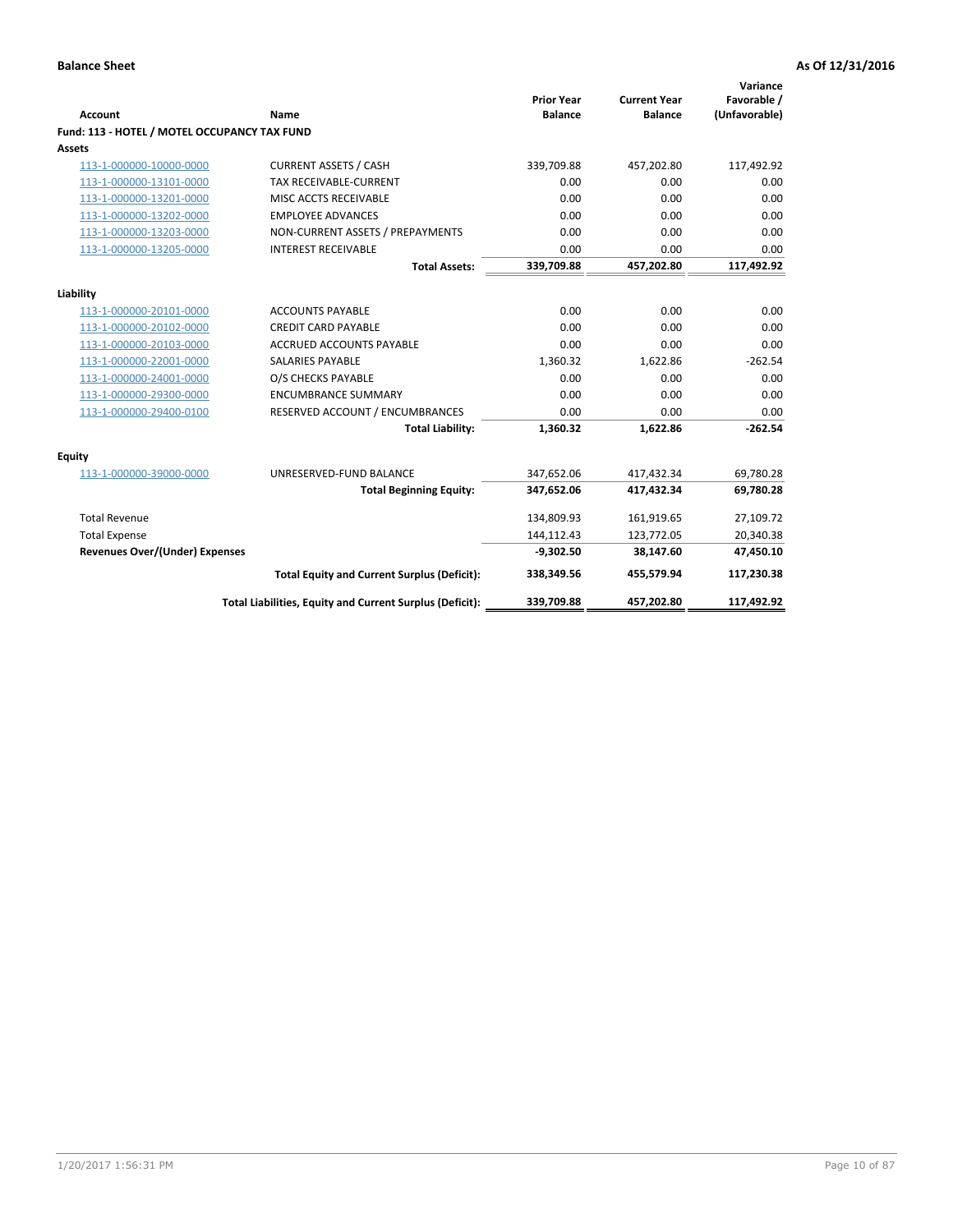| <b>Account</b>                                     | Name                                                     | <b>Prior Year</b><br><b>Balance</b> | <b>Current Year</b><br><b>Balance</b> | Variance<br>Favorable /<br>(Unfavorable) |
|----------------------------------------------------|----------------------------------------------------------|-------------------------------------|---------------------------------------|------------------------------------------|
| <b>Fund: 114 - VENUE MANAGEMENT FUND</b><br>Assets |                                                          |                                     |                                       |                                          |
| 114-1-000000-10000-0000                            | <b>CURRENT ASSETS / CASH</b>                             | $-141,599.65$                       | $-192, 116.74$                        | $-50,517.09$                             |
| 114-1-000000-10311-0000                            | CASH / PETTY CASH/CHANGE DRAWERS                         | 200.00                              | 200.00                                | 0.00                                     |
| 114-1-000000-13201-0000                            | MISC ACCTS RECEIVABLE                                    | 0.00                                | 0.00                                  | 0.00                                     |
| 114-1-000000-13203-0000                            | NON-CURRENT ASSETS / PREPAYMENTS                         | 0.00                                | 0.00                                  | 0.00                                     |
| 114-1-000000-13205-0000                            | <b>INTEREST RECEIVABLE</b>                               | 0.00                                | 0.00                                  | 0.00                                     |
|                                                    | <b>Total Assets:</b>                                     | $-141,399.65$                       | $-191,916.74$                         | $-50,517.09$                             |
|                                                    |                                                          |                                     |                                       |                                          |
| Liability                                          |                                                          |                                     |                                       |                                          |
| 114-1-000000-20101-0000                            | <b>ACCOUNTS PAYABLE</b>                                  | 0.00                                | 0.00                                  | 0.00                                     |
| 114-1-000000-20102-0000                            | <b>CREDIT CARD PAYABLE</b>                               | 0.00                                | 0.00                                  | 0.00                                     |
| 114-1-000000-20103-0000                            | ACCRUED ACCOUNTS PAYABLE                                 | 0.00                                | 0.00                                  | 0.00                                     |
| 114-1-000000-20125-0000                            | SALES TAX PAYABLE / IN THE CITY                          | 0.00                                | 0.00                                  | 0.00                                     |
| 114-1-000000-20150-0000                            | <b>TICKET SALE SHARING</b>                               | 0.00                                | 2,643.74                              | $-2,643.74$                              |
| 114-1-000000-20151-0000                            | <b>SOUND &amp; LIGHTING</b>                              | 0.00                                | 0.00                                  | 0.00                                     |
| 114-1-000000-20160-0000                            | <b>UNAPPLIED CREDIT</b>                                  | 0.00                                | 0.00                                  | 0.00                                     |
| 114-1-000000-20201-0000                            | <b>DEFERRED REVENUE</b>                                  | 0.00                                | 0.00                                  | 0.00                                     |
| 114-1-000000-22001-0000                            | <b>SALARIES PAYABLE</b>                                  | 1,072.95                            | 1,082.08                              | $-9.13$                                  |
| 114-1-000000-24010-0000                            | <b>CIVIC CENTER DEPOSITS</b>                             | 2,600.00                            | 5,100.00                              | $-2,500.00$                              |
| 114-1-000000-24012-0000                            | <b>AUDITORIUM DEPOSITS</b>                               | 3,000.00                            | 4,000.00                              | $-1,000.00$                              |
| 114-1-000000-29300-0000                            | <b>ENCUMBRANCE SUMMARY</b>                               | 0.00                                | 0.00                                  | 0.00                                     |
| 114-1-000000-29400-0000                            | RESERVED ACCOUNT / ENCUMBRANCES                          | 0.00                                | 0.00                                  | 0.00                                     |
|                                                    | <b>Total Liability:</b>                                  | 6,672.95                            | 12,825.82                             | $-6,152.87$                              |
| Equity                                             |                                                          |                                     |                                       |                                          |
| 114-1-000000-39000-0000                            | UNRESERVED-FUND BALANCE                                  | $-114,485.64$                       | $-196,531.63$                         | $-82,045.99$                             |
|                                                    | <b>Total Beginning Equity:</b>                           | $-114,485.64$                       | $-196,531.63$                         | $-82,045.99$                             |
| <b>Total Revenue</b>                               |                                                          | 91,854.47                           | 82,760.65                             | $-9,093.82$                              |
| <b>Total Expense</b>                               |                                                          | 125,441.43                          | 90,971.58                             | 34,469.85                                |
| <b>Revenues Over/(Under) Expenses</b>              |                                                          | $-33,586.96$                        | $-8,210.93$                           | 25,376.03                                |
|                                                    | <b>Total Equity and Current Surplus (Deficit):</b>       | $-148,072.60$                       | $-204,742.56$                         | $-56,669.96$                             |
|                                                    | Total Liabilities, Equity and Current Surplus (Deficit): | $-141,399.65$                       | $-191,916.74$                         | -50.517.09                               |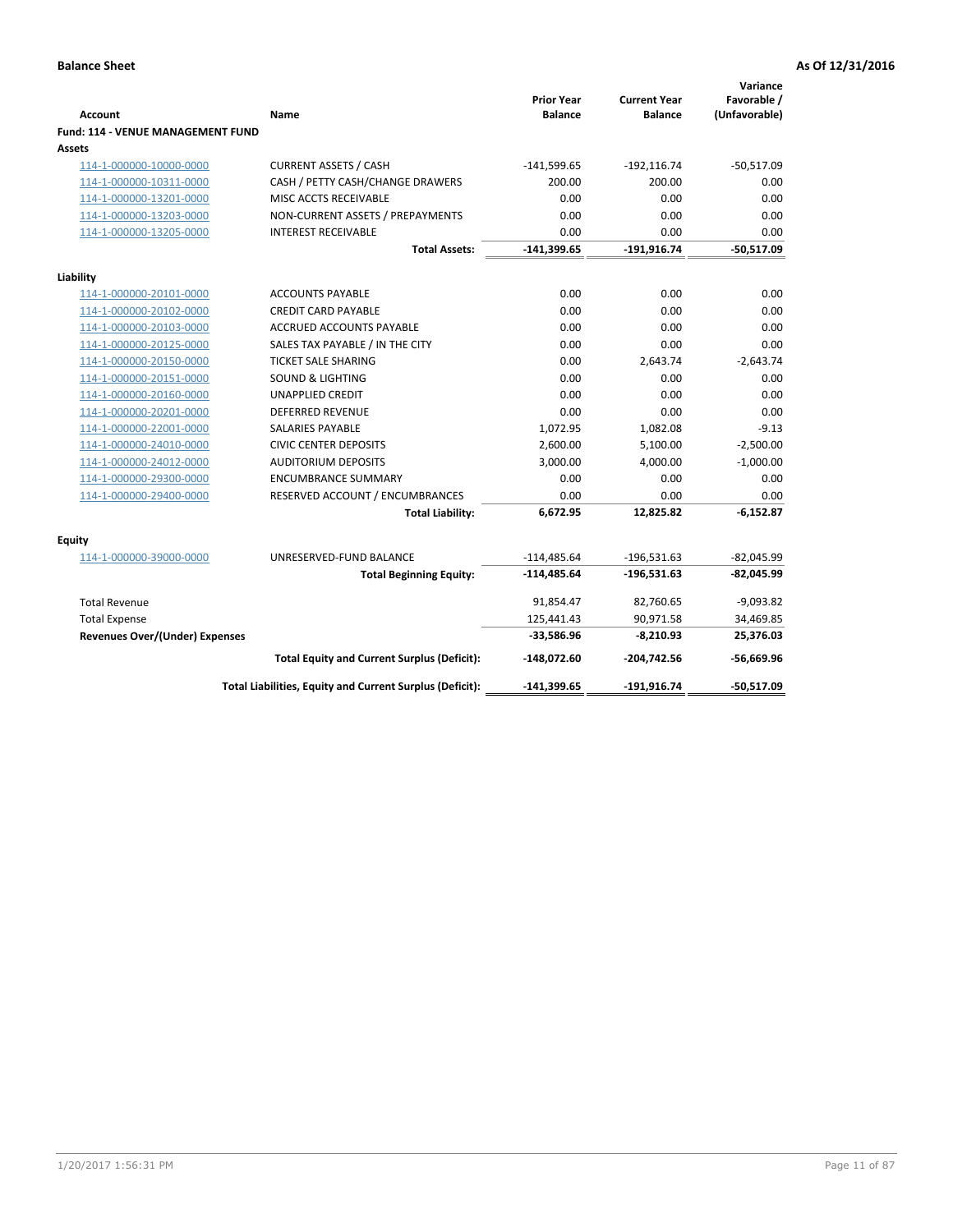| <b>Account</b>                        | <b>Name</b>                                              | <b>Prior Year</b><br><b>Balance</b> | <b>Current Year</b><br><b>Balance</b> | Variance<br>Favorable /<br>(Unfavorable) |
|---------------------------------------|----------------------------------------------------------|-------------------------------------|---------------------------------------|------------------------------------------|
| Fund: 115 - TIRZ FUND                 |                                                          |                                     |                                       |                                          |
| <b>Assets</b>                         |                                                          |                                     |                                       |                                          |
| 115-1-000000-10000-0000               | <b>CURRENT ASSETS / CASH</b>                             | 0.00                                | 0.00                                  | 0.00                                     |
| 115-1-000000-13101-0000               | <b>TAX RECEIVABLE-CURRENT</b>                            | 0.00                                | 0.00                                  | 0.00                                     |
| 115-1-000000-13102-0000               | <b>TAXES REC-DELINQUENT</b>                              | 0.00                                | 0.00                                  | 0.00                                     |
| 115-1-000000-13103-0000               | ALLOW FOR UNCOLLECT TAXES                                | 0.00                                | 0.00                                  | 0.00                                     |
| 115-1-000000-13201-0000               | MISC ACCTS RECEIVABLE                                    | 0.00                                | 0.00                                  | 0.00                                     |
| 115-1-000000-13205-0000               | <b>INTEREST RECEIVABLE</b>                               | 0.00                                | 0.00                                  | 0.00                                     |
|                                       | <b>Total Assets:</b>                                     | 0.00                                | 0.00                                  | 0.00                                     |
| Liability                             |                                                          |                                     |                                       |                                          |
| 115-1-000000-20101-0000               | <b>ACCOUNTS PAYABLE</b>                                  | 0.00                                | 0.00                                  | 0.00                                     |
| 115-1-000000-20103-0000               | <b>ACCRUED ACCOUNTS PAYABLE</b>                          | 0.00                                | 0.00                                  | 0.00                                     |
| 115-1-000000-20203-0000               | <b>DEFERRED TAX REVENUE</b>                              | 0.00                                | 0.00                                  | 0.00                                     |
| 115-1-000000-29300-0000               | <b>ENCUMBRANCE SUMMARY</b>                               | 0.00                                | 0.00                                  | 0.00                                     |
| 115-1-000000-29400-0100               | RESERVED ACCOUNT / ENCUMBRANCES                          | 0.00                                | 0.00                                  | 0.00                                     |
|                                       | <b>Total Liability:</b>                                  | 0.00                                | 0.00                                  | 0.00                                     |
| Equity                                |                                                          |                                     |                                       |                                          |
| 115-1-000000-39000-0000               | UNRESERVED-FUND BALANCE                                  | 0.00                                | 0.00                                  | 0.00                                     |
| 115-1-000000-39100-0000               | UNRESERVED-RET. EARNINGS                                 | 0.00                                | 0.00                                  | 0.00                                     |
|                                       | <b>Total Beginning Equity:</b>                           | 0.00                                | 0.00                                  | 0.00                                     |
| <b>Total Revenue</b>                  |                                                          | 0.00                                | 0.00                                  | 0.00                                     |
| <b>Total Expense</b>                  |                                                          | 0.00                                | 0.00                                  | 0.00                                     |
| <b>Revenues Over/(Under) Expenses</b> |                                                          | 0.00                                | 0.00                                  | 0.00                                     |
|                                       | <b>Total Equity and Current Surplus (Deficit):</b>       | 0.00                                | 0.00                                  | 0.00                                     |
|                                       | Total Liabilities, Equity and Current Surplus (Deficit): | 0.00                                | 0.00                                  | 0.00                                     |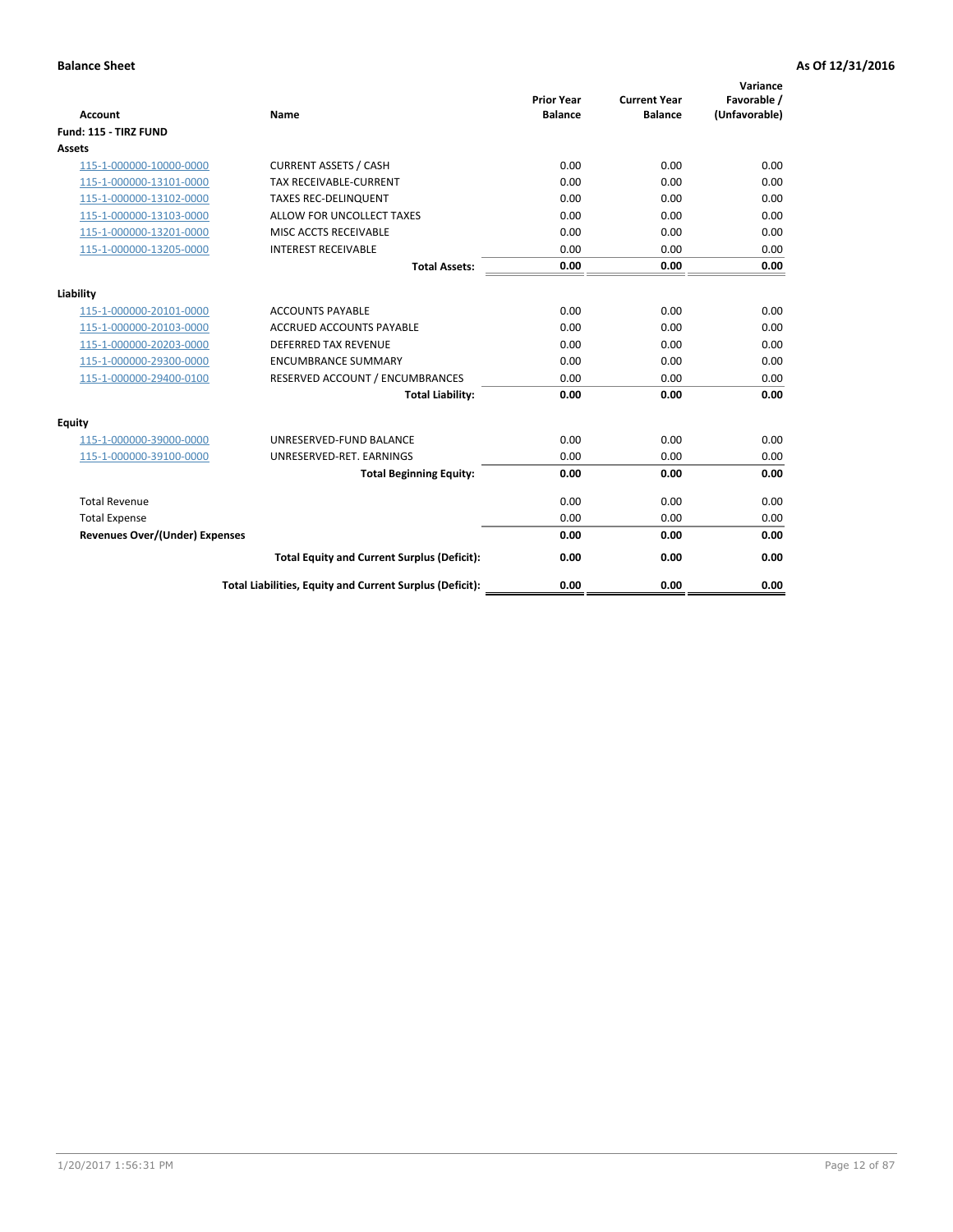| <b>Account</b>                        | Name                                                     | <b>Prior Year</b><br><b>Balance</b> | <b>Current Year</b><br><b>Balance</b> | Variance<br>Favorable /<br>(Unfavorable) |
|---------------------------------------|----------------------------------------------------------|-------------------------------------|---------------------------------------|------------------------------------------|
| Fund: 116 - ROADWAY IMPACT FEE 1      |                                                          |                                     |                                       |                                          |
| Assets                                |                                                          |                                     |                                       |                                          |
| 116-1-000000-10000-0000               | <b>CURRENT ASSETS / CASH</b>                             | 13,061.48                           | 13,109.02                             | 47.54                                    |
| 116-1-000000-13201-0000               | <b>MISC ACCTS RECEIVABLE</b>                             | 0.00                                | 0.00                                  | 0.00                                     |
| 116-1-000000-13205-0000               | <b>INTEREST RECEIVABLE</b>                               | 0.00                                | 0.00                                  | 0.00                                     |
|                                       | <b>Total Assets:</b>                                     | 13,061.48                           | 13,109.02                             | 47.54                                    |
| Liability                             |                                                          |                                     |                                       |                                          |
| 116-1-000000-20101-0000               | <b>ACCOUNTS PAYABLE</b>                                  | 0.00                                | 0.00                                  | 0.00                                     |
| 116-1-000000-20103-0000               | <b>ACCRUED ACCOUNTS PAYABLE</b>                          | 0.00                                | 0.00                                  | 0.00                                     |
|                                       | <b>Total Liability:</b>                                  | 0.00                                | 0.00                                  | 0.00                                     |
| Equity                                |                                                          |                                     |                                       |                                          |
| 116-1-000000-39000-0000               | UNRESERVED-FUND BALANCE                                  | 0.00                                | 0.00                                  | 0.00                                     |
| 116-1-000000-39100-0000               | UNRESERVED-RET. EARNINGS                                 | 13,089.18                           | 13,121.26                             | 32.08                                    |
|                                       | <b>Total Beginning Equity:</b>                           | 13,089.18                           | 13,121.26                             | 32.08                                    |
| <b>Total Revenue</b>                  |                                                          | $-21.00$                            | $-9.19$                               | 11.81                                    |
| <b>Total Expense</b>                  |                                                          | 6.70                                | 3.05                                  | 3.65                                     |
| <b>Revenues Over/(Under) Expenses</b> |                                                          | $-27.70$                            | $-12.24$                              | 15.46                                    |
|                                       | <b>Total Equity and Current Surplus (Deficit):</b>       | 13,061.48                           | 13,109.02                             | 47.54                                    |
|                                       | Total Liabilities, Equity and Current Surplus (Deficit): | 13,061.48                           | 13,109.02                             | 47.54                                    |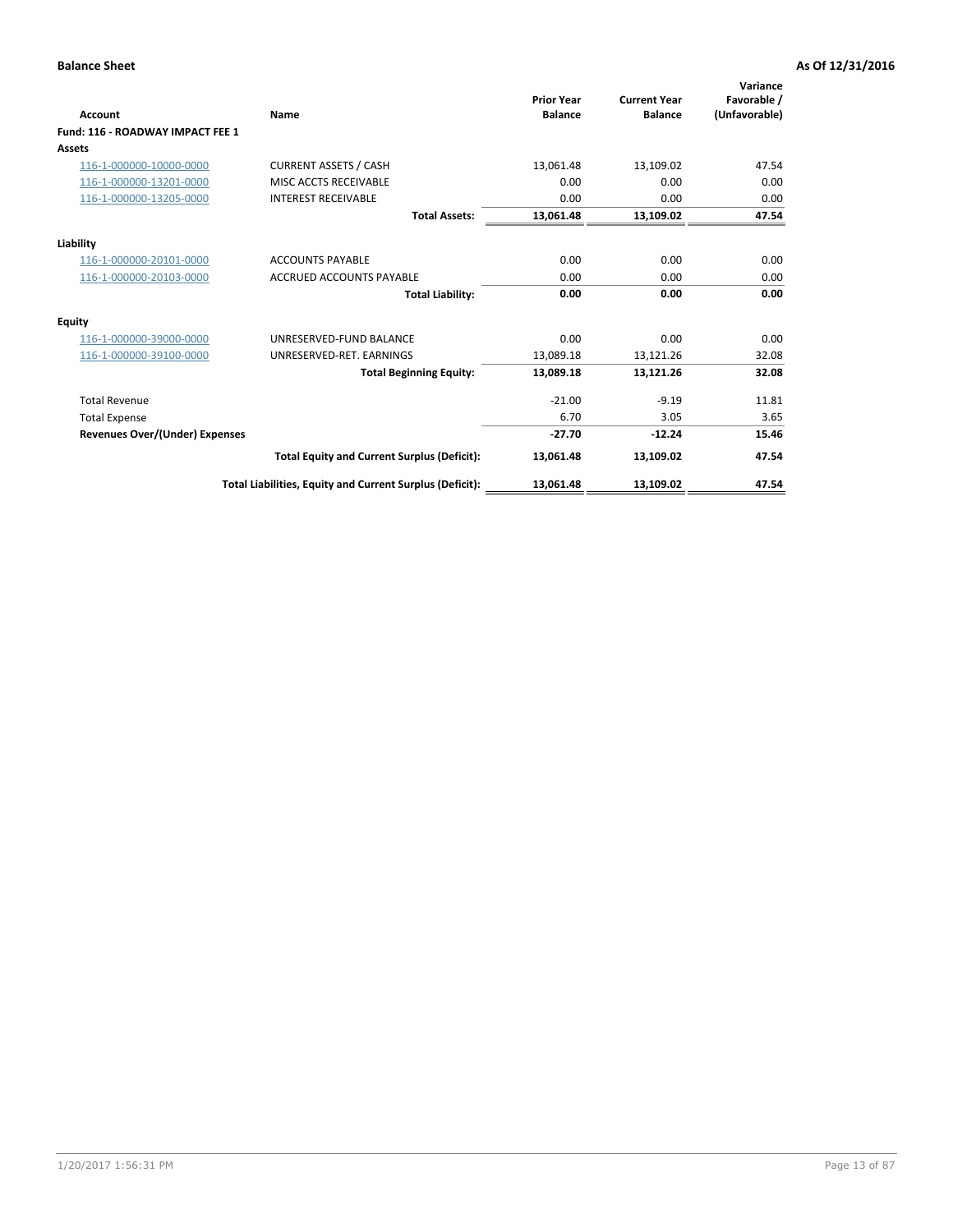| <b>Account</b>                        | Name                                                     | <b>Prior Year</b><br><b>Balance</b> | <b>Current Year</b><br><b>Balance</b> | Variance<br>Favorable /<br>(Unfavorable) |
|---------------------------------------|----------------------------------------------------------|-------------------------------------|---------------------------------------|------------------------------------------|
| Fund: 117 - ROADWAY IMPACT FEE 2      |                                                          |                                     |                                       |                                          |
| <b>Assets</b>                         |                                                          |                                     |                                       |                                          |
| 117-1-000000-10000-0000               | <b>CURRENT ASSETS / CASH</b>                             | 64.44                               | 64.73                                 | 0.29                                     |
| 117-1-000000-13201-0000               | MISC ACCTS RECEIVABLE                                    | 0.00                                | 0.00                                  | 0.00                                     |
| 117-1-000000-13205-0000               | <b>INTEREST RECEIVABLE</b>                               | 0.00                                | 0.00                                  | 0.00                                     |
|                                       | <b>Total Assets:</b>                                     | 64.44                               | 64.73                                 | 0.29                                     |
| Liability                             |                                                          |                                     |                                       |                                          |
| 117-1-000000-20101-0000               | <b>ACCOUNTS PAYABLE</b>                                  | 0.00                                | 0.00                                  | 0.00                                     |
| 117-1-000000-20103-0000               | <b>ACCRUED ACCOUNTS PAYABLE</b>                          | 0.00                                | 0.00                                  | 0.00                                     |
|                                       | <b>Total Liability:</b>                                  | 0.00                                | 0.00                                  | 0.00                                     |
| <b>Equity</b>                         |                                                          |                                     |                                       |                                          |
| 117-1-000000-39000-0000               | UNRESERVED-FUND BALANCE                                  | 0.00                                | 0.00                                  | 0.00                                     |
| 117-1-000000-39100-0000               | UNRESERVED-RET, EARNINGS                                 | 64.58                               | 64.77                                 | 0.19                                     |
|                                       | <b>Total Beginning Equity:</b>                           | 64.58                               | 64.77                                 | 0.19                                     |
| <b>Total Revenue</b>                  |                                                          | $-0.10$                             | $-0.04$                               | 0.06                                     |
| <b>Total Expense</b>                  |                                                          | 0.04                                | 0.00                                  | 0.04                                     |
| <b>Revenues Over/(Under) Expenses</b> |                                                          | $-0.14$                             | $-0.04$                               | 0.10                                     |
|                                       | <b>Total Equity and Current Surplus (Deficit):</b>       | 64.44                               | 64.73                                 | 0.29                                     |
|                                       | Total Liabilities, Equity and Current Surplus (Deficit): | 64.44                               | 64.73                                 | 0.29                                     |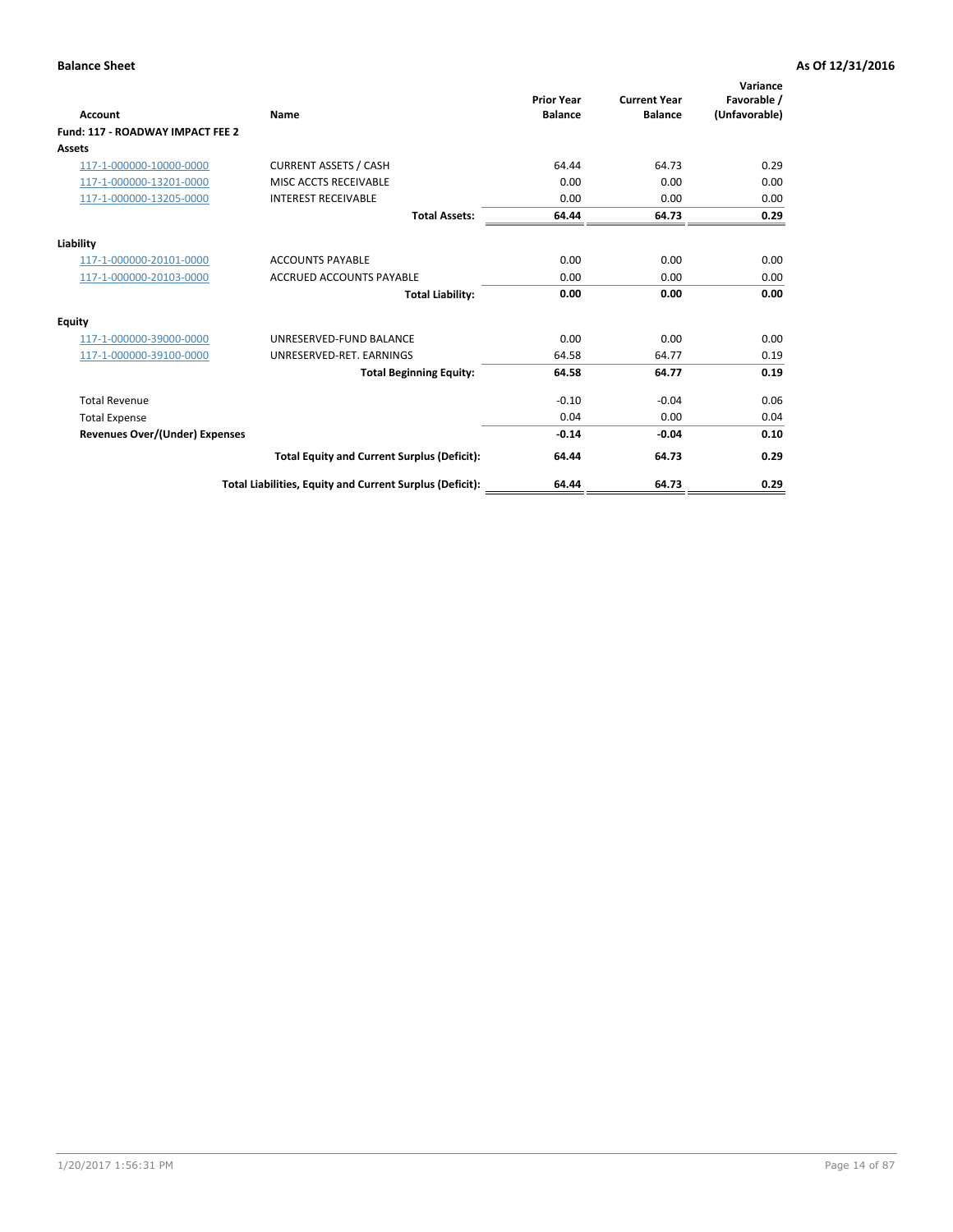| <b>Account</b>                        | Name                                                     | <b>Prior Year</b><br><b>Balance</b> | <b>Current Year</b><br><b>Balance</b> | Variance<br>Favorable /<br>(Unfavorable) |
|---------------------------------------|----------------------------------------------------------|-------------------------------------|---------------------------------------|------------------------------------------|
| Fund: 118 - ROADWAY IMPACT FEE 3      |                                                          |                                     |                                       |                                          |
| Assets                                |                                                          |                                     |                                       |                                          |
| 118-1-000000-10000-0000               | <b>CURRENT ASSETS / CASH</b>                             | 109.39                              | 109.82                                | 0.43                                     |
| 118-1-000000-13201-0000               | MISC ACCTS RECEIVABLE                                    | 0.00                                | 0.00                                  | 0.00                                     |
| 118-1-000000-13205-0000               | <b>INTEREST RECEIVABLE</b>                               | 0.00                                | 0.00                                  | 0.00                                     |
|                                       | <b>Total Assets:</b>                                     | 109.39                              | 109.82                                | 0.43                                     |
| Liability                             |                                                          |                                     |                                       |                                          |
| 118-1-000000-20101-0000               | <b>ACCOUNTS PAYABLE</b>                                  | 0.00                                | 0.00                                  | 0.00                                     |
| 118-1-000000-20103-0000               | <b>ACCRUED ACCOUNTS PAYABLE</b>                          | 0.00                                | 0.00                                  | 0.00                                     |
|                                       | <b>Total Liability:</b>                                  | 0.00                                | 0.00                                  | 0.00                                     |
| Equity                                |                                                          |                                     |                                       |                                          |
| 118-1-000000-39000-0000               | UNRESERVED-FUND BALANCE                                  | 0.00                                | 0.00                                  | 0.00                                     |
| 118-1-000000-39100-0000               | UNRESERVED-RET. EARNINGS                                 | 109.62                              | 109.92                                | 0.30                                     |
|                                       | <b>Total Beginning Equity:</b>                           | 109.62                              | 109.92                                | 0.30                                     |
| <b>Total Revenue</b>                  |                                                          | $-0.18$                             | $-0.07$                               | 0.11                                     |
| <b>Total Expense</b>                  |                                                          | 0.05                                | 0.03                                  | 0.02                                     |
| <b>Revenues Over/(Under) Expenses</b> |                                                          | $-0.23$                             | $-0.10$                               | 0.13                                     |
|                                       | <b>Total Equity and Current Surplus (Deficit):</b>       | 109.39                              | 109.82                                | 0.43                                     |
|                                       | Total Liabilities, Equity and Current Surplus (Deficit): | 109.39                              | 109.82                                | 0.43                                     |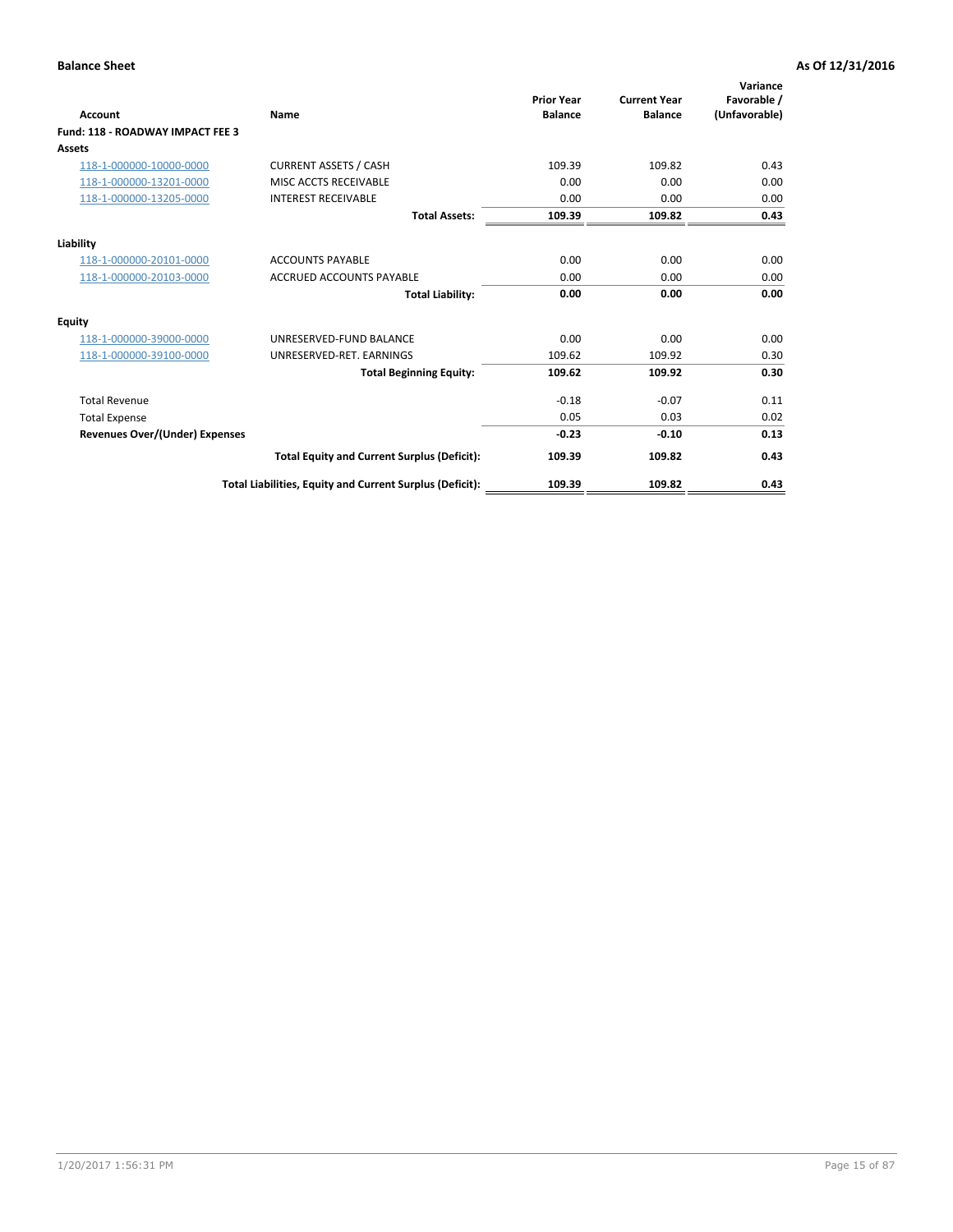| Account                               | Name                                                     | <b>Prior Year</b><br><b>Balance</b> | <b>Current Year</b><br><b>Balance</b> | Variance<br>Favorable /<br>(Unfavorable) |
|---------------------------------------|----------------------------------------------------------|-------------------------------------|---------------------------------------|------------------------------------------|
| Fund: 119 - ROADWAY IMPACT FEE 4      |                                                          |                                     |                                       |                                          |
| Assets                                |                                                          |                                     |                                       |                                          |
| 119-1-000000-10000-0000               | <b>CURRENT ASSETS / CASH</b>                             | 4.62                                | 4.63                                  | 0.01                                     |
| 119-1-000000-13201-0000               | MISC ACCTS RECEIVABLE                                    | 0.00                                | 0.00                                  | 0.00                                     |
| 119-1-000000-13205-0000               | <b>INTEREST RECEIVABLE</b>                               | 0.00                                | 0.00                                  | 0.00                                     |
|                                       | <b>Total Assets:</b>                                     | 4.62                                | 4.63                                  | 0.01                                     |
| Liability                             |                                                          |                                     |                                       |                                          |
| 119-1-000000-20101-0000               | <b>ACCOUNTS PAYABLE</b>                                  | 0.00                                | 0.00                                  | 0.00                                     |
| 119-1-000000-20103-0000               | <b>ACCRUED ACCOUNTS PAYABLE</b>                          | 0.00                                | 0.00                                  | 0.00                                     |
|                                       | <b>Total Liability:</b>                                  | 0.00                                | 0.00                                  | 0.00                                     |
| Equity                                |                                                          |                                     |                                       |                                          |
| 119-1-000000-39000-0000               | UNRESERVED-FUND BALANCE                                  | 0.00                                | 0.00                                  | 0.00                                     |
| 119-1-000000-39100-0000               | UNRESERVED-RET. EARNINGS                                 | 4.62                                | 4.63                                  | 0.01                                     |
|                                       | <b>Total Beginning Equity:</b>                           | 4.62                                | 4.63                                  | 0.01                                     |
| <b>Total Revenue</b>                  |                                                          | 0.00                                | 0.00                                  | 0.00                                     |
| <b>Total Expense</b>                  |                                                          | 0.00                                | 0.00                                  | 0.00                                     |
| <b>Revenues Over/(Under) Expenses</b> |                                                          | 0.00                                | 0.00                                  | 0.00                                     |
|                                       | <b>Total Equity and Current Surplus (Deficit):</b>       | 4.62                                | 4.63                                  | 0.01                                     |
|                                       | Total Liabilities, Equity and Current Surplus (Deficit): | 4.62                                | 4.63                                  | 0.01                                     |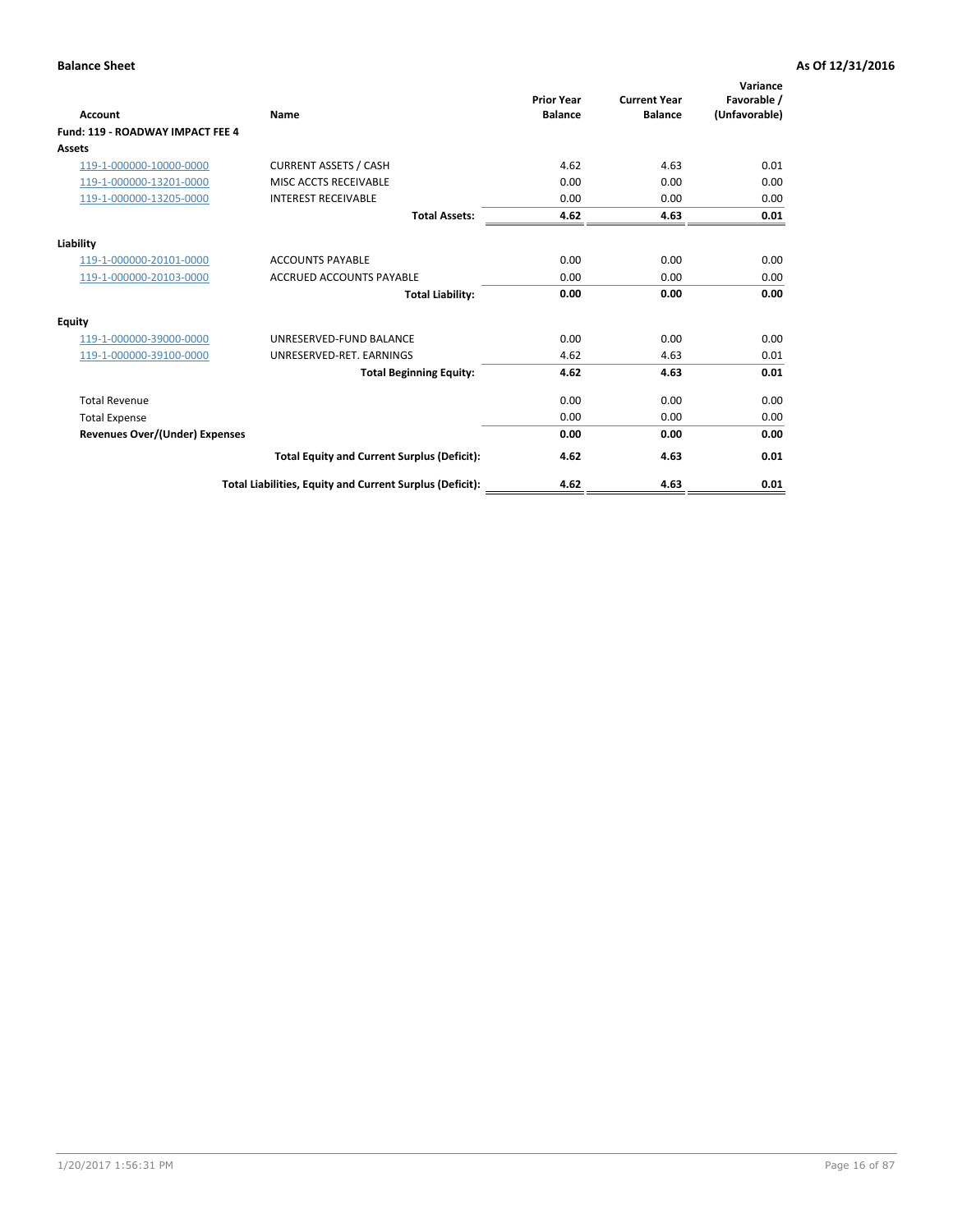|                                                   |                                                          | <b>Prior Year</b> | <b>Current Year</b> | Variance<br>Favorable / |
|---------------------------------------------------|----------------------------------------------------------|-------------------|---------------------|-------------------------|
| <b>Account</b>                                    | <b>Name</b>                                              | <b>Balance</b>    | <b>Balance</b>      | (Unfavorable)           |
| Fund: 120 - BROWNSFIELD HAZARDOUS WASTE EPA GRANT |                                                          |                   |                     |                         |
| <b>Assets</b>                                     |                                                          |                   |                     |                         |
| 120-1-000000-10000-0000                           | <b>CURRENT ASSETS / CASH</b>                             | 0.00              | 0.00                | 0.00                    |
| 120-1-000000-13201-0000                           | MISC ACCTS RECEIVABLE                                    | 0.00              | 0.00                | 0.00                    |
|                                                   | <b>Total Assets:</b>                                     | 0.00              | 0.00                | 0.00                    |
| Liability                                         |                                                          |                   |                     |                         |
| 120-1-000000-20101-0000                           | <b>ACCOUNTS PAYABLE</b>                                  | 0.00              | 0.00                | 0.00                    |
| 120-1-000000-20102-0000                           | <b>CREDIT CARD PAYABLE</b>                               | 0.00              | 0.00                | 0.00                    |
| 120-1-000000-20902-0000                           | <b>DEFERRED GRANT REVENUE</b>                            | 0.00              | 0.00                | 0.00                    |
| 120-1-000000-29300-0000                           | <b>ENCUMBRANCE SUMMARY</b>                               | 0.00              | 0.00                | 0.00                    |
| 120-1-000000-29400-0000                           | RESERVED ACCOUNT / ENCUMBRANCES                          | 0.00              | 0.00                | 0.00                    |
|                                                   | <b>Total Liability:</b>                                  | 0.00              | 0.00                | 0.00                    |
| Equity                                            |                                                          |                   |                     |                         |
| 120-1-000000-39000-0000                           | UNRESERVED-FUND BALANCE                                  | 0.00              | 0.00                | 0.00                    |
|                                                   | <b>Total Beginning Equity:</b>                           | 0.00              | 0.00                | 0.00                    |
| <b>Total Revenue</b>                              |                                                          | 0.00              | 0.00                | 0.00                    |
| <b>Total Expense</b>                              |                                                          | 0.00              | 0.00                | 0.00                    |
| <b>Revenues Over/(Under) Expenses</b>             |                                                          | 0.00              | 0.00                | 0.00                    |
|                                                   | <b>Total Equity and Current Surplus (Deficit):</b>       | 0.00              | 0.00                | 0.00                    |
|                                                   | Total Liabilities, Equity and Current Surplus (Deficit): | 0.00              | 0.00                | 0.00                    |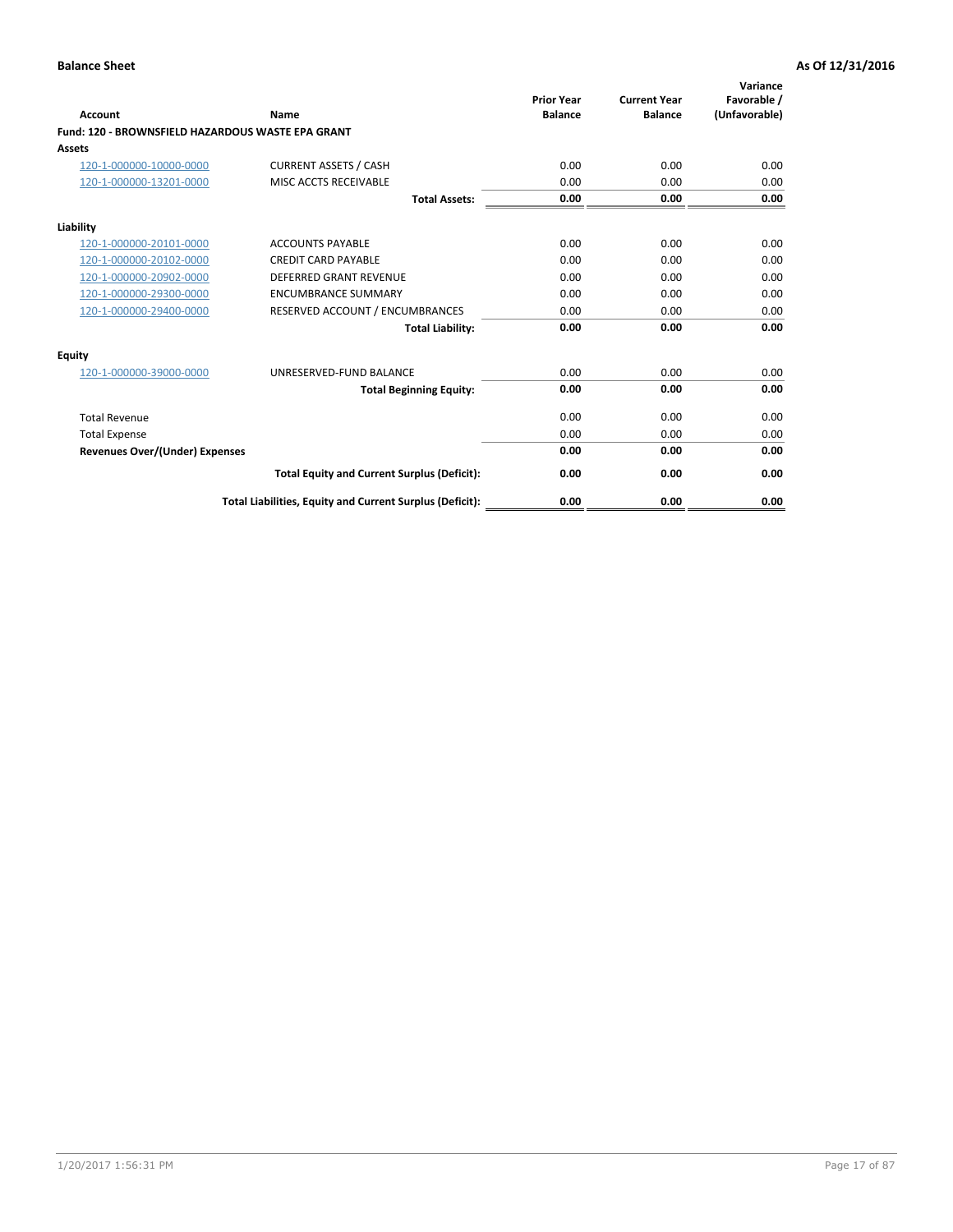| Account                                     | Name                                                     | <b>Prior Year</b><br><b>Balance</b> | <b>Current Year</b><br><b>Balance</b> | Variance<br>Favorable /<br>(Unfavorable) |
|---------------------------------------------|----------------------------------------------------------|-------------------------------------|---------------------------------------|------------------------------------------|
| Fund: 121 - BROWNSFIELD PETROLEUM EPA GRANT |                                                          |                                     |                                       |                                          |
| <b>Assets</b>                               |                                                          |                                     |                                       |                                          |
| 121-1-000000-10000-0000                     | <b>CURRENT ASSETS / CASH</b>                             | 15.82                               | 0.00                                  | $-15.82$                                 |
| 121-1-000000-13201-0000                     | MISC ACCTS RECEIVABLE                                    | 0.00                                | 0.00                                  | 0.00                                     |
|                                             | <b>Total Assets:</b>                                     | 15.82                               | 0.00                                  | $-15.82$                                 |
| Liability                                   |                                                          |                                     |                                       |                                          |
| 121-1-000000-20101-0000                     | <b>ACCOUNTS PAYABLE</b>                                  | 0.00                                | 0.00                                  | 0.00                                     |
| 121-1-000000-20102-0000                     | <b>CREDIT CARD PAYABLE</b>                               | 0.00                                | 0.00                                  | 0.00                                     |
| 121-1-000000-20103-0000                     | <b>ACCRUED ACCOUNTS PAYABLE</b>                          | 0.00                                | 0.00                                  | 0.00                                     |
| 121-1-000000-20902-0000                     | DEFERRED GRANT REVENUE                                   | 0.00                                | 0.00                                  | 0.00                                     |
| 121-1-000000-29300-0000                     | <b>ENCUMBRANCE SUMMARY</b>                               | 0.00                                | 0.00                                  | 0.00                                     |
| 121-1-000000-29400-0000                     | RESERVED ACCOUNT / ENCUMBRANCES                          | 0.00                                | 0.00                                  | 0.00                                     |
|                                             | <b>Total Liability:</b>                                  | 0.00                                | 0.00                                  | 0.00                                     |
| <b>Equity</b>                               |                                                          |                                     |                                       |                                          |
| 121-1-000000-39000-0000                     | UNRESERVED-FUND BALANCE                                  | 15.82                               | 0.00                                  | $-15.82$                                 |
|                                             | <b>Total Beginning Equity:</b>                           | 15.82                               | 0.00                                  | $-15.82$                                 |
| <b>Total Revenue</b>                        |                                                          | 0.00                                | 0.00                                  | 0.00                                     |
| <b>Total Expense</b>                        |                                                          | 0.00                                | 0.00                                  | 0.00                                     |
| <b>Revenues Over/(Under) Expenses</b>       |                                                          | 0.00                                | 0.00                                  | 0.00                                     |
|                                             | <b>Total Equity and Current Surplus (Deficit):</b>       | 15.82                               | 0.00                                  | $-15.82$                                 |
|                                             | Total Liabilities, Equity and Current Surplus (Deficit): | 15.82                               | 0.00                                  | $-15.82$                                 |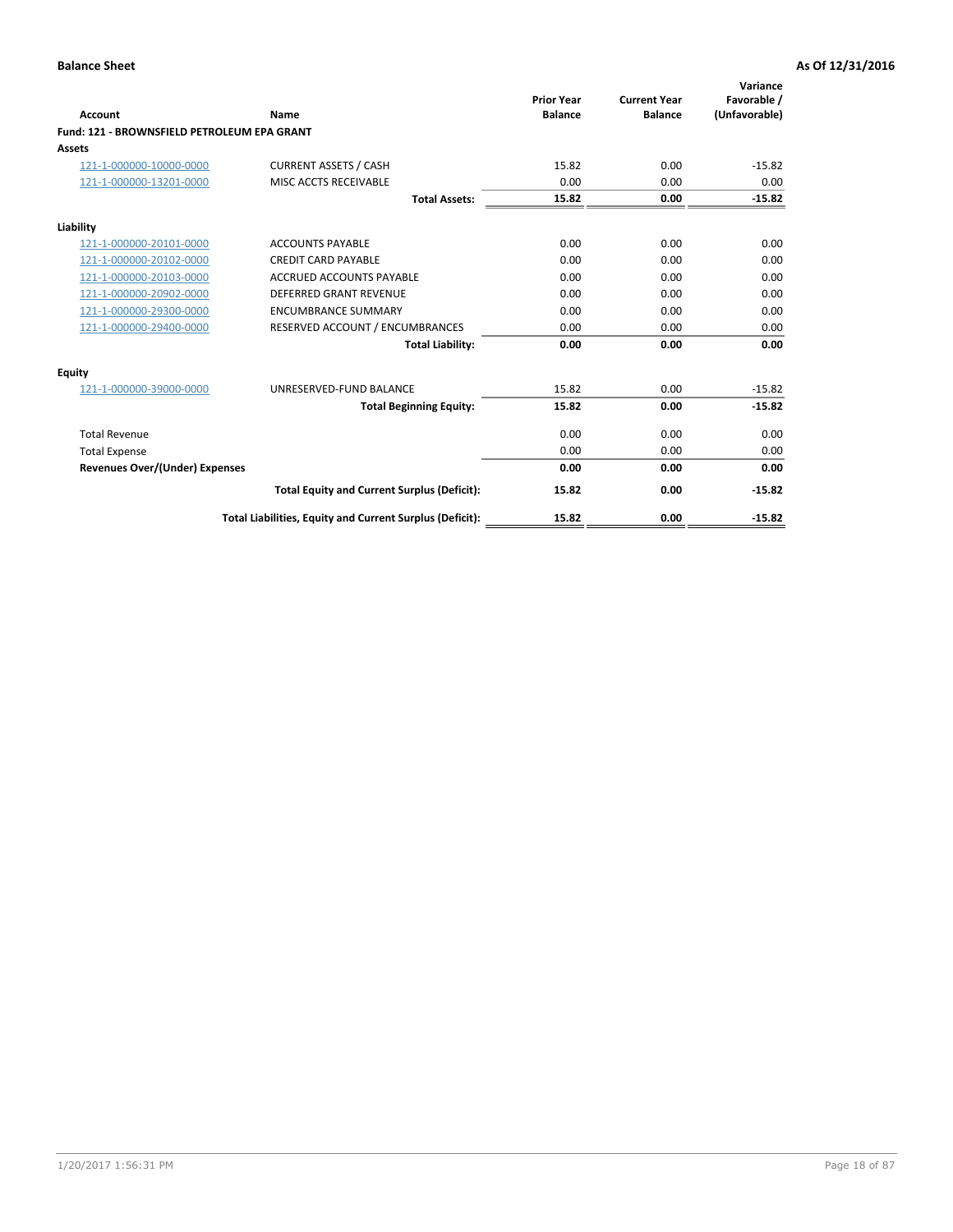| <b>Account</b>                                     | Name                                                     | <b>Prior Year</b><br><b>Balance</b> | <b>Current Year</b><br><b>Balance</b> | Variance<br>Favorable /<br>(Unfavorable) |
|----------------------------------------------------|----------------------------------------------------------|-------------------------------------|---------------------------------------|------------------------------------------|
| Fund: 122 - COPS HIRING PROGRAM GRANT 2010UMWX0308 |                                                          |                                     |                                       |                                          |
| Assets                                             |                                                          |                                     |                                       |                                          |
| 122-1-000000-10000-0000                            | <b>CURRENT ASSETS / CASH</b>                             | 0.00                                | 0.00                                  | 0.00                                     |
| 122-1-000000-13201-0000                            | MISC ACCTS RECEIVABLE                                    | 0.00                                | 0.00                                  | 0.00                                     |
|                                                    | <b>Total Assets:</b>                                     | 0.00                                | 0.00                                  | 0.00                                     |
| Liability                                          |                                                          |                                     |                                       |                                          |
| 122-1-000000-20101-0000                            | <b>ACCOUNTS PAYABLE</b>                                  | 0.00                                | 0.00                                  | 0.00                                     |
| 122-1-000000-20102-0000                            | <b>CREDIT CARD PAYABLE</b>                               | 0.00                                | 0.00                                  | 0.00                                     |
| 122-1-000000-20103-0000                            | <b>ACCRUED ACCOUNTS PAYABLE</b>                          | 0.00                                | 0.00                                  | 0.00                                     |
| 122-1-000000-20902-0000                            | <b>DEFERRED GRANT REVENUE</b>                            | 0.00                                | 0.00                                  | 0.00                                     |
|                                                    | <b>Total Liability:</b>                                  | 0.00                                | 0.00                                  | 0.00                                     |
| Equity                                             |                                                          |                                     |                                       |                                          |
| 122-1-000000-39000-0000                            | UNRESERVED-FUND BALANCE                                  | 0.00                                | 0.00                                  | 0.00                                     |
|                                                    | <b>Total Beginning Equity:</b>                           | 0.00                                | 0.00                                  | 0.00                                     |
| <b>Total Revenue</b>                               |                                                          | 0.00                                | 0.00                                  | 0.00                                     |
| <b>Total Expense</b>                               |                                                          | 0.00                                | 0.00                                  | 0.00                                     |
| <b>Revenues Over/(Under) Expenses</b>              |                                                          | 0.00                                | 0.00                                  | 0.00                                     |
|                                                    | <b>Total Equity and Current Surplus (Deficit):</b>       | 0.00                                | 0.00                                  | 0.00                                     |
|                                                    | Total Liabilities, Equity and Current Surplus (Deficit): | 0.00                                | 0.00                                  | 0.00                                     |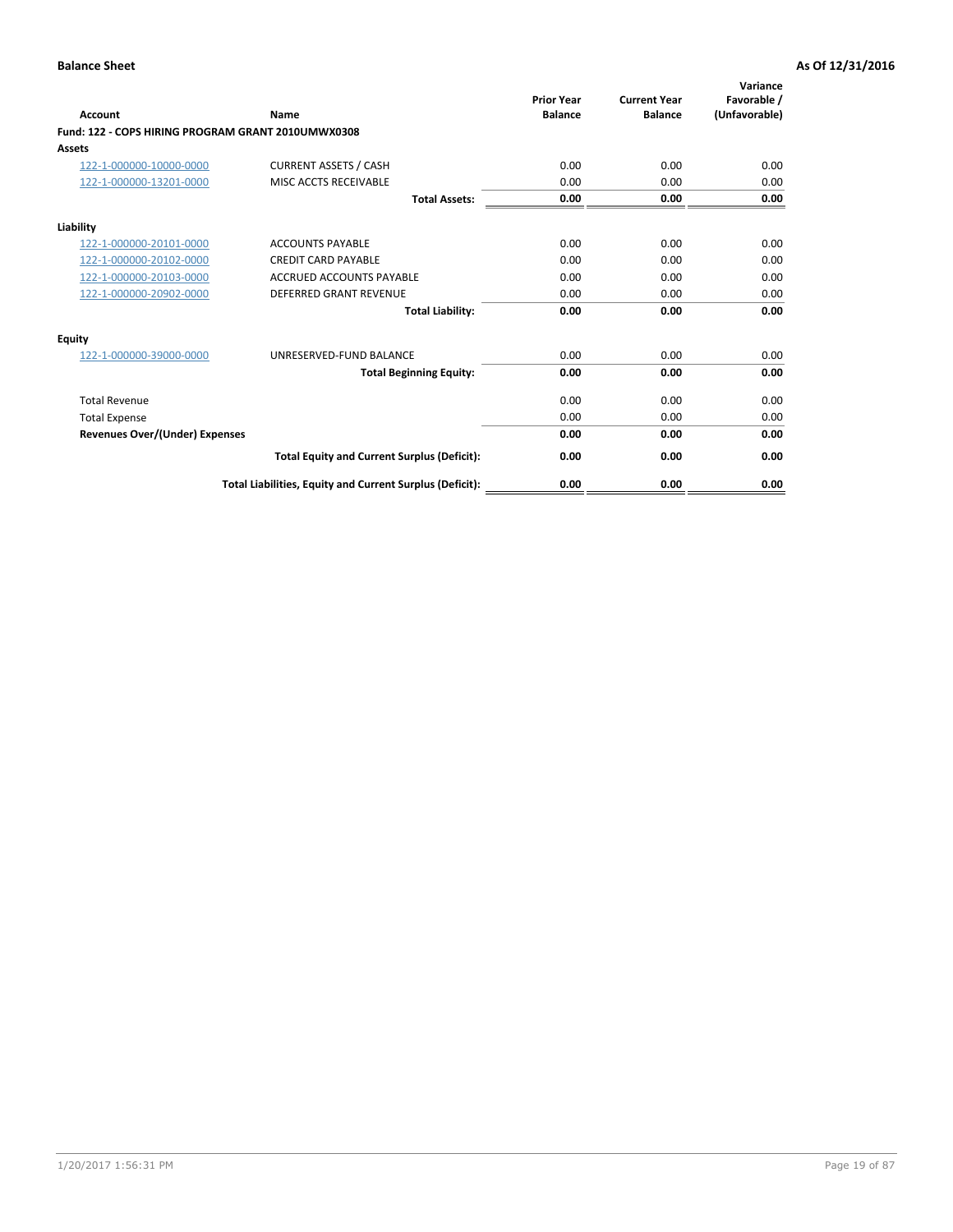| Account                        | Name                                                           | <b>Prior Year</b><br><b>Balance</b> | <b>Current Year</b><br><b>Balance</b> | Variance<br>Favorable /<br>(Unfavorable) |
|--------------------------------|----------------------------------------------------------------|-------------------------------------|---------------------------------------|------------------------------------------|
|                                | Fund: 123 - PTRAIN - POLICE REIMBURSEMENT GRANTS & CONT EDUCAT |                                     |                                       |                                          |
| Assets                         |                                                                |                                     |                                       |                                          |
| 123-1-000000-10000-0000        | <b>CURRENT ASSETS / CASH</b>                                   | 8,054.05                            | 6,201.81                              | $-1,852.24$                              |
| 123-1-000000-13201-0000        | MISC ACCTS RECEIVABLE                                          | 0.00                                | 0.00                                  | 0.00                                     |
|                                | <b>Total Assets:</b>                                           | 8,054.05                            | 6,201.81                              | $-1,852.24$                              |
| Liability                      |                                                                |                                     |                                       |                                          |
| 123-1-000000-20101-0000        | <b>ACCOUNTS PAYABLE</b>                                        | 0.00                                | 0.00                                  | 0.00                                     |
| 123-1-000000-20102-0000        | <b>CREDIT CARD PAYABLE</b>                                     | 0.00                                | 0.00                                  | 0.00                                     |
| 123-1-000000-20103-0000        | <b>ACCRUED ACCOUNTS PAYABLE</b>                                | 0.00                                | 0.00                                  | 0.00                                     |
|                                | <b>Total Liability:</b>                                        | 0.00                                | 0.00                                  | 0.00                                     |
| Equity                         |                                                                |                                     |                                       |                                          |
| 123-1-000000-39000-0000        | UNRESERVED-FUND BALANCE                                        | 8,071.25                            | 6,800.59                              | $-1,270.66$                              |
|                                | <b>Total Beginning Equity:</b>                                 | 8,071.25                            | 6,800.59                              | $-1,270.66$                              |
| <b>Total Revenue</b>           |                                                                | $-13.02$                            | $-4.58$                               | 8.44                                     |
| <b>Total Expense</b>           |                                                                | 4.18                                | 594.20                                | $-590.02$                                |
| Revenues Over/(Under) Expenses |                                                                | $-17.20$                            | $-598.78$                             | $-581.58$                                |
|                                | <b>Total Equity and Current Surplus (Deficit):</b>             | 8,054.05                            | 6,201.81                              | $-1,852.24$                              |
|                                | Total Liabilities, Equity and Current Surplus (Deficit):       | 8,054.05                            | 6,201.81                              | $-1,852.24$                              |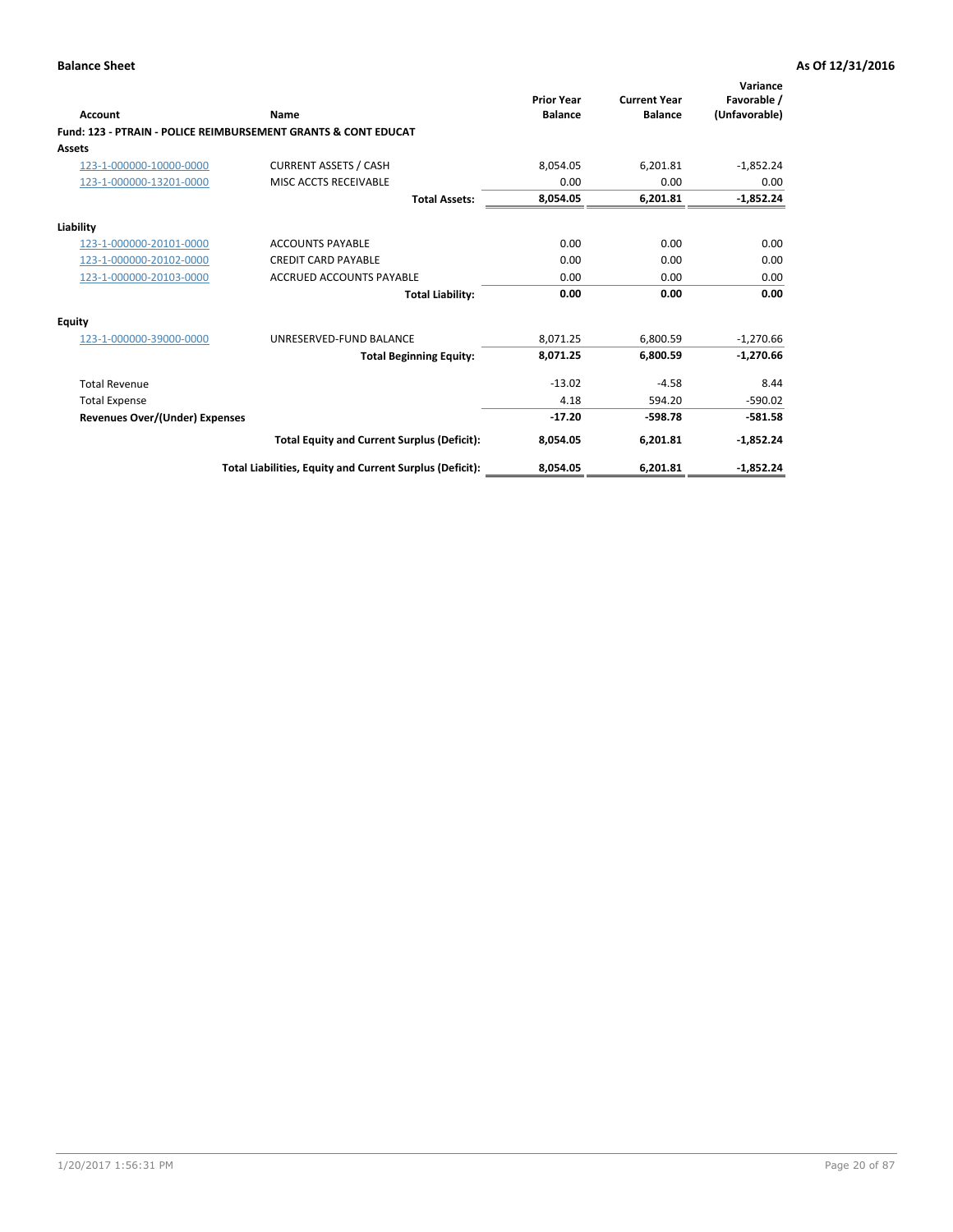|                                      |                                                          | <b>Prior Year</b> | <b>Current Year</b> | Variance<br>Favorable / |
|--------------------------------------|----------------------------------------------------------|-------------------|---------------------|-------------------------|
| <b>Account</b>                       | Name                                                     | <b>Balance</b>    | <b>Balance</b>      | (Unfavorable)           |
| <b>Fund: 124 - FIRE HAZMAT GRANT</b> |                                                          |                   |                     |                         |
| <b>Assets</b>                        |                                                          |                   |                     |                         |
| 124-1-000000-10000-0000              | <b>CURRENT ASSETS / CASH</b>                             | 0.00              | 0.00                | 0.00                    |
| 124-1-000000-13201-0000              | MISC ACCTS RECEIVABLE                                    | 0.00              | 0.00                | 0.00                    |
| 124-1-000000-13205-0000              | <b>INTEREST RECEIVABLE</b>                               | 0.00              | 0.00                | 0.00                    |
|                                      | <b>Total Assets:</b>                                     | 0.00              | 0.00                | 0.00                    |
| Liability                            |                                                          |                   |                     |                         |
| 124-1-000000-20101-0000              | <b>ACCOUNTS PAYABLE</b>                                  | 0.00              | 0.00                | 0.00                    |
| 124-1-000000-20102-0000              | <b>CREDIT CARD PAYABLE</b>                               | 0.00              | 0.00                | 0.00                    |
| 124-1-000000-20902-0000              | <b>DEFERRED GRANT REVENUE</b>                            | 0.00              | 0.00                | 0.00                    |
| 124-1-000000-21001-0000              | <b>GENERAL FUND / GENERAL FUND</b>                       | 0.00              | 0.00                | 0.00                    |
| 124-1-000000-29300-0000              | <b>ENCUMBRANCE SUMMARY</b>                               | 0.00              | 0.00                | 0.00                    |
| 124-1-000000-29400-0000              | RESERVED ACCOUNT / ENCUMBRANCES                          | 0.00              | 0.00                | 0.00                    |
|                                      | <b>Total Liability:</b>                                  | 0.00              | 0.00                | 0.00                    |
| <b>Equity</b>                        |                                                          |                   |                     |                         |
| 124-1-000000-39000-0000              | UNRESERVED-FUND BALANCE                                  | 0.00              | 0.00                | 0.00                    |
|                                      | <b>Total Beginning Equity:</b>                           | 0.00              | 0.00                | 0.00                    |
| <b>Total Revenue</b>                 |                                                          | 0.00              | 0.00                | 0.00                    |
| <b>Total Expense</b>                 |                                                          | 0.00              | 0.00                | 0.00                    |
| Revenues Over/(Under) Expenses       |                                                          | 0.00              | 0.00                | 0.00                    |
|                                      | <b>Total Equity and Current Surplus (Deficit):</b>       | 0.00              | 0.00                | 0.00                    |
|                                      | Total Liabilities, Equity and Current Surplus (Deficit): | 0.00              | 0.00                | 0.00                    |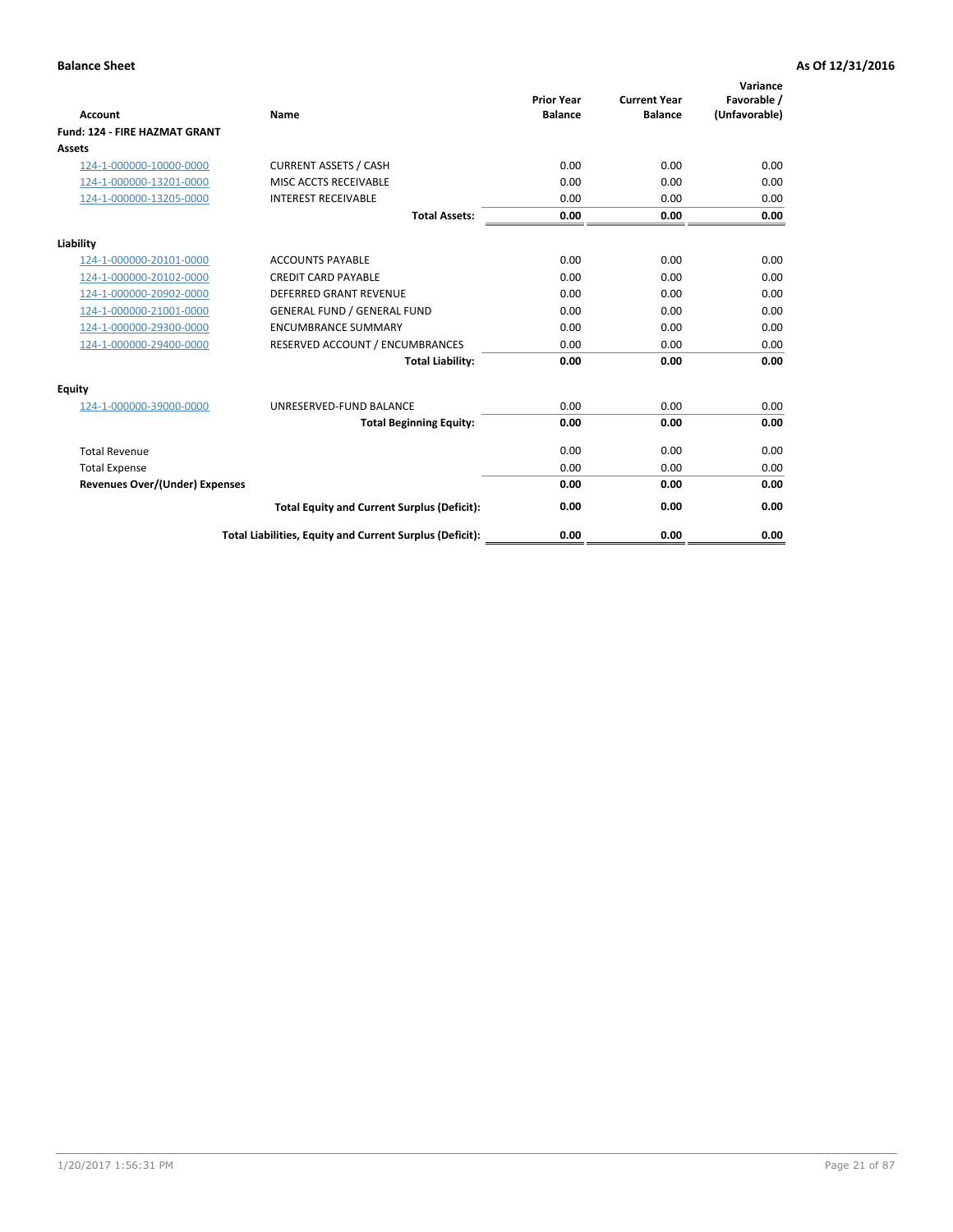| Account                                                   | Name                                                     | <b>Prior Year</b><br><b>Balance</b> | <b>Current Year</b><br><b>Balance</b> | Variance<br>Favorable /<br>(Unfavorable) |
|-----------------------------------------------------------|----------------------------------------------------------|-------------------------------------|---------------------------------------|------------------------------------------|
| <b>Fund: 125 - TRAINING &amp; HUMANITIES TEXAS GRANTS</b> |                                                          |                                     |                                       |                                          |
| <b>Assets</b>                                             |                                                          |                                     |                                       |                                          |
| 125-1-000000-10000-0000                                   | <b>CURRENT ASSETS / CASH</b>                             | 0.00                                | 0.00                                  | 0.00                                     |
| 125-1-000000-13205-0000                                   | <b>INTEREST RECEIVABLE</b>                               | 0.00                                | 0.00                                  | 0.00                                     |
|                                                           | <b>Total Assets:</b>                                     | 0.00                                | 0.00                                  | 0.00                                     |
| Liability                                                 |                                                          |                                     |                                       |                                          |
| 125-1-000000-20101-0000                                   | <b>ACCOUNTS PAYABLE</b>                                  | 0.00                                | 0.00                                  | 0.00                                     |
| 125-1-000000-20102-0000                                   | <b>CREDIT CARD PAYABLE</b>                               | 0.00                                | 0.00                                  | 0.00                                     |
| 125-1-000000-20103-0000                                   | <b>ACCRUED ACCOUNTS PAYABLE</b>                          | 0.00                                | 0.00                                  | 0.00                                     |
| 125-1-000000-20902-0000                                   | <b>DEFERRED GRANT REVENUE</b>                            | 0.00                                | 0.00                                  | 0.00                                     |
| 125-1-000000-29300-0000                                   | <b>ENCUMBRANCE SUMMARY</b>                               | 0.00                                | 0.00                                  | 0.00                                     |
| 125-1-000000-29400-0000                                   | RESERVED ACCOUNT / ENCUMBRANCES                          | 0.00                                | 0.00                                  | 0.00                                     |
|                                                           | <b>Total Liability:</b>                                  | 0.00                                | 0.00                                  | 0.00                                     |
| <b>Equity</b>                                             |                                                          |                                     |                                       |                                          |
| 125-1-000000-39000-0000                                   | UNRESERVED-FUND BALANCE                                  | 0.00                                | 0.00                                  | 0.00                                     |
|                                                           | <b>Total Beginning Equity:</b>                           | 0.00                                | 0.00                                  | 0.00                                     |
| <b>Total Revenue</b>                                      |                                                          | 0.00                                | 0.00                                  | 0.00                                     |
| <b>Total Expense</b>                                      |                                                          | 0.00                                | 0.00                                  | 0.00                                     |
| <b>Revenues Over/(Under) Expenses</b>                     |                                                          | 0.00                                | 0.00                                  | 0.00                                     |
|                                                           | <b>Total Equity and Current Surplus (Deficit):</b>       | 0.00                                | 0.00                                  | 0.00                                     |
|                                                           | Total Liabilities, Equity and Current Surplus (Deficit): | 0.00                                | 0.00                                  | 0.00                                     |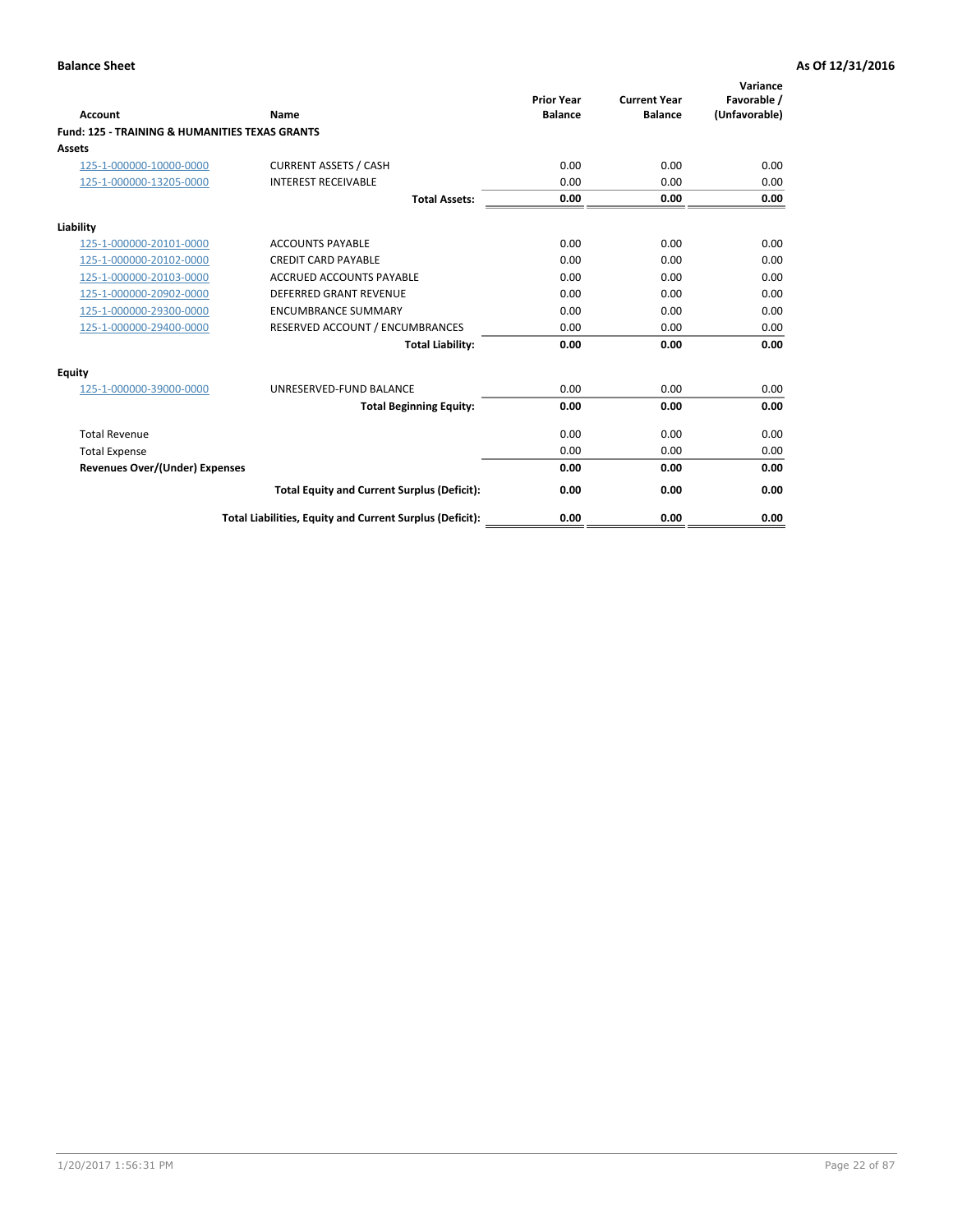| Account                                | Name                                                     | <b>Prior Year</b><br><b>Balance</b> | <b>Current Year</b><br><b>Balance</b> | Variance<br>Favorable /<br>(Unfavorable) |
|----------------------------------------|----------------------------------------------------------|-------------------------------------|---------------------------------------|------------------------------------------|
| <b>Fund: 126 - TIFMAS MOBILIZATION</b> |                                                          |                                     |                                       |                                          |
| Assets                                 |                                                          |                                     |                                       |                                          |
| 126-1-000000-10000-0000                | <b>CURRENT ASSETS / CASH</b>                             | 0.00                                | $-421.74$                             | $-421.74$                                |
| 126-1-000000-13201-0000                | MISC ACCTS RECEIVABLE                                    | 0.00                                | 0.00                                  | 0.00                                     |
|                                        | <b>Total Assets:</b>                                     | 0.00                                | $-421.74$                             | $-421.74$                                |
| Liability                              |                                                          |                                     |                                       |                                          |
| 126-1-000000-20101-0000                | <b>ACCOUNTS PAYABLE</b>                                  | 0.00                                | 0.00                                  | 0.00                                     |
| 126-1-000000-20102-0000                | <b>CREDIT CARD PAYABLE</b>                               | 0.00                                | 0.00                                  | 0.00                                     |
| 126-1-000000-39100-0000                | UNRESERVED-RET. EARNINGS                                 | 0.00                                | 0.00                                  | 0.00                                     |
|                                        | <b>Total Liability:</b>                                  | 0.00                                | 0.00                                  | 0.00                                     |
| Equity                                 |                                                          |                                     |                                       |                                          |
| 126-1-000000-39000-0000                | UNRESERVED-FUND BALANCE                                  | 0.00                                | $-421.74$                             | $-421.74$                                |
|                                        | <b>Total Beginning Equity:</b>                           | 0.00                                | $-421.74$                             | $-421.74$                                |
| <b>Total Revenue</b>                   |                                                          | 0.00                                | 0.00                                  | 0.00                                     |
| <b>Total Expense</b>                   |                                                          | 0.00                                | 0.00                                  | 0.00                                     |
| <b>Revenues Over/(Under) Expenses</b>  |                                                          | 0.00                                | 0.00                                  | 0.00                                     |
|                                        | <b>Total Equity and Current Surplus (Deficit):</b>       | 0.00                                | $-421.74$                             | $-421.74$                                |
|                                        | Total Liabilities, Equity and Current Surplus (Deficit): | 0.00                                | $-421.74$                             | $-421.74$                                |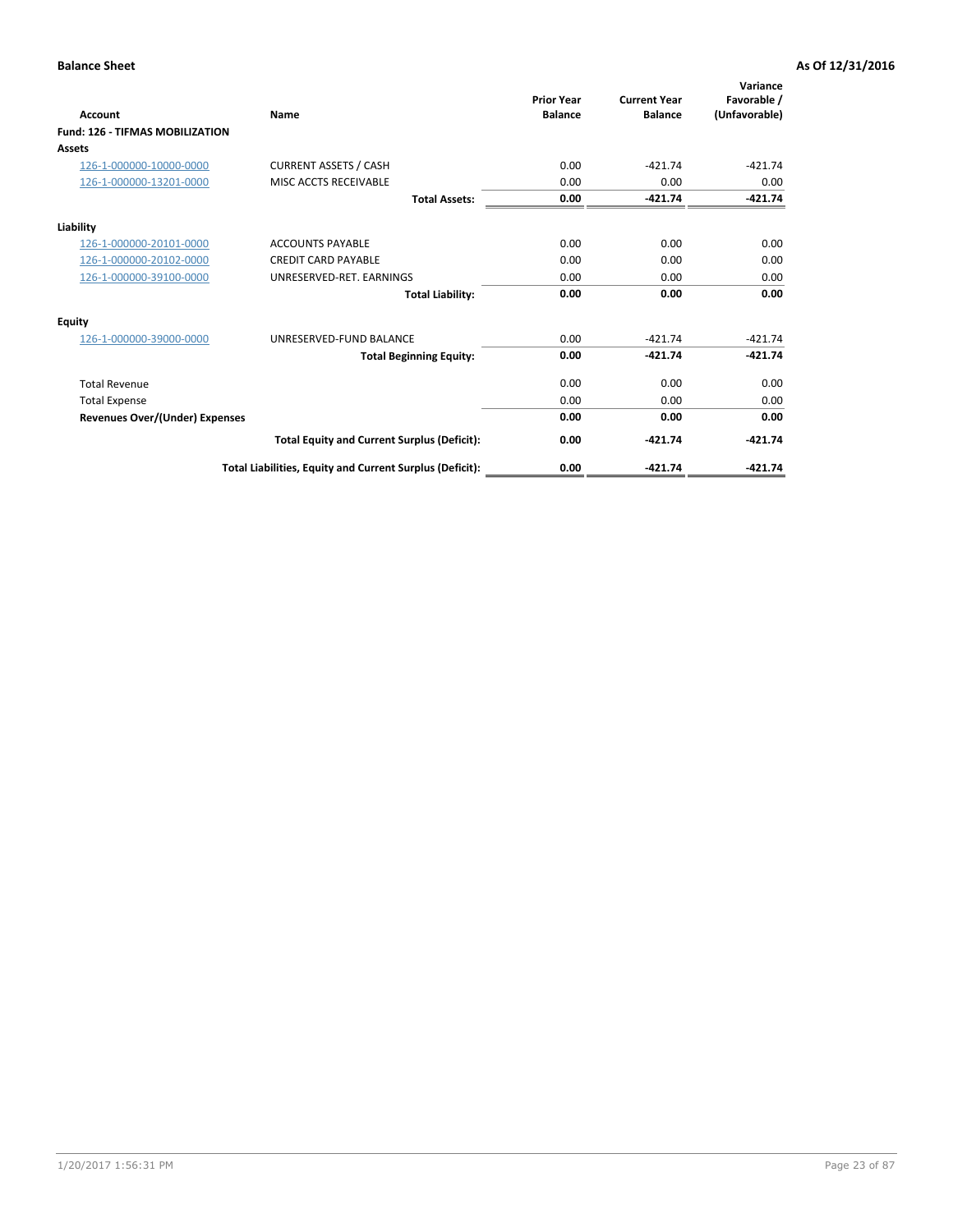| <b>Account</b>                        | Name                                                     | <b>Prior Year</b><br><b>Balance</b> | <b>Current Year</b><br><b>Balance</b> | Variance<br>Favorable /<br>(Unfavorable) |
|---------------------------------------|----------------------------------------------------------|-------------------------------------|---------------------------------------|------------------------------------------|
| Fund: 127 - FIRE GRANT                |                                                          |                                     |                                       |                                          |
| <b>Assets</b>                         |                                                          |                                     |                                       |                                          |
| 127-1-000000-10000-0000               | <b>CURRENT ASSETS / CASH</b>                             | 0.00                                | 0.00                                  | 0.00                                     |
| 127-1-000000-13201-0000               | MISC ACCTS RECEIVABLE                                    | 0.00                                | 0.00                                  | 0.00                                     |
|                                       | <b>Total Assets:</b>                                     | 0.00                                | 0.00                                  | 0.00                                     |
| Liability                             |                                                          |                                     |                                       |                                          |
| 127-1-000000-20101-0000               | <b>ACCOUNTS PAYABLE</b>                                  | 0.00                                | 0.00                                  | 0.00                                     |
|                                       | <b>Total Liability:</b>                                  | 0.00                                | 0.00                                  | 0.00                                     |
| Equity                                |                                                          |                                     |                                       |                                          |
| 127-1-000000-39000-0000               | UNRESERVED-FUND BALANCE                                  | 0.00                                | 0.00                                  | 0.00                                     |
|                                       | <b>Total Beginning Equity:</b>                           | 0.00                                | 0.00                                  | 0.00                                     |
| <b>Total Revenue</b>                  |                                                          | 0.00                                | 0.00                                  | 0.00                                     |
| <b>Total Expense</b>                  |                                                          | 0.00                                | 0.00                                  | 0.00                                     |
| <b>Revenues Over/(Under) Expenses</b> |                                                          | 0.00                                | 0.00                                  | 0.00                                     |
|                                       | <b>Total Equity and Current Surplus (Deficit):</b>       | 0.00                                | 0.00                                  | 0.00                                     |
|                                       | Total Liabilities, Equity and Current Surplus (Deficit): | 0.00                                | 0.00                                  | 0.00                                     |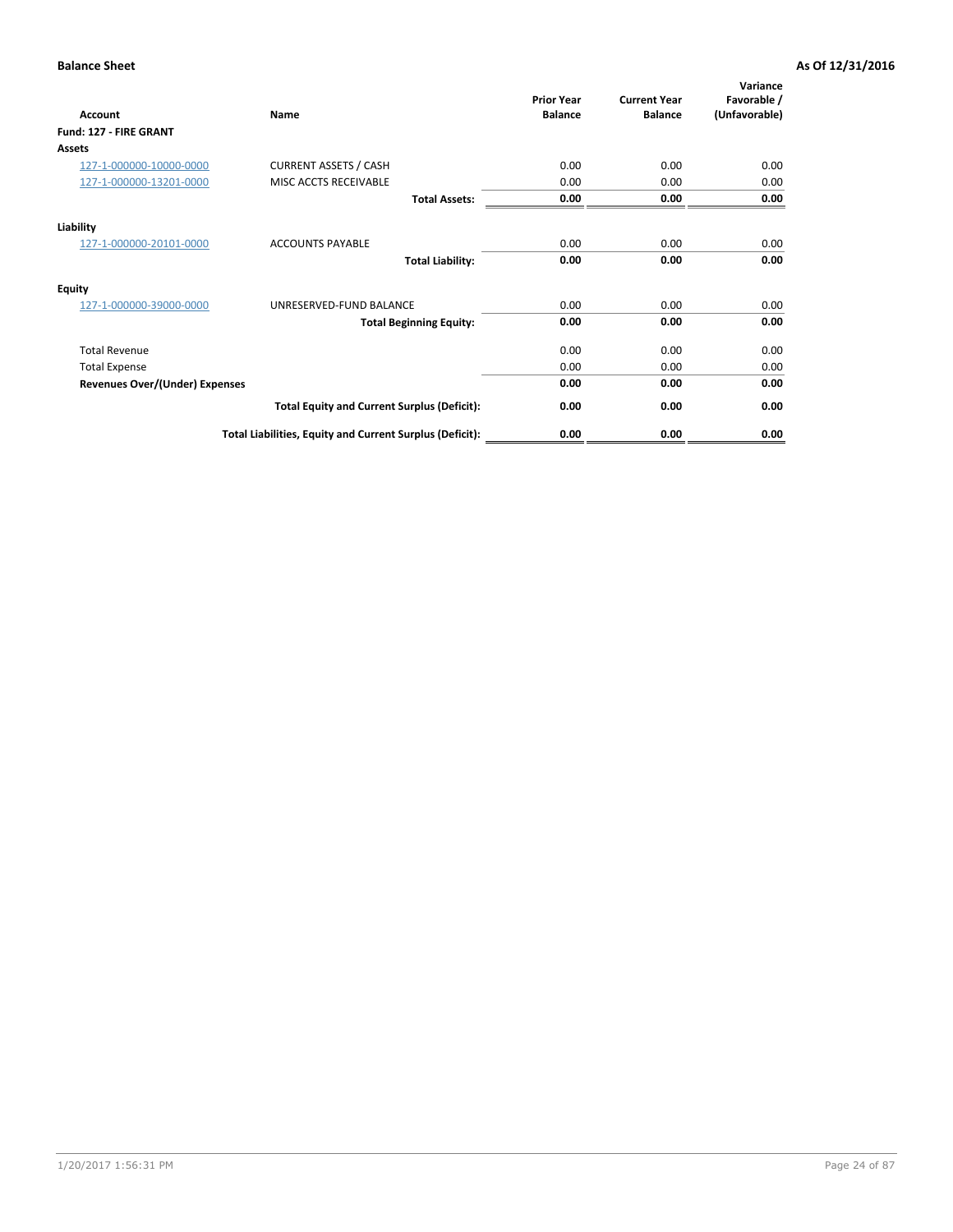| <b>Account</b>                 | Name                                                     | <b>Prior Year</b><br><b>Balance</b> | <b>Current Year</b><br><b>Balance</b> | Variance<br>Favorable /<br>(Unfavorable) |
|--------------------------------|----------------------------------------------------------|-------------------------------------|---------------------------------------|------------------------------------------|
| Fund: 140 - DEBT SERVICE FUND  |                                                          |                                     |                                       |                                          |
| Assets                         |                                                          |                                     |                                       |                                          |
| 140-1-000000-10000-0000        | <b>CURRENT ASSETS / CASH</b>                             | 1,870,285.64                        | 1,850,610.60                          | $-19,675.04$                             |
| 140-1-000000-12101-0000        | <b>BOND ISSUANCE COSTS</b>                               | 0.00                                | 0.00                                  | 0.00                                     |
| 140-1-000000-13101-0000        | TAX RECEIVABLE-CURRENT                                   | 2,515,283.51                        | 3,338,119.85                          | 822,836.34                               |
| 140-1-000000-13102-0000        | <b>TAXES REC-DELINQUENT</b>                              | 191,044.53                          | 196,621.30                            | 5,576.77                                 |
| 140-1-000000-13103-0000        | ALLOW FOR UNCOLLECT TAXES                                | $-126,663.48$                       | $-45,509.29$                          | 81,154.19                                |
| 140-1-000000-13203-0000        | NON-CURRENT ASSETS / PREPAYMENTS                         | 0.00                                | 0.00                                  | 0.00                                     |
| 140-1-000000-13205-0000        | <b>INTEREST RECEIVABLE</b>                               | 0.00                                | 0.00                                  | 0.00                                     |
| 140-1-000000-13221-0000        | MISC A/R - PROPERTY TAXES                                | 536,103.50                          | 284,058.20                            | $-252,045.30$                            |
|                                | <b>Total Assets:</b>                                     | 4,986,053.70                        | 5,623,900.66                          | 637,846.96                               |
| Liability                      |                                                          |                                     |                                       |                                          |
| 140-1-000000-20101-0000        | <b>ACCOUNTS PAYABLE</b>                                  | 0.00                                | 0.00                                  | 0.00                                     |
| 140-1-000000-20102-0000        | <b>CREDIT CARD PAYABLE</b>                               | 0.00                                | 0.00                                  | 0.00                                     |
| 140-1-000000-20103-0000        | ACCRUED ACCOUNTS PAYABLE                                 | 0.00                                | 0.00                                  | 0.00                                     |
| 140-1-000000-20108-0000        | <b>MATURED BONDS PAYABLE</b>                             | 0.00                                | 0.00                                  | 0.00                                     |
| 140-1-000000-20111-0000        | MATURED INTEREST PAYABLE                                 | 0.00                                | 0.00                                  | 0.00                                     |
| 140-1-000000-20112-0000        | <b>ACCRUED INTEREST PAYABLE</b>                          | 0.00                                | 0.00                                  | 0.00                                     |
| 140-1-000000-20203-0000        | <b>DEFERRED TAX REVENUE</b>                              | 2,575,121.02                        | 3,484,688.32                          | -909,567.30                              |
| 140-1-000000-21001-0000        | <b>GENERAL FUND / GENERAL FUND</b>                       | 0.00                                | 0.00                                  | 0.00                                     |
| 140-1-000000-21040-0000        | DUE TO / GENERAL CIP FUND                                | 0.00                                | 0.00                                  | 0.00                                     |
| 140-1-000000-29300-0000        | <b>ENCUMBRANCE SUMMARY</b>                               | 0.00                                | 0.00                                  | 0.00                                     |
| 140-1-000000-29400-0000        | RESERVED ACCOUNT / ENCUMBRANCES                          | 0.00                                | 0.00                                  | 0.00                                     |
|                                | <b>Total Liability:</b>                                  | 2,575,121.02                        | 3,484,688.32                          | -909,567.30                              |
| Equity                         |                                                          |                                     |                                       |                                          |
| 140-1-000000-39000-0000        | UNRESERVED-FUND BALANCE                                  | 452,712.07                          | 602,995.37                            | 150,283.30                               |
|                                | <b>Total Beginning Equity:</b>                           | 452,712.07                          | 602,995.37                            | 150,283.30                               |
| <b>Total Revenue</b>           |                                                          | 1,958,727.93                        | 1,536,809.92                          | $-421,918.01$                            |
| <b>Total Expense</b>           |                                                          | 507.32                              | 592.95                                | $-85.63$                                 |
| Revenues Over/(Under) Expenses |                                                          | 1,958,220.61                        | 1,536,216.97                          | $-422,003.64$                            |
|                                | <b>Total Equity and Current Surplus (Deficit):</b>       | 2,410,932.68                        | 2,139,212.34                          | -271,720.34                              |
|                                | Total Liabilities, Equity and Current Surplus (Deficit): | 4,986,053.70                        | 5,623,900.66                          | 637,846.96                               |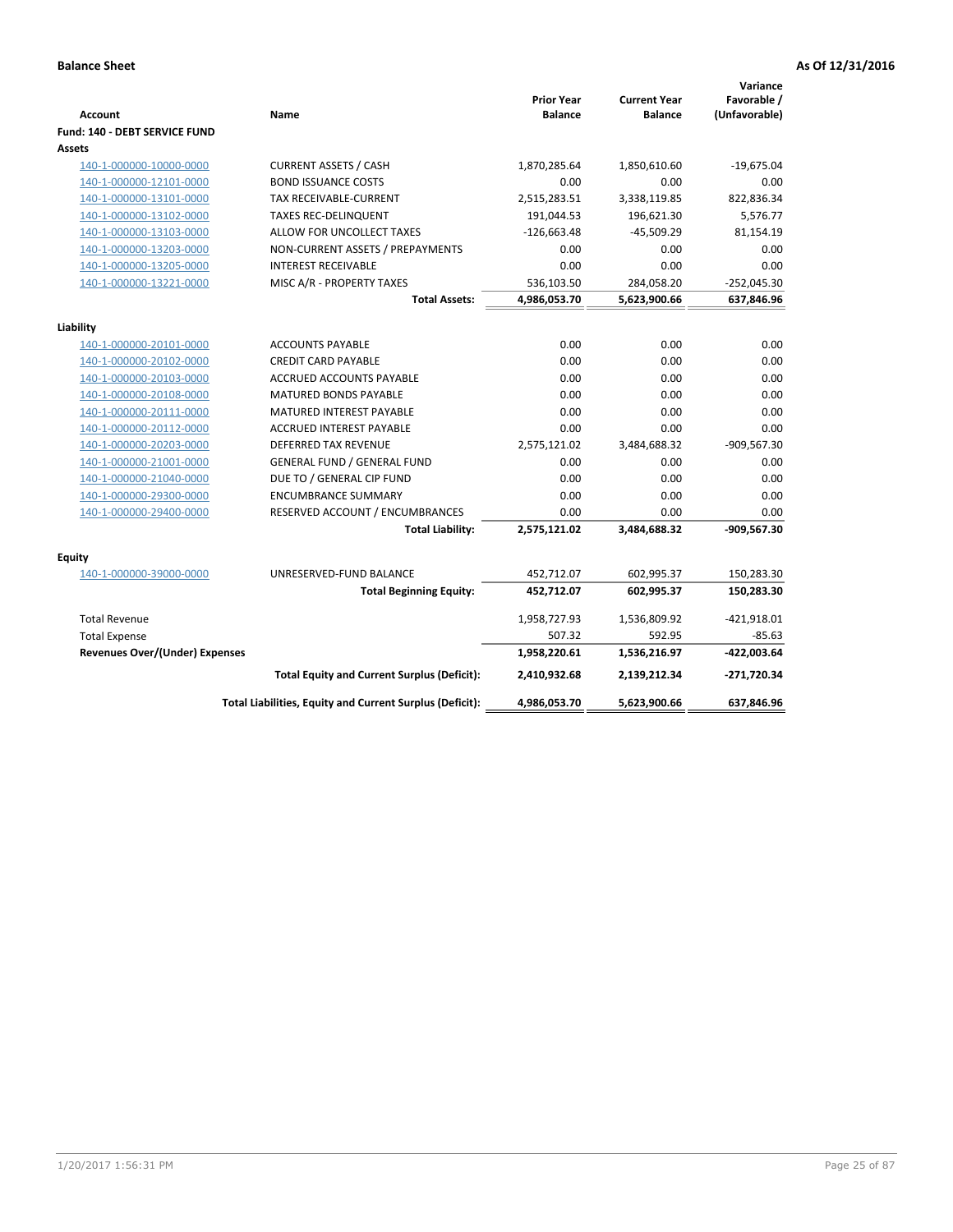| Favorable /<br><b>Prior Year</b><br><b>Current Year</b><br>(Unfavorable)<br><b>Account</b><br><b>Balance</b><br><b>Balance</b><br>Name<br><b>Fund: 160 - GENERAL CAPITAL IMPROVEMENT FUND</b><br>Assets<br><b>CURRENT ASSETS / CASH</b><br>4,710,751.03<br>160-1-000000-10000-0000<br>1,891,104.69<br>$-2,819,646.34$<br>2002 CO'S<br>1,083.13<br>160-1-000000-11402-0000<br>282,795.21<br>283,878.34<br>2,262,680.01<br>160-1-000000-11514-0000<br>EXCHANGE BLDG - TX DAILY ACCOUNT 1157<br>0.00<br>2,262,680.01<br>160-1-000000-11517-0000<br><b>EXCHANGE BLDG - TX TERM</b><br>0.00<br>0.00<br>0.00<br>160-1-000000-11520-0000<br><b>CERTIFICATES OF DEPOSIT</b><br>300,000.00<br>300,000.00<br>0.00<br>2001 CO<br>87,737.64<br>88,053.39<br>315.75<br>160-1-000000-11602-0000<br>160-1-000000-11603-0000<br>73,240.74<br>73,504.35<br>263.61<br>2001-A CO'S<br>0.00<br>160-1-000000-13201-0000<br>MISC ACCTS RECEIVABLE<br>0.00<br>0.00<br>160-1-000000-13205-0000<br><b>INTEREST RECEIVABLE</b><br>0.00<br>0.00<br>0.00<br>0.00<br>160-1-000000-14035-0000<br>DEBT SERVICE / DEBT SERVICE FUND<br>0.00<br>0.00<br>5,454,524.62<br>4,899,220.78<br><b>Total Assets:</b><br>-555,303.84<br>Liability<br><b>ACCOUNTS PAYABLE</b><br>0.00<br>0.00<br>0.00<br>160-1-000000-20101-0000<br>0.00<br>0.00<br>160-1-000000-20102-0000<br><b>CREDIT CARD PAYABLE</b><br>0.00<br>0.00<br>0.00<br>160-1-000000-20103-0000<br><b>ACCRUED ACCOUNTS PAYABLE</b><br>0.00<br>0.00<br><b>DEVELOPERS ESCROW</b><br>4,861.10<br>4,861.10<br>160-1-000000-20113-0000<br>160-1-000000-20139-0000<br>RETAINAGES PAYABLE<br>4,861.10<br>18,659.39<br>$-13,798.29$<br><b>DEFERRED GRANT REVENUE</b><br>0.00<br>0.00<br>0.00<br>160-1-000000-20902-0000<br>160-1-000000-21001-0000<br><b>GENERAL FUND / GENERAL FUND</b><br>0.00<br>0.00<br>0.00<br>DEBT SERVICE / DUE TO DEBT SERVICE<br>0.00<br>0.00<br>160-1-000000-21035-0000<br>0.00<br>160-1-000000-21101-0000<br>ENTERPRISE / WTR/WWTR UTILITY FUND<br>0.00<br>0.00<br>0.00<br>0.00<br>160-1-000000-29300-0000<br><b>ENCUMBRANCE SUMMARY</b><br>0.00<br>0.00<br>160-1-000000-29400-0100<br>RESERVED ACCOUNT / ENCUMBRANCES<br>0.00<br>0.00<br>0.00<br>9,722.20<br>18,659.39<br>$-8,937.19$<br><b>Total Liability:</b><br>Equity<br>160-1-000000-39000-0000<br>UNRESERVED-FUND BALANCE<br>5,383,540.33<br>2,596,830.34<br>2,786,709.99<br>2,786,709.99<br>5,383,540.33<br>2,596,830.34<br><b>Total Beginning Equity:</b><br>$-2,586,060.47$<br><b>Total Revenue</b><br>3,105,926.87<br>519,866.40<br>447,834.44<br><b>Total Expense</b><br>1,022,845.34<br>-575,010.90<br>Revenues Over/(Under) Expenses<br>2,658,092.43<br>-502,978.94<br>$-3,161,071.37$<br>4,880,561.39<br>$-564,241.03$<br><b>Total Equity and Current Surplus (Deficit):</b><br>5,444,802.42<br>5,454,524.62<br>4,899,220.78<br>-555,303.84<br>Total Liabilities, Equity and Current Surplus (Deficit): |  |  | Variance |
|--------------------------------------------------------------------------------------------------------------------------------------------------------------------------------------------------------------------------------------------------------------------------------------------------------------------------------------------------------------------------------------------------------------------------------------------------------------------------------------------------------------------------------------------------------------------------------------------------------------------------------------------------------------------------------------------------------------------------------------------------------------------------------------------------------------------------------------------------------------------------------------------------------------------------------------------------------------------------------------------------------------------------------------------------------------------------------------------------------------------------------------------------------------------------------------------------------------------------------------------------------------------------------------------------------------------------------------------------------------------------------------------------------------------------------------------------------------------------------------------------------------------------------------------------------------------------------------------------------------------------------------------------------------------------------------------------------------------------------------------------------------------------------------------------------------------------------------------------------------------------------------------------------------------------------------------------------------------------------------------------------------------------------------------------------------------------------------------------------------------------------------------------------------------------------------------------------------------------------------------------------------------------------------------------------------------------------------------------------------------------------------------------------------------------------------------------------------------------------------------------------------------------------------------------------------------------------------------------------------------------------------------------------------------------------------------------------------------------------------------------------------------------------------------------------------------------------------------------------------------------------------------------------------|--|--|----------|
|                                                                                                                                                                                                                                                                                                                                                                                                                                                                                                                                                                                                                                                                                                                                                                                                                                                                                                                                                                                                                                                                                                                                                                                                                                                                                                                                                                                                                                                                                                                                                                                                                                                                                                                                                                                                                                                                                                                                                                                                                                                                                                                                                                                                                                                                                                                                                                                                                                                                                                                                                                                                                                                                                                                                                                                                                                                                                                              |  |  |          |
|                                                                                                                                                                                                                                                                                                                                                                                                                                                                                                                                                                                                                                                                                                                                                                                                                                                                                                                                                                                                                                                                                                                                                                                                                                                                                                                                                                                                                                                                                                                                                                                                                                                                                                                                                                                                                                                                                                                                                                                                                                                                                                                                                                                                                                                                                                                                                                                                                                                                                                                                                                                                                                                                                                                                                                                                                                                                                                              |  |  |          |
|                                                                                                                                                                                                                                                                                                                                                                                                                                                                                                                                                                                                                                                                                                                                                                                                                                                                                                                                                                                                                                                                                                                                                                                                                                                                                                                                                                                                                                                                                                                                                                                                                                                                                                                                                                                                                                                                                                                                                                                                                                                                                                                                                                                                                                                                                                                                                                                                                                                                                                                                                                                                                                                                                                                                                                                                                                                                                                              |  |  |          |
|                                                                                                                                                                                                                                                                                                                                                                                                                                                                                                                                                                                                                                                                                                                                                                                                                                                                                                                                                                                                                                                                                                                                                                                                                                                                                                                                                                                                                                                                                                                                                                                                                                                                                                                                                                                                                                                                                                                                                                                                                                                                                                                                                                                                                                                                                                                                                                                                                                                                                                                                                                                                                                                                                                                                                                                                                                                                                                              |  |  |          |
|                                                                                                                                                                                                                                                                                                                                                                                                                                                                                                                                                                                                                                                                                                                                                                                                                                                                                                                                                                                                                                                                                                                                                                                                                                                                                                                                                                                                                                                                                                                                                                                                                                                                                                                                                                                                                                                                                                                                                                                                                                                                                                                                                                                                                                                                                                                                                                                                                                                                                                                                                                                                                                                                                                                                                                                                                                                                                                              |  |  |          |
|                                                                                                                                                                                                                                                                                                                                                                                                                                                                                                                                                                                                                                                                                                                                                                                                                                                                                                                                                                                                                                                                                                                                                                                                                                                                                                                                                                                                                                                                                                                                                                                                                                                                                                                                                                                                                                                                                                                                                                                                                                                                                                                                                                                                                                                                                                                                                                                                                                                                                                                                                                                                                                                                                                                                                                                                                                                                                                              |  |  |          |
|                                                                                                                                                                                                                                                                                                                                                                                                                                                                                                                                                                                                                                                                                                                                                                                                                                                                                                                                                                                                                                                                                                                                                                                                                                                                                                                                                                                                                                                                                                                                                                                                                                                                                                                                                                                                                                                                                                                                                                                                                                                                                                                                                                                                                                                                                                                                                                                                                                                                                                                                                                                                                                                                                                                                                                                                                                                                                                              |  |  |          |
|                                                                                                                                                                                                                                                                                                                                                                                                                                                                                                                                                                                                                                                                                                                                                                                                                                                                                                                                                                                                                                                                                                                                                                                                                                                                                                                                                                                                                                                                                                                                                                                                                                                                                                                                                                                                                                                                                                                                                                                                                                                                                                                                                                                                                                                                                                                                                                                                                                                                                                                                                                                                                                                                                                                                                                                                                                                                                                              |  |  |          |
|                                                                                                                                                                                                                                                                                                                                                                                                                                                                                                                                                                                                                                                                                                                                                                                                                                                                                                                                                                                                                                                                                                                                                                                                                                                                                                                                                                                                                                                                                                                                                                                                                                                                                                                                                                                                                                                                                                                                                                                                                                                                                                                                                                                                                                                                                                                                                                                                                                                                                                                                                                                                                                                                                                                                                                                                                                                                                                              |  |  |          |
|                                                                                                                                                                                                                                                                                                                                                                                                                                                                                                                                                                                                                                                                                                                                                                                                                                                                                                                                                                                                                                                                                                                                                                                                                                                                                                                                                                                                                                                                                                                                                                                                                                                                                                                                                                                                                                                                                                                                                                                                                                                                                                                                                                                                                                                                                                                                                                                                                                                                                                                                                                                                                                                                                                                                                                                                                                                                                                              |  |  |          |
|                                                                                                                                                                                                                                                                                                                                                                                                                                                                                                                                                                                                                                                                                                                                                                                                                                                                                                                                                                                                                                                                                                                                                                                                                                                                                                                                                                                                                                                                                                                                                                                                                                                                                                                                                                                                                                                                                                                                                                                                                                                                                                                                                                                                                                                                                                                                                                                                                                                                                                                                                                                                                                                                                                                                                                                                                                                                                                              |  |  |          |
|                                                                                                                                                                                                                                                                                                                                                                                                                                                                                                                                                                                                                                                                                                                                                                                                                                                                                                                                                                                                                                                                                                                                                                                                                                                                                                                                                                                                                                                                                                                                                                                                                                                                                                                                                                                                                                                                                                                                                                                                                                                                                                                                                                                                                                                                                                                                                                                                                                                                                                                                                                                                                                                                                                                                                                                                                                                                                                              |  |  |          |
|                                                                                                                                                                                                                                                                                                                                                                                                                                                                                                                                                                                                                                                                                                                                                                                                                                                                                                                                                                                                                                                                                                                                                                                                                                                                                                                                                                                                                                                                                                                                                                                                                                                                                                                                                                                                                                                                                                                                                                                                                                                                                                                                                                                                                                                                                                                                                                                                                                                                                                                                                                                                                                                                                                                                                                                                                                                                                                              |  |  |          |
|                                                                                                                                                                                                                                                                                                                                                                                                                                                                                                                                                                                                                                                                                                                                                                                                                                                                                                                                                                                                                                                                                                                                                                                                                                                                                                                                                                                                                                                                                                                                                                                                                                                                                                                                                                                                                                                                                                                                                                                                                                                                                                                                                                                                                                                                                                                                                                                                                                                                                                                                                                                                                                                                                                                                                                                                                                                                                                              |  |  |          |
|                                                                                                                                                                                                                                                                                                                                                                                                                                                                                                                                                                                                                                                                                                                                                                                                                                                                                                                                                                                                                                                                                                                                                                                                                                                                                                                                                                                                                                                                                                                                                                                                                                                                                                                                                                                                                                                                                                                                                                                                                                                                                                                                                                                                                                                                                                                                                                                                                                                                                                                                                                                                                                                                                                                                                                                                                                                                                                              |  |  |          |
|                                                                                                                                                                                                                                                                                                                                                                                                                                                                                                                                                                                                                                                                                                                                                                                                                                                                                                                                                                                                                                                                                                                                                                                                                                                                                                                                                                                                                                                                                                                                                                                                                                                                                                                                                                                                                                                                                                                                                                                                                                                                                                                                                                                                                                                                                                                                                                                                                                                                                                                                                                                                                                                                                                                                                                                                                                                                                                              |  |  |          |
|                                                                                                                                                                                                                                                                                                                                                                                                                                                                                                                                                                                                                                                                                                                                                                                                                                                                                                                                                                                                                                                                                                                                                                                                                                                                                                                                                                                                                                                                                                                                                                                                                                                                                                                                                                                                                                                                                                                                                                                                                                                                                                                                                                                                                                                                                                                                                                                                                                                                                                                                                                                                                                                                                                                                                                                                                                                                                                              |  |  |          |
|                                                                                                                                                                                                                                                                                                                                                                                                                                                                                                                                                                                                                                                                                                                                                                                                                                                                                                                                                                                                                                                                                                                                                                                                                                                                                                                                                                                                                                                                                                                                                                                                                                                                                                                                                                                                                                                                                                                                                                                                                                                                                                                                                                                                                                                                                                                                                                                                                                                                                                                                                                                                                                                                                                                                                                                                                                                                                                              |  |  |          |
|                                                                                                                                                                                                                                                                                                                                                                                                                                                                                                                                                                                                                                                                                                                                                                                                                                                                                                                                                                                                                                                                                                                                                                                                                                                                                                                                                                                                                                                                                                                                                                                                                                                                                                                                                                                                                                                                                                                                                                                                                                                                                                                                                                                                                                                                                                                                                                                                                                                                                                                                                                                                                                                                                                                                                                                                                                                                                                              |  |  |          |
|                                                                                                                                                                                                                                                                                                                                                                                                                                                                                                                                                                                                                                                                                                                                                                                                                                                                                                                                                                                                                                                                                                                                                                                                                                                                                                                                                                                                                                                                                                                                                                                                                                                                                                                                                                                                                                                                                                                                                                                                                                                                                                                                                                                                                                                                                                                                                                                                                                                                                                                                                                                                                                                                                                                                                                                                                                                                                                              |  |  |          |
|                                                                                                                                                                                                                                                                                                                                                                                                                                                                                                                                                                                                                                                                                                                                                                                                                                                                                                                                                                                                                                                                                                                                                                                                                                                                                                                                                                                                                                                                                                                                                                                                                                                                                                                                                                                                                                                                                                                                                                                                                                                                                                                                                                                                                                                                                                                                                                                                                                                                                                                                                                                                                                                                                                                                                                                                                                                                                                              |  |  |          |
|                                                                                                                                                                                                                                                                                                                                                                                                                                                                                                                                                                                                                                                                                                                                                                                                                                                                                                                                                                                                                                                                                                                                                                                                                                                                                                                                                                                                                                                                                                                                                                                                                                                                                                                                                                                                                                                                                                                                                                                                                                                                                                                                                                                                                                                                                                                                                                                                                                                                                                                                                                                                                                                                                                                                                                                                                                                                                                              |  |  |          |
|                                                                                                                                                                                                                                                                                                                                                                                                                                                                                                                                                                                                                                                                                                                                                                                                                                                                                                                                                                                                                                                                                                                                                                                                                                                                                                                                                                                                                                                                                                                                                                                                                                                                                                                                                                                                                                                                                                                                                                                                                                                                                                                                                                                                                                                                                                                                                                                                                                                                                                                                                                                                                                                                                                                                                                                                                                                                                                              |  |  |          |
|                                                                                                                                                                                                                                                                                                                                                                                                                                                                                                                                                                                                                                                                                                                                                                                                                                                                                                                                                                                                                                                                                                                                                                                                                                                                                                                                                                                                                                                                                                                                                                                                                                                                                                                                                                                                                                                                                                                                                                                                                                                                                                                                                                                                                                                                                                                                                                                                                                                                                                                                                                                                                                                                                                                                                                                                                                                                                                              |  |  |          |
|                                                                                                                                                                                                                                                                                                                                                                                                                                                                                                                                                                                                                                                                                                                                                                                                                                                                                                                                                                                                                                                                                                                                                                                                                                                                                                                                                                                                                                                                                                                                                                                                                                                                                                                                                                                                                                                                                                                                                                                                                                                                                                                                                                                                                                                                                                                                                                                                                                                                                                                                                                                                                                                                                                                                                                                                                                                                                                              |  |  |          |
|                                                                                                                                                                                                                                                                                                                                                                                                                                                                                                                                                                                                                                                                                                                                                                                                                                                                                                                                                                                                                                                                                                                                                                                                                                                                                                                                                                                                                                                                                                                                                                                                                                                                                                                                                                                                                                                                                                                                                                                                                                                                                                                                                                                                                                                                                                                                                                                                                                                                                                                                                                                                                                                                                                                                                                                                                                                                                                              |  |  |          |
|                                                                                                                                                                                                                                                                                                                                                                                                                                                                                                                                                                                                                                                                                                                                                                                                                                                                                                                                                                                                                                                                                                                                                                                                                                                                                                                                                                                                                                                                                                                                                                                                                                                                                                                                                                                                                                                                                                                                                                                                                                                                                                                                                                                                                                                                                                                                                                                                                                                                                                                                                                                                                                                                                                                                                                                                                                                                                                              |  |  |          |
|                                                                                                                                                                                                                                                                                                                                                                                                                                                                                                                                                                                                                                                                                                                                                                                                                                                                                                                                                                                                                                                                                                                                                                                                                                                                                                                                                                                                                                                                                                                                                                                                                                                                                                                                                                                                                                                                                                                                                                                                                                                                                                                                                                                                                                                                                                                                                                                                                                                                                                                                                                                                                                                                                                                                                                                                                                                                                                              |  |  |          |
|                                                                                                                                                                                                                                                                                                                                                                                                                                                                                                                                                                                                                                                                                                                                                                                                                                                                                                                                                                                                                                                                                                                                                                                                                                                                                                                                                                                                                                                                                                                                                                                                                                                                                                                                                                                                                                                                                                                                                                                                                                                                                                                                                                                                                                                                                                                                                                                                                                                                                                                                                                                                                                                                                                                                                                                                                                                                                                              |  |  |          |
|                                                                                                                                                                                                                                                                                                                                                                                                                                                                                                                                                                                                                                                                                                                                                                                                                                                                                                                                                                                                                                                                                                                                                                                                                                                                                                                                                                                                                                                                                                                                                                                                                                                                                                                                                                                                                                                                                                                                                                                                                                                                                                                                                                                                                                                                                                                                                                                                                                                                                                                                                                                                                                                                                                                                                                                                                                                                                                              |  |  |          |
|                                                                                                                                                                                                                                                                                                                                                                                                                                                                                                                                                                                                                                                                                                                                                                                                                                                                                                                                                                                                                                                                                                                                                                                                                                                                                                                                                                                                                                                                                                                                                                                                                                                                                                                                                                                                                                                                                                                                                                                                                                                                                                                                                                                                                                                                                                                                                                                                                                                                                                                                                                                                                                                                                                                                                                                                                                                                                                              |  |  |          |
|                                                                                                                                                                                                                                                                                                                                                                                                                                                                                                                                                                                                                                                                                                                                                                                                                                                                                                                                                                                                                                                                                                                                                                                                                                                                                                                                                                                                                                                                                                                                                                                                                                                                                                                                                                                                                                                                                                                                                                                                                                                                                                                                                                                                                                                                                                                                                                                                                                                                                                                                                                                                                                                                                                                                                                                                                                                                                                              |  |  |          |
|                                                                                                                                                                                                                                                                                                                                                                                                                                                                                                                                                                                                                                                                                                                                                                                                                                                                                                                                                                                                                                                                                                                                                                                                                                                                                                                                                                                                                                                                                                                                                                                                                                                                                                                                                                                                                                                                                                                                                                                                                                                                                                                                                                                                                                                                                                                                                                                                                                                                                                                                                                                                                                                                                                                                                                                                                                                                                                              |  |  |          |
|                                                                                                                                                                                                                                                                                                                                                                                                                                                                                                                                                                                                                                                                                                                                                                                                                                                                                                                                                                                                                                                                                                                                                                                                                                                                                                                                                                                                                                                                                                                                                                                                                                                                                                                                                                                                                                                                                                                                                                                                                                                                                                                                                                                                                                                                                                                                                                                                                                                                                                                                                                                                                                                                                                                                                                                                                                                                                                              |  |  |          |
|                                                                                                                                                                                                                                                                                                                                                                                                                                                                                                                                                                                                                                                                                                                                                                                                                                                                                                                                                                                                                                                                                                                                                                                                                                                                                                                                                                                                                                                                                                                                                                                                                                                                                                                                                                                                                                                                                                                                                                                                                                                                                                                                                                                                                                                                                                                                                                                                                                                                                                                                                                                                                                                                                                                                                                                                                                                                                                              |  |  |          |
|                                                                                                                                                                                                                                                                                                                                                                                                                                                                                                                                                                                                                                                                                                                                                                                                                                                                                                                                                                                                                                                                                                                                                                                                                                                                                                                                                                                                                                                                                                                                                                                                                                                                                                                                                                                                                                                                                                                                                                                                                                                                                                                                                                                                                                                                                                                                                                                                                                                                                                                                                                                                                                                                                                                                                                                                                                                                                                              |  |  |          |
|                                                                                                                                                                                                                                                                                                                                                                                                                                                                                                                                                                                                                                                                                                                                                                                                                                                                                                                                                                                                                                                                                                                                                                                                                                                                                                                                                                                                                                                                                                                                                                                                                                                                                                                                                                                                                                                                                                                                                                                                                                                                                                                                                                                                                                                                                                                                                                                                                                                                                                                                                                                                                                                                                                                                                                                                                                                                                                              |  |  |          |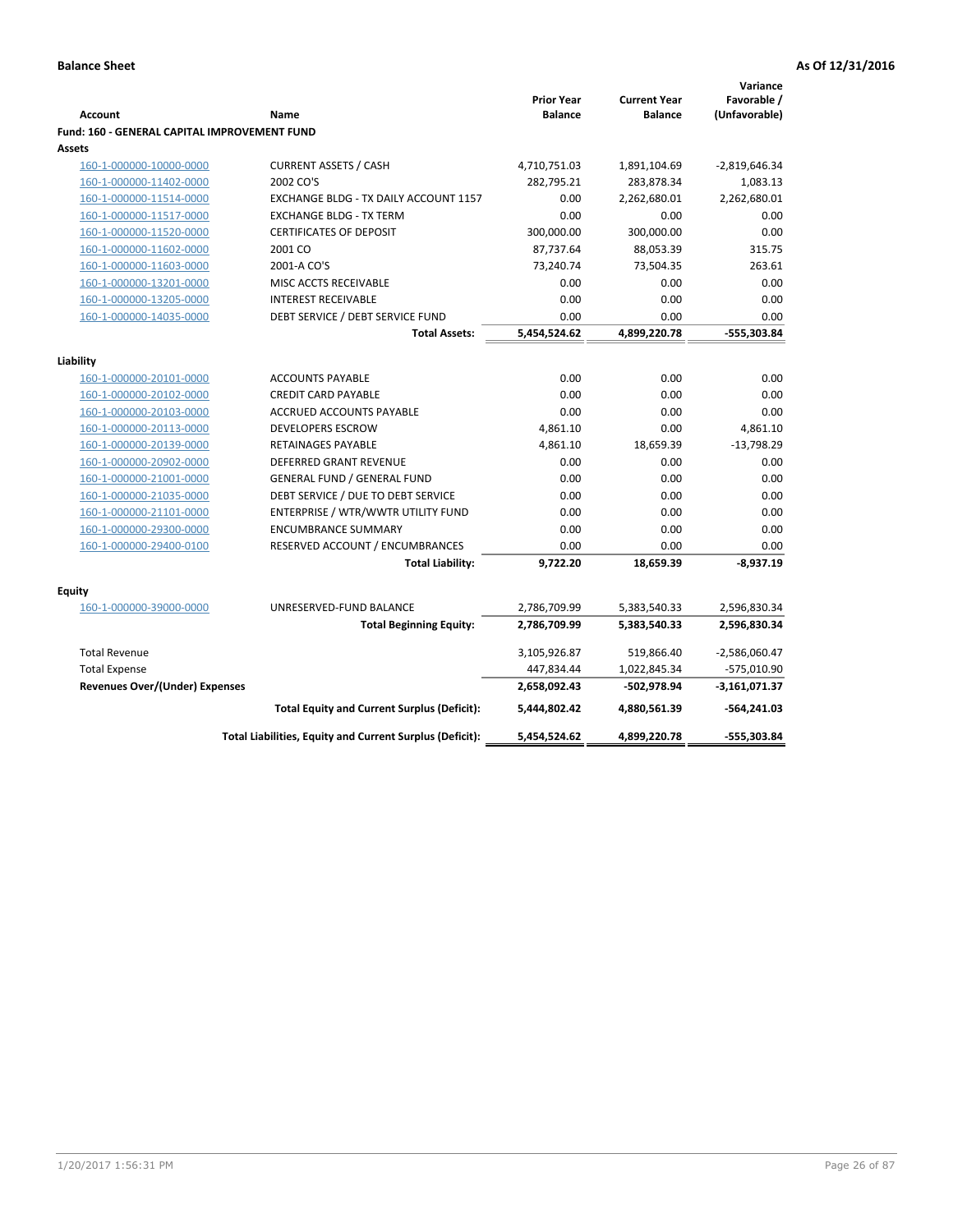| <b>Account</b>                       | <b>Name</b>                                              | <b>Prior Year</b><br><b>Balance</b> | <b>Current Year</b><br><b>Balance</b> | Variance<br>Favorable /<br>(Unfavorable) |
|--------------------------------------|----------------------------------------------------------|-------------------------------------|---------------------------------------|------------------------------------------|
| Fund: 161 - STREET CONSTRUCTION FUND |                                                          |                                     |                                       |                                          |
| <b>Assets</b>                        |                                                          |                                     |                                       |                                          |
| 161-1-000000-10000-0000              | <b>CURRENT ASSETS / CASH</b>                             | 0.00                                | 844,337.10                            | 844,337.10                               |
| 161-1-000000-11003-0000              | 2010 CO'S                                                | 841,218.63                          | 0.00                                  | $-841,218.63$                            |
| 161-1-000000-13205-0000              | <b>INTEREST RECEIVABLE</b>                               | 0.00                                | 0.00                                  | 0.00                                     |
| 161-1-000000-14035-0000              | DEBT SERVICE / DEBT SERVICE FUND                         | 0.00                                | 0.00                                  | 0.00                                     |
|                                      | <b>Total Assets:</b>                                     | 841,218.63                          | 844,337.10                            | 3,118.47                                 |
| Liability                            |                                                          |                                     |                                       |                                          |
| 161-1-000000-20101-0000              | <b>ACCOUNTS PAYABLE</b>                                  | 0.00                                | 0.00                                  | 0.00                                     |
| 161-1-000000-20102-0000              | <b>CREDIT CARD PAYABLE</b>                               | 0.00                                | 0.00                                  | 0.00                                     |
| 161-1-000000-20103-0000              | <b>ACCRUED ACCOUNTS PAYABLE</b>                          | 0.00                                | 0.00                                  | 0.00                                     |
| 161-1-000000-20139-0000              | <b>RETAINAGES PAYABLE</b>                                | 0.00                                | 0.00                                  | 0.00                                     |
| 161-1-000000-21001-0000              | <b>GENERAL FUND / GENERAL FUND</b>                       | 0.00                                | 0.00                                  | 0.00                                     |
| 161-1-000000-21035-0000              | DEBT SERVICE / DUE TO DEBT SERVICE                       | 0.00                                | 0.00                                  | 0.00                                     |
| 161-1-000000-29300-0000              | <b>ENCUMBRANCE SUMMARY</b>                               | 0.00                                | 0.00                                  | 0.00                                     |
| 161-1-000000-29400-0100              | RESERVED ACCOUNT / ENCUMBRANCES                          | 0.00                                | 0.00                                  | 0.00                                     |
|                                      | <b>Total Liability:</b>                                  | 0.00                                | 0.00                                  | 0.00                                     |
| <b>Equity</b>                        |                                                          |                                     |                                       |                                          |
| 161-1-000000-39000-0000              | UNRESERVED-FUND BALANCE                                  | 840,690.20                          | 844,983.85                            | 4,293.65                                 |
|                                      | <b>Total Beginning Equity:</b>                           | 840,690.20                          | 844,983.85                            | 4,293.65                                 |
| <b>Total Revenue</b>                 |                                                          | 528.43                              | $-592.08$                             | $-1,120.51$                              |
| <b>Total Expense</b>                 |                                                          | 0.00                                | 54.67                                 | $-54.67$                                 |
| Revenues Over/(Under) Expenses       |                                                          | 528.43                              | $-646.75$                             | $-1,175.18$                              |
|                                      | <b>Total Equity and Current Surplus (Deficit):</b>       | 841,218.63                          | 844,337.10                            | 3,118.47                                 |
|                                      | Total Liabilities, Equity and Current Surplus (Deficit): | 841,218.63                          | 844,337.10                            | 3,118.47                                 |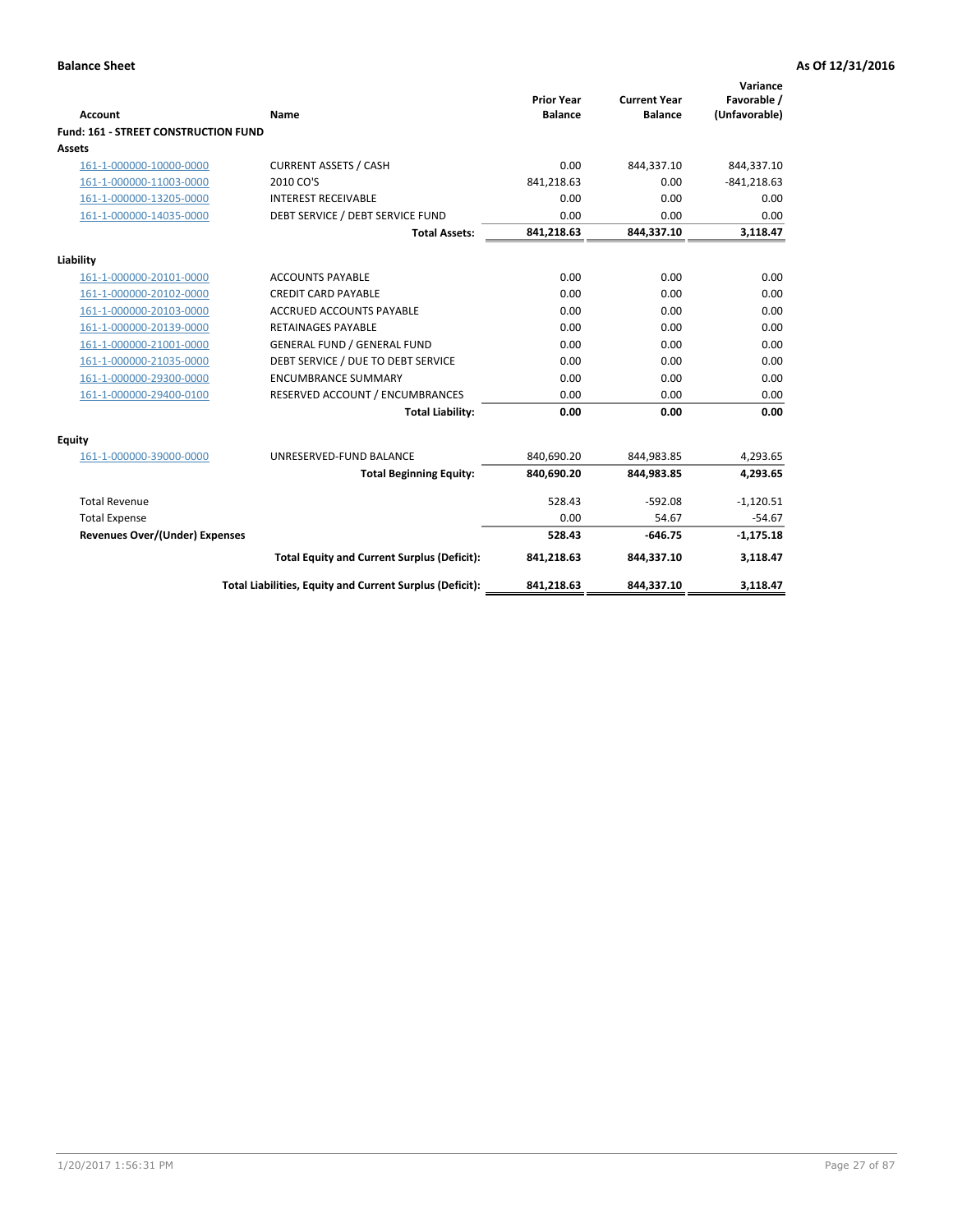|                                                 |                                                          | <b>Prior Year</b><br><b>Balance</b> | <b>Current Year</b> | Variance<br>Favorable / |
|-------------------------------------------------|----------------------------------------------------------|-------------------------------------|---------------------|-------------------------|
| <b>Account</b>                                  | Name                                                     |                                     | <b>Balance</b>      | (Unfavorable)           |
| <b>Fund: 162 - GRAHAM PARK RENOVATIONS FUND</b> |                                                          |                                     |                     |                         |
| <b>Assets</b>                                   |                                                          |                                     |                     |                         |
| 162-1-000000-10000-0000                         | <b>CURRENT ASSETS / CASH</b>                             | 0.00                                | 0.00                | 0.00                    |
| 162-1-000000-13201-0000                         | MISC ACCTS RECEIVABLE                                    | 0.00                                | 0.00                | 0.00                    |
|                                                 | <b>Total Assets:</b>                                     | 0.00                                | 0.00                | 0.00                    |
| Liability                                       |                                                          |                                     |                     |                         |
| 162-1-000000-20101-0000                         | <b>ACCOUNTS PAYABLE</b>                                  | 0.00                                | 0.00                | 0.00                    |
| 162-1-000000-20139-0000                         | <b>RETAINAGES PAYABLE</b>                                | 0.00                                | 0.00                | 0.00                    |
| 162-1-000000-20202-0000                         | <b>DEFERRED REVENUE</b>                                  | 0.00                                | 0.00                | 0.00                    |
| 162-1-000000-29300-0000                         | <b>ENCUMBRANCE SUMMARY</b>                               | 0.00                                | 0.00                | 0.00                    |
| 162-1-000000-29400-0000                         | RESERVED ACCOUNT / ENCUMBRANCES                          | 0.00                                | 0.00                | 0.00                    |
|                                                 | <b>Total Liability:</b>                                  | 0.00                                | 0.00                | 0.00                    |
| Equity                                          |                                                          |                                     |                     |                         |
| 162-1-000000-39000-0000                         | UNRESERVED-FUND BALANCE                                  | 0.00                                | 0.00                | 0.00                    |
|                                                 | <b>Total Beginning Equity:</b>                           | 0.00                                | 0.00                | 0.00                    |
| <b>Total Revenue</b>                            |                                                          | 0.00                                | 0.00                | 0.00                    |
| <b>Total Expense</b>                            |                                                          | 0.00                                | 0.00                | 0.00                    |
| Revenues Over/(Under) Expenses                  |                                                          | 0.00                                | 0.00                | 0.00                    |
|                                                 | <b>Total Equity and Current Surplus (Deficit):</b>       | 0.00                                | 0.00                | 0.00                    |
|                                                 | Total Liabilities, Equity and Current Surplus (Deficit): | 0.00                                | 0.00                | 0.00                    |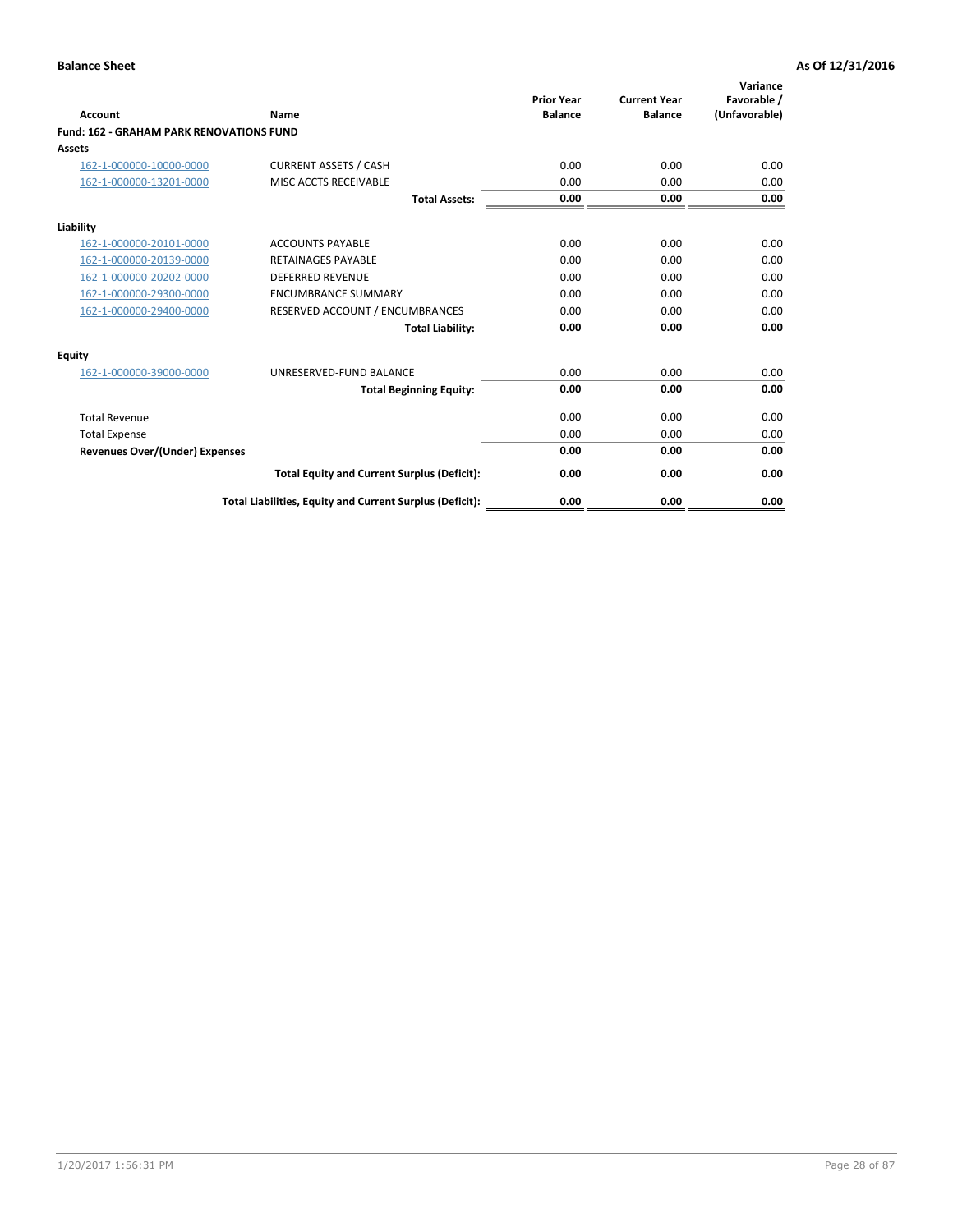|                                              |                                                          | <b>Prior Year</b> | <b>Current Year</b> | Variance<br>Favorable / |
|----------------------------------------------|----------------------------------------------------------|-------------------|---------------------|-------------------------|
| <b>Account</b>                               | Name                                                     | <b>Balance</b>    | <b>Balance</b>      | (Unfavorable)           |
| <b>Fund: 163 - SECO STIMULAS BLOCK GRANT</b> |                                                          |                   |                     |                         |
| Assets                                       |                                                          |                   |                     |                         |
| 163-1-000000-10000-0000                      | <b>CURRENT ASSETS / CASH</b>                             | 0.00              | 0.00                | 0.00                    |
| 163-1-000000-13201-0000                      | MISC ACCTS RECEIVABLE                                    | 0.00              | 0.00                | 0.00                    |
| 163-1-000000-13205-0000                      | <b>INTEREST RECEIVABLE</b>                               | 0.00              | 0.00                | 0.00                    |
|                                              | <b>Total Assets:</b>                                     | 0.00              | 0.00                | 0.00                    |
| Liability                                    |                                                          |                   |                     |                         |
| 163-1-000000-20101-0000                      | <b>ACCOUNTS PAYABLE</b>                                  | 0.00              | 0.00                | 0.00                    |
| 163-1-000000-20102-0000                      | <b>CREDIT CARD PAYABLE</b>                               | 0.00              | 0.00                | 0.00                    |
| 163-1-000000-20103-0000                      | <b>ACCRUED ACCOUNTS PAYABLE</b>                          | 0.00              | 0.00                | 0.00                    |
| 163-1-000000-20139-0000                      | <b>RETAINAGES PAYABLE</b>                                | 0.00              | 0.00                | 0.00                    |
| 163-1-000000-20902-0000                      | <b>DEFERRED GRANT REVENUE</b>                            | 0.00              | 0.00                | 0.00                    |
| 163-1-000000-29300-0000                      | <b>ENCUMBRANCE SUMMARY</b>                               | 0.00              | 0.00                | 0.00                    |
| 163-1-000000-29400-0100                      | RESERVED ACCOUNT / ENCUMBRANCES                          | 0.00              | 0.00                | 0.00                    |
|                                              | <b>Total Liability:</b>                                  | 0.00              | 0.00                | 0.00                    |
| <b>Equity</b>                                |                                                          |                   |                     |                         |
| 163-1-000000-39000-0000                      | UNRESERVED-FUND BALANCE                                  | 0.00              | 0.00                | 0.00                    |
|                                              | <b>Total Beginning Equity:</b>                           | 0.00              | 0.00                | 0.00                    |
| <b>Total Revenue</b>                         |                                                          | 0.00              | 0.00                | 0.00                    |
| <b>Total Expense</b>                         |                                                          | 0.00              | 0.00                | 0.00                    |
| Revenues Over/(Under) Expenses               |                                                          | 0.00              | 0.00                | 0.00                    |
|                                              | <b>Total Equity and Current Surplus (Deficit):</b>       | 0.00              | 0.00                | 0.00                    |
|                                              | Total Liabilities, Equity and Current Surplus (Deficit): | 0.00              | 0.00                | 0.00                    |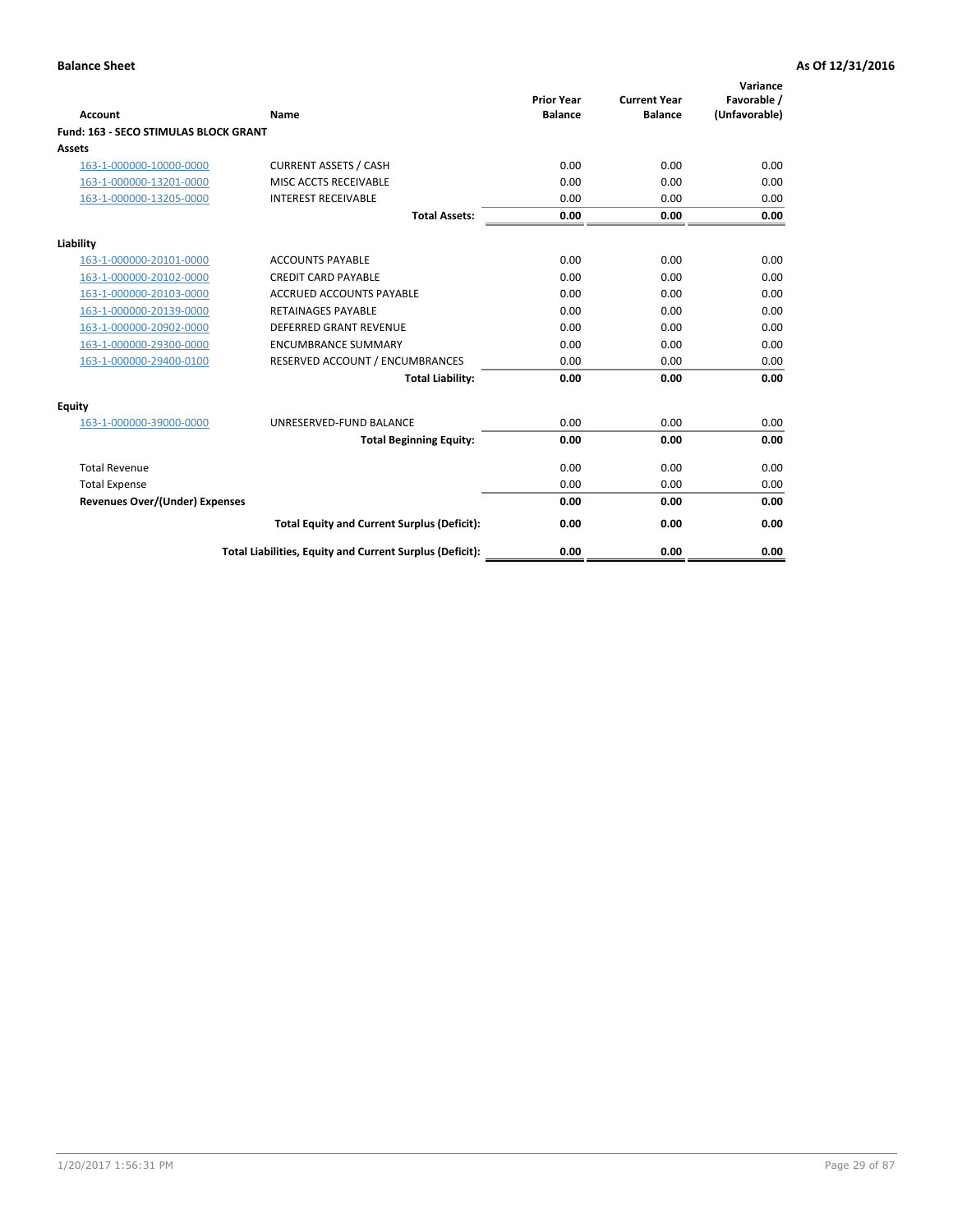| <b>Account</b>                        | Name                                                     | <b>Prior Year</b><br><b>Balance</b> | <b>Current Year</b><br><b>Balance</b> | Variance<br>Favorable /<br>(Unfavorable) |
|---------------------------------------|----------------------------------------------------------|-------------------------------------|---------------------------------------|------------------------------------------|
| Fund: 164 - 2013 CO CAPITAL FUND      |                                                          |                                     |                                       |                                          |
| Assets                                |                                                          |                                     |                                       |                                          |
| 164-1-000000-10000-0000               | <b>CURRENT ASSETS / CASH</b>                             | $-5,700.00$                         | 0.00                                  | 5,700.00                                 |
| 164-1-000000-11508-0000               | 2013 CO'S PROJ CONST                                     | 28,684.26                           | 28,810.73                             | 126.47                                   |
| 164-1-000000-11509-0000               | 2013 CO'S DEBT SERVICE                                   | 4,709.66                            | 4,730.43                              | 20.77                                    |
| 164-1-000000-13205-0000               | <b>INTEREST RECEIVABLE</b>                               | 0.00                                | 0.00                                  | 0.00                                     |
| 164-1-000000-14035-0000               | DEBT SERVICE / DEBT SERVICE FUND                         | 0.00                                | 0.00                                  | 0.00                                     |
|                                       | <b>Total Assets:</b>                                     | 27,693.92                           | 33,541.16                             | 5,847.24                                 |
| Liability                             |                                                          |                                     |                                       |                                          |
| 164-1-000000-20101-0000               | <b>ACCOUNTS PAYABLE</b>                                  | 0.00                                | 0.00                                  | 0.00                                     |
| 164-1-000000-20102-0000               | <b>CREDIT CARD PAYABLE</b>                               | 0.00                                | 0.00                                  | 0.00                                     |
| 164-1-000000-20103-0000               | <b>ACCRUED ACCOUNTS PAYABLE</b>                          | 0.00                                | 0.00                                  | 0.00                                     |
| 164-1-000000-20139-0000               | <b>RETAINAGES PAYABLE</b>                                | 0.00                                | 0.00                                  | 0.00                                     |
| 164-1-000000-21001-0000               | <b>GENERAL FUND / GENERAL FUND</b>                       | 0.00                                | 0.00                                  | 0.00                                     |
| 164-1-000000-21035-0000               | DEBT SERVICE / DUE TO DEBT SERVICE                       | 0.00                                | 0.00                                  | 0.00                                     |
| 164-1-000000-29300-0000               | <b>ENCUMBRANCE SUMMARY</b>                               | 0.00                                | 0.00                                  | 0.00                                     |
| 164-1-000000-29400-0100               | RESERVED ACCOUNT / ENCUMBRANCES                          | 0.00                                | 0.00                                  | 0.00                                     |
|                                       | <b>Total Liability:</b>                                  | 0.00                                | 0.00                                  | 0.00                                     |
| Equity                                |                                                          |                                     |                                       |                                          |
| 164-1-000000-39000-0000               | UNRESERVED-FUND BALANCE                                  | 33,379.24                           | 33,501.36                             | 122.12                                   |
|                                       | <b>Total Beginning Equity:</b>                           | 33,379.24                           | 33,501.36                             | 122.12                                   |
| <b>Total Revenue</b>                  |                                                          | 14.68                               | 39.80                                 | 25.12                                    |
| <b>Total Expense</b>                  |                                                          | 5,700.00                            | 0.00                                  | 5,700.00                                 |
| <b>Revenues Over/(Under) Expenses</b> |                                                          | $-5,685.32$                         | 39.80                                 | 5,725.12                                 |
|                                       | <b>Total Equity and Current Surplus (Deficit):</b>       | 27,693.92                           | 33.541.16                             | 5.847.24                                 |
|                                       | Total Liabilities, Equity and Current Surplus (Deficit): | 27,693.92                           | 33,541.16                             | 5.847.24                                 |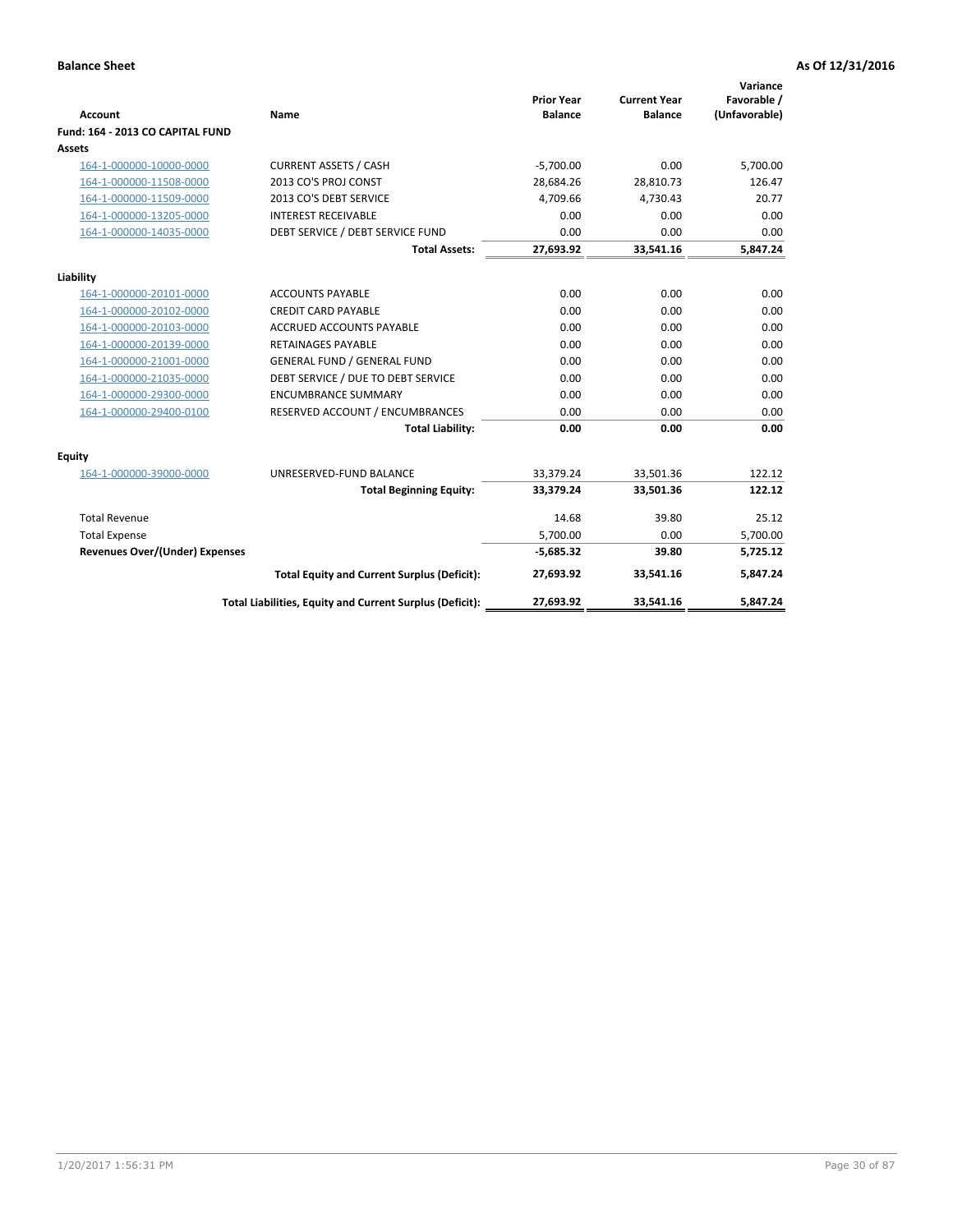| Account                               | Name                                                     | <b>Prior Year</b><br><b>Balance</b> | <b>Current Year</b><br><b>Balance</b> | Variance<br>Favorable /<br>(Unfavorable) |
|---------------------------------------|----------------------------------------------------------|-------------------------------------|---------------------------------------|------------------------------------------|
| Fund: 165 - 2014 GO FUND              |                                                          |                                     |                                       |                                          |
| Assets                                |                                                          |                                     |                                       |                                          |
| 165-1-000000-10000-0000               | <b>CURRENT ASSETS / CASH</b>                             | $-1,122,924.97$                     | $-1,977,059.61$                       | $-854, 134.64$                           |
| 165-1-000000-11003-0000               | 2010 CO'S                                                | 0.00                                | 0.00                                  | 0.00                                     |
| 165-1-000000-11202-0000               | 2014 GO STREET BONDS                                     | 1,915,567.23                        | 0.00                                  | $-1,915,567.23$                          |
| 165-1-000000-11511-0000               | 2015 GO PROJECT CONSTRUCTION                             | 3,862,958.31                        | 5,021,616.46                          | 1,158,658.15                             |
| 165-1-000000-11520-0000               | <b>CERTIFICATES OF DEPOSIT</b>                           | 3,611,000.00                        | 0.00                                  | $-3,611,000.00$                          |
| 165-1-000000-11530-0000               | TexasTERM CP                                             | 0.00                                | 0.00                                  | 0.00                                     |
| 165-1-000000-13201-0000               | MISC ACCTS RECEIVABLE                                    | 0.00                                | 0.00                                  | 0.00                                     |
| 165-1-000000-13205-0000               | <b>INTEREST RECEIVABLE</b>                               | 0.00                                | 0.00                                  | 0.00                                     |
| 165-1-000000-14035-0000               | DEBT SERVICE / DEBT SERVICE FUND                         | 0.00                                | 0.00                                  | 0.00                                     |
|                                       | <b>Total Assets:</b>                                     | 8,266,600.57                        | 3,044,556.85                          | $-5,222,043.72$                          |
| Liability                             |                                                          |                                     |                                       |                                          |
| 165-1-000000-20101-0000               | <b>ACCOUNTS PAYABLE</b>                                  | 0.00                                | 0.00                                  | 0.00                                     |
| 165-1-000000-20102-0000               | <b>CREDIT CARD PAYABLE</b>                               | 0.00                                | 0.00                                  | 0.00                                     |
| 165-1-000000-20103-0000               | <b>ACCRUED ACCOUNTS PAYABLE</b>                          | 0.00                                | 0.00                                  | 0.00                                     |
| 165-1-000000-20139-0000               | <b>RETAINAGES PAYABLE</b>                                | 190,754.98                          | 137,641.51                            | 53,113.47                                |
| 165-1-000000-21001-0000               | <b>GENERAL FUND / GENERAL FUND</b>                       | 0.00                                | 0.00                                  | 0.00                                     |
| 165-1-000000-21035-0000               | DEBT SERVICE / DUE TO DEBT SERVICE                       | 0.00                                | 0.00                                  | 0.00                                     |
| 165-1-000000-29300-0000               | <b>ENCUMBRANCE SUMMARY</b>                               | 0.00                                | 0.00                                  | 0.00                                     |
| 165-1-000000-29400-0100               | RESERVED ACCOUNT / ENCUMBRANCES                          | 0.00                                | 0.00                                  | 0.00                                     |
|                                       | <b>Total Liability:</b>                                  | 190,754.98                          | 137,641.51                            | 53,113.47                                |
| <b>Equity</b>                         |                                                          |                                     |                                       |                                          |
| 165-1-000000-39000-0000               | UNRESERVED-FUND BALANCE                                  | 8,706,752.14                        | 3,846,902.24                          | -4,859,849.90                            |
|                                       | <b>Total Beginning Equity:</b>                           | 8,706,752.14                        | 3,846,902.24                          | -4,859,849.90                            |
| <b>Total Revenue</b>                  |                                                          | 11,689.62                           | 19,539.20                             | 7,849.58                                 |
| <b>Total Expense</b>                  |                                                          | 642,596.17                          | 959,526.10                            | $-316,929.93$                            |
| <b>Revenues Over/(Under) Expenses</b> |                                                          | $-630,906.55$                       | -939,986.90                           | $-309,080.35$                            |
|                                       | <b>Total Equity and Current Surplus (Deficit):</b>       | 8,075,845.59                        | 2,906,915.34                          | $-5,168,930.25$                          |
|                                       | Total Liabilities, Equity and Current Surplus (Deficit): | 8,266,600.57                        | 3,044,556.85                          | $-5,222,043.72$                          |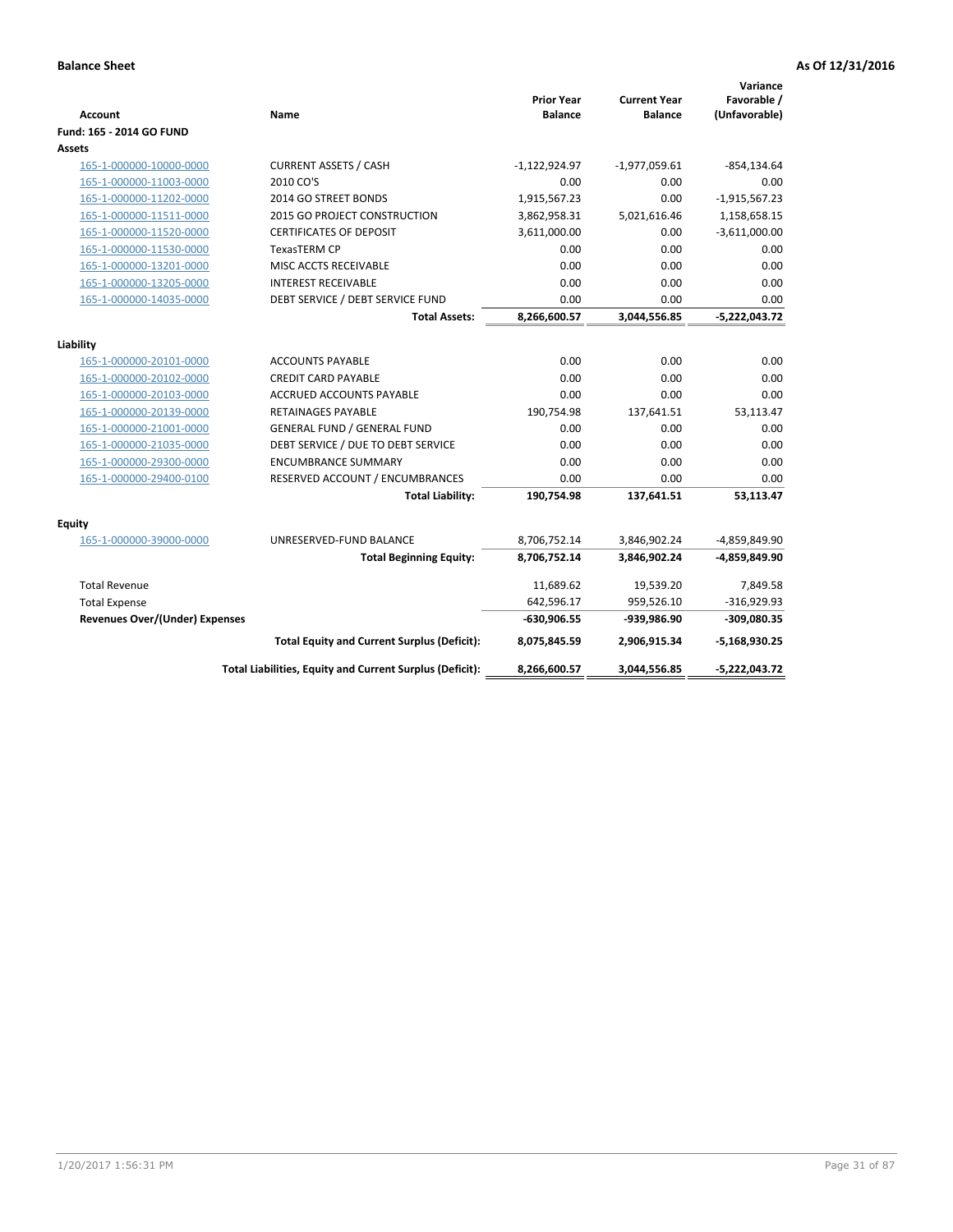| Account                                               | Name                                                     | <b>Prior Year</b><br><b>Balance</b> | <b>Current Year</b><br><b>Balance</b> | Variance<br>Favorable /<br>(Unfavorable) |
|-------------------------------------------------------|----------------------------------------------------------|-------------------------------------|---------------------------------------|------------------------------------------|
| Fund: 170 - LAW ENFORCEMENT GRANT - CAPITAL PURCHASES |                                                          |                                     |                                       |                                          |
| <b>Assets</b>                                         |                                                          |                                     |                                       |                                          |
| 170-1-000000-10000-0000                               | <b>CURRENT ASSETS / CASH</b>                             | 194.66                              | 194.66                                | 0.00                                     |
| 170-1-000000-13201-0000                               | MISC ACCTS RECEIVABLE                                    | 0.00                                | 0.00                                  | 0.00                                     |
|                                                       | <b>Total Assets:</b>                                     | 194.66                              | 194.66                                | 0.00                                     |
| Liability                                             |                                                          |                                     |                                       |                                          |
| 170-1-000000-20101-0000                               | <b>ACCOUNTS PAYABLE</b>                                  | 0.00                                | 0.00                                  | 0.00                                     |
| 170-1-000000-20102-0000                               | <b>CREDIT CARD PAYABLE</b>                               | 0.00                                | 0.00                                  | 0.00                                     |
| 170-1-000000-20103-0000                               | <b>ACCRUED ACCOUNTS PAYABLE</b>                          | 0.00                                | 0.00                                  | 0.00                                     |
| 170-1-000000-20902-0000                               | <b>DEFERRED GRANT REVENUE</b>                            | 0.00                                | 0.00                                  | 0.00                                     |
| 170-1-000000-21001-0000                               | <b>GENERAL FUND / GENERAL FUND</b>                       | 0.00                                | 0.00                                  | 0.00                                     |
| 170-1-000000-24004-0000                               | <b>INTEREST PAYABLE ON DEP</b>                           | 0.00                                | 0.00                                  | 0.00                                     |
| 170-1-000000-29300-0000                               | <b>ENCUMBRANCE SUMMARY</b>                               | 0.00                                | 0.00                                  | 0.00                                     |
| 170-1-000000-29400-0000                               | RESERVED ACCOUNT / ENCUMBRANCES                          | 0.00                                | 0.00                                  | 0.00                                     |
|                                                       | <b>Total Liability:</b>                                  | 0.00                                | 0.00                                  | 0.00                                     |
| <b>Equity</b>                                         |                                                          |                                     |                                       |                                          |
| 170-1-000000-39000-0000                               | UNRESERVED-FUND BALANCE                                  | 194.66                              | 194.66                                | 0.00                                     |
|                                                       | <b>Total Beginning Equity:</b>                           | 194.66                              | 194.66                                | 0.00                                     |
| <b>Total Revenue</b>                                  |                                                          | 0.00                                | 0.00                                  | 0.00                                     |
| <b>Total Expense</b>                                  |                                                          | 0.00                                | 0.00                                  | 0.00                                     |
| <b>Revenues Over/(Under) Expenses</b>                 |                                                          | 0.00                                | 0.00                                  | 0.00                                     |
|                                                       | <b>Total Equity and Current Surplus (Deficit):</b>       | 194.66                              | 194.66                                | 0.00                                     |
|                                                       | Total Liabilities, Equity and Current Surplus (Deficit): | 194.66                              | 194.66                                | 0.00                                     |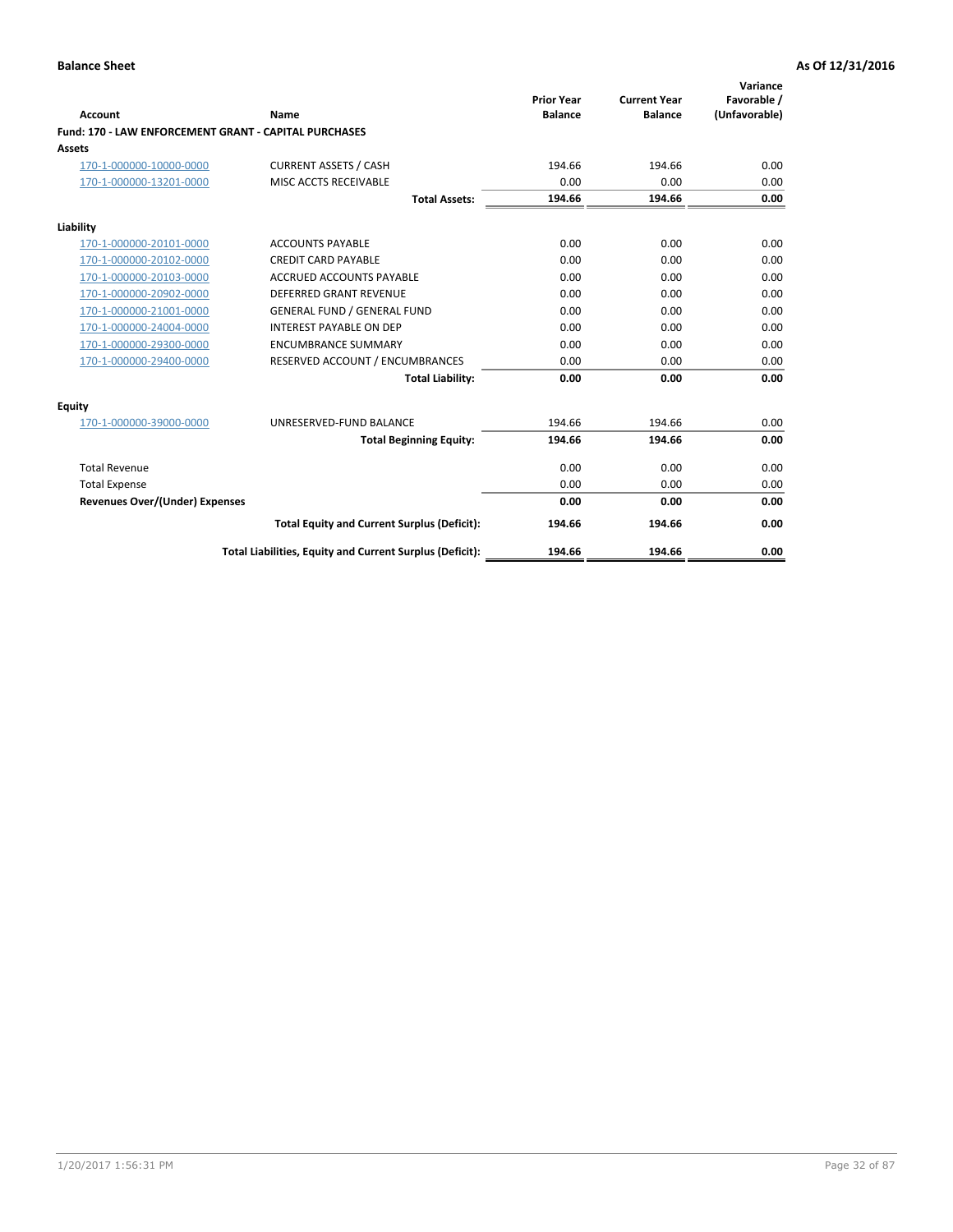|                                         |                                                          | <b>Prior Year</b> | <b>Current Year</b> | Variance<br>Favorable / |
|-----------------------------------------|----------------------------------------------------------|-------------------|---------------------|-------------------------|
| Account                                 | Name                                                     | <b>Balance</b>    | <b>Balance</b>      | (Unfavorable)           |
| Fund: 171 - MAIN STREET SPECIAL REVENUE |                                                          |                   |                     |                         |
| <b>Assets</b>                           |                                                          |                   |                     |                         |
| 171-1-000000-10000-0000                 | <b>CURRENT ASSETS / CASH</b>                             | 29,641.28         | 32,308.28           | 2,667.00                |
| 171-1-000000-13201-0000                 | MISC ACCTS RECEIVABLE                                    | 0.00              | 0.00                | 0.00                    |
| 171-1-000000-13205-0000                 | <b>INTEREST RECEIVABLE</b>                               | 0.00              | 0.00                | 0.00                    |
|                                         | <b>Total Assets:</b>                                     | 29,641.28         | 32,308.28           | 2,667.00                |
| Liability                               |                                                          |                   |                     |                         |
| 171-1-000000-20101-0000                 | <b>ACCOUNTS PAYABLE</b>                                  | 0.00              | 0.00                | 0.00                    |
| 171-1-000000-20102-0000                 | <b>CREDIT CARD PAYABLE</b>                               | 0.00              | 0.00                | 0.00                    |
| 171-1-000000-20103-0000                 | <b>ACCRUED ACCOUNTS PAYABLE</b>                          | 0.00              | 0.00                | 0.00                    |
| 171-1-000000-20139-0000                 | <b>RETAINAGES PAYABLE</b>                                | 0.00              | 0.00                | 0.00                    |
| 171-1-000000-20902-0000                 | <b>DEFERRED GRANT REVENUE</b>                            | 0.00              | 0.00                | 0.00                    |
| 171-1-000000-29300-0000                 | <b>ENCUMBRANCE SUMMARY</b>                               | 0.00              | 0.00                | 0.00                    |
| 171-1-000000-29400-0100                 | RESERVED ACCOUNT / ENCUMBRANCES                          | 0.00              | 0.00                | 0.00                    |
|                                         | <b>Total Liability:</b>                                  | 0.00              | 0.00                | 0.00                    |
| <b>Equity</b>                           |                                                          |                   |                     |                         |
| 171-1-000000-39000-0000                 | UNRESERVED-FUND BALANCE                                  | 29,641.28         | 37,308.28           | 7,667.00                |
|                                         | <b>Total Beginning Equity:</b>                           | 29.641.28         | 37,308.28           | 7,667.00                |
| <b>Total Revenue</b>                    |                                                          | 0.00              | 0.00                | 0.00                    |
| <b>Total Expense</b>                    |                                                          | 0.00              | 5,000.00            | $-5,000.00$             |
| <b>Revenues Over/(Under) Expenses</b>   |                                                          | 0.00              | $-5.000.00$         | $-5,000.00$             |
|                                         | <b>Total Equity and Current Surplus (Deficit):</b>       | 29,641.28         | 32,308.28           | 2,667.00                |
|                                         | Total Liabilities, Equity and Current Surplus (Deficit): | 29,641.28         | 32,308.28           | 2,667.00                |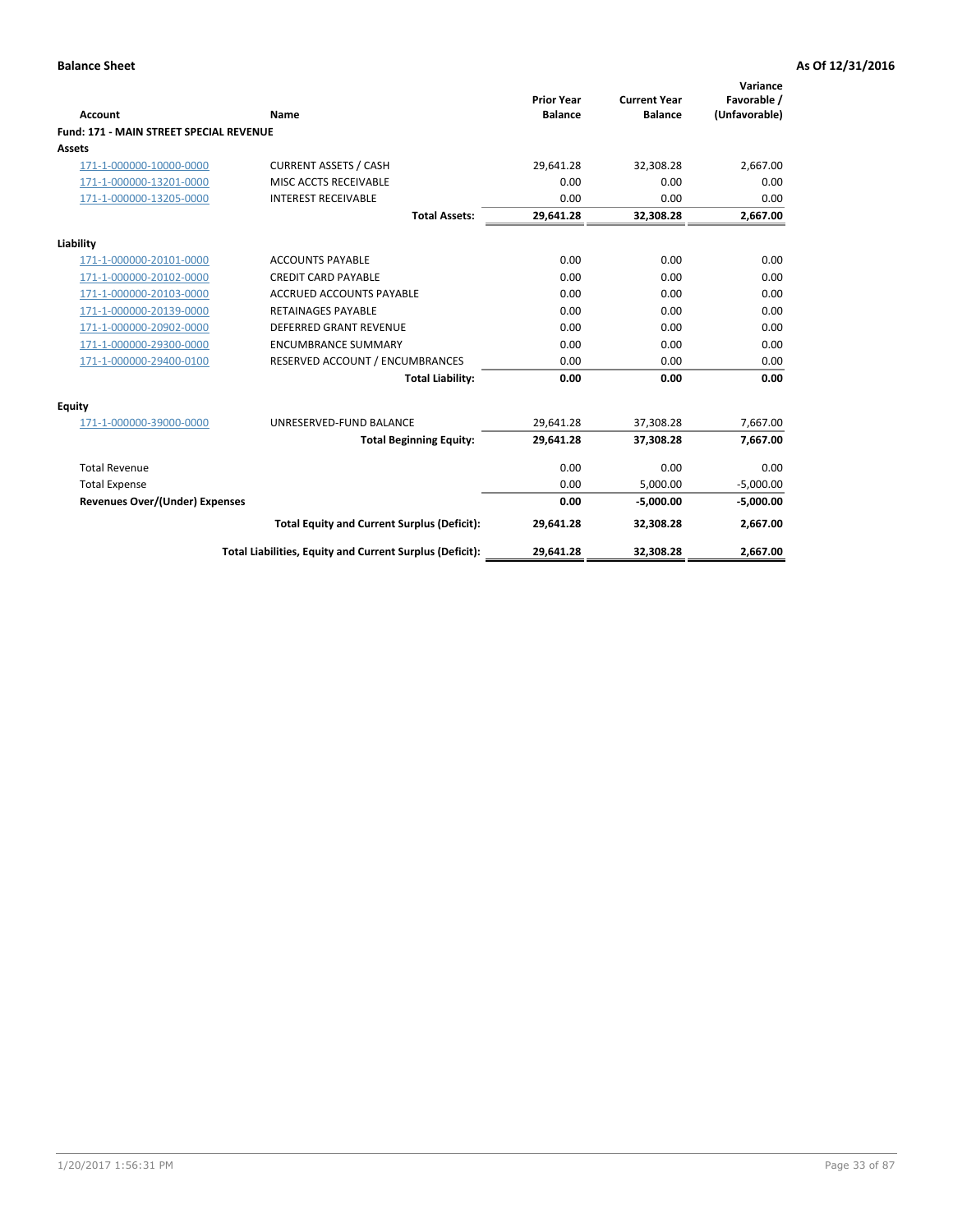|                                      |                                                          |                                     |                                       | Variance                     |
|--------------------------------------|----------------------------------------------------------|-------------------------------------|---------------------------------------|------------------------------|
| <b>Account</b>                       | <b>Name</b>                                              | <b>Prior Year</b><br><b>Balance</b> | <b>Current Year</b><br><b>Balance</b> | Favorable /<br>(Unfavorable) |
| <b>Fund: 172 - MINOR GRANTS FUND</b> |                                                          |                                     |                                       |                              |
| <b>Assets</b>                        |                                                          |                                     |                                       |                              |
| 172-1-000000-10000-0000              | <b>CURRENT ASSETS / CASH</b>                             | 2,049.49                            | 1,492.13                              | $-557.36$                    |
| 172-1-000000-13201-0000              | MISC ACCTS RECEIVABLE                                    | 0.00                                | 0.00                                  | 0.00                         |
| 172-1-000000-13205-0000              | <b>INTEREST RECEIVABLE</b>                               | 0.00                                | 0.00                                  | 0.00                         |
|                                      | <b>Total Assets:</b>                                     | 2,049.49                            | 1,492.13                              | $-557.36$                    |
| Liability                            |                                                          |                                     |                                       |                              |
| 172-1-000000-20101-0000              | <b>ACCOUNTS PAYABLE</b>                                  | 0.00                                | 0.00                                  | 0.00                         |
| 172-1-000000-20102-0000              | <b>CREDIT CARD PAYABLE</b>                               | 0.00                                | 0.00                                  | 0.00                         |
| 172-1-000000-20103-0000              | <b>ACCRUED ACCOUNTS PAYABLE</b>                          | 0.00                                | 0.00                                  | 0.00                         |
| 172-1-000000-20902-0000              | DEFERRED GRANT REVENUE                                   | 0.00                                | 0.00                                  | 0.00                         |
| 172-1-000000-29300-0000              | <b>ENCUMBRANCE SUMMARY</b>                               | 0.00                                | 0.00                                  | 0.00                         |
| 172-1-000000-29400-0000              | RESERVED ACCOUNT / ENCUMBRANCES                          | 0.00                                | 0.00                                  | 0.00                         |
|                                      | <b>Total Liability:</b>                                  | 0.00                                | 0.00                                  | 0.00                         |
| Equity                               |                                                          |                                     |                                       |                              |
| 172-1-000000-39000-0000              | UNRESERVED-FUND BALANCE                                  | 2,129.85                            | 2,962.31                              | 832.46                       |
|                                      | <b>Total Beginning Equity:</b>                           | 2,129.85                            | 2,962.31                              | 832.46                       |
| <b>Total Revenue</b>                 |                                                          | $-3.17$                             | 530.25                                | 533.42                       |
| <b>Total Expense</b>                 |                                                          | 77.19                               | 2,000.43                              | $-1,923.24$                  |
| Revenues Over/(Under) Expenses       |                                                          | $-80.36$                            | $-1,470.18$                           | $-1,389.82$                  |
|                                      | <b>Total Equity and Current Surplus (Deficit):</b>       | 2,049.49                            | 1,492.13                              | $-557.36$                    |
|                                      | Total Liabilities, Equity and Current Surplus (Deficit): | 2,049.49                            | 1,492.13                              | $-557.36$                    |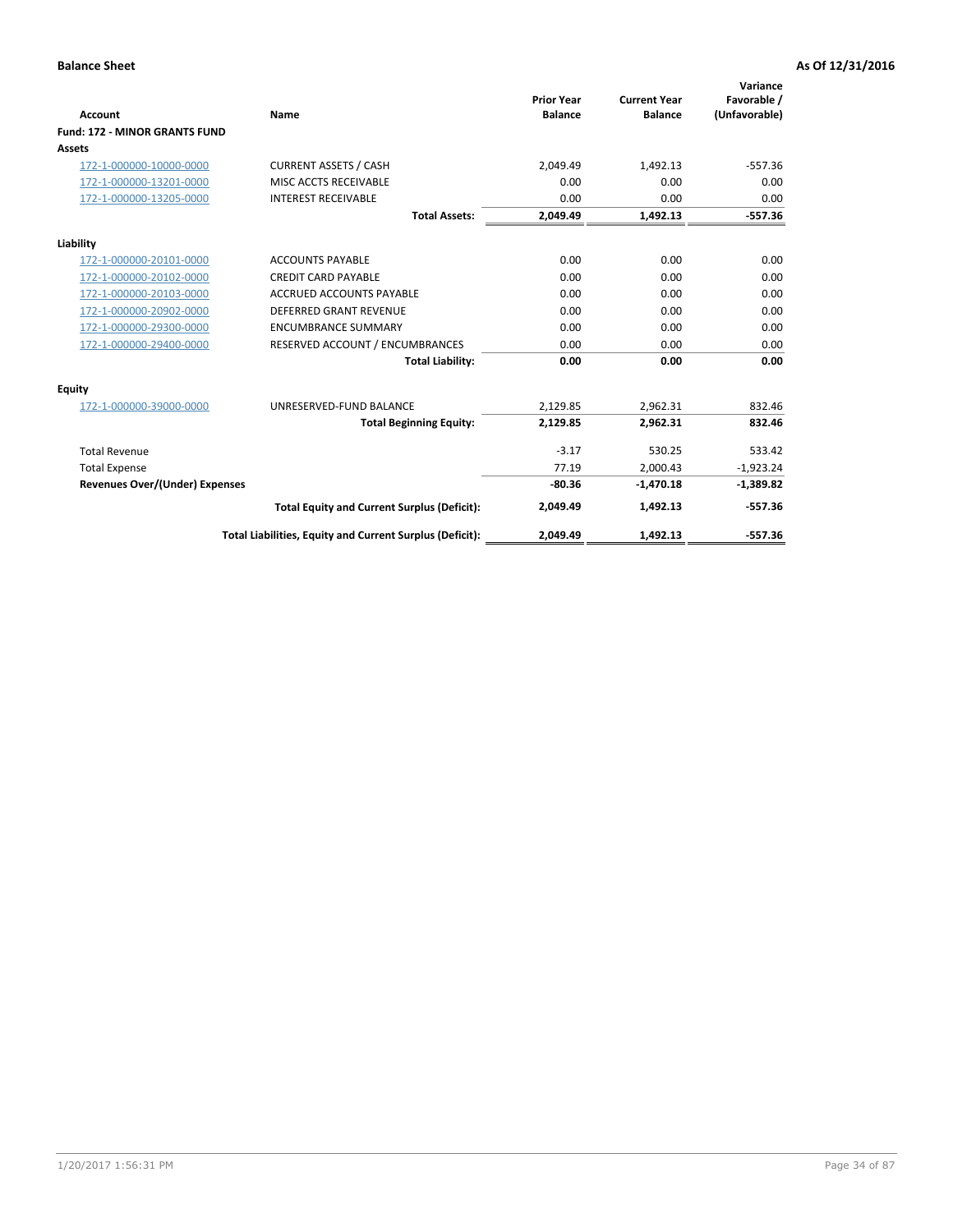| <b>Account</b>                         | <b>Name</b>                                              | <b>Prior Year</b><br><b>Balance</b> | <b>Current Year</b><br><b>Balance</b> | Variance<br>Favorable /<br>(Unfavorable) |
|----------------------------------------|----------------------------------------------------------|-------------------------------------|---------------------------------------|------------------------------------------|
| <b>Fund: 173 - FL YOUNG FOUNDATION</b> |                                                          |                                     |                                       |                                          |
| Assets                                 |                                                          |                                     |                                       |                                          |
| 173-1-000000-10000-0000                | <b>CURRENT ASSETS / CASH</b>                             | 0.00                                | 0.00                                  | 0.00                                     |
| 173-1-000000-13201-0000                | MISC ACCTS RECEIVABLE                                    | 0.00                                | 0.00                                  | 0.00                                     |
|                                        | <b>Total Assets:</b>                                     | 0.00                                | 0.00                                  | 0.00                                     |
| Liability                              |                                                          |                                     |                                       |                                          |
| 173-1-000000-20101-0000                | <b>ACCOUNTS PAYABLE</b>                                  | 0.00                                | 0.00                                  | 0.00                                     |
| 173-1-000000-20102-0000                | <b>CREDIT CARD PAYABLE</b>                               | 0.00                                | 0.00                                  | 0.00                                     |
| 173-1-000000-20902-0000                | <b>DEFERRED GRANT REVENUE</b>                            | 0.00                                | 0.00                                  | 0.00                                     |
| 173-1-000000-29300-0000                | <b>ENCUMBRANCE SUMMARY</b>                               | 0.00                                | 0.00                                  | 0.00                                     |
| 173-1-000000-29400-0000                | RESERVED ACCOUNT / ENCUMBRANCES                          | 0.00                                | 0.00                                  | 0.00                                     |
|                                        | <b>Total Liability:</b>                                  | 0.00                                | 0.00                                  | 0.00                                     |
| Equity                                 |                                                          |                                     |                                       |                                          |
| 173-1-000000-39000-0000                | UNRESERVED-FUND BALANCE                                  | 0.00                                | 0.00                                  | 0.00                                     |
|                                        | <b>Total Beginning Equity:</b>                           | 0.00                                | 0.00                                  | 0.00                                     |
| <b>Total Revenue</b>                   |                                                          | 0.00                                | 0.00                                  | 0.00                                     |
| <b>Total Expense</b>                   |                                                          | 0.00                                | 0.00                                  | 0.00                                     |
| <b>Revenues Over/(Under) Expenses</b>  |                                                          | 0.00                                | 0.00                                  | 0.00                                     |
|                                        | <b>Total Equity and Current Surplus (Deficit):</b>       | 0.00                                | 0.00                                  | 0.00                                     |
|                                        | Total Liabilities, Equity and Current Surplus (Deficit): | 0.00                                | 0.00                                  | 0.00                                     |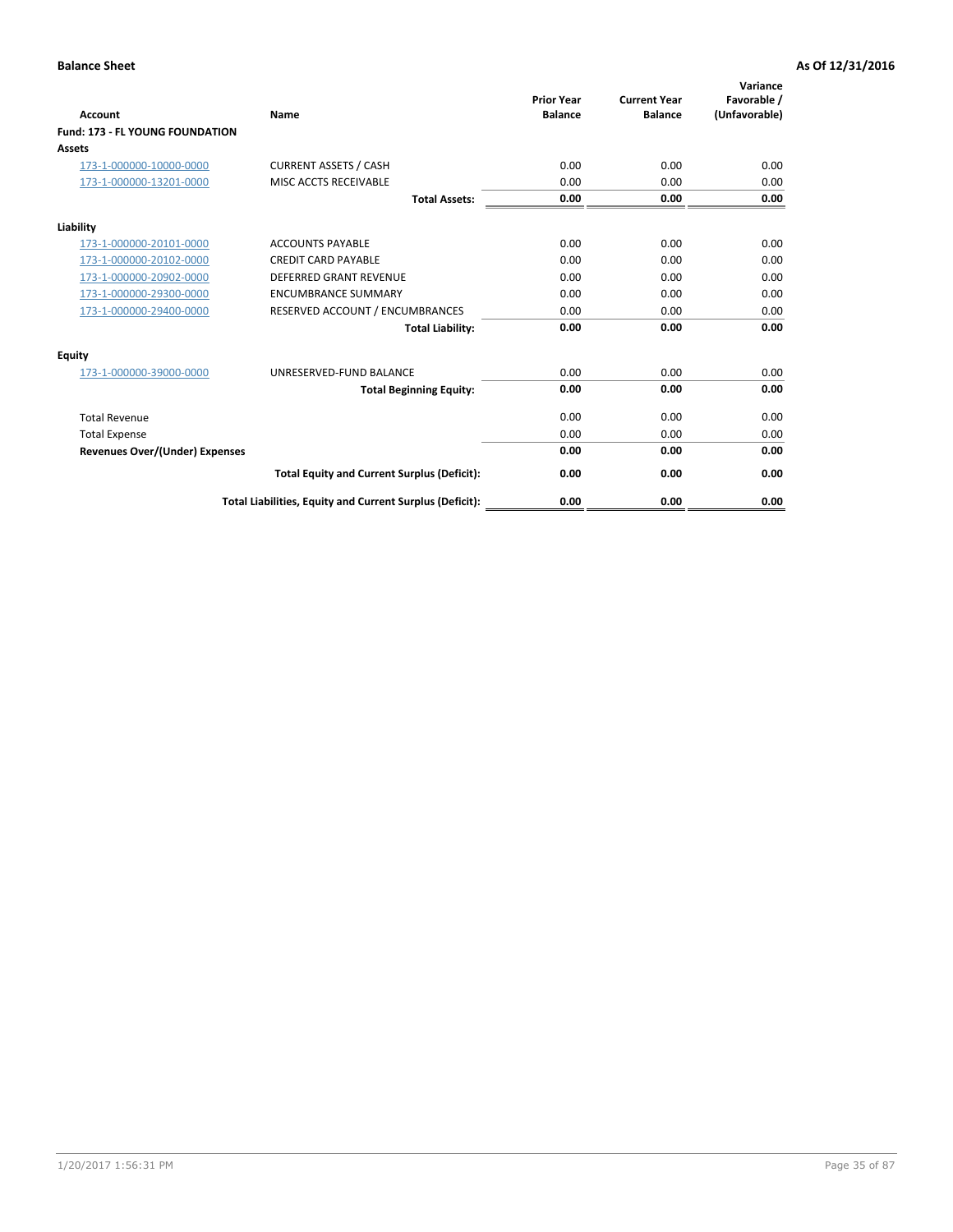|                                |                                                          |                                     |                                       | Variance                     |
|--------------------------------|----------------------------------------------------------|-------------------------------------|---------------------------------------|------------------------------|
| <b>Account</b>                 | <b>Name</b>                                              | <b>Prior Year</b><br><b>Balance</b> | <b>Current Year</b><br><b>Balance</b> | Favorable /<br>(Unfavorable) |
| <b>Fund: 174 - FEMA GRANT</b>  |                                                          |                                     |                                       |                              |
| <b>Assets</b>                  |                                                          |                                     |                                       |                              |
| 174-1-000000-10000-0000        | <b>CURRENT ASSETS / CASH</b>                             | 1.08                                | 71.08                                 | 70.00                        |
| 174-1-000000-13201-0000        | MISC ACCTS RECEIVABLE                                    | 0.00                                | 0.00                                  | 0.00                         |
| 174-1-000000-13205-0000        | <b>INTEREST RECEIVABLE</b>                               | 0.00                                | 0.00                                  | 0.00                         |
|                                | <b>Total Assets:</b>                                     | 1.08                                | 71.08                                 | 70.00                        |
| Liability                      |                                                          |                                     |                                       |                              |
| 174-1-000000-20101-0000        | <b>ACCOUNTS PAYABLE</b>                                  | 0.00                                | 0.00                                  | 0.00                         |
| 174-1-000000-20102-0000        | <b>CREDIT CARD PAYABLE</b>                               | 0.00                                | 0.00                                  | 0.00                         |
| 174-1-000000-20103-0000        | <b>ACCRUED ACCOUNTS PAYABLE</b>                          | 0.00                                | 0.00                                  | 0.00                         |
| 174-1-000000-20902-0000        | DEFERRED GRANT REVENUE                                   | 0.00                                | 0.00                                  | 0.00                         |
| 174-1-000000-29300-0000        | <b>ENCUMBRANCE SUMMARY</b>                               | 0.00                                | 0.00                                  | 0.00                         |
| 174-1-000000-29400-0000        | RESERVED ACCOUNT / ENCUMBRANCES                          | 0.00                                | 0.00                                  | 0.00                         |
|                                | <b>Total Liability:</b>                                  | 0.00                                | 0.00                                  | 0.00                         |
| Equity                         |                                                          |                                     |                                       |                              |
| 174-1-000000-39000-0000        | UNRESERVED-FUND BALANCE                                  | 1.08                                | 1.08                                  | 0.00                         |
|                                | <b>Total Beginning Equity:</b>                           | 1.08                                | 1.08                                  | 0.00                         |
| <b>Total Revenue</b>           |                                                          | 0.00                                | 182,810.00                            | 182,810.00                   |
| <b>Total Expense</b>           |                                                          | 0.00                                | 182,740.00                            | $-182,740.00$                |
| Revenues Over/(Under) Expenses |                                                          | 0.00                                | 70.00                                 | 70.00                        |
|                                | <b>Total Equity and Current Surplus (Deficit):</b>       | 1.08                                | 71.08                                 | 70.00                        |
|                                | Total Liabilities, Equity and Current Surplus (Deficit): | 1.08                                | 71.08                                 | 70.00                        |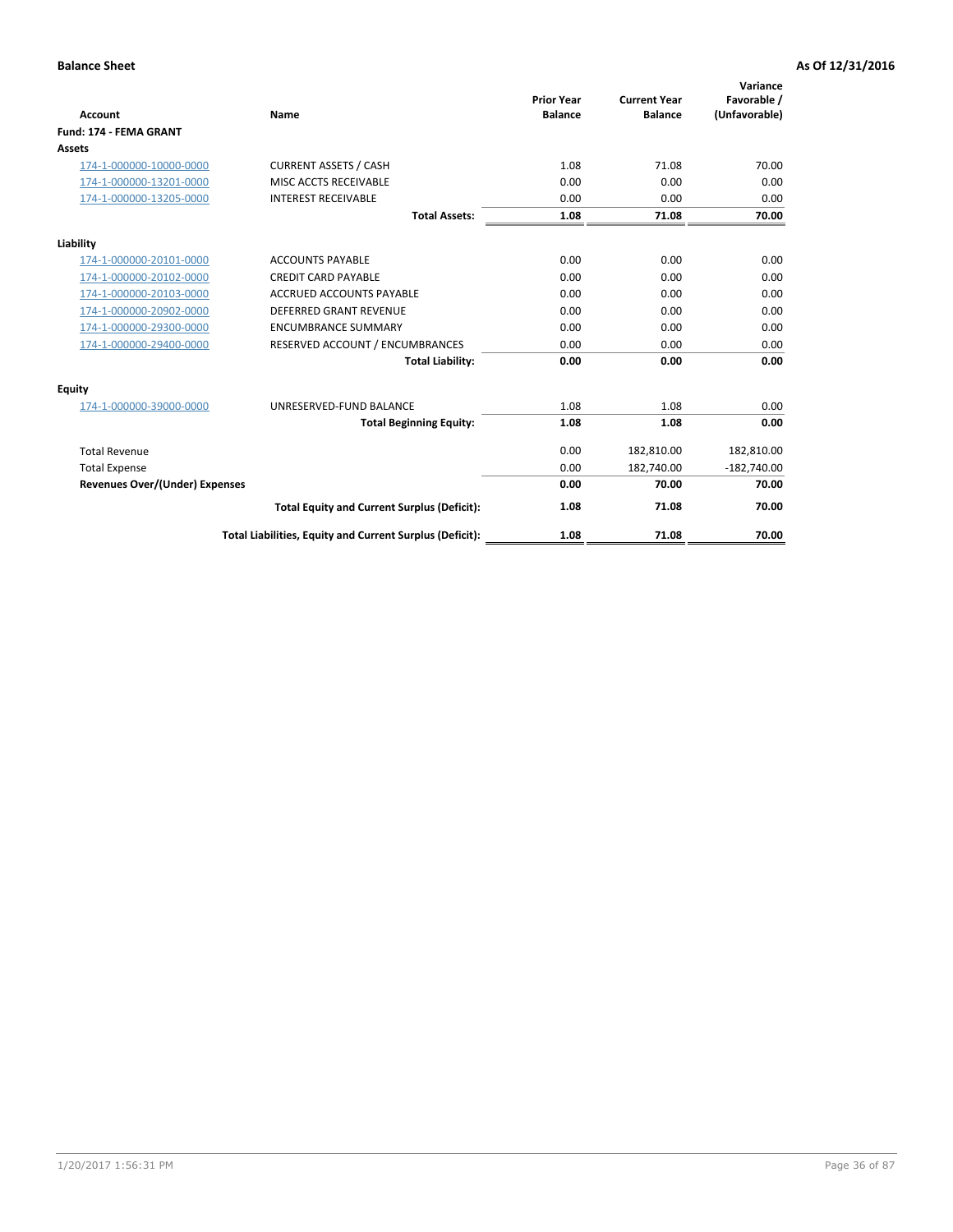|                                            |                                                          | <b>Prior Year</b> | <b>Current Year</b> | Variance<br>Favorable / |
|--------------------------------------------|----------------------------------------------------------|-------------------|---------------------|-------------------------|
| <b>Account</b>                             | Name                                                     | <b>Balance</b>    | <b>Balance</b>      | (Unfavorable)           |
| Fund: 175 - JUSTICE ASSISTANCE GRANT - JAG |                                                          |                   |                     |                         |
| <b>Assets</b>                              |                                                          |                   |                     |                         |
| 175-1-000000-10000-0000                    | <b>CURRENT ASSETS / CASH</b>                             | 30.65             | 30.65               | 0.00                    |
| 175-1-000000-13201-0000                    | MISC ACCTS RECEIVABLE                                    | 0.00              | 0.00                | 0.00                    |
|                                            | <b>Total Assets:</b>                                     | 30.65             | 30.65               | 0.00                    |
| Liability                                  |                                                          |                   |                     |                         |
| 175-1-000000-20101-0000                    | <b>ACCOUNTS PAYABLE</b>                                  | 0.00              | 0.00                | 0.00                    |
| 175-1-000000-20102-0000                    | <b>CREDIT CARD PAYABLE</b>                               | 0.00              | 0.00                | 0.00                    |
| 175-1-000000-20902-0000                    | <b>DEFERRED GRANT REVENUE</b>                            | 0.00              | 0.00                | 0.00                    |
| 175-1-000000-29300-0000                    | <b>ENCUMBRANCE SUMMARY</b>                               | 0.00              | 0.00                | 0.00                    |
| 175-1-000000-29400-0000                    | RESERVED ACCOUNT / ENCUMBRANCES                          | 0.00              | 0.00                | 0.00                    |
|                                            | <b>Total Liability:</b>                                  | 0.00              | 0.00                | 0.00                    |
| Equity                                     |                                                          |                   |                     |                         |
| 175-1-000000-39000-0000                    | UNRESERVED-FUND BALANCE                                  | 30.65             | 30.65               | 0.00                    |
|                                            | <b>Total Beginning Equity:</b>                           | 30.65             | 30.65               | 0.00                    |
| <b>Total Revenue</b>                       |                                                          | 0.00              | 6,165.00            | 6,165.00                |
| <b>Total Expense</b>                       |                                                          | 0.00              | 6,165.00            | $-6,165.00$             |
| <b>Revenues Over/(Under) Expenses</b>      |                                                          | 0.00              | 0.00                | 0.00                    |
|                                            | <b>Total Equity and Current Surplus (Deficit):</b>       | 30.65             | 30.65               | 0.00                    |
|                                            | Total Liabilities, Equity and Current Surplus (Deficit): | 30.65             | 30.65               | 0.00                    |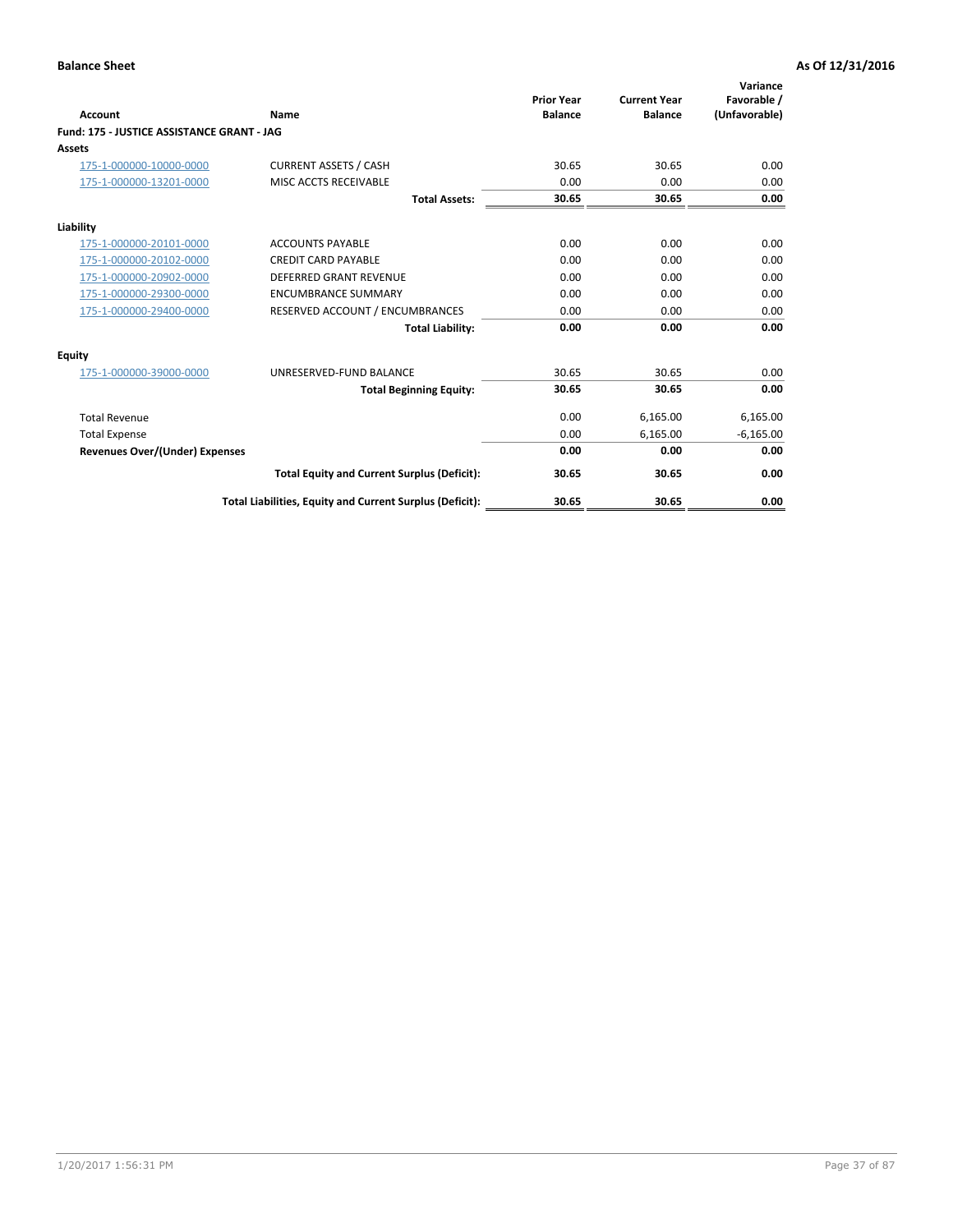|                                       |                                                          | <b>Prior Year</b> | <b>Current Year</b> | Variance<br>Favorable / |
|---------------------------------------|----------------------------------------------------------|-------------------|---------------------|-------------------------|
| <b>Account</b>                        | Name                                                     | <b>Balance</b>    | <b>Balance</b>      | (Unfavorable)           |
| Fund: 176 - HOME GRANT FUND           |                                                          |                   |                     |                         |
| <b>Assets</b>                         |                                                          |                   |                     |                         |
| 176-1-000000-10000-0000               | <b>CURRENT ASSETS / CASH</b>                             | 0.00              | 0.00                | 0.00                    |
| 176-1-000000-13201-0000               | MISC ACCTS RECEIVABLE                                    | 0.00              | 0.00                | 0.00                    |
| 176-1-000000-13205-0000               | <b>INTEREST RECEIVABLE</b>                               | 0.00              | 0.00                | 0.00                    |
|                                       | <b>Total Assets:</b>                                     | 0.00              | 0.00                | 0.00                    |
| Liability                             |                                                          |                   |                     |                         |
| 176-1-000000-20101-0000               | <b>ACCOUNTS PAYABLE</b>                                  | 0.00              | 0.00                | 0.00                    |
| 176-1-000000-20102-0000               | <b>CREDIT CARD PAYABLE</b>                               | 0.00              | 0.00                | 0.00                    |
| 176-1-000000-20103-0000               | <b>ACCRUED ACCOUNTS PAYABLE</b>                          | 0.00              | 0.00                | 0.00                    |
| 176-1-000000-20902-0000               | <b>DEFERRED GRANT REVENUE</b>                            | 0.00              | 0.00                | 0.00                    |
| 176-1-000000-29300-0000               | <b>ENCUMBRANCE SUMMARY</b>                               | 0.00              | 0.00                | 0.00                    |
| 176-1-000000-29400-0000               | RESERVED ACCOUNT / ENCUMBRANCES                          | 0.00              | 0.00                | 0.00                    |
|                                       | <b>Total Liability:</b>                                  | 0.00              | 0.00                | 0.00                    |
| Equity                                |                                                          |                   |                     |                         |
| 176-1-000000-39000-0000               | UNRESERVED-FUND BALANCE                                  | 0.00              | 0.00                | 0.00                    |
|                                       | <b>Total Beginning Equity:</b>                           | 0.00              | 0.00                | 0.00                    |
| <b>Total Revenue</b>                  |                                                          | 0.00              | 0.00                | 0.00                    |
| <b>Total Expense</b>                  |                                                          | 0.00              | 0.00                | 0.00                    |
| <b>Revenues Over/(Under) Expenses</b> |                                                          | 0.00              | 0.00                | 0.00                    |
|                                       | <b>Total Equity and Current Surplus (Deficit):</b>       | 0.00              | 0.00                | 0.00                    |
|                                       | Total Liabilities, Equity and Current Surplus (Deficit): | 0.00              | 0.00                | 0.00                    |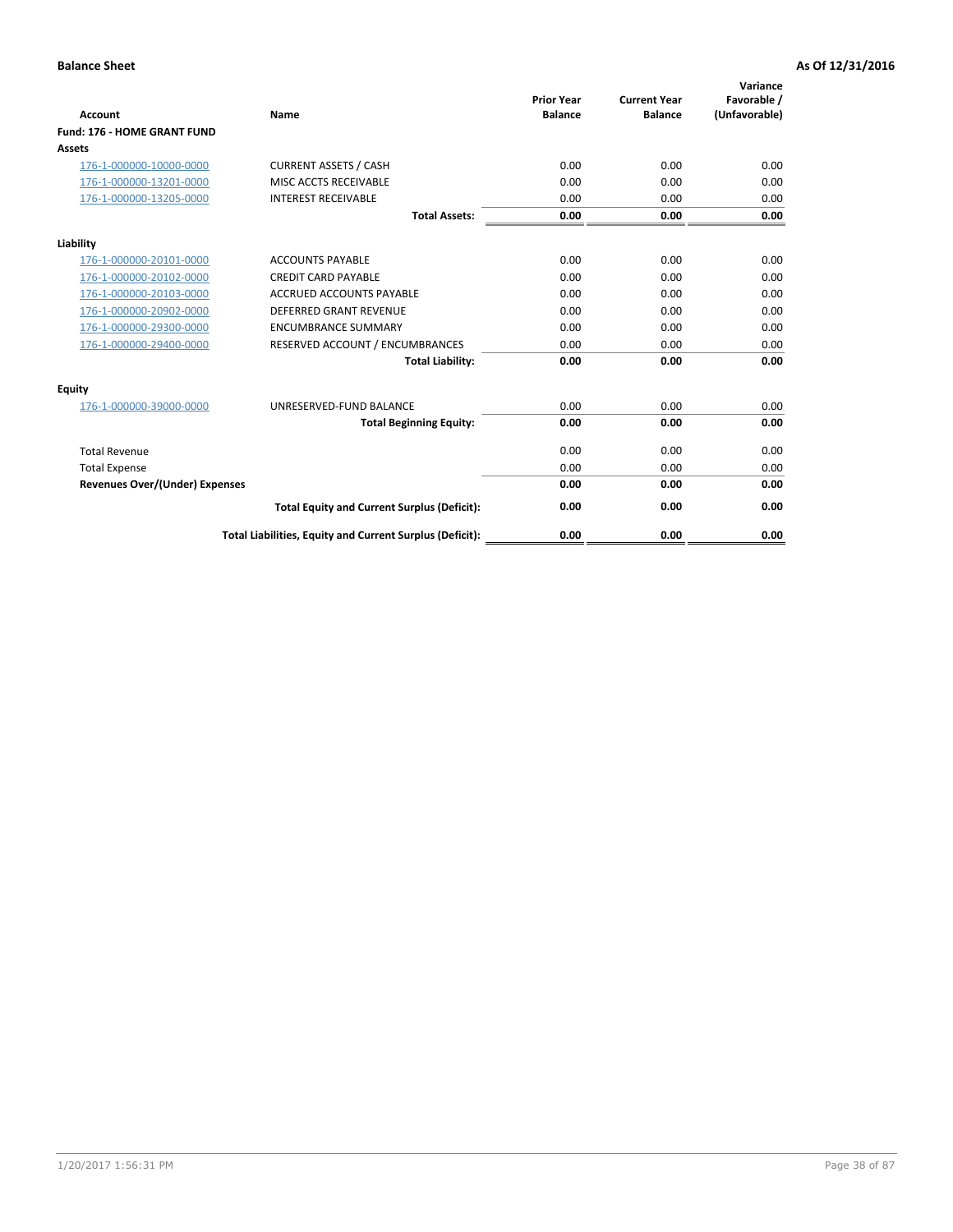| Account                                        | Name                                                     | <b>Prior Year</b><br><b>Balance</b> | <b>Current Year</b><br><b>Balance</b> | Variance<br>Favorable /<br>(Unfavorable) |
|------------------------------------------------|----------------------------------------------------------|-------------------------------------|---------------------------------------|------------------------------------------|
| <b>Fund: 177 - SAFE ROUTES TO SCHOOL GRANT</b> |                                                          |                                     |                                       |                                          |
| <b>Assets</b>                                  |                                                          |                                     |                                       |                                          |
| 177-1-000000-10000-0000                        | <b>CURRENT ASSETS / CASH</b>                             | 0.02                                | 0.02                                  | 0.00                                     |
| 177-1-000000-13201-0000                        | MISC ACCTS RECEIVABLE                                    | 0.00                                | 0.00                                  | 0.00                                     |
| 177-1-000000-13205-0000                        | <b>INTEREST RECEIVABLE</b>                               | 0.00                                | 0.00                                  | 0.00                                     |
|                                                | <b>Total Assets:</b>                                     | 0.02                                | 0.02                                  | 0.00                                     |
| Liability                                      |                                                          |                                     |                                       |                                          |
| 177-1-000000-20101-0000                        | <b>ACCOUNTS PAYABLE</b>                                  | 0.00                                | 0.00                                  | 0.00                                     |
| 177-1-000000-20102-0000                        | <b>CREDIT CARD PAYABLE</b>                               | 0.00                                | 0.00                                  | 0.00                                     |
| 177-1-000000-20139-0000                        | <b>RETAINAGES PAYABLE</b>                                | 0.00                                | 0.00                                  | 0.00                                     |
| 177-1-000000-20902-0000                        | <b>DEFERRED GRANT REVENUE</b>                            | 0.00                                | 0.00                                  | 0.00                                     |
|                                                | <b>Total Liability:</b>                                  | 0.00                                | 0.00                                  | 0.00                                     |
| Equity                                         |                                                          |                                     |                                       |                                          |
| 177-1-000000-39000-0000                        | UNRESERVED-FUND BALANCE                                  | 0.02                                | 0.02                                  | 0.00                                     |
|                                                | <b>Total Beginning Equity:</b>                           | 0.02                                | 0.02                                  | 0.00                                     |
| <b>Total Revenue</b>                           |                                                          | 0.00                                | 0.00                                  | 0.00                                     |
| <b>Total Expense</b>                           |                                                          | 0.00                                | 0.00                                  | 0.00                                     |
| <b>Revenues Over/(Under) Expenses</b>          |                                                          | 0.00                                | 0.00                                  | 0.00                                     |
|                                                | <b>Total Equity and Current Surplus (Deficit):</b>       | 0.02                                | 0.02                                  | 0.00                                     |
|                                                | Total Liabilities, Equity and Current Surplus (Deficit): | 0.02                                | 0.02                                  | 0.00                                     |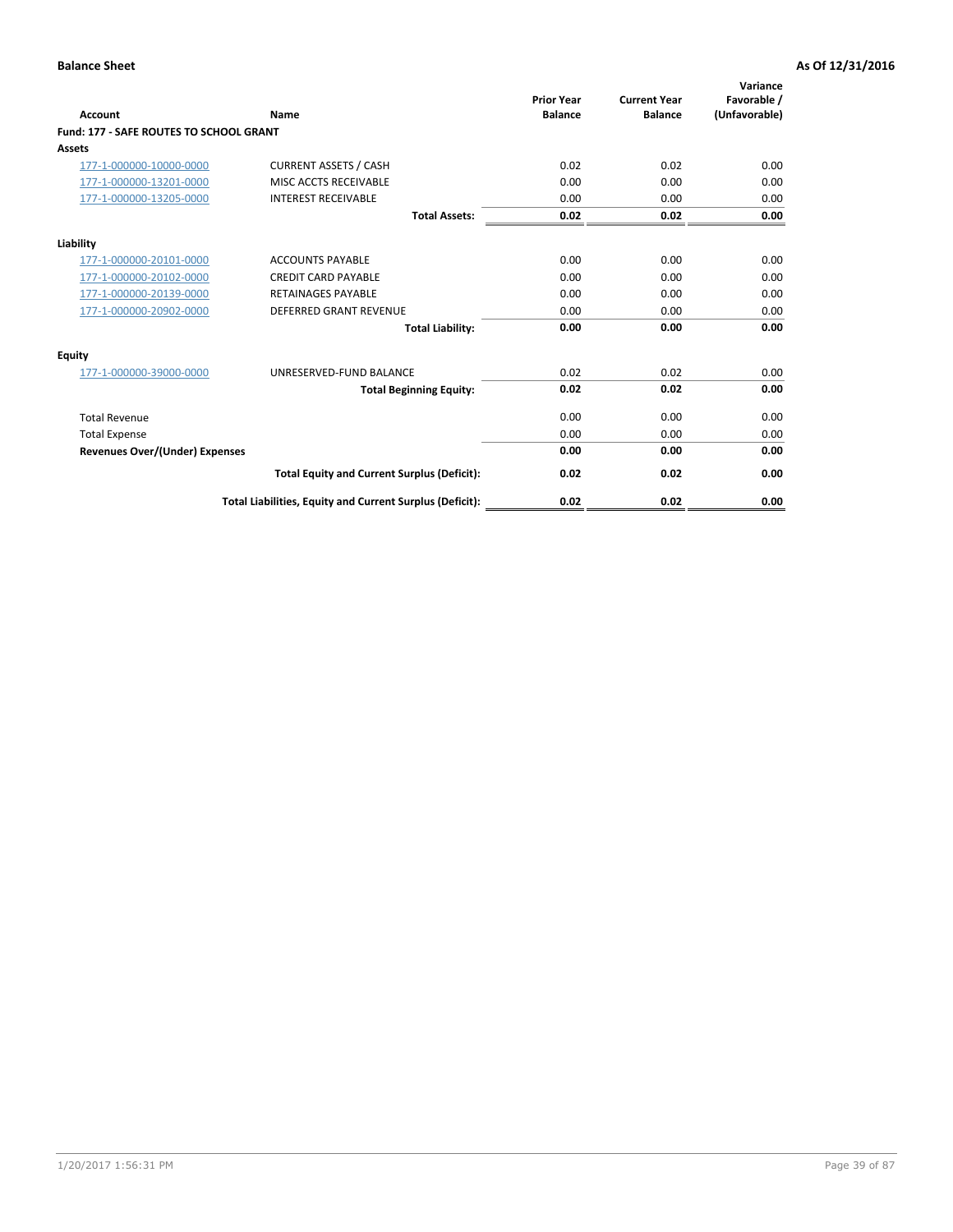|                                       |                                                          | <b>Prior Year</b>                | <b>Current Year</b> | Variance<br>Favorable /            |
|---------------------------------------|----------------------------------------------------------|----------------------------------|---------------------|------------------------------------|
| Account                               | Name                                                     | <b>Balance</b>                   | <b>Balance</b>      | (Unfavorable)                      |
| Fund: 190 - FIXED ASSETS<br>Assets    |                                                          |                                  |                     |                                    |
| 190-1-000000-10000-0000               | <b>CURRENT ASSETS / CASH</b>                             | 0.00                             | 0.00                | 0.00                               |
| 190-1-000000-16001-0000               | FIXED ASSETS / LAND                                      | 1,432,334.75                     | 4,307,194.43        | 2,874,859.68                       |
| 190-1-000000-16002-0000               | FIXED ASSETS / IMPROVMENTS-NON BUILDI                    | 8,469,732.94                     | 8,469,732.94        | 0.00                               |
| 190-1-000000-16003-0000               | ACCUM DEPR / IMPROVEMENTS- NON BUIL                      | $-3,471,050.55$                  | $-3,726,578.80$     | $-255,528.25$                      |
| 190-1-000000-16004-0000               | FIXED ASSETS / BUILDINGS                                 | 23,501,256.14                    | 23,546,304.14       | 45,048.00                          |
| 190-1-000000-16005-0000               | <b>ACCUM DEPR / BUILDINGS</b>                            | -7,547,999.04                    | $-8,088,355.86$     | -540,356.82                        |
| 190-1-000000-16109-0000               | FIXED ASSETS / INFRASTRUCTURE                            | 36,030,072.95                    | 36,030,072.95       | 0.00                               |
| 190-1-000000-16110-0000               | ACCUM DEPR / INFRASTRUCTURE                              | $-16,216,860.87$                 | $-16,666,333.14$    | $-449,472.27$                      |
| 190-1-000000-16201-0000               | FIXED ASSETS / MACHINERY AND EQUIPMEN                    | 6,012,215.41                     | 6,025,139.41        | 12,924.00                          |
| 190-1-000000-16202-0000               | ACCUM DEPR / MACHINERY AND EQUIPMEI                      | -3,959,622.39                    | -4,273,806.33       | $-314, 183.94$                     |
| 190-1-000000-16205-0000               | FIXED ASSETS / SEIZURE FUNDED VEHICLES                   | 109,736.85                       | 109,736.85          | 0.00                               |
| 190-1-000000-16206-0000               | ACCUM DEPR / SEIZURE FUNDED VEHICLES                     | $-67,386.30$                     | $-76,797.54$        | $-9,411.24$                        |
| 190-1-000000-16301-0000               | FIXED ASSETS / C W I P                                   | 2,161,466.35                     | 5,434,233.92        | 3,272,767.57                       |
|                                       | <b>Total Assets:</b>                                     | 46,453,896.24                    | 51,090,542.97       | 4,636,646.73                       |
| Liability                             |                                                          |                                  |                     |                                    |
| 190-1-000000-20101-0000               | <b>ACCOUNTS PAYABLE</b>                                  | 0.00                             | 0.00                | 0.00                               |
| 190-1-000000-20102-0000               | <b>CREDIT CARD PAYABLE</b>                               | 0.00                             | 0.00                | 0.00                               |
| 190-1-000000-27001-0000               | CONTRIBUTED CAPITAL / DEVELOPERS                         | 7,196,125.29                     | 7,196,125.29        | 0.00                               |
| 190-1-000000-27101-0000               | INVESTMENT IN GFA / GENERAL FUND                         | 2,194,657.07                     | 2,194,657.07        | 0.00                               |
| 190-1-000000-27102-0000               | SPECIAL REVENUE FUNDS                                    | 4,861,998.29                     | 4,861,998.29        | 0.00                               |
| 190-1-000000-27103-0000               | <b>GENERAL CIP FUND</b>                                  | 48,860,879.81                    | 55,066,479.06       | $-6,205,599.25$                    |
| 190-1-000000-27104-0000               | PROPRIETARY FUNDS                                        | 13,885,324.34                    | 13,885,324.34       | 0.00                               |
| 190-1-000000-27105-0000               | <b>INTERNAL SERVICE FUNDS</b>                            | 0.00                             | 0.00                | 0.00                               |
| 190-1-000000-27106-0000               | <b>EXPENDABLE TRUST FUNDS</b>                            | 0.00                             | 0.00                | 0.00                               |
| 190-1-000000-27107-0000               | INVESTMENT IN GFA / SEIZURE FUNDS                        | 127,680.68                       | 127,680.68          | 0.00                               |
| 190-1-000000-27108-0000               | INVESTMENT IN GFA / FIRE DEPARTMEN                       | 0.00                             | 0.00                | 0.00                               |
| 190-1-000000-27109-0000               | PARKS & RECREATION DEPT                                  | 0.00                             | 0.00                | 0.00                               |
| 190-1-000000-27110-0000               | INVESTMENT IN GFA / 4A EDC                               | 524,560.49                       | 524,560.49          | 0.00                               |
| 190-1-000000-27201-0000               | CAFR USE / MUNICIPAL BUILDINGS                           | 1,862,037.81                     | 1,862,037.81        | 0.00                               |
| 190-1-000000-27202-0000               | CAFR USE / OTHER GENERAL GOVERNMEN                       | 363,987.04                       | 363,987.04          | 0.00                               |
| 190-1-000000-27203-0000               | CAFR USE / POLICE PROTECTION                             | 1,742,383.46                     | 1,742,383.46        | 0.00                               |
| 190-1-000000-27204-0000               | CAFR USE / FIRE PROTECTION                               | 2,609,936.84                     | 2,609,936.84        | 0.00                               |
| 190-1-000000-27205-0000               | CAFR USE / PUBLIC WORKS                                  | 2,509,263.59                     | 2,509,263.59        | 0.00                               |
| 190-1-000000-27206-0000               | CAFR USE / LIBRARIES                                     | 2,147,054.00                     | 2,147,054.00        | 0.00                               |
| 190-1-000000-27207-0000               | CAFR USE / RECREATION                                    | 4,153,623.63                     | 4,153,623.63        | 0.00                               |
| 190-1-000000-27208-0000               | CAFR USE / CEMETERY                                      | 246,894.00                       | 246,894.00          | 0.00                               |
| 190-1-000000-27209-0000               | CAFR USE / EXCHANGE BUILDING                             | 6,053,703.29                     | 6,053,703.29        | 0.00                               |
| 190-1-000000-27210-0000               | CAFR USE / INVESTMENT IN GFA                             | -21,688,883.66                   | -21,688,883.66      | 0.00                               |
| 190-1-000000-27301-0000               | DONATIONS/GRANTS                                         | 2,092,706.06                     | 2,092,706.06        | 0.00                               |
|                                       | <b>Total Liability:</b>                                  | 79,743,932.03                    | 85,949,531.28       | -6,205,599.25                      |
|                                       |                                                          |                                  |                     |                                    |
| <b>Equity</b>                         |                                                          |                                  |                     |                                    |
| 190-1-000000-39000-0000               | UNRESERVED-FUND BALANCE                                  | -33,290,035.79<br>-33,290,035.79 | -34,858,988.31      | $-1,568,952.52$<br>$-1,568,952.52$ |
|                                       | <b>Total Beginning Equity:</b>                           |                                  | -34,858,988.31      |                                    |
| <b>Total Expense</b>                  |                                                          | 0.00                             | 0.00                | 0.00                               |
| <b>Revenues Over/(Under) Expenses</b> |                                                          | 0.00                             | 0.00                | 0.00                               |
|                                       | <b>Total Equity and Current Surplus (Deficit):</b>       | -33,290,035.79                   | -34,858,988.31      | $-1,568,952.52$                    |
|                                       | Total Liabilities, Equity and Current Surplus (Deficit): | 46,453,896.24                    | 51,090,542.97       | 4,636,646.73                       |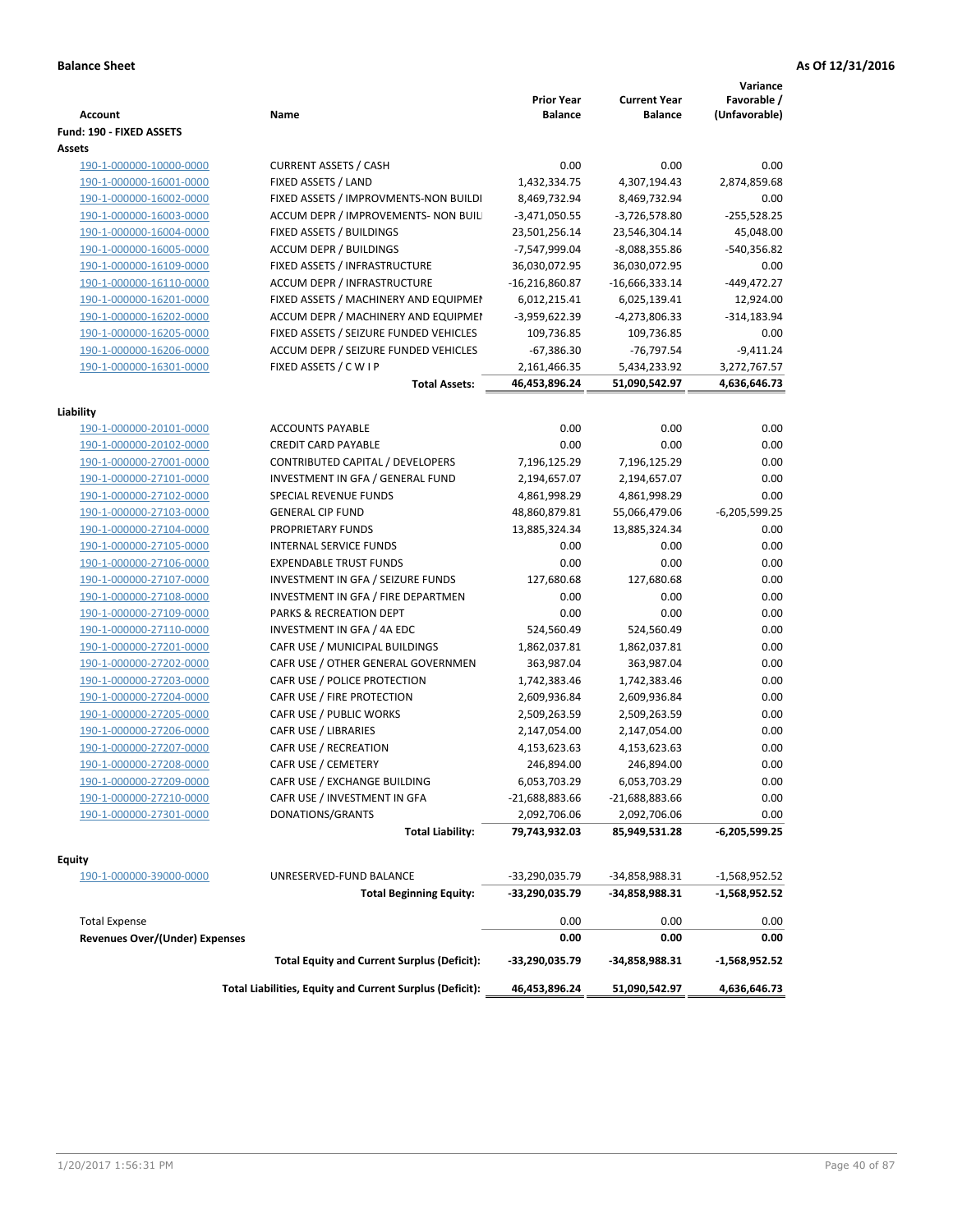| <b>Account</b>                 | Name                                                     | <b>Prior Year</b><br><b>Balance</b> | <b>Current Year</b><br><b>Balance</b> | Variance<br>Favorable /<br>(Unfavorable) |
|--------------------------------|----------------------------------------------------------|-------------------------------------|---------------------------------------|------------------------------------------|
| <b>Fund: 191 - DEBT</b>        |                                                          |                                     |                                       |                                          |
| <b>Assets</b>                  |                                                          |                                     |                                       |                                          |
| 191-1-000000-12101-0000        | <b>BOND ISSUANCE COSTS</b>                               | 0.00                                | 0.00                                  | 0.00                                     |
| 191-1-000000-12201-0000        | DEFERRED CHARGES / BOND DISCOUNT                         | $-1,172,824.22$                     | $-1,172,824.22$                       | 0.00                                     |
| 191-1-000000-14101-0000        | WTR/WWTR UTILITY FUND                                    | 0.00                                | 0.00                                  | 0.00                                     |
| 191-1-000000-17101-0000        | LONG-TERM DEBT / AMT TO BE PROVIDE                       | 7,551,515.46                        | 3,968,016.37                          | $-3,583,499.09$                          |
|                                | <b>Total Assets:</b>                                     | 6,378,691.24                        | 2,795,192.15                          | $-3,583,499.09$                          |
| Liability                      |                                                          |                                     |                                       |                                          |
| 191-1-000000-20102-0000        | <b>CREDIT CARD PAYABLE</b>                               | 0.00                                | 0.00                                  | 0.00                                     |
| 191-1-000000-22002-0000        | <b>VACATION/SICK PAYABLE</b>                             | 1,656,587.16                        | 1,645,878.90                          | 10,708.26                                |
| 191-1-000000-26001-0000        | <b>COMPENSATED ABSENCES PAY</b>                          | 1,600,423.44                        | 1,560,632.61                          | 39,790.83                                |
| 191-1-000000-26003-0000        | EXCESS SALES TAX DUE TO STATE OF TEXAS                   | 3,311,269.60                        | 3,311,269.60                          | 0.00                                     |
| 191-1-000000-26101-0000        | <b>GENERAL OBLIG BONDS PAY</b>                           | 40,710,000.00                       | 37,177,000.00                         | 3,533,000.00                             |
| 191-1-000000-26103-0000        | DEFERRED LOSS/DEFEASEMENT                                | -976,585.99                         | -976,585.99                           | 0.00                                     |
| 191-1-000000-26104-0000        | <b>ACCRETED INTEREST</b>                                 | 190,256.14                          | 190,256.14                            | 0.00                                     |
| 191-1-000000-26105-0000        | INV NET OF RELATED DEBT                                  | -34,384,329.59                      | -34,384,329.59                        | 0.00                                     |
| 191-1-000000-26106-0000        | <b>RESTRICTED DEBT SERVICE</b>                           | 621,308.00                          | 621,308.00                            | 0.00                                     |
|                                | <b>Total Liability:</b>                                  | 12,728,928.76                       | 9,145,429.67                          | 3,583,499.09                             |
| Equity                         |                                                          |                                     |                                       |                                          |
| 191-1-000000-39000-0000        | UNRESERVED-FUND BALANCE                                  | $-6,350,237.52$                     | $-6,350,237.52$                       | 0.00                                     |
|                                | <b>Total Beginning Equity:</b>                           | $-6,350,237.52$                     | $-6,350,237.52$                       | 0.00                                     |
| <b>Total Expense</b>           |                                                          | 0.00                                | 0.00                                  | 0.00                                     |
| Revenues Over/(Under) Expenses |                                                          | 0.00                                | 0.00                                  | 0.00                                     |
|                                | <b>Total Equity and Current Surplus (Deficit):</b>       | $-6,350,237.52$                     | $-6,350,237.52$                       | 0.00                                     |
|                                | Total Liabilities, Equity and Current Surplus (Deficit): | 6,378,691.24                        | 2,795,192.15                          | $-3,583,499.09$                          |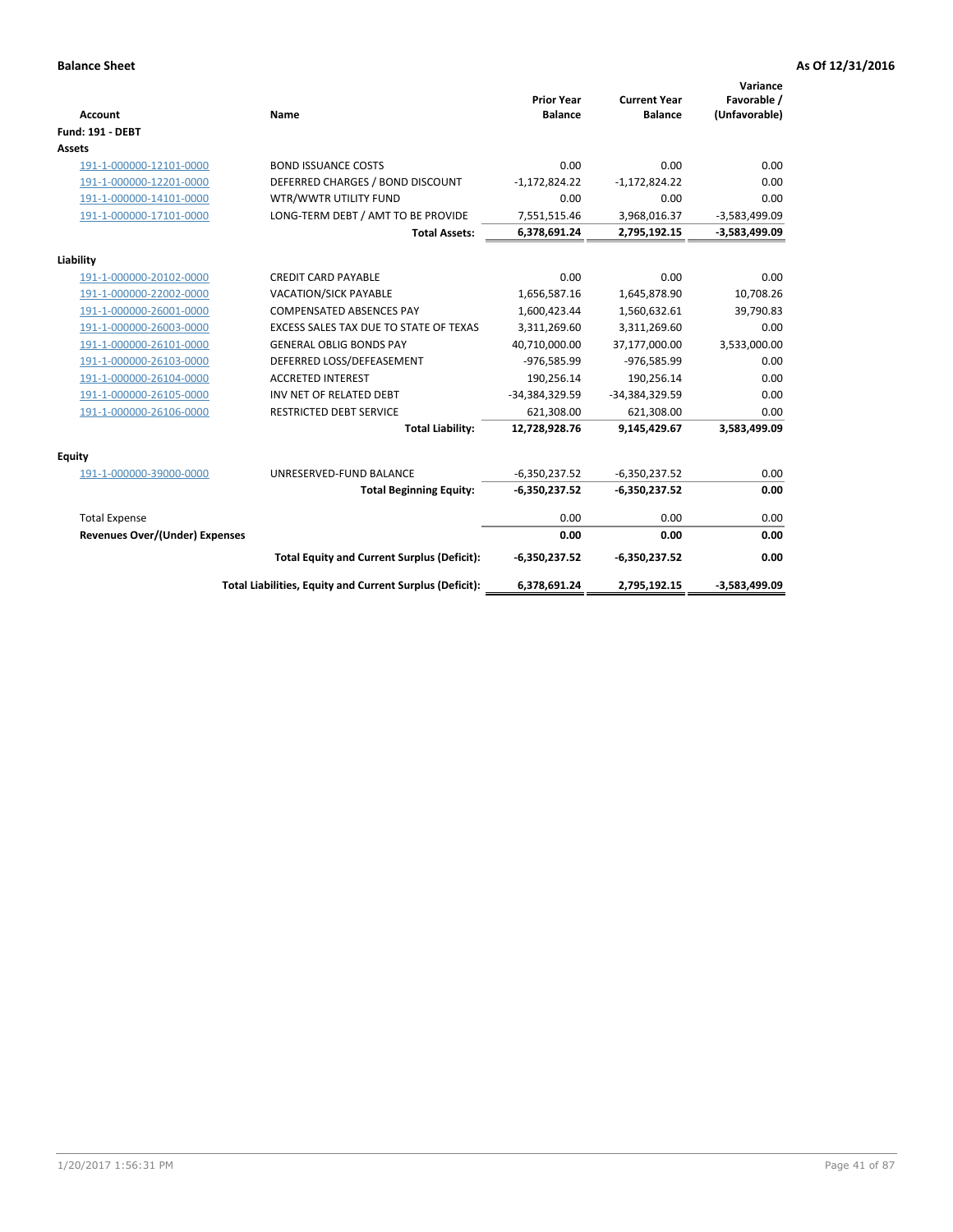|                                        |                                       | <b>Prior Year</b> | <b>Current Year</b> | Variance<br>Favorable / |
|----------------------------------------|---------------------------------------|-------------------|---------------------|-------------------------|
| <b>Account</b>                         | Name                                  | <b>Balance</b>    | <b>Balance</b>      | (Unfavorable)           |
| Fund: 192 - PAYROLL CLEARING<br>Assets |                                       |                   |                     |                         |
| 192-1-000000-10000-0000                | <b>CURRENT ASSETS / CASH</b>          | 299,759.23        | 250,567.17          | $-49,192.06$            |
| 192-1-000000-13201-0000                | MISC ACCTS RECEIVABLE                 | 2,228.78          | 1,482.18            | $-746.60$               |
| 192-1-000000-13203-0000                | NON-CURRENT ASSETS / PREPAYMENTS      | 0.00              | 0.00                | 0.00                    |
| 192-1-000000-13205-0000                | <b>INTEREST RECEIVABLE</b>            | 0.00              | 0.00                | 0.00                    |
|                                        | <b>Total Assets:</b>                  | 301,988.01        | 252,049.35          | -49,938.66              |
| Liability                              |                                       |                   |                     |                         |
| 192-1-000000-20101-0000                | <b>ACCOUNTS PAYABLE</b>               | 0.00              | $-62,617.53$        | 62,617.53               |
| 192-1-000000-20102-0000                | <b>CREDIT CARD PAYABLE</b>            | 0.00              | 0.00                | 0.00                    |
| 192-1-000000-20103-0000                | ACCRUED ACCOUNTS PAYABLE              | 0.00              | 0.00                | 0.00                    |
| 192-1-000000-22001-0000                | SALARIES PAYABLE                      | $-517.81$         | 0.00                | $-517.81$               |
| 192-1-000000-22002-0000                | <b>VACATION/SICK PAYABLE</b>          | 0.00              | 0.00                | 0.00                    |
| 192-1-000000-22101-0000                | TAXES - FEDERAL WITHHOLDING           | 0.00              | 0.00                | 0.00                    |
| 192-1-000000-22102-0000                | <b>TAXES - FICA</b>                   | $-0.01$           | 0.00                | $-0.01$                 |
| 192-1-000000-22103-0000                | <b>TAXES - MEDICARE</b>               | 0.00              | 0.00                | 0.00                    |
| 192-1-000000-22201-0000                | <b>INS - AFLAC</b>                    | 8,996.09          | 9,162.62            | $-166.53$               |
| 192-1-000000-22202-0000                | INS - LIFE INSURANCE                  | 0.00              | 0.00                | 0.00                    |
| 192-1-000000-22203-0000                | INS - CITY EMPLOYEE PORTION           | 0.00              | 0.00                | 0.00                    |
| 192-1-000000-22204-0000                | INS - GEUS EMPLOYEE PORTION           | 0.00              | 0.00                | 0.00                    |
| 192-1-000000-22205-0000                | INS - CITY EMPL-FLEXCARD              | $-52.09$          | 5,083.34            | $-5,135.43$             |
| 192-1-000000-22206-0000                | INS - CITY EMPL-DEPENDENT CARE        | 0.00              | 0.00                | 0.00                    |
| 192-1-000000-22207-0000                | INS - GEUS EMPL-HEALTH CARE           | 0.00              | 0.00                | 0.00                    |
| 192-1-000000-22208-0000                | INS - AMERICAN FIDELITY               | 0.00              | 0.00                | 0.00                    |
| 192-1-000000-22209-0000                | INS - GEUS EMPL-DEPENDENT CARE        | 0.00              | 0.00                | 0.00                    |
| 192-1-000000-22210-0000                | INS - CITY EMPLOYEE - OPT OU          | 0.00              | 0.00                | 0.00                    |
| 192-1-000000-22211-0000                | INS - GEUS EMP - OPT OU               | 0.00              | 0.00                | 0.00                    |
| 192-1-000000-22212-0000                | <b>INS - VISION PLAN</b>              | $-3,759.80$       | $-4,936.00$         | 1,176.20                |
| 192-1-000000-22213-0000                | INS - AIG CRITICAL CARE               | 0.00              | 0.00                | 0.00                    |
| 192-1-000000-22214-0000                | INS - AIG ACCIDENT                    | 0.00              | 0.00                | 0.00                    |
| 192-1-000000-22215-0000                | INS - ALLSTATE CANCER                 | 0.00              | 0.00                | 0.00                    |
| 192-1-000000-22216-0000                | INS - CRITICAL ILLNESS/CHARTIS        | 0.00              | 0.00                | 0.00                    |
| 192-1-000000-22217-0000                | INS - MUTUAL OF OMAHA                 | $-11,780.55$      | $-9,171.75$         | $-2,608.80$             |
| 192-1-000000-22218-0000                | INS - TX LIFE                         | 0.61              | $-97.66$            | 98.27                   |
| 192-1-000000-22219-0000                | <b>INS - NEW YORK LIFE</b>            | 0.00              | 35.00               | $-35.00$                |
| 192-1-000000-22220-0000                | INS - AFLAC CRITICAL INSURANCE        | 1,364.13          | 1,225.42            | 138.71                  |
| 192-1-000000-22223-0000                | INS - DENTAL PLAN                     | $-30,611.87$      | $-104,795.67$       | 74,183.80               |
| <u>192-1-000000-22301-0000</u>         | <b>RETIREMENT - TMRS</b>              | 339,882.78        | 357,758.45          | -17,875.67              |
| 192-1-000000-22302-0000                | RETIREMENT - F R & R                  | $-1,423.92$       | 49,501.25           | $-50,925.17$            |
| 192-1-000000-22303-0000                | RETIREMENT - NATIONWIDE / PEBSCO      | 0.00              | 10,970.58           | $-10,970.58$            |
| 192-1-000000-22304-0000                | RETIREMENT - 401 ICMA RETIREMENT      | 0.00              | 0.00                | 0.00                    |
| 192-1-000000-22305-0000                | RETIREMENT - VANTAGE CARE PRE-TAX RSP | 0.00              | 0.00                | 0.00                    |
| 192-1-000000-22401-0000                | <b>GARNISHMENT - TAX LEVY</b>         | 0.00              | 0.00                | 0.00                    |
| 192-1-000000-22402-0000                | <b>GARNISHMENT - CHILD SUPPORT</b>    | 0.00              | 0.00                | 0.00                    |
| 192-1-000000-22403-0000                | <b>GARNISHMENT - CHAPTER 13</b>       | 0.00              | 0.00                | 0.00                    |
| 192-1-000000-22404-0000                | <b>GARNISHMENT - STUDENT LOAN</b>     | 0.00              | 0.00                | 0.00                    |
| 192-1-000000-22501-0000                | <b>CHARITY PAYABLE</b>                | 0.00              | 0.00                | 0.00                    |
| 192-1-000000-22502-0000                | UNITED WAY                            | 0.00              | 0.00                | 0.00                    |
| 192-1-000000-22503-0000                | AMERICAN CANCER SOCIETY               | 0.00              | 0.00                | 0.00                    |
| 192-1-000000-22601-0000                | PR DEDUCT - SAVINGS BOND              | 0.00              | 0.00                | 0.00                    |
| 192-1-000000-22602-0000                | PR DEDUCT - CREDIT UNION              | 0.00              | 0.00                | 0.00                    |
| 192-1-000000-22603-0000                | PR DEDUCT - PRE PAID LEGAL FEE        | $-109.55$         | $-68.70$            | $-40.85$                |
| 192-1-000000-22604-0000                | PR DEDUCT - AUTO LEASE AGREEMENT      | 0.00              | 0.00                | 0.00                    |
| 192-1-000000-22605-0000                | PR DEDUCT - YMCA                      | 0.00              | 0.00                | 0.00                    |
| 192-1-000000-22606-0000                | PR DEDUCT - GAC                       | 0.00              | 0.00                | 0.00                    |
| 192-1-000000-22607-0000                | PR DEDUCT - WEIGHT WATCHERS           | 0.00              | 0.00                | 0.00                    |
| 192-1-000000-22608-0000                | PR DEDUCT - HUNT REG-FITNESS CTR      | 0.00              | 0.00                | 0.00                    |
| 192-1-000000-22609-0000                | PR DEDUCT - MISCELLANEOUS             | 0.00              | 0.00                | 0.00                    |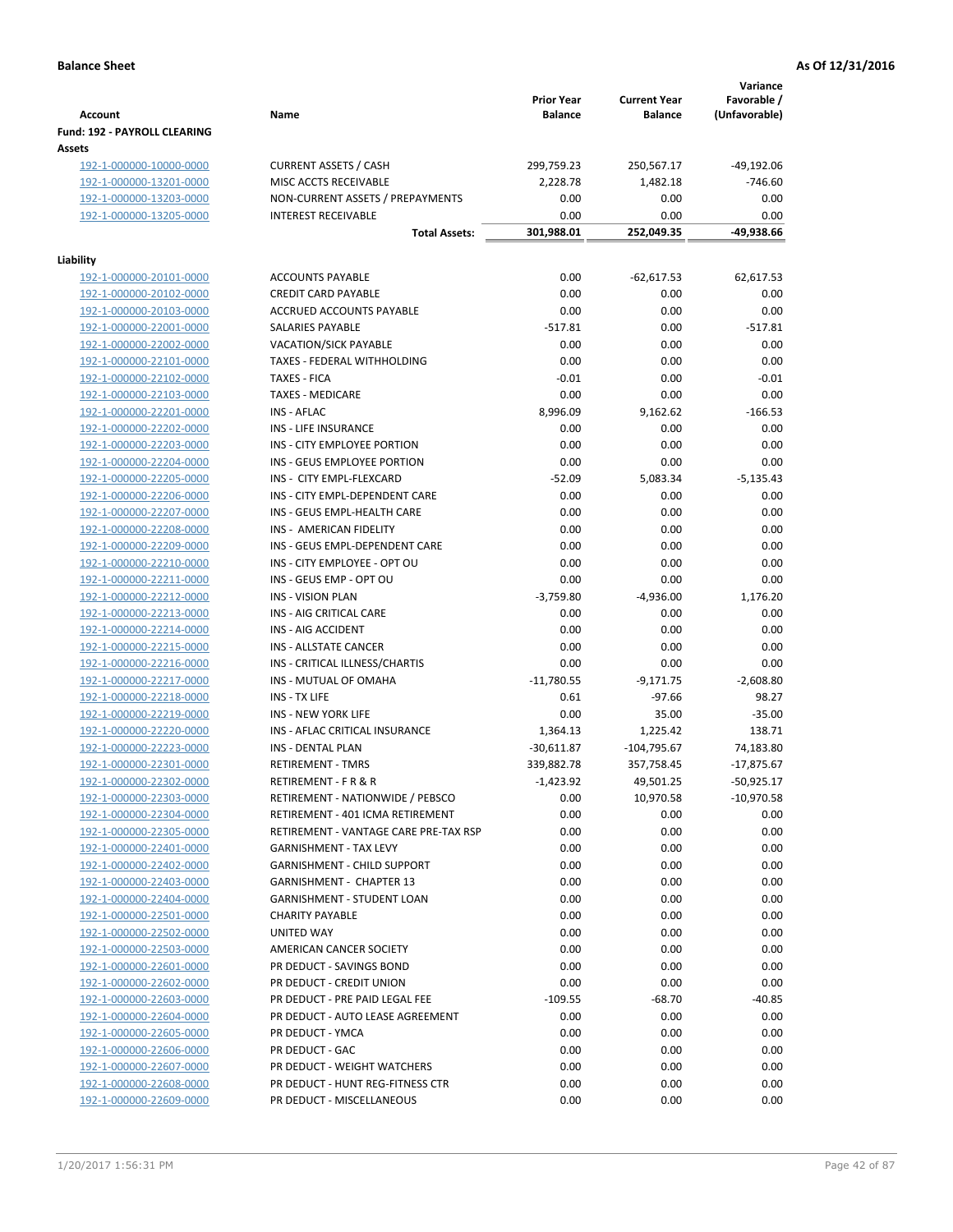| Account                 | Name                                                     | <b>Prior Year</b><br><b>Balance</b> | <b>Current Year</b><br><b>Balance</b> | Variance<br>Favorable /<br>(Unfavorable) |
|-------------------------|----------------------------------------------------------|-------------------------------------|---------------------------------------|------------------------------------------|
| 192-1-000000-22610-0000 | PR DEDUCT - MISC REIMB                                   | 0.00                                | 0.00                                  | 0.00                                     |
| 192-1-000000-22611-0000 | PR DEDUCT - GOLF COURSE FEES                             | 0.00                                | 0.00                                  | 0.00                                     |
| 192-1-000000-22612-0000 | PR DEDUCT - WEARING APPAREL                              | 0.00                                | 0.00                                  | 0.00                                     |
| 192-1-000000-22613-0000 | PR DEDUCT - SNAP FITNESS                                 | 0.00                                | 0.00                                  | 0.00                                     |
|                         | <b>Total Liability:</b>                                  | 301,988.01                          | 252,049.35                            | 49.938.66                                |
| Equity                  |                                                          |                                     |                                       |                                          |
| 192-1-000000-39000-0000 | UNRESERVED-FUND BALANCE                                  | 0.00                                | 0.00                                  | 0.00                                     |
|                         | <b>Total Beginning Equity:</b>                           | 0.00                                | 0.00                                  | 0.00                                     |
|                         | <b>Total Equity and Current Surplus (Deficit):</b>       | 0.00                                | 0.00                                  | 0.00                                     |
|                         | Total Liabilities, Equity and Current Surplus (Deficit): | 301,988.01                          | 252,049.35                            | -49,938.66                               |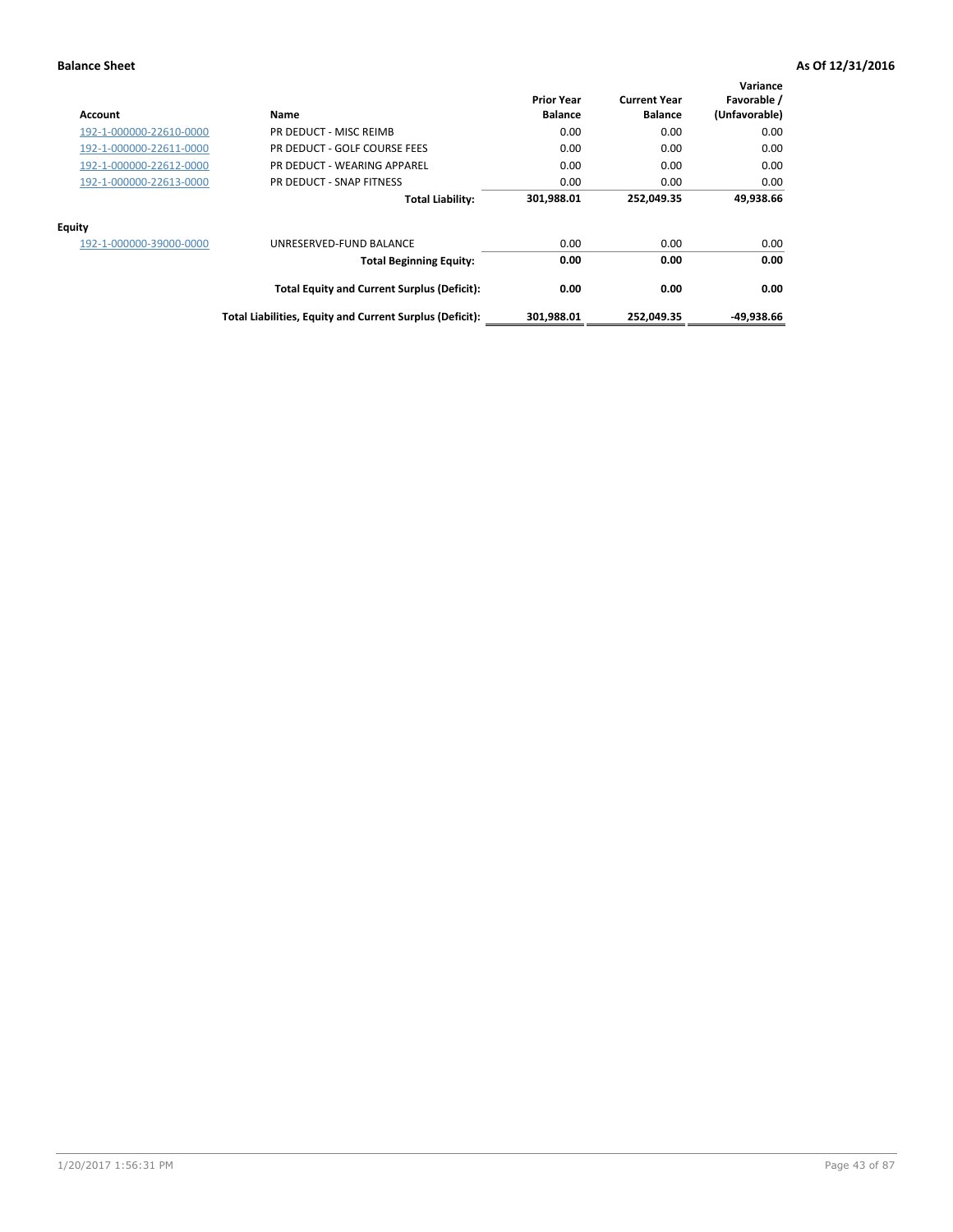|                                     |                                            |                            |                     | Variance        |
|-------------------------------------|--------------------------------------------|----------------------------|---------------------|-----------------|
|                                     |                                            | <b>Prior Year</b>          | <b>Current Year</b> | Favorable /     |
| Account                             | Name                                       | <b>Balance</b>             | <b>Balance</b>      | (Unfavorable)   |
| Fund: 200 - WATER / WASTEWATER FUND |                                            |                            |                     |                 |
| Assets                              |                                            |                            |                     |                 |
| 200-2-000000-10000-0000             | <b>CURRENT ASSETS / CASH</b>               | 6,533,833.47               | 5,625,488.94        | -908,344.53     |
| 200-2-000000-12101-0000             | <b>BOND ISSUANCE COSTS</b>                 | 0.00                       | 0.00                | 0.00            |
| 200-2-000000-12201-0000             | DEFERRED CHARGES / BOND DISCOUNT           | $-45,740.73$               | $-45,740.73$        | 0.00            |
| 200-2-000000-13000-0000             | <b>CUSTOMER ACCTS RECEIVABLE</b>           | 323,573.05                 | 528,120.26          | 204,547.21      |
| 200-2-000000-13001-0000             | NON CURRENT CUSTOMER ACCTS RECEIVAE        | 140,781.85                 | 163,472.07          | 22,690.22       |
| 200-2-000000-13002-0000             | ALLOW FOR UNCOLLECT REC                    | $-146,301.30$              | $-180,628.30$       | $-34,327.00$    |
| 200-2-000000-13003-0000             | UNBILLED YEAR-END ACCRUAL                  | 1,289,398.91               | 993,472.42          | -295,926.49     |
| 200-2-000000-13004-0000             | <b>WASTE HAULER RECEIVABLE</b>             | 47,762.60                  | 35,134.60           | $-12,628.00$    |
| 200-2-000000-13007-0000             | <b>RETURNED CHECKS</b>                     | 0.00                       | 0.00                | 0.00            |
| 200-2-000000-13010-0000             | <b>CADDO MILLS</b>                         | 0.00                       | 0.00                | 0.00            |
| 200-2-000000-13201-0000             | MISC ACCTS RECEIVABLE                      | 0.00                       | 0.00                | 0.00            |
| 200-2-000000-13202-0000             | <b>EMPLOYEE ADVANCES</b>                   | 0.00                       | 0.00                | 0.00            |
| 200-2-000000-13203-0000             | NON-CURRENT ASSETS / PREPAYMENTS           | 0.00                       | 0.00                | 0.00            |
| 200-2-000000-13205-0000             | <b>INTEREST RECEIVABLE</b>                 | 0.00                       | 0.00                | 0.00            |
| 200-2-000000-14001-0000             | DUE FROM / GENERAL FUND                    | 0.00                       | 0.00                | 0.00            |
| 200-2-000000-14040-0000             | <b>GENERAL CIP / GENERAL CIP</b>           | 0.00                       | 0.00                | 0.00            |
| 200-2-000000-14120-0000             | DUE FROM UTILITY CIP                       | 38,336,026.85              | 38,336,026.85       | 0.00            |
| 200-2-000000-15401-0000             | <b>INVENTORIES / WATER STOCK</b>           | 196,135.46                 | 255,981.59          | 59,846.13       |
| 200-2-000000-15501-0000             | <b>INVENTORIES / WASTEWATER STOCK</b>      | 23,266.28                  | 37,338.12           | 14,071.84       |
| 200-2-000000-16001-0000             | FIXED ASSETS / LAND                        | 685,983.11                 | 685,983.11          | 0.00            |
| 200-2-000000-16002-0000             | FIXED ASSETS / IMPROVMENTS-NON BUILDI      | 5,396,182.49               | 5,396,182.49        | 0.00            |
| 200-2-000000-16003-0000             | ACCUM DEPR / IMPROVEMENTS-NON BUILI        | $-1,609,654.50$            | $-1,804,747.08$     | -195,092.58     |
| 200-2-000000-16004-0000             | FIXED ASSETS / BUILDINGS                   | 23,420,667.00              | 23,420,073.36       | $-593.64$       |
| 200-2-000000-16005-0000             | <b>ACCUM DEPR / BUILDINGS</b>              | $-1,379,925.46$            | $-1,845,303.04$     | $-465,377.58$   |
| 200-2-000000-16006-0000             | FIXED ASSETS / FILTRATION PLANT            | 10,529,295.00              | 10,529,295.00       | 0.00            |
| 200-2-000000-16007-0000             | ACCUM DEPR / FILTRATION PLANT              | -6,628,314.94              | $-6,841,360.24$     | $-213,045.30$   |
| 200-2-000000-16008-0000             | FIXED ASSETS / WATER RECLAMATION PLAN      | 6,424,693.00               | 7,272,907.47        | 848,214.47      |
| 200-2-000000-16009-0000             | ACCUM DEPR / WATER RECLAMATION PLAN        | -5,797,976.53              | -5,958,539.29       | $-160,562.76$   |
| 200-2-000000-16101-0000             | FIXED ASSETS / WATER MAINS                 | 19,560,838.81              | 19,560,838.81       | 0.00            |
| 200-2-000000-16102-0000             | <b>ACCUM DEPR / WATER MAINS</b>            | -8,898,988.27              | -9,312,839.49       | $-413,851.22$   |
| 200-2-000000-16103-0000             | FIXED ASSETS / SANITARY SEWERS             | 25,544,578.76              | 25,544,578.76       | 0.00            |
| 200-2-000000-16104-0000             | <b>ACCUM DEPR / SANITARY SEWERS</b>        | -9,628,469.08              | $-10,208,802.70$    | -580,333.62     |
| 200-2-000000-16105-0000             | FIXED ASSETS / RESERVOIRS & TANKS          | 1,023,525.00               | 1,023,525.00        | 0.00            |
| 200-2-000000-16106-0000             | <b>ACCUM DEPR / RESERVOIRS &amp; TANKS</b> | -796,294.04                | $-805,299.50$       | $-9,005.46$     |
| 200-2-000000-16107-0000             | FIXED ASSETS / PUMP STATIONS               | 366,796.61                 | 366,796.61          | 0.00            |
| 200-2-000000-16108-0000             | <b>ACCUM DEPR / PUMP STATIONS</b>          | $-265,667.46$              | -279,980.46         | $-14,313.00$    |
| 200-2-000000-16201-0000             | FIXED ASSETS / MACHINERY AND EQUIPMEN      | 2,680,080.80               | 2,909,732.82        | 229,652.02      |
| 200-2-000000-16202-0000             | ACCUM DEPR / MACHINERY AND EQUIPMEI        | $-1,267,769.25$            | $-1,389,601.03$     | $-121,831.78$   |
| 200-2-000000-16301-0000             | FIXED ASSETS / C W I P                     | 0.00                       | 0.00                | 0.00            |
| 200-2-000000-17501-0000             | <b>EMPLOYEE CONTRIBUTIONS</b>              | 146,294.00                 | 146,294.00          | 0.00            |
| 200-2-000000-17504-0000             | <b>INVESTMENT RETURN</b>                   | 106,189.00                 | 106,189.00          | 0.00            |
| 200-2-000000-17508-0000             | <b>EXPERIENCE DIFFERENCE</b>               |                            |                     | 0.00            |
|                                     |                                            | 1,275.00<br>106,312,075.49 | 1,275.00            |                 |
|                                     | <b>Total Assets:</b>                       |                            | 104,265,864.42      | $-2,046,211.07$ |
| Liability                           |                                            |                            |                     |                 |
| 200-2-000000-20101-0000             | <b>ACCOUNTS PAYABLE</b>                    | 6,099.00                   | 0.00                | 6,099.00        |
| 200-2-000000-20102-0000             | <b>CREDIT CARD PAYABLE</b>                 | 0.00                       | 0.00                | 0.00            |
| 200-2-000000-20103-0000             | ACCRUED ACCOUNTS PAYABLE                   | 0.00                       | 0.00                | 0.00            |
| 200-2-000000-20104-0000             | <b>ESCHEATED LIABILITY</b>                 | 0.00                       | 0.00                | 0.00            |
| 200-2-000000-20109-0000             | <b>GENERAL OBLIG BONDS PAY</b>             | 1,334,000.00               | 1,334,000.00        | 0.00            |
| 200-2-000000-20110-0000             | REVENUE BONDS PAYABLE                      | 910,000.00                 | 910,000.00          | 0.00            |
| 200-2-000000-20112-0000             | ACCRUED INTEREST PAYABLE                   | 77,667.06                  | 77,667.06           | 0.00            |
| 200-2-000000-20125-0000             | SALES TAX PAYABLE / IN THE CITY            | 0.00                       | 0.00                | 0.00            |
| 200-2-000000-20139-0000             | RETAINAGES PAYABLE                         | 0.00                       | 0.00                | 0.00            |
| 200-2-000000-20141-0000             | <b>TELEPHONE CLEARING</b>                  | 0.01                       | 0.01                | 0.00            |
| 200-2-000000-20160-0000             | <b>UNAPPLIED CREDIT</b>                    | 0.00                       | 0.00                | 0.00            |
| 200-2-000000-21001-0000             | <b>GENERAL FUND / GENERAL FUND</b>         | 0.00                       | 0.00                | 0.00            |
|                                     |                                            |                            |                     |                 |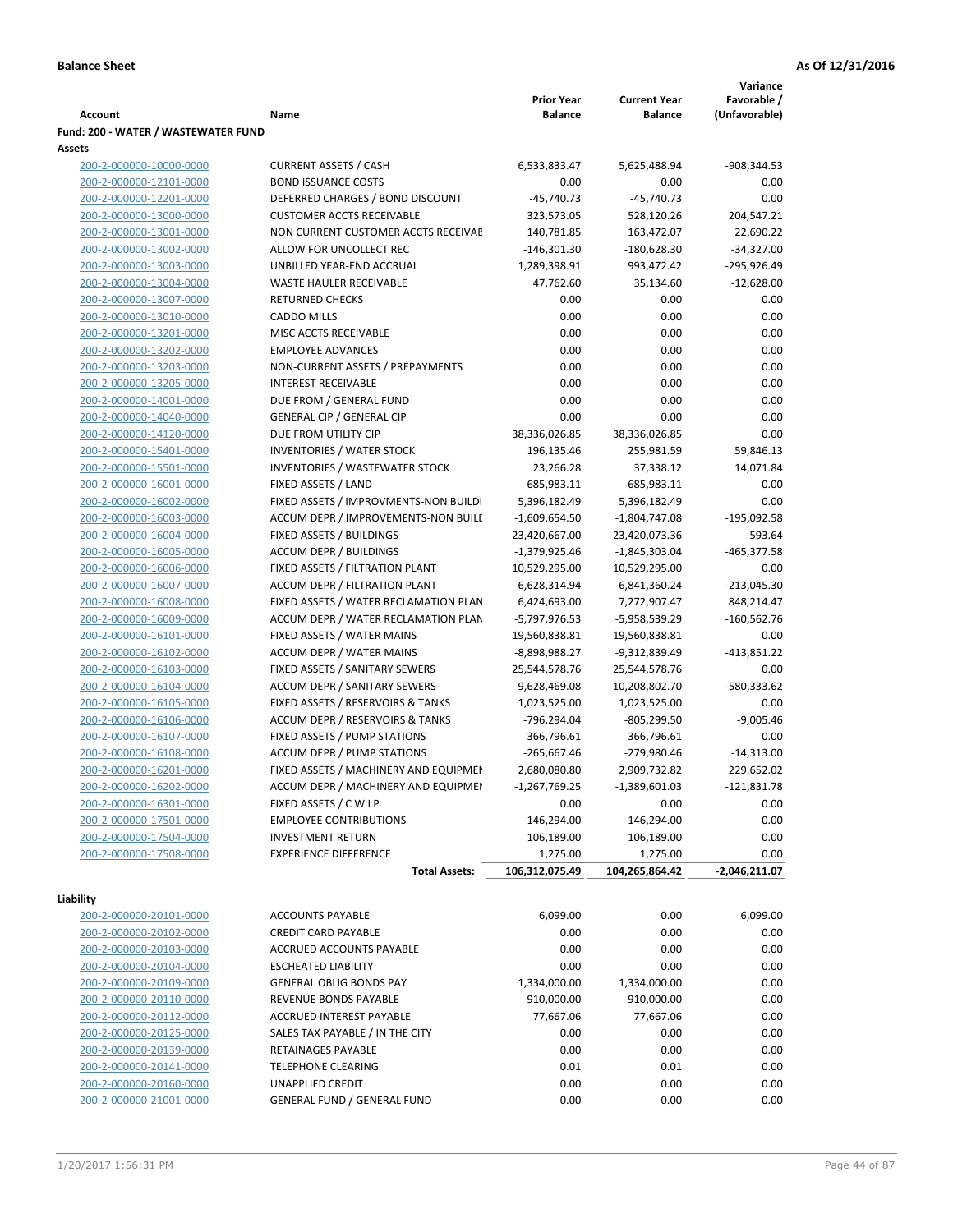| <b>Account</b>                        | Name                                                     | <b>Prior Year</b><br><b>Balance</b> | <b>Current Year</b><br><b>Balance</b> | Variance<br>Favorable /<br>(Unfavorable) |
|---------------------------------------|----------------------------------------------------------|-------------------------------------|---------------------------------------|------------------------------------------|
| 200-2-000000-21101-0000               | ENTERPRISE / WTR/WWTR UTILITY FUND                       | 0.00                                | 0.00                                  | 0.00                                     |
| 200-2-000000-22001-0000               | SALARIES PAYABLE                                         | 66,832.69                           | 72,876.25                             | $-6,043.56$                              |
| 200-2-000000-22002-0000               | <b>VACATION/SICK PAYABLE</b>                             | 184,901.55                          | 186,530.65                            | $-1,629.10$                              |
| 200-2-000000-23001-0000               | CAPITAL LEASE PAYABLE                                    | 0.00                                | 0.00                                  | 0.00                                     |
| 200-2-000000-24001-0000               | O/S CHECKS PAYABLE                                       | 0.00                                | 0.00                                  | 0.00                                     |
| 200-2-000000-24002-0000               | <b>CUSTOMER DEPOSITS</b>                                 | 597,280.39                          | 630,883.12                            | $-33,602.73$                             |
| 200-2-000000-24003-0000               | <b>CUSTOMER OVERPMT SUSPENSE</b>                         | 79,435.71                           | 100,559.77                            | $-21,124.06$                             |
| 200-2-000000-24004-0000               | <b>INTEREST PAYABLE ON DEP</b>                           | 0.00                                | 0.00                                  | 0.00                                     |
| 200-2-000000-24005-0000               | ACCRUED INT PAY ON DEP                                   | 0.00                                | 0.00                                  | 0.00                                     |
| 200-2-000000-24006-0000               | <b>AWAITING CUSTOMER SETUP</b>                           | 1,955.61                            | 1,955.61                              | 0.00                                     |
| 200-2-000000-24007-0000               | <b>BILLED DEPOSITS SUSPENSE</b>                          | 0.00                                | 0.00                                  | 0.00                                     |
| 200-2-000000-26001-0000               | <b>COMPENSATED ABSENCES PAY</b>                          | 251,537.37                          | 202,351.66                            | 49,185.71                                |
| 200-2-000000-26101-0000               | <b>GENERAL OBLIG BONDS PAY</b>                           | 10,207,000.00                       | 10,207,000.00                         | 0.00                                     |
| 200-2-000000-26102-0000               | <b>REVENUE BONDS PAYABLE</b>                             | 15,070,000.00                       | 15,070,000.00                         | 0.00                                     |
| 200-2-000000-26103-0000               | DEFERRED LOSS/DEFEASEMENT                                | $-363,302.13$                       | $-363,302.13$                         | 0.00                                     |
| 200-2-000000-27001-0000               | <b>CONTRIBUTED CAPITAL</b>                               | 0.00                                | 0.00                                  | 0.00                                     |
| 200-2-000000-27002-0000               | CONTRIBUTED CAPITAL / DEVELOPERS                         | 0.00                                | 0.00                                  | 0.00                                     |
| 200-2-000000-29300-0000               | <b>ENCUMBRANCE SUMMARY</b>                               | 0.00                                | 0.00                                  | 0.00                                     |
| 200-2-000000-29400-0100               | RESERVED ACCOUNT / ENCUMBRANCES                          | 0.00                                | 0.00                                  | 0.00                                     |
| 200-2-000000-29999-0000               | <b>NET PENSION LIABILITY</b>                             | 191,698.00                          | 191,698.00                            | 0.00                                     |
| 200-2-000000-92080-0000               | <b>GLTDAG</b>                                            | 0.00                                | 0.00                                  | 0.00                                     |
|                                       | <b>Total Liability:</b>                                  | 28,615,105.26                       | 28,622,220.00                         | $-7,114.74$                              |
| <b>Equity</b>                         |                                                          |                                     |                                       |                                          |
| 200-2-000000-39000-0000               | UNRESERVED-FUND BALANCE                                  | 0.00                                | 0.00                                  | 0.00                                     |
| 200-2-000000-39100-0000               | UNRESERVED-RET. EARNINGS                                 | 77,295,959.47                       | 75,556,442.36                         | $-1,739,517.11$                          |
| 200-2-000000-39150-0000               | RESERVED-RET. EARNINGS                                   | 0.00                                | 0.00                                  | 0.00                                     |
| 200-2-000000-39500-0000               | <b>NET POSITION - PENSION</b>                            | $-965.00$                           | $-965.00$                             | 0.00                                     |
|                                       | <b>Total Beginning Equity:</b>                           | 77,294,994.47                       | 75,555,477.36                         | $-1,739,517.11$                          |
| <b>Total Revenue</b>                  |                                                          | 3,364,610.45                        | 3,162,735.39                          | $-201,875.06$                            |
| <b>Total Expense</b>                  |                                                          | 2,962,634.69                        | 3,074,568.33                          | $-111,933.64$                            |
| <b>Revenues Over/(Under) Expenses</b> |                                                          | 401,975.76                          | 88,167.06                             | $-313,808.70$                            |
|                                       | <b>Total Equity and Current Surplus (Deficit):</b>       | 77,696,970.23                       | 75,643,644.42                         | $-2,053,325.81$                          |
|                                       | Total Liabilities, Equity and Current Surplus (Deficit): | 106,312,075.49                      | 104,265,864.42                        | $-2,046,211.07$                          |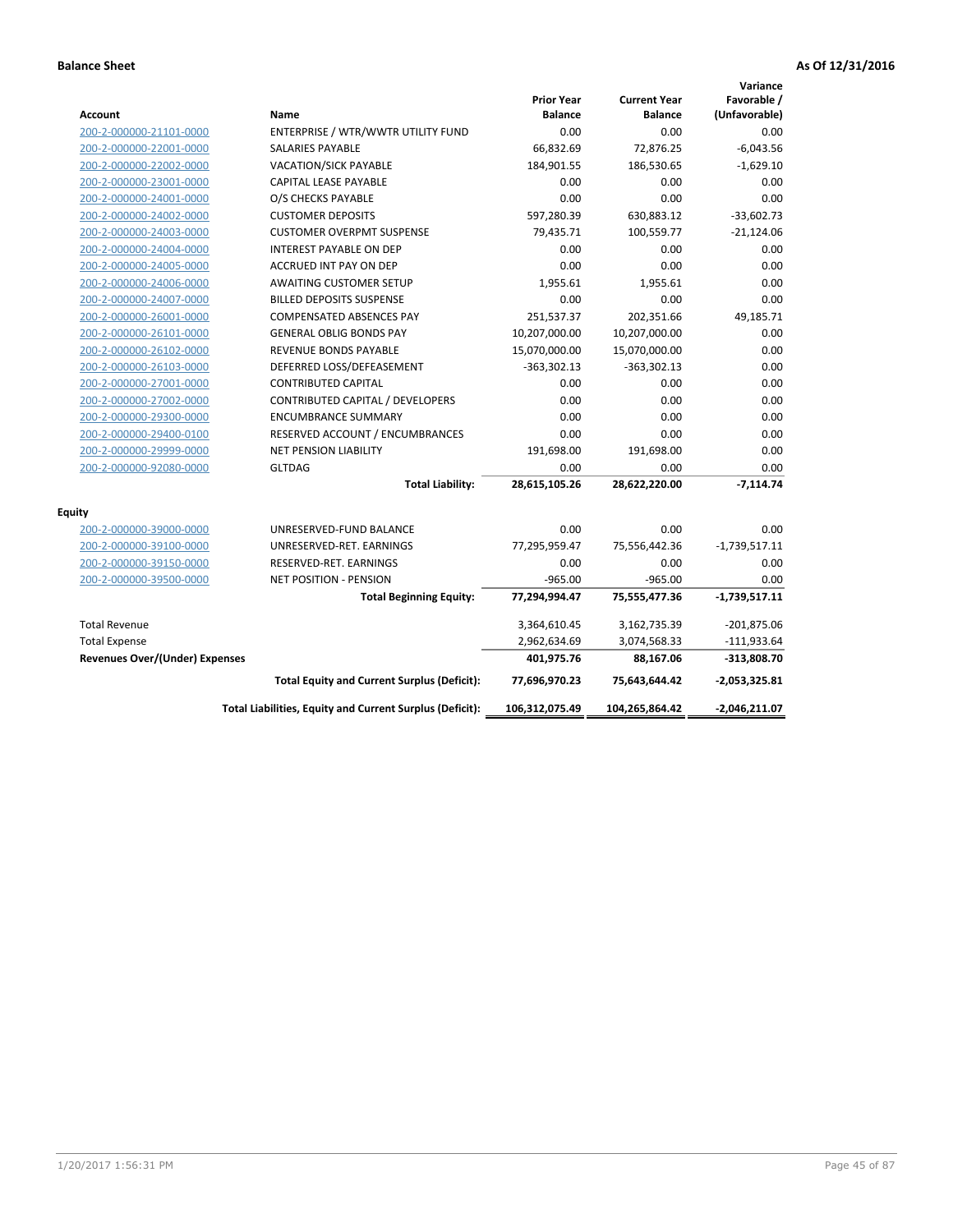| <b>Account</b>                       | Name                                                     | <b>Prior Year</b><br><b>Balance</b> | <b>Current Year</b><br><b>Balance</b> | Variance<br>Favorable /<br>(Unfavorable) |
|--------------------------------------|----------------------------------------------------------|-------------------------------------|---------------------------------------|------------------------------------------|
| <b>Fund: 210 - WATER IMPACT FEES</b> |                                                          |                                     |                                       |                                          |
| <b>Assets</b>                        |                                                          |                                     |                                       |                                          |
| 210-2-000000-10000-0000              | <b>CURRENT ASSETS / CASH</b>                             | 36.58                               | 36.76                                 | 0.18                                     |
| 210-2-000000-13201-0000              | MISC ACCTS RECEIVABLE                                    | 0.00                                | 0.00                                  | 0.00                                     |
| 210-2-000000-13205-0000              | <b>INTEREST RECEIVABLE</b>                               | 0.00                                | 0.00                                  | 0.00                                     |
|                                      | <b>Total Assets:</b>                                     | 36.58                               | 36.76                                 | 0.18                                     |
| Liability                            |                                                          |                                     |                                       |                                          |
| 210-2-000000-20101-0000              | <b>ACCOUNTS PAYABLE</b>                                  | 0.00                                | 0.00                                  | 0.00                                     |
| 210-2-000000-20103-0000              | <b>ACCRUED ACCOUNTS PAYABLE</b>                          | 0.00                                | 0.00                                  | 0.00                                     |
| 210-2-000000-29300-0000              | <b>ENCUMBRANCE SUMMARY</b>                               | 0.00                                | 0.00                                  | 0.00                                     |
| 210-2-000000-29400-0000              | RESERVED ACCOUNT / ENCUMBRANCES                          | 0.00                                | 0.00                                  | 0.00                                     |
|                                      | <b>Total Liability:</b>                                  | 0.00                                | 0.00                                  | 0.00                                     |
| Equity                               |                                                          |                                     |                                       |                                          |
| 210-2-000000-39000-0000              | UNRESERVED-FUND BALANCE                                  | 0.00                                | 0.00                                  | 0.00                                     |
| 210-2-000000-39100-0000              | UNRESERVED-RET. EARNINGS                                 | 36.65                               | 36.78                                 | 0.13                                     |
|                                      | <b>Total Beginning Equity:</b>                           | 36.65                               | 36.78                                 | 0.13                                     |
| <b>Total Revenue</b>                 |                                                          | $-0.06$                             | $-0.02$                               | 0.04                                     |
| <b>Total Expense</b>                 |                                                          | 0.01                                | 0.00                                  | 0.01                                     |
| Revenues Over/(Under) Expenses       |                                                          | $-0.07$                             | $-0.02$                               | 0.05                                     |
|                                      | <b>Total Equity and Current Surplus (Deficit):</b>       | 36.58                               | 36.76                                 | 0.18                                     |
|                                      | Total Liabilities, Equity and Current Surplus (Deficit): | 36.58                               | 36.76                                 | 0.18                                     |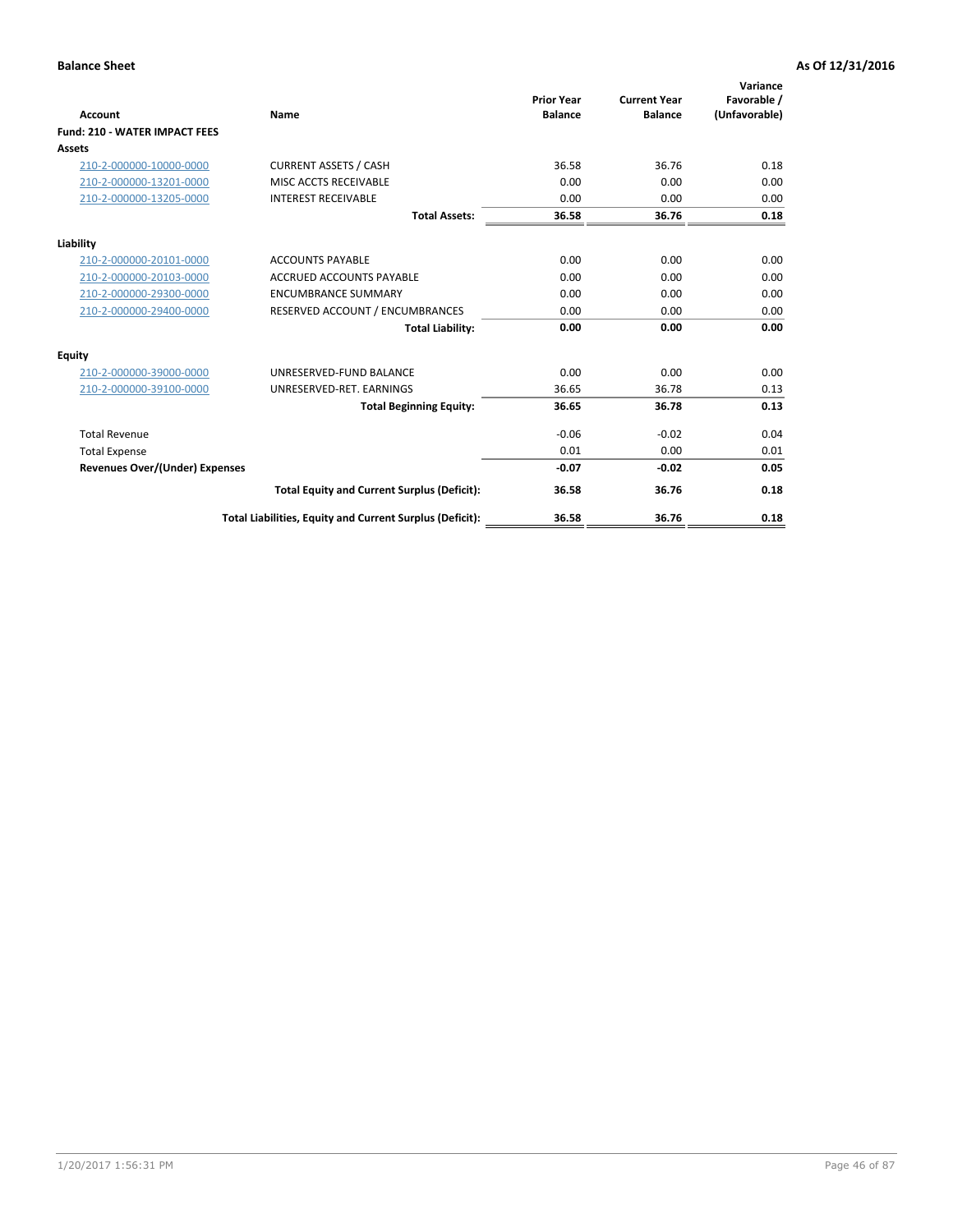| <b>Account</b>                            | Name                                                     | <b>Prior Year</b><br><b>Balance</b> | <b>Current Year</b><br><b>Balance</b> | Variance<br>Favorable /<br>(Unfavorable) |
|-------------------------------------------|----------------------------------------------------------|-------------------------------------|---------------------------------------|------------------------------------------|
| <b>Fund: 211 - WASTEWATER IMPACT FEES</b> |                                                          |                                     |                                       |                                          |
| <b>Assets</b>                             |                                                          |                                     |                                       |                                          |
| 211-2-000000-10000-0000                   | <b>CURRENT ASSETS / CASH</b>                             | 1,987.65                            | 1,994.89                              | 7.24                                     |
| 211-2-000000-13201-0000                   | MISC ACCTS RECEIVABLE                                    | 0.00                                | 0.00                                  | 0.00                                     |
| 211-2-000000-13205-0000                   | <b>INTEREST RECEIVABLE</b>                               | 0.00                                | 0.00                                  | 0.00                                     |
|                                           | <b>Total Assets:</b>                                     | 1,987.65                            | 1,994.89                              | 7.24                                     |
| Liability                                 |                                                          |                                     |                                       |                                          |
| 211-2-000000-20101-0000                   | <b>ACCOUNTS PAYABLE</b>                                  | 0.00                                | 0.00                                  | 0.00                                     |
| 211-2-000000-20103-0000                   | <b>ACCRUED ACCOUNTS PAYABLE</b>                          | 0.00                                | 0.00                                  | 0.00                                     |
|                                           | <b>Total Liability:</b>                                  | 0.00                                | 0.00                                  | 0.00                                     |
| Equity                                    |                                                          |                                     |                                       |                                          |
| 211-2-000000-39000-0000                   | UNRESERVED-FUND BALANCE                                  | 0.00                                | 0.00                                  | 0.00                                     |
| 211-2-000000-39100-0000                   | UNRESERVED-RET. EARNINGS                                 | 1,991.86                            | 1,996.75                              | 4.89                                     |
|                                           | <b>Total Beginning Equity:</b>                           | 1,991.86                            | 1,996.75                              | 4.89                                     |
| <b>Total Revenue</b>                      |                                                          | $-3.20$                             | $-1.40$                               | 1.80                                     |
| <b>Total Expense</b>                      |                                                          | 1.01                                | 0.46                                  | 0.55                                     |
| <b>Revenues Over/(Under) Expenses</b>     |                                                          | $-4.21$                             | $-1.86$                               | 2.35                                     |
|                                           | <b>Total Equity and Current Surplus (Deficit):</b>       | 1,987.65                            | 1,994.89                              | 7.24                                     |
|                                           | Total Liabilities, Equity and Current Surplus (Deficit): | 1,987.65                            | 1,994.89                              | 7.24                                     |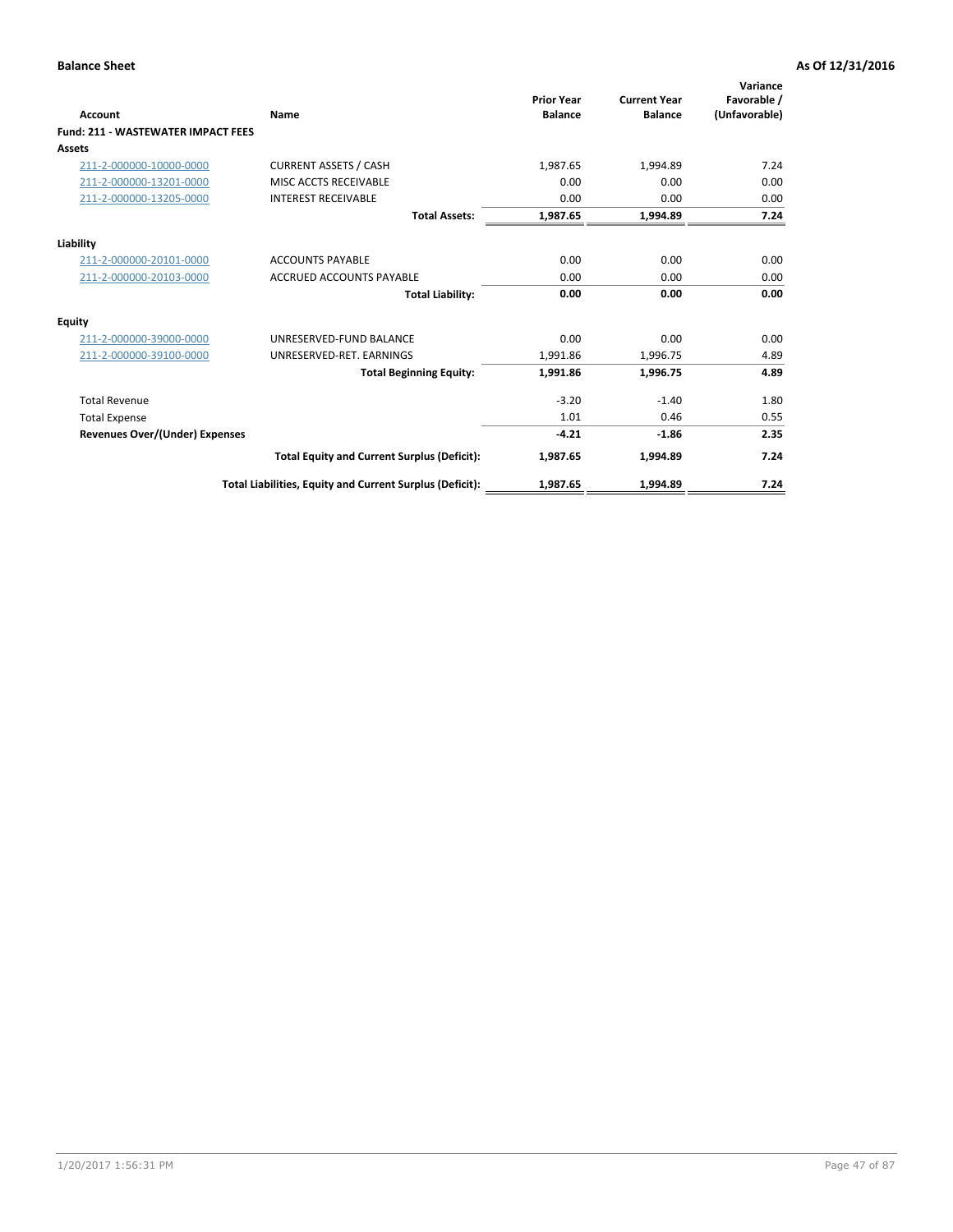| <b>Account</b>                        | Name                                                             | <b>Prior Year</b><br><b>Balance</b> | <b>Current Year</b><br><b>Balance</b> | Variance<br>Favorable /<br>(Unfavorable) |
|---------------------------------------|------------------------------------------------------------------|-------------------------------------|---------------------------------------|------------------------------------------|
|                                       | <b>Fund: 212 - TX COMMUNITY DEV SWR SYSTEM IMPROV PROG GRANT</b> |                                     |                                       |                                          |
| Assets                                |                                                                  |                                     |                                       |                                          |
| 212-2-000000-10000-0000               | <b>CURRENT ASSETS / CASH</b>                                     | 0.00                                | 0.00                                  | 0.00                                     |
| 212-2-000000-13201-0000               | MISC ACCTS RECEIVABLE                                            | 0.00                                | 0.00                                  | 0.00                                     |
| 212-2-000000-13205-0000               | <b>INTEREST RECEIVABLE</b>                                       | 0.00                                | 0.00                                  | 0.00                                     |
| 212-2-000000-16301-0000               | FIXED ASSETS / C W I P                                           | 0.00                                | 0.00                                  | 0.00                                     |
|                                       | <b>Total Assets:</b>                                             | 0.00                                | 0.00                                  | 0.00                                     |
| Liability                             |                                                                  |                                     |                                       |                                          |
| 212-2-000000-20101-0000               | <b>ACCOUNTS PAYABLE</b>                                          | 0.00                                | 0.00                                  | 0.00                                     |
| 212-2-000000-20102-0000               | <b>CREDIT CARD PAYABLE</b>                                       | 0.00                                | 0.00                                  | 0.00                                     |
| 212-2-000000-20103-0000               | <b>ACCRUED ACCOUNTS PAYABLE</b>                                  | 0.00                                | 0.00                                  | 0.00                                     |
| 212-2-000000-20139-0000               | <b>RETAINAGES PAYABLE</b>                                        | 0.00                                | 0.00                                  | 0.00                                     |
| 212-2-000000-20902-0000               | DEFERRED GRANT REVENUE                                           | 0.00                                | 0.00                                  | 0.00                                     |
| 212-2-000000-21001-0000               | <b>GENERAL FUND / GENERAL FUND</b>                               | 0.00                                | 0.00                                  | 0.00                                     |
| 212-2-000000-29300-0000               | <b>ENCUMBRANCE SUMMARY</b>                                       | 0.00                                | 0.00                                  | 0.00                                     |
| 212-2-000000-29400-0100               | RESERVED ACCOUNT / ENCUMBRANCES                                  | 0.00                                | 0.00                                  | 0.00                                     |
|                                       | <b>Total Liability:</b>                                          | 0.00                                | 0.00                                  | 0.00                                     |
| <b>Equity</b>                         |                                                                  |                                     |                                       |                                          |
| 212-2-000000-39100-0000               | UNRESERVED-RET. EARNINGS                                         | 0.00                                | 0.00                                  | 0.00                                     |
|                                       | <b>Total Beginning Equity:</b>                                   | 0.00                                | 0.00                                  | 0.00                                     |
| <b>Total Revenue</b>                  |                                                                  | 0.00                                | 0.00                                  | 0.00                                     |
| <b>Total Expense</b>                  |                                                                  | 0.00                                | 0.00                                  | 0.00                                     |
| <b>Revenues Over/(Under) Expenses</b> |                                                                  | 0.00                                | 0.00                                  | 0.00                                     |
|                                       | <b>Total Equity and Current Surplus (Deficit):</b>               | 0.00                                | 0.00                                  | 0.00                                     |
|                                       | Total Liabilities, Equity and Current Surplus (Deficit):         | 0.00                                | 0.00                                  | 0.00                                     |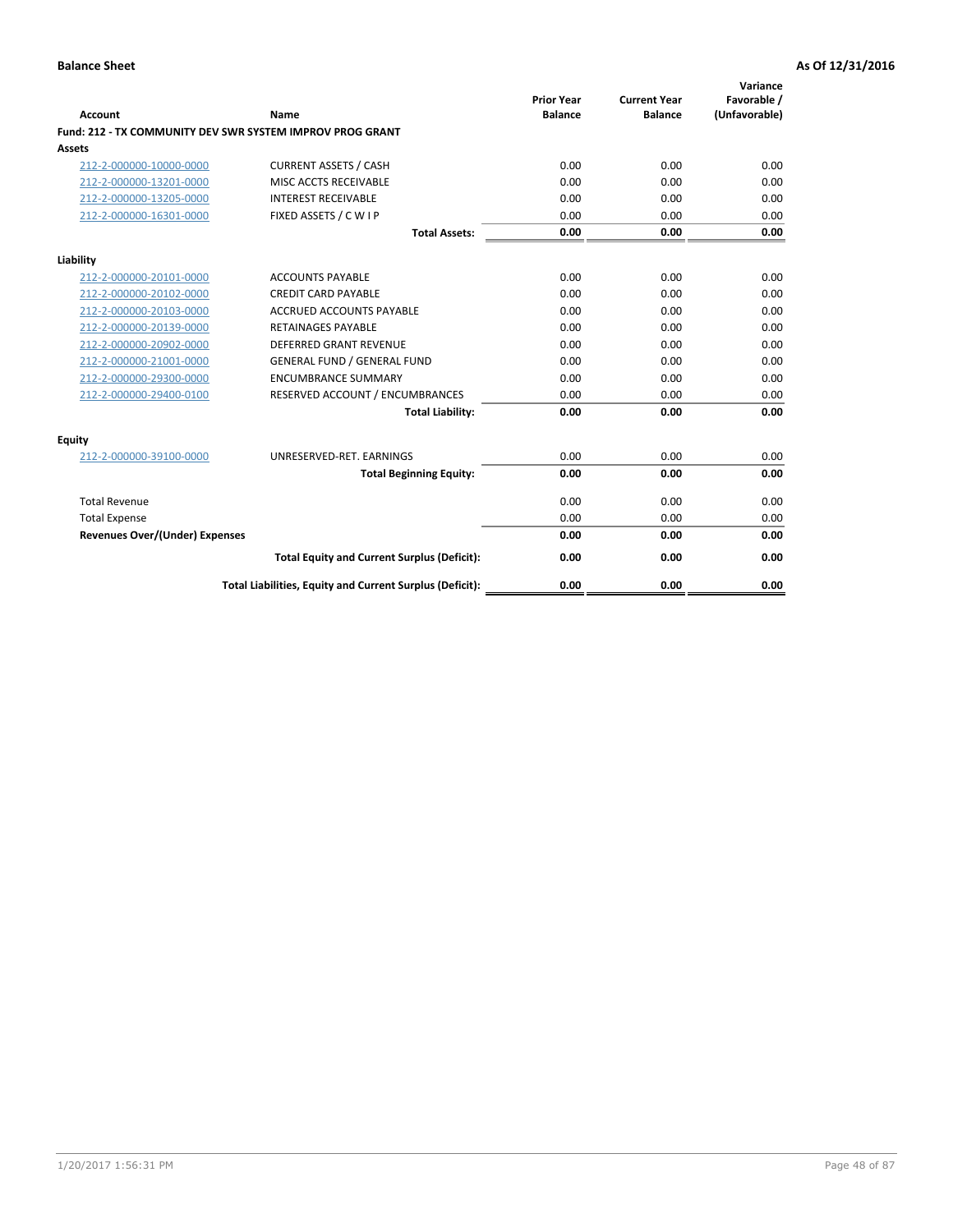|                                       |                                                          |                                     |                                       | Variance                     |
|---------------------------------------|----------------------------------------------------------|-------------------------------------|---------------------------------------|------------------------------|
| <b>Account</b>                        | Name                                                     | <b>Prior Year</b><br><b>Balance</b> | <b>Current Year</b><br><b>Balance</b> | Favorable /<br>(Unfavorable) |
| <b>Fund: 216 - UTILIITY CIP FUND</b>  |                                                          |                                     |                                       |                              |
| <b>Assets</b>                         |                                                          |                                     |                                       |                              |
| 216-2-000000-10000-0000               | <b>CURRENT ASSETS / CASH</b>                             | 2,345,814.93                        | 4,095,409.39                          | 1,749,594.46                 |
| 216-2-000000-11101-0000               | MBIA ACCOUNTS / 2002 WSSR                                | 0.00                                | 0.00                                  | 0.00                         |
| 216-2-000000-11103-0000               | 2005 WSSR                                                | 0.00                                | 0.00                                  | 0.00                         |
| 216-2-000000-11403-0000               | RESERVE FUND / 2003 WSSR                                 | 0.01                                | 0.01                                  | 0.00                         |
| 216-2-000000-11503-0000               | 2008WSSR CONST 486000273                                 | 0.00                                | 0.00                                  | 0.00                         |
| 216-2-000000-13000-0000               | <b>CUSTOMER ACCTS RECEIVABLE</b>                         | 0.00                                | 0.00                                  | 0.00                         |
| 216-2-000000-13002-0000               | ALLOW FOR UNCOLLECT REC                                  | 0.00                                | 0.00                                  | 0.00                         |
| 216-2-000000-13003-0000               | UNBILLED YEAR-END ACCRUAL                                | 0.00                                | 0.00                                  | 0.00                         |
| 216-2-000000-13201-0000               | MISC ACCTS RECEIVABLE                                    | 0.00                                | 0.00                                  | 0.00                         |
| 216-2-000000-13205-0000               | <b>INTEREST RECEIVABLE</b>                               | 0.00                                | 0.00                                  | 0.00                         |
| 216-2-000000-16301-0000               | FIXED ASSETS / C W I P                                   | 958,468.54                          | 1,190,870.38                          | 232,401.84                   |
|                                       | <b>Total Assets:</b>                                     | 3,304,283.48                        | 5,286,279.78                          | 1,981,996.30                 |
|                                       |                                                          |                                     |                                       |                              |
| Liability                             |                                                          |                                     |                                       |                              |
| 216-2-000000-20101-0000               | <b>ACCOUNTS PAYABLE</b>                                  | 0.00                                | 0.00                                  | 0.00                         |
| 216-2-000000-20102-0000               | <b>CREDIT CARD PAYABLE</b>                               | 0.00                                | 0.00                                  | 0.00                         |
| 216-2-000000-20103-0000               | ACCRUED ACCOUNTS PAYABLE                                 | 0.00                                | 0.00                                  | 0.00                         |
| 216-2-000000-20113-0000               | <b>DEVELOPERS ESCROW</b>                                 | 800.00                              | 0.00                                  | 800.00                       |
| 216-2-000000-20139-0000               | <b>RETAINAGES PAYABLE</b>                                | 35,325.70                           | 0.00                                  | 35,325.70                    |
| 216-2-000000-21101-0000               | ENTERPRISE / WTR/WWTR UTILITY FUND                       | 18,939,652.64                       | 18,939,652.64                         | 0.00                         |
| 216-2-000000-29300-0000               | <b>ENCUMBRANCE SUMMARY</b>                               | 0.00                                | 0.00                                  | 0.00                         |
| 216-2-000000-29400-0100               | RESERVED ACCOUNT / ENCUMBRANCES                          | 0.00                                | 0.00                                  | 0.00                         |
|                                       | <b>Total Liability:</b>                                  | 18,975,778.34                       | 18,939,652.64                         | 36,125.70                    |
| <b>Equity</b>                         |                                                          |                                     |                                       |                              |
| 216-2-000000-39000-0000               | UNRESERVED-FUND BALANCE                                  | 0.00                                | 0.00                                  | 0.00                         |
| 216-2-000000-39100-0000               | UNRESERVED-RET. EARNINGS                                 | -15,886,357.89                      | $-14,305,365.47$                      | 1,580,992.42                 |
|                                       | <b>Total Beginning Equity:</b>                           | -15,886,357.89                      | -14,305,365.47                        | 1,580,992.42                 |
| <b>Total Revenue</b>                  |                                                          | 444,021.65                          | 737,664.02                            | 293,642.37                   |
| <b>Total Expense</b>                  |                                                          | 229,158.62                          | 85,671.41                             | 143,487.21                   |
| <b>Revenues Over/(Under) Expenses</b> |                                                          | 214,863.03                          | 651,992.61                            | 437,129.58                   |
|                                       | <b>Total Equity and Current Surplus (Deficit):</b>       | -15,671,494.86                      | $-13,653,372.86$                      | 2,018,122.00                 |
|                                       | Total Liabilities, Equity and Current Surplus (Deficit): | 3,304,283.48                        | 5,286,279.78                          | 1,981,996.30                 |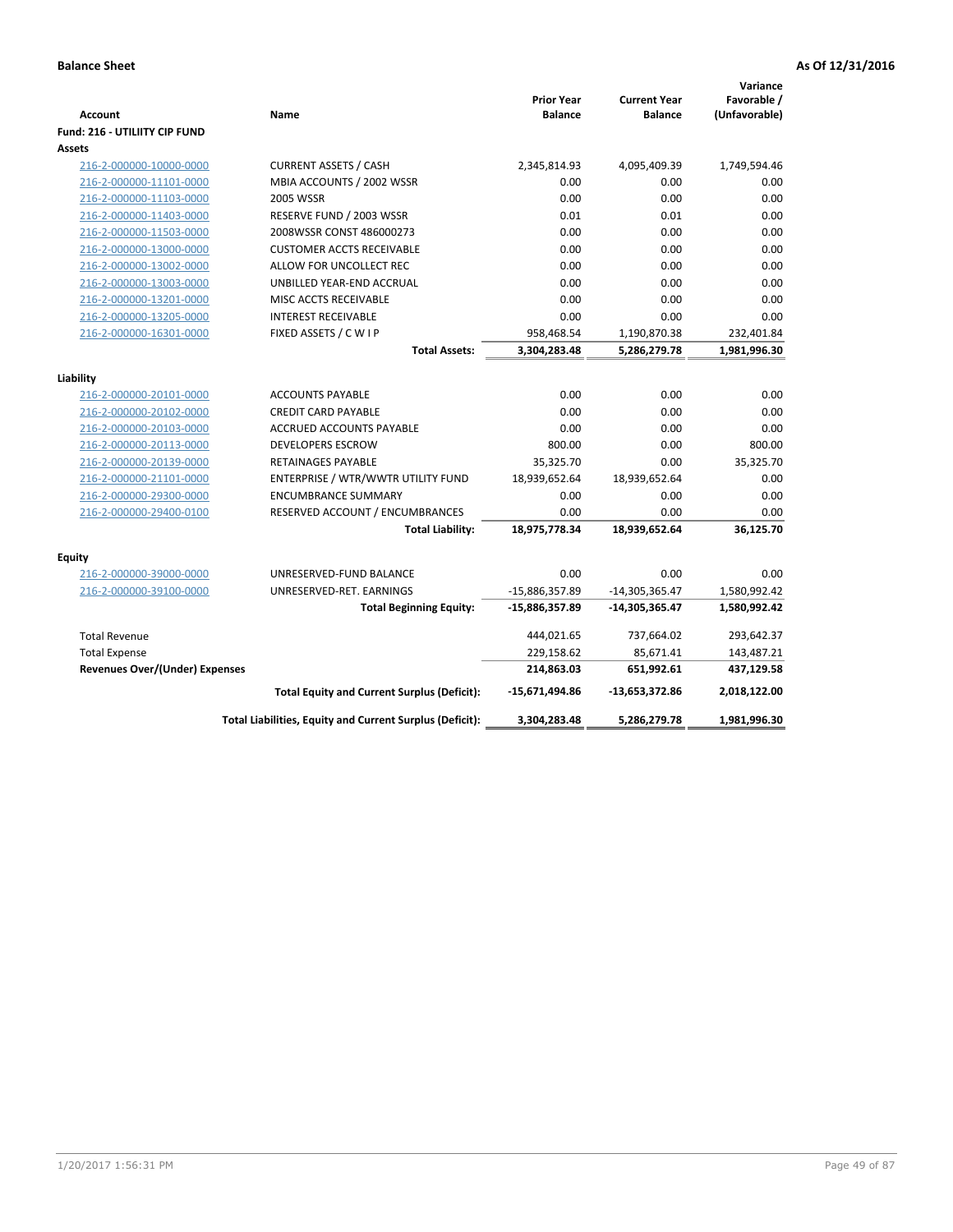| Account                                        | Name                                                     | <b>Prior Year</b><br><b>Balance</b> | <b>Current Year</b><br><b>Balance</b> | Variance<br>Favorable /<br>(Unfavorable) |
|------------------------------------------------|----------------------------------------------------------|-------------------------------------|---------------------------------------|------------------------------------------|
| <b>Fund: 217 - WASTEWATER RECLAMATION FUND</b> |                                                          |                                     |                                       |                                          |
| <b>Assets</b>                                  |                                                          |                                     |                                       |                                          |
| 217-2-000000-10000-0000                        | <b>CURRENT ASSETS / CASH</b>                             | 0.00                                | 0.00                                  | 0.00                                     |
| 217-2-000000-11301-0000                        | TEXASTERM / 2008 WSSR REVENUE BOND                       | 0.00                                | 0.00                                  | 0.00                                     |
| 217-2-000000-11302-0000                        | 2008 WSSR REVENUE BOND                                   | 0.00                                | 0.00                                  | 0.00                                     |
| 217-2-000000-11503-0000                        | 2008WSSR CONST 486000273                                 | 733,734.24                          | 736,968.88                            | 3,234.64                                 |
| 217-2-000000-13000-0000                        | <b>CUSTOMER ACCTS RECEIVABLE</b>                         | 0.00                                | 0.00                                  | 0.00                                     |
| 217-2-000000-13002-0000                        | ALLOW FOR UNCOLLECT REC                                  | 0.00                                | 0.00                                  | 0.00                                     |
| 217-2-000000-13201-0000                        | MISC ACCTS RECEIVABLE                                    | 0.00                                | 0.00                                  | 0.00                                     |
| 217-2-000000-13205-0000                        | <b>INTEREST RECEIVABLE</b>                               | 0.00                                | 0.00                                  | 0.00                                     |
| 217-2-000000-16301-0000                        | FIXED ASSETS / C W I P                                   | 0.00                                | 0.00                                  | 0.00                                     |
|                                                | <b>Total Assets:</b>                                     | 733,734.24                          | 736,968.88                            | 3,234.64                                 |
| Liability                                      |                                                          |                                     |                                       |                                          |
| 217-2-000000-20101-0000                        | <b>ACCOUNTS PAYABLE</b>                                  | 0.00                                | 0.00                                  | 0.00                                     |
| 217-2-000000-20102-0000                        | <b>CREDIT CARD PAYABLE</b>                               | 0.00                                | 0.00                                  | 0.00                                     |
| 217-2-000000-20103-0000                        | <b>ACCRUED ACCOUNTS PAYABLE</b>                          | 0.00                                | 0.00                                  | 0.00                                     |
| 217-2-000000-20139-0000                        | RETAINAGES PAYABLE                                       | 0.00                                | 0.00                                  | 0.00                                     |
| 217-2-000000-21101-0000                        | ENTERPRISE / WTR/WWTR UTILITY FUND                       | 19,396,374.21                       | 19,396,374.21                         | 0.00                                     |
| 217-2-000000-29300-0000                        | <b>ENCUMBRANCE SUMMARY</b>                               | 0.00                                | 0.00                                  | 0.00                                     |
| 217-2-000000-29400-0100                        | RESERVED ACCOUNT / ENCUMBRANCES                          | 0.00                                | 0.00                                  | 0.00                                     |
|                                                | <b>Total Liability:</b>                                  | 19,396,374.21                       | 19,396,374.21                         | 0.00                                     |
|                                                |                                                          |                                     |                                       |                                          |
| <b>Equity</b>                                  |                                                          |                                     |                                       |                                          |
| 217-2-000000-39100-0000                        | UNRESERVED-RET. EARNINGS                                 | $-18,662,962.72$                    | -18,660,279.37                        | 2,683.35                                 |
|                                                | <b>Total Beginning Equity:</b>                           | $-18,662,962.72$                    | -18,660,279.37                        | 2,683.35                                 |
| <b>Total Revenue</b>                           |                                                          | 322.75                              | 874.04                                | 551.29                                   |
| <b>Total Expense</b>                           |                                                          | 0.00                                | 0.00                                  | 0.00                                     |
| <b>Revenues Over/(Under) Expenses</b>          |                                                          | 322.75                              | 874.04                                | 551.29                                   |
|                                                | <b>Total Equity and Current Surplus (Deficit):</b>       | -18,662,639.97                      | $-18,659,405.33$                      | 3,234.64                                 |
|                                                | Total Liabilities, Equity and Current Surplus (Deficit): | 733,734.24                          | 736,968.88                            | 3,234.64                                 |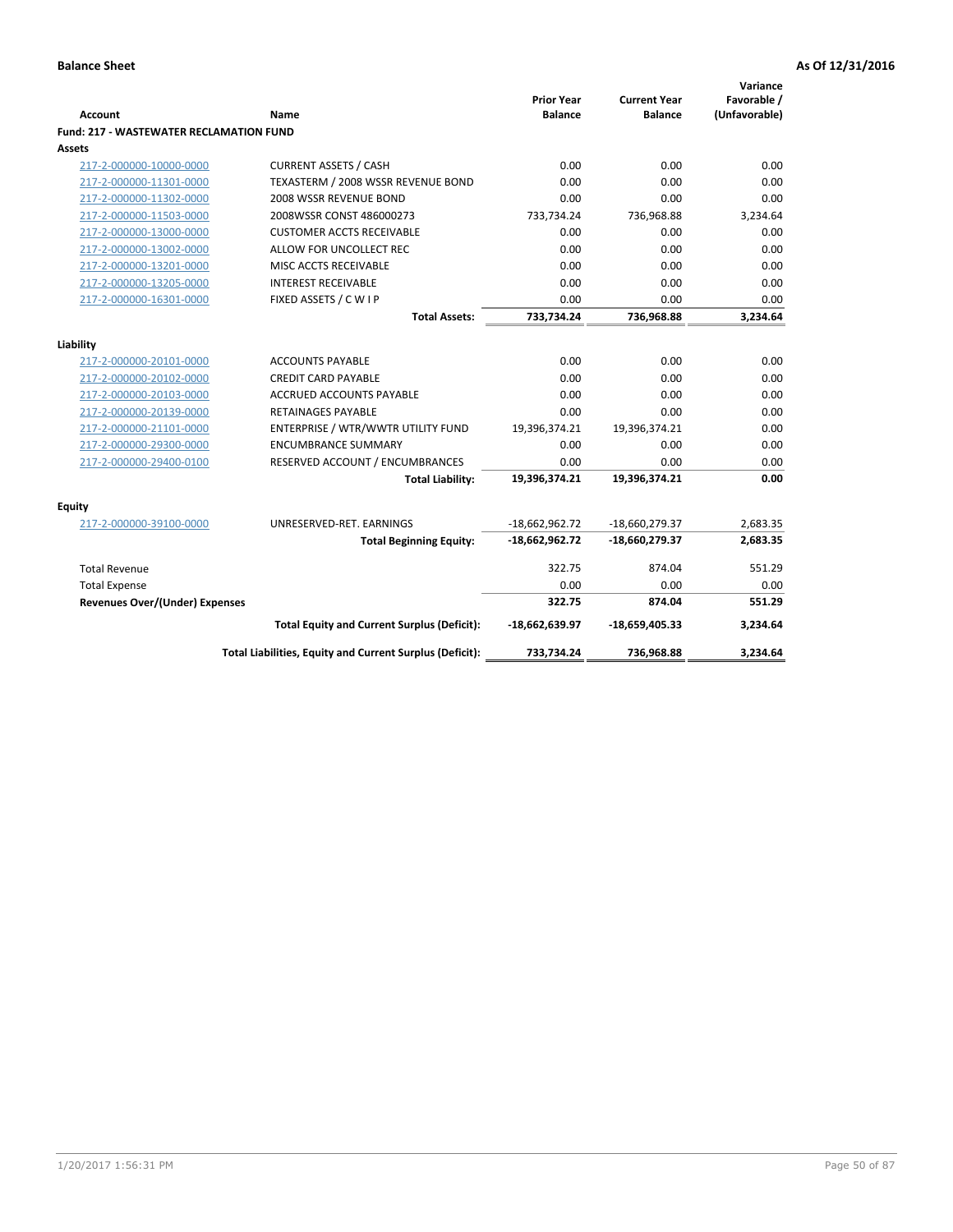| <b>Account</b>           | Name                                   | <b>Prior Year</b><br><b>Balance</b> | <b>Current Year</b><br><b>Balance</b> | Variance<br>Favorable /<br>(Unfavorable) |
|--------------------------|----------------------------------------|-------------------------------------|---------------------------------------|------------------------------------------|
| Fund: 300 - AIRPORT FUND |                                        |                                     |                                       |                                          |
| Assets                   |                                        |                                     |                                       |                                          |
| 300-2-000000-10000-0000  | <b>CURRENT ASSETS / CASH</b>           | 530,117.31                          | $-326,596.23$                         | $-856,713.54$                            |
| 300-2-000000-13201-0000  | MISC ACCTS RECEIVABLE                  | 0.00                                | 0.00                                  | 0.00                                     |
| 300-2-000000-13202-0000  | <b>EMPLOYEE ADVANCES</b>               | 0.00                                | 0.00                                  | 0.00                                     |
| 300-2-000000-13203-0000  | NON-CURRENT ASSETS / PREPAYMENTS       | 0.00                                | 0.00                                  | 0.00                                     |
| 300-2-000000-13205-0000  | <b>INTEREST RECEIVABLE</b>             | 0.00                                | 0.00                                  | 0.00                                     |
| 300-2-000000-14126-0000  | <b>GRANT FUND / AIRPORT GRANT FUND</b> | 0.00                                | 0.00                                  | 0.00                                     |
| 300-2-000000-16001-0000  | FIXED ASSETS / LAND                    | 813,937.00                          | 813,937.00                            | 0.00                                     |
| 300-2-000000-16002-0000  | FIXED ASSETS / IMPROVMENTS-NON BUILDI  | 64,531,290.21                       | 67,911,548.51                         | 3,380,258.30                             |
| 300-2-000000-16003-0000  | ACCUM DEPR / IMPROVEMENTS-NON BUILL    | $-32,694,577.61$                    | -34,642,939.56                        | $-1,948,361.95$                          |
| 300-2-000000-16004-0000  | FIXED ASSETS / BUILDINGS               | 60,824,408.10                       | 60,824,408.10                         | 0.00                                     |
| 300-2-000000-16005-0000  | <b>ACCUM DEPR / BUILDINGS</b>          | -22,157,381.37                      | -23,390,672.25                        | $-1,233,290.88$                          |
| 300-2-000000-16201-0000  | FIXED ASSETS / MACHINERY AND EQUIPMEN  | 12,340.00                           | 12,340.00                             | 0.00                                     |
| 300-2-000000-16202-0000  | ACCUM DEPR / MACHINERY AND EQUIPMEI    | $-12,339.94$                        | $-12,339.94$                          | 0.00                                     |
| 300-2-000000-16301-0000  | FIXED ASSETS / C W I P                 | 1,024,406.10                        | 1,007,428.79                          | $-16,977.31$                             |
| 300-2-000000-17501-0000  | <b>EMPLOYEE CONTRIBUTIONS</b>          | 0.00                                | 0.00                                  | 0.00                                     |
| 300-2-000000-17504-0000  | <b>INVESTMENT RETURN</b>               | 0.00                                | 0.00                                  | 0.00                                     |
| 300-2-000000-17508-0000  | <b>EXPERIENCE DIFFERENCE</b>           | 0.00                                | 0.00                                  | 0.00                                     |
|                          | <b>Total Assets:</b>                   | 72,872,199.80                       | 72,197,114.42                         | $-675,085.38$                            |
| Liability                |                                        |                                     |                                       |                                          |
| 300-2-000000-20101-0000  | <b>ACCOUNTS PAYABLE</b>                | 0.00                                | 0.00                                  | 0.00                                     |
| 300-2-000000-20102-0000  | <b>CREDIT CARD PAYABLE</b>             | 0.00                                | 0.00                                  | 0.00                                     |
| 300-2-000000-20103-0000  | ACCRUED ACCOUNTS PAYABLE               | 0.00                                | 0.00                                  | 0.00                                     |
| 300-2-000000-20105-0000  | <b>L-3 FUNDS PAYABLE</b>               | 34,530.60                           | 0.00                                  | 34,530.60                                |
| 300-2-000000-20106-0000  | <b>GRANT MATCH</b>                     | 0.00                                | 0.00                                  | 0.00                                     |
| 300-2-000000-20108-0000  | <b>MATURED BONDS PAYABLE</b>           | 0.00                                | 0.00                                  | 0.00                                     |
| 300-2-000000-20110-0000  | REVENUE BONDS PAYABLE                  | 0.00                                | 0.00                                  | 0.00                                     |
| 300-2-000000-20111-0000  | MATURED INTEREST PAYABLE               | 0.00                                | 0.00                                  | 0.00                                     |
| 300-2-000000-20112-0000  | <b>ACCRUED INTEREST PAYABLE</b>        | 0.00                                | 0.00                                  | 0.00                                     |
| 300-2-000000-20139-0000  | RETAINAGES PAYABLE                     | 0.00                                | 0.00                                  | 0.00                                     |
| 300-2-000000-20141-0000  | <b>TELEPHONE CLEARING</b>              | 0.00                                | 0.00                                  | 0.00                                     |
| 300-2-000000-20160-0000  | <b>UNAPPLIED CREDIT</b>                | 0.00                                | 0.00                                  | 0.00                                     |
| 300-2-000000-20201-0000  | <b>DEFERRED REVENUE</b>                | 0.00                                | 16,671.00                             | $-16,671.00$                             |
| 300-2-000000-21001-0000  | <b>GENERAL FUND / GENERAL FUND</b>     | 0.00                                | $-16,977.31$                          | 16,977.31                                |
| 300-2-000000-22001-0000  | SALARIES PAYABLE                       | 1,078.43                            | 2,099.43                              | $-1,021.00$                              |
| 300-2-000000-22002-0000  | VACATION/SICK PAYABLE                  | 966.57                              | 1,689.01                              | $-722.44$                                |
| 300-2-000000-26001-0000  | <b>COMPENSATED ABSENCES PAY</b>        | 1,112.85                            | 2,225.91                              | $-1,113.06$                              |
| 300-2-000000-26101-0000  | <b>GENERAL OBLIG BONDS PAY</b>         | 0.00                                | 0.00                                  | 0.00                                     |
| 300-2-000000-26102-0000  | REVENUE BONDS PAYABLE                  | 0.00                                | 0.00                                  | 0.00                                     |
| 300-2-000000-27001-0000  | <b>CONTRIBUTED CAPITAL</b>             | 17,414,034.31                       | 19,400,632.61                         | $-1,986,598.30$                          |
| 300-2-000000-29300-0000  | <b>ENCUMBRANCE SUMMARY</b>             | 0.00                                | 0.00                                  | 0.00                                     |
| 300-2-000000-29400-0100  | RESERVED ACCOUNT / ENCUMBRANCES        | 0.00                                | 0.00                                  | 0.00                                     |
| 300-2-000000-29999-0000  | <b>NET PENSION LIABILITY</b>           | 0.00                                | 0.00                                  | 0.00                                     |
|                          | <b>Total Liability:</b>                | 17,451,722.76                       | 19,406,340.65                         | -1,954,617.89                            |
|                          |                                        |                                     |                                       |                                          |
| Equity                   |                                        |                                     |                                       |                                          |
| 300-2-000000-39000-0000  | UNRESERVED-FUND BALANCE                | 0.00                                | 0.00                                  | 0.00                                     |
| 300-2-000000-39100-0000  | UNRESERVED-RET. EARNINGS               | 55,328,568.55                       | 52,713,411.95                         | $-2,615,156.60$                          |
| 300-2-000000-39500-0000  | NET POSITION - PENSION                 | 0.00                                | 0.00                                  | 0.00                                     |
|                          | <b>Total Beginning Equity:</b>         | 55,328,568.55                       | 52,713,411.95                         | $-2,615,156.60$                          |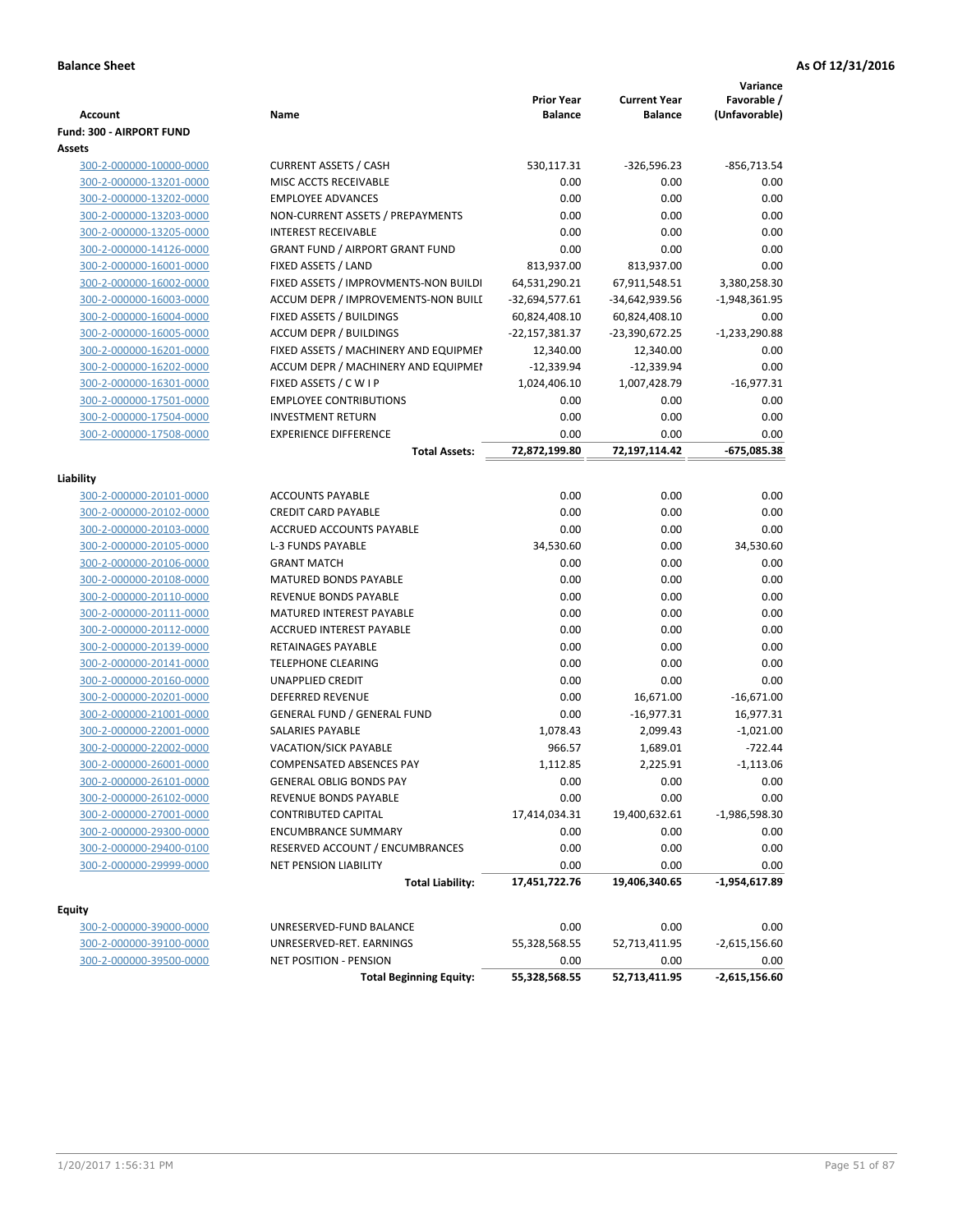| <b>Account</b>                        | Name                                                     | <b>Prior Year</b><br><b>Balance</b> | <b>Current Year</b><br><b>Balance</b> | Variance<br>Favorable /<br>(Unfavorable) |
|---------------------------------------|----------------------------------------------------------|-------------------------------------|---------------------------------------|------------------------------------------|
| <b>Total Revenue</b>                  |                                                          | 156,872.71                          | 116,953.76                            | $-39,918.95$                             |
| <b>Total Expense</b>                  |                                                          | 64,964.22                           | 39,591.93                             | 25,372.29                                |
| <b>Revenues Over/(Under) Expenses</b> |                                                          | 91,908.49                           | 77.361.83                             | $-14,546.66$                             |
|                                       | <b>Total Equity and Current Surplus (Deficit):</b>       | 55.420.477.04                       | 52.790.773.78                         | $-2,629,703.26$                          |
|                                       | Total Liabilities, Equity and Current Surplus (Deficit): | 72,872,199.80                       | 72.197.114.43                         | -675,085.37                              |

**\*\*\*Warning: Account Authorization is turned on. Please run the Unauthorized Account Listing Report to see if you are out of balance due to missing accounts \*\*\***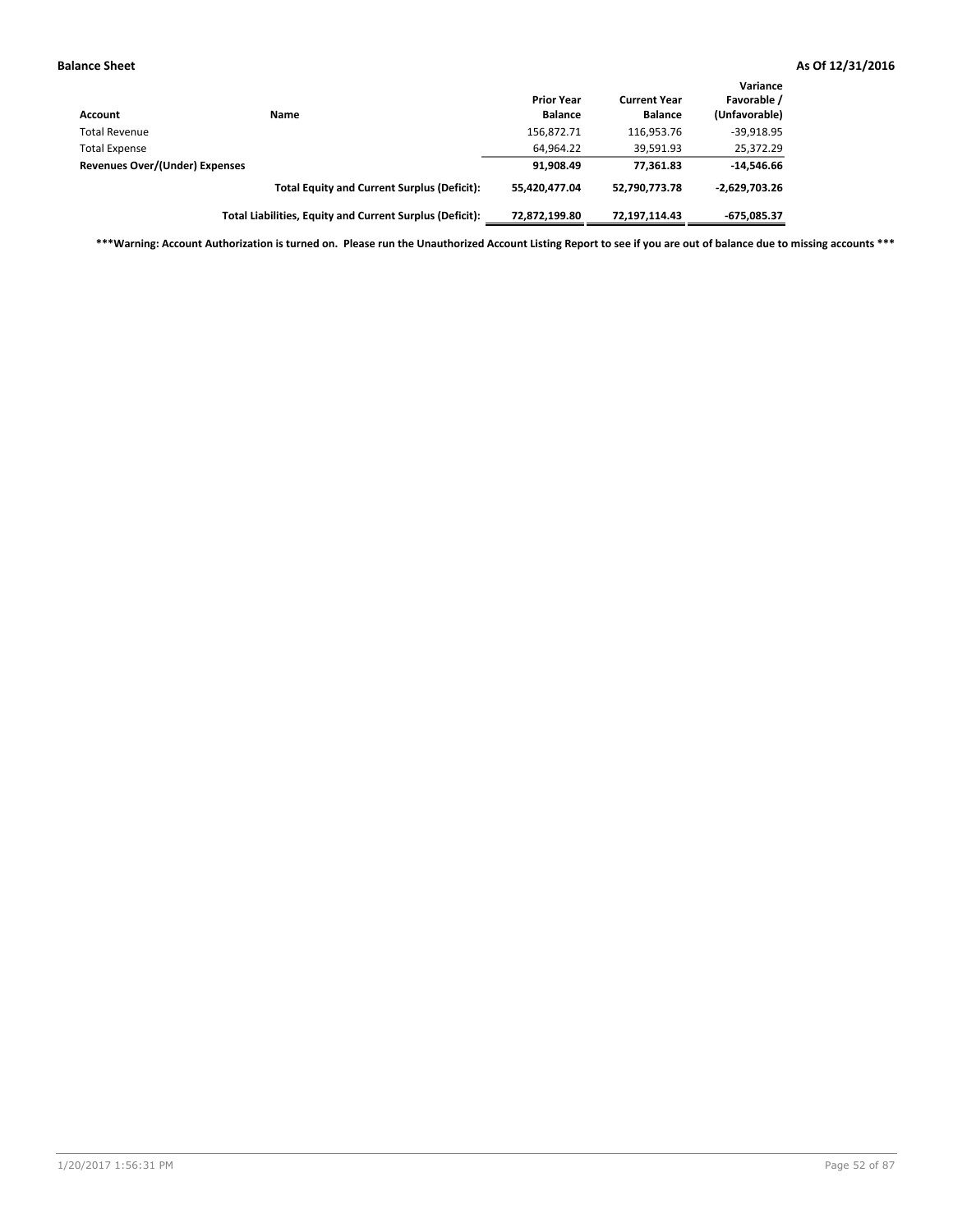|                                       |                                                          |                                     |                                       | Variance                     |
|---------------------------------------|----------------------------------------------------------|-------------------------------------|---------------------------------------|------------------------------|
| <b>Account</b>                        | Name                                                     | <b>Prior Year</b><br><b>Balance</b> | <b>Current Year</b><br><b>Balance</b> | Favorable /<br>(Unfavorable) |
| Fund: 320 - AIRPORT TXDOT GRANT       |                                                          |                                     |                                       |                              |
| Assets                                |                                                          |                                     |                                       |                              |
| 320-2-000000-10000-0000               | <b>CURRENT ASSETS / CASH</b>                             | 69,646.56                           | 214,975.84                            | 145,329.28                   |
| 320-2-000000-13201-0000               | MISC ACCTS RECEIVABLE                                    | 0.00                                | 0.00                                  | 0.00                         |
| 320-2-000000-13205-0000               | <b>INTEREST RECEIVABLE</b>                               | 0.00                                | 0.00                                  | 0.00                         |
|                                       | <b>Total Assets:</b>                                     | 69,646.56                           | 214,975.84                            | 145,329.28                   |
| Liability                             |                                                          |                                     |                                       |                              |
| 320-2-000000-20101-0000               | <b>ACCOUNTS PAYABLE</b>                                  | 0.00                                | 0.00                                  | 0.00                         |
| 320-2-000000-20102-0000               | <b>CREDIT CARD PAYABLE</b>                               | 0.00                                | 0.00                                  | 0.00                         |
| 320-2-000000-20103-0000               | <b>ACCRUED ACCOUNTS PAYABLE</b>                          | 0.00                                | 0.00                                  | 0.00                         |
| 320-2-000000-20902-0000               | <b>DEFERRED GRANT REVENUE</b>                            | 0.00                                | 0.00                                  | 0.00                         |
| 320-2-000000-21125-0000               | DUE TO / AIRPORT FUND                                    | 0.00                                | 0.00                                  | 0.00                         |
| 320-2-000000-29300-0000               | <b>ENCUMBRANCE SUMMARY</b>                               | 0.00                                | 0.00                                  | 0.00                         |
| 320-2-000000-29400-0100               | RESERVED ACCOUNT / ENCUMBRANCES                          | 0.00                                | 0.00                                  | 0.00                         |
|                                       | <b>Total Liability:</b>                                  | 0.00                                | 0.00                                  | 0.00                         |
| <b>Equity</b>                         |                                                          |                                     |                                       |                              |
| 320-2-000000-39000-0000               | UNRESERVED-FUND BALANCE                                  | 69,646.56                           | 14,975.84                             | $-54,670.72$                 |
|                                       | <b>Total Beginning Equity:</b>                           | 69,646.56                           | 14,975.84                             | $-54,670.72$                 |
| <b>Total Revenue</b>                  |                                                          | 0.00                                | 200,000.00                            | 200,000.00                   |
| <b>Total Expense</b>                  |                                                          | 0.00                                | 0.00                                  | 0.00                         |
| <b>Revenues Over/(Under) Expenses</b> |                                                          | 0.00                                | 200,000.00                            | 200,000.00                   |
|                                       | <b>Total Equity and Current Surplus (Deficit):</b>       | 69,646.56                           | 214,975.84                            | 145,329.28                   |
|                                       | Total Liabilities, Equity and Current Surplus (Deficit): | 69,646.56                           | 214,975.84                            | 145,329.28                   |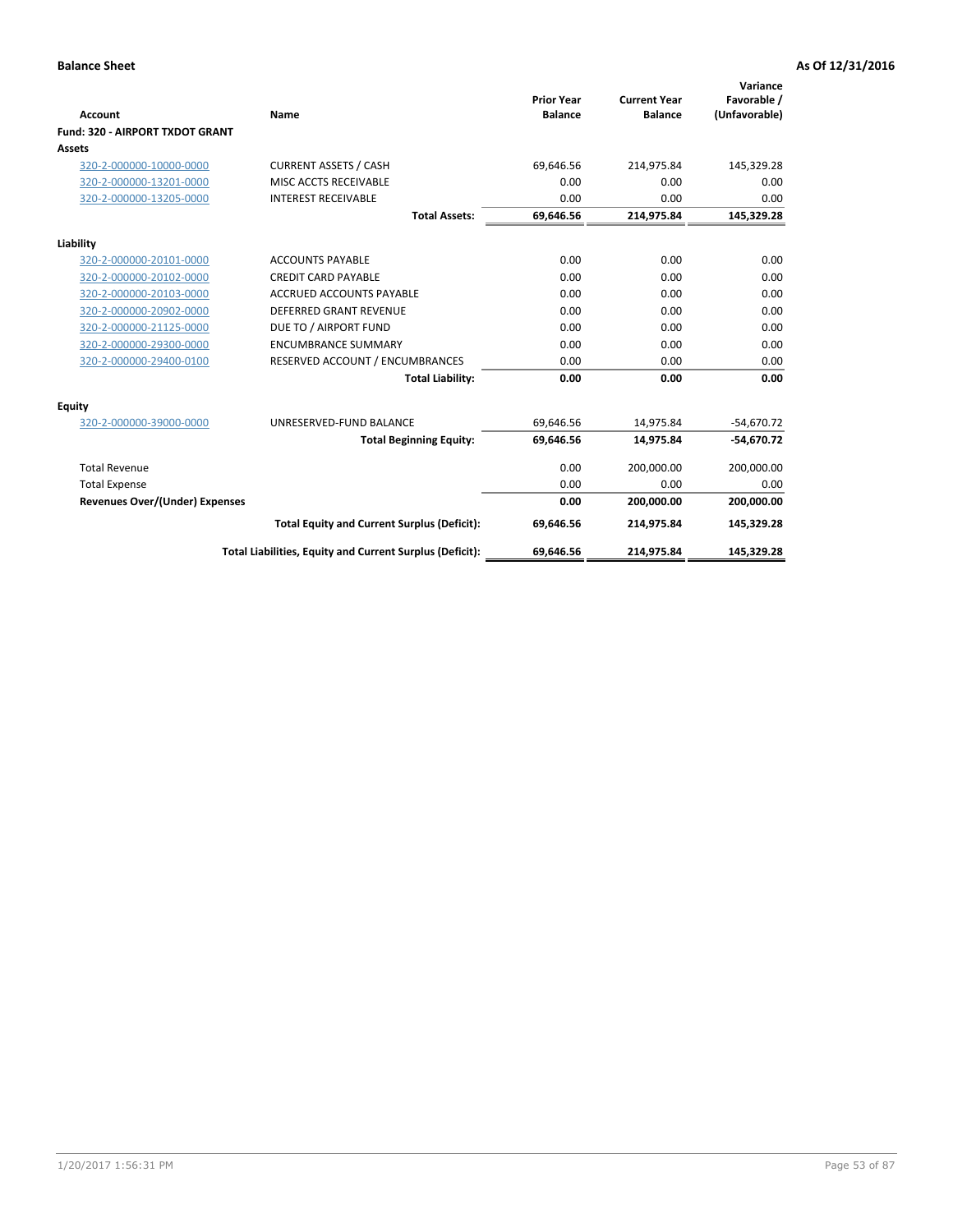| <b>Account</b><br>Fund: 360 - AIRPORT CAPITAL FUND | Name                                                     | <b>Prior Year</b><br><b>Balance</b> | <b>Current Year</b><br><b>Balance</b> | Variance<br>Favorable /<br>(Unfavorable) |
|----------------------------------------------------|----------------------------------------------------------|-------------------------------------|---------------------------------------|------------------------------------------|
| <b>Assets</b>                                      |                                                          |                                     |                                       |                                          |
| 360-2-000000-10000-0000                            | <b>CURRENT ASSETS / CASH</b>                             | 699,604.01                          | 2,542,198.27                          | 1,842,594.26                             |
| 360-2-000000-13201-0000                            | MISC ACCTS RECEIVABLE                                    | 0.00                                | 0.00                                  | 0.00                                     |
| 360-2-000000-13205-0000                            | <b>INTEREST RECEIVABLE</b>                               | 0.00                                | 0.00                                  | 0.00                                     |
| 360-2-000000-16301-0000                            | FIXED ASSETS / C W I P                                   | 146,068.31                          | $-874,811.91$                         | $-1,020,880.22$                          |
|                                                    | <b>Total Assets:</b>                                     | 845,672.32                          | 1,667,386.36                          | 821,714.04                               |
| Liability                                          |                                                          |                                     |                                       |                                          |
| 360-2-000000-20101-0000                            | <b>ACCOUNTS PAYABLE</b>                                  | 0.00                                | 0.00                                  | 0.00                                     |
| 360-2-000000-20102-0000                            | <b>CREDIT CARD PAYABLE</b>                               | 0.00                                | 0.00                                  | 0.00                                     |
| 360-2-000000-20103-0000                            | ACCRUED ACCOUNTS PAYABLE                                 | 0.00                                | 0.00                                  | 0.00                                     |
| 360-2-000000-20125-0000                            | SALES TAX PAYABLE / IN THE CITY                          | 0.00                                | 0.00                                  | 0.00                                     |
| 360-2-000000-20139-0000                            | <b>RETAINAGES PAYABLE</b>                                | 0.00                                | 0.00                                  | 0.00                                     |
| 360-2-000000-21001-0000                            | <b>GENERAL FUND / GENERAL FUND</b>                       | 0.00                                | 0.00                                  | 0.00                                     |
| 360-2-000000-27001-0000                            | <b>CONTRIBUTED CAPITAL</b>                               | 0.00                                | 0.00                                  | 0.00                                     |
| 360-2-000000-29300-0000                            | <b>ENCUMBRANCE SUMMARY</b>                               | 0.00                                | 0.00                                  | 0.00                                     |
| 360-2-000000-29400-0000                            | RESERVED ACCOUNT / ENCUMBRANCES                          | 0.00                                | 0.00                                  | 0.00                                     |
|                                                    | <b>Total Liability:</b>                                  | 0.00                                | 0.00                                  | 0.00                                     |
| Equity                                             |                                                          |                                     |                                       |                                          |
| 360-2-000000-39000-0000                            | UNRESERVED-FUND BALANCE                                  | 0.00                                | 0.00                                  | 0.00                                     |
| 360-2-000000-39100-0000                            | UNRESERVED-RET. EARNINGS                                 | 847,601.72                          | 1,382,000.62                          | 534,398.90                               |
|                                                    | <b>Total Beginning Equity:</b>                           | 847,601.72                          | 1,382,000.62                          | 534,398.90                               |
| <b>Total Revenue</b>                               |                                                          | 2,884.55                            | 299,817.71                            | 296,933.16                               |
| <b>Total Expense</b>                               |                                                          | 4,813.95                            | 14,431.97                             | $-9,618.02$                              |
| <b>Revenues Over/(Under) Expenses</b>              |                                                          | $-1,929.40$                         | 285,385.74                            | 287,315.14                               |
|                                                    | <b>Total Equity and Current Surplus (Deficit):</b>       | 845,672.32                          | 1,667,386.36                          | 821,714.04                               |
|                                                    | Total Liabilities, Equity and Current Surplus (Deficit): | 845,672.32                          | 1,667,386.36                          | 821,714.04                               |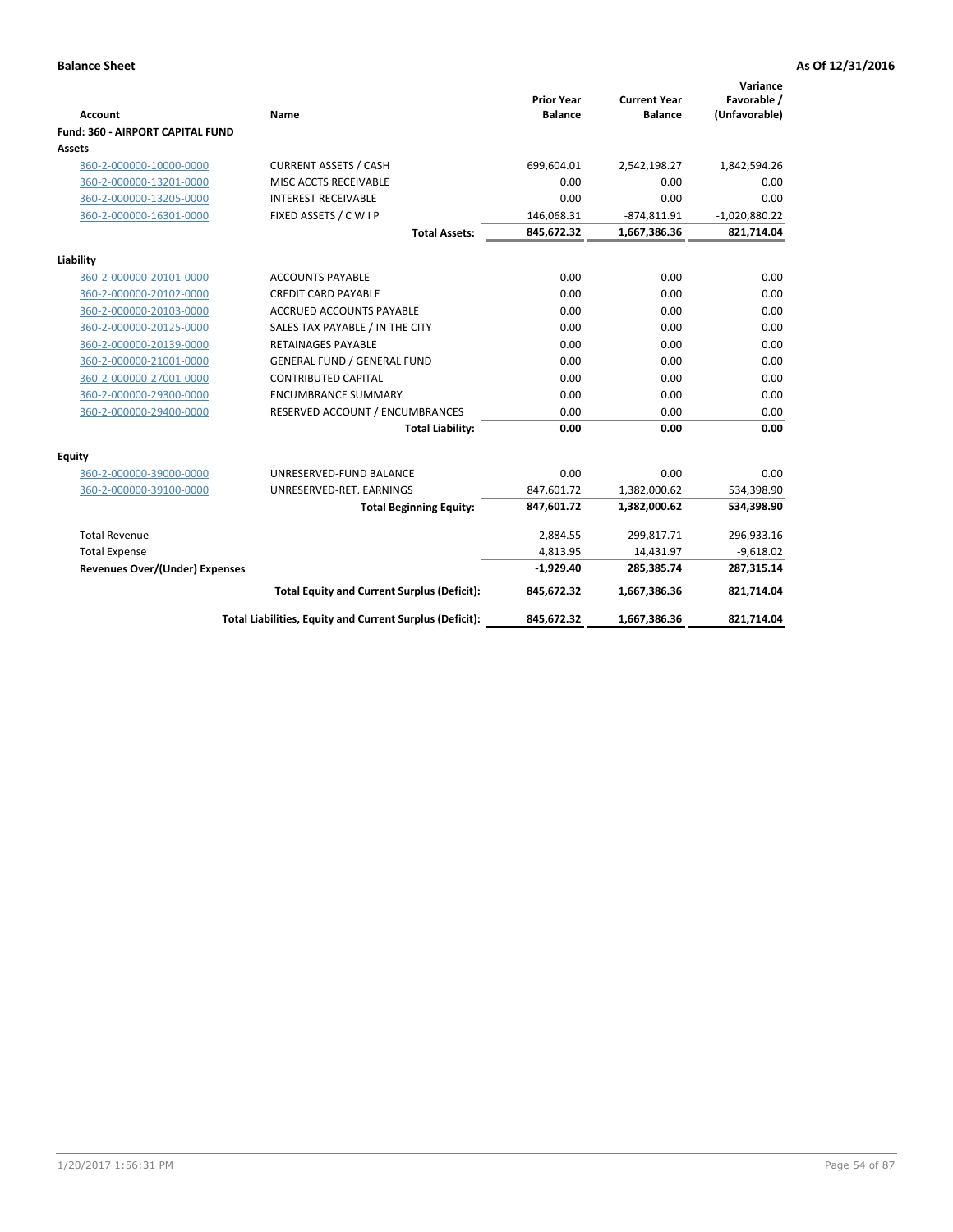| <b>Account</b>                        | Name                                                     | <b>Prior Year</b><br><b>Balance</b> | <b>Current Year</b><br><b>Balance</b> | Variance<br>Favorable /<br>(Unfavorable) |
|---------------------------------------|----------------------------------------------------------|-------------------------------------|---------------------------------------|------------------------------------------|
| <b>Fund: 361 - L3-IDC FUND</b>        |                                                          |                                     |                                       |                                          |
| Assets                                |                                                          |                                     |                                       |                                          |
| 361-2-000000-10000-0000               | <b>CURRENT ASSETS / CASH</b>                             | 0.00                                | 0.00                                  | 0.00                                     |
| 361-2-000000-13201-0000               | MISC ACCTS RECEIVABLE                                    | 0.00                                | 0.00                                  | 0.00                                     |
| 361-2-000000-13205-0000               | <b>INTEREST RECEIVABLE</b>                               | 0.00                                | 0.00                                  | 0.00                                     |
|                                       | <b>Total Assets:</b>                                     | 0.00                                | 0.00                                  | 0.00                                     |
| Liability                             |                                                          |                                     |                                       |                                          |
| 361-2-000000-20101-0000               | <b>ACCOUNTS PAYABLE</b>                                  | 0.00                                | 0.00                                  | 0.00                                     |
| 361-2-000000-20102-0000               | <b>CREDIT CARD PAYABLE</b>                               | 0.00                                | 0.00                                  | 0.00                                     |
| 361-2-000000-20103-0000               | <b>MISCELLANEOUS LIABILITIES</b>                         | 0.00                                | 0.00                                  | 0.00                                     |
| 361-2-000000-20108-0000               | <b>MATURED BONDS PAYABLE</b>                             | 0.00                                | 0.00                                  | 0.00                                     |
| 361-2-000000-20111-0000               | <b>MATURED INTEREST PAYABLE</b>                          | 0.00                                | 0.00                                  | 0.00                                     |
| 361-2-000000-20112-0000               | <b>ACCRUED INTEREST PAYABLE</b>                          | 0.00                                | 0.00                                  | 0.00                                     |
| 361-2-000000-20139-0000               | <b>RETAINAGES PAYABLE</b>                                | 0.00                                | 0.00                                  | 0.00                                     |
| 361-2-000000-21001-0000               | <b>GENERAL FUND / GENERAL FUND</b>                       | 0.00                                | 0.00                                  | 0.00                                     |
|                                       | <b>Total Liability:</b>                                  | 0.00                                | 0.00                                  | 0.00                                     |
| Equity                                |                                                          |                                     |                                       |                                          |
| 361-2-000000-39000-0000               | UNRESERVED-FUND BALANCE                                  | 0.00                                | 0.00                                  | 0.00                                     |
| 361-2-000000-39100-0000               | UNRESERVED-RET. EARNINGS                                 | $-2,881,924.85$                     | $-2,881,924.85$                       | 0.00                                     |
| 361-2-000000-39150-0000               | RESERVED-RET. EARNINGS                                   | 2,881,924.85                        | 2,881,924.85                          | 0.00                                     |
|                                       | <b>Total Beginning Equity:</b>                           | 0.00                                | 0.00                                  | 0.00                                     |
| <b>Total Revenue</b>                  |                                                          | 0.00                                | 0.00                                  | 0.00                                     |
| <b>Total Expense</b>                  |                                                          | 0.00                                | 0.00                                  | 0.00                                     |
| <b>Revenues Over/(Under) Expenses</b> |                                                          | 0.00                                | 0.00                                  | 0.00                                     |
|                                       | <b>Total Equity and Current Surplus (Deficit):</b>       | 0.00                                | 0.00                                  | 0.00                                     |
|                                       | Total Liabilities, Equity and Current Surplus (Deficit): | 0.00                                | 0.00                                  | 0.00                                     |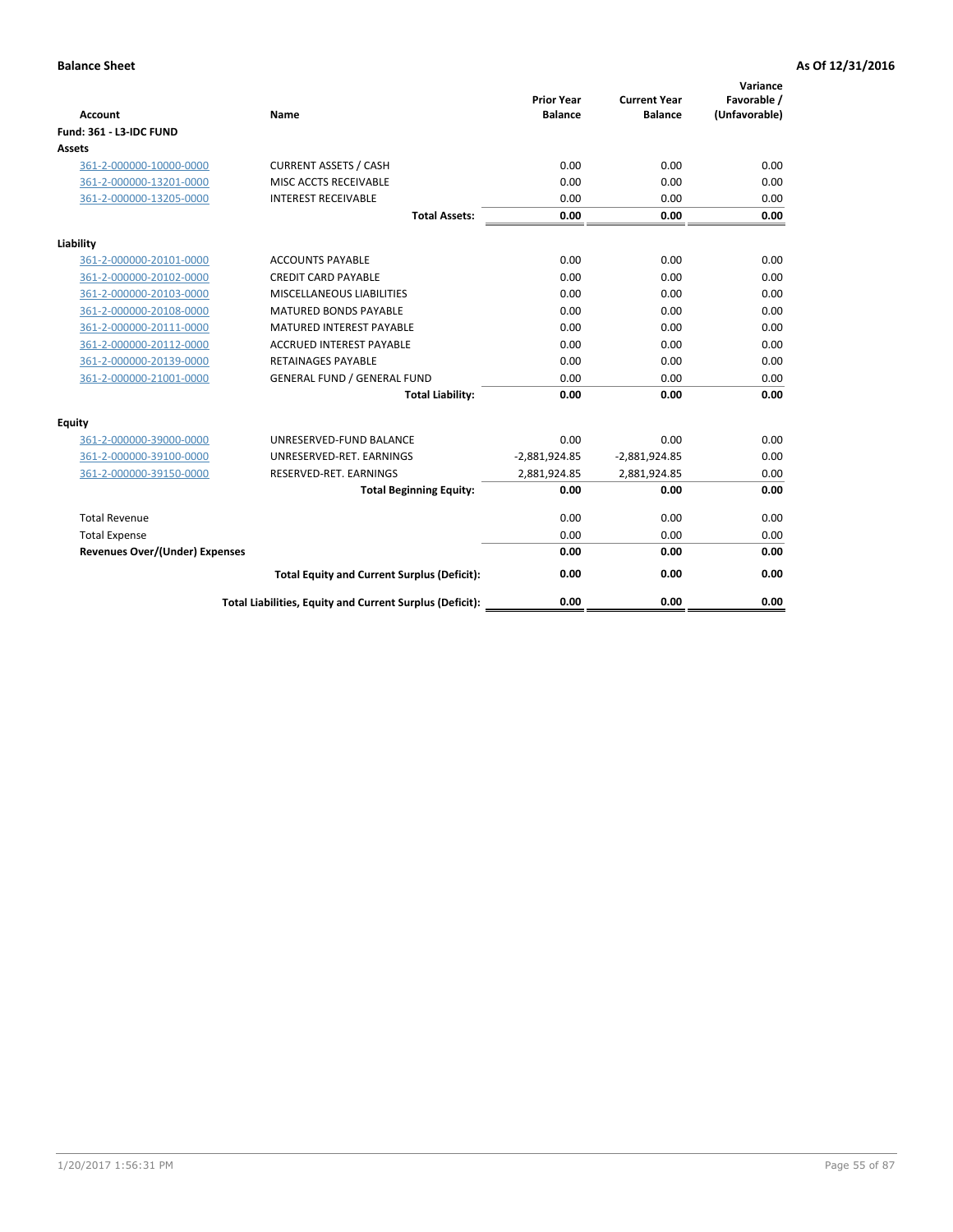|                                       |                                                          |                                     |                                       | Variance                     |
|---------------------------------------|----------------------------------------------------------|-------------------------------------|---------------------------------------|------------------------------|
| Account                               | Name                                                     | <b>Prior Year</b><br><b>Balance</b> | <b>Current Year</b><br><b>Balance</b> | Favorable /<br>(Unfavorable) |
| Fund: 362 - AIRPORT FBO FUEL          |                                                          |                                     |                                       |                              |
| Assets                                |                                                          |                                     |                                       |                              |
| 362-2-000000-10000-0000               | <b>CURRENT ASSETS / CASH</b>                             | 0.00                                | 98,967.90                             | 98,967.90                    |
| 362-2-000000-13201-0000               | MISC ACCTS RECEIVABLE                                    | 0.00                                | 0.00                                  | 0.00                         |
| 362-2-000000-13205-0000               | <b>INTEREST RECEIVABLE</b>                               | 0.00                                | 0.00                                  | 0.00                         |
|                                       | <b>Total Assets:</b>                                     | 0.00                                | 98,967.90                             | 98,967.90                    |
| Liability                             |                                                          |                                     |                                       |                              |
| 362-2-000000-20101-0000               | <b>ACCOUNTS PAYABLE</b>                                  | 0.00                                | 0.00                                  | 0.00                         |
| 362-2-000000-20102-0000               | <b>CREDIT CARD PAYABLE</b>                               | 0.00                                | 0.00                                  | 0.00                         |
| 362-2-000000-20103-0000               | <b>ACCRUED ACCOUNTS PAYABLE</b>                          | 0.00                                | 0.00                                  | 0.00                         |
| 362-2-000000-20125-0000               | SALES TAX PAYABLE / IN THE CITY                          | 0.00                                | 32.60                                 | $-32.60$                     |
| 362-2-000000-29300-0000               | <b>ENCUMBRANCE SUMMARY</b>                               | 0.00                                | 0.00                                  | 0.00                         |
| 362-2-000000-29400-0000               | RESERVED ACCOUNT / ENCUMBRANCES                          | 0.00                                | 0.00                                  | 0.00                         |
|                                       | <b>Total Liability:</b>                                  | 0.00                                | 32.60                                 | $-32.60$                     |
| <b>Equity</b>                         |                                                          |                                     |                                       |                              |
| 362-2-000000-39000-0000               | UNRESERVED-FUND BALANCE                                  | 0.00                                | 0.00                                  | 0.00                         |
| 362-2-000000-39100-0000               | UNRESERVED-RET. EARNINGS                                 | 0.00                                | $-2.87$                               | $-2.87$                      |
|                                       | <b>Total Beginning Equity:</b>                           | 0.00                                | $-2.87$                               | $-2.87$                      |
| <b>Total Revenue</b>                  |                                                          | 0.00                                | 102,445.80                            | 102,445.80                   |
| <b>Total Expense</b>                  |                                                          | 0.00                                | 3,507.63                              | $-3,507.63$                  |
| <b>Revenues Over/(Under) Expenses</b> |                                                          | 0.00                                | 98,938.17                             | 98,938.17                    |
|                                       | <b>Total Equity and Current Surplus (Deficit):</b>       | 0.00                                | 98,935.30                             | 98,935.30                    |
|                                       | Total Liabilities, Equity and Current Surplus (Deficit): | 0.00                                | 98,967.90                             | 98,967.90                    |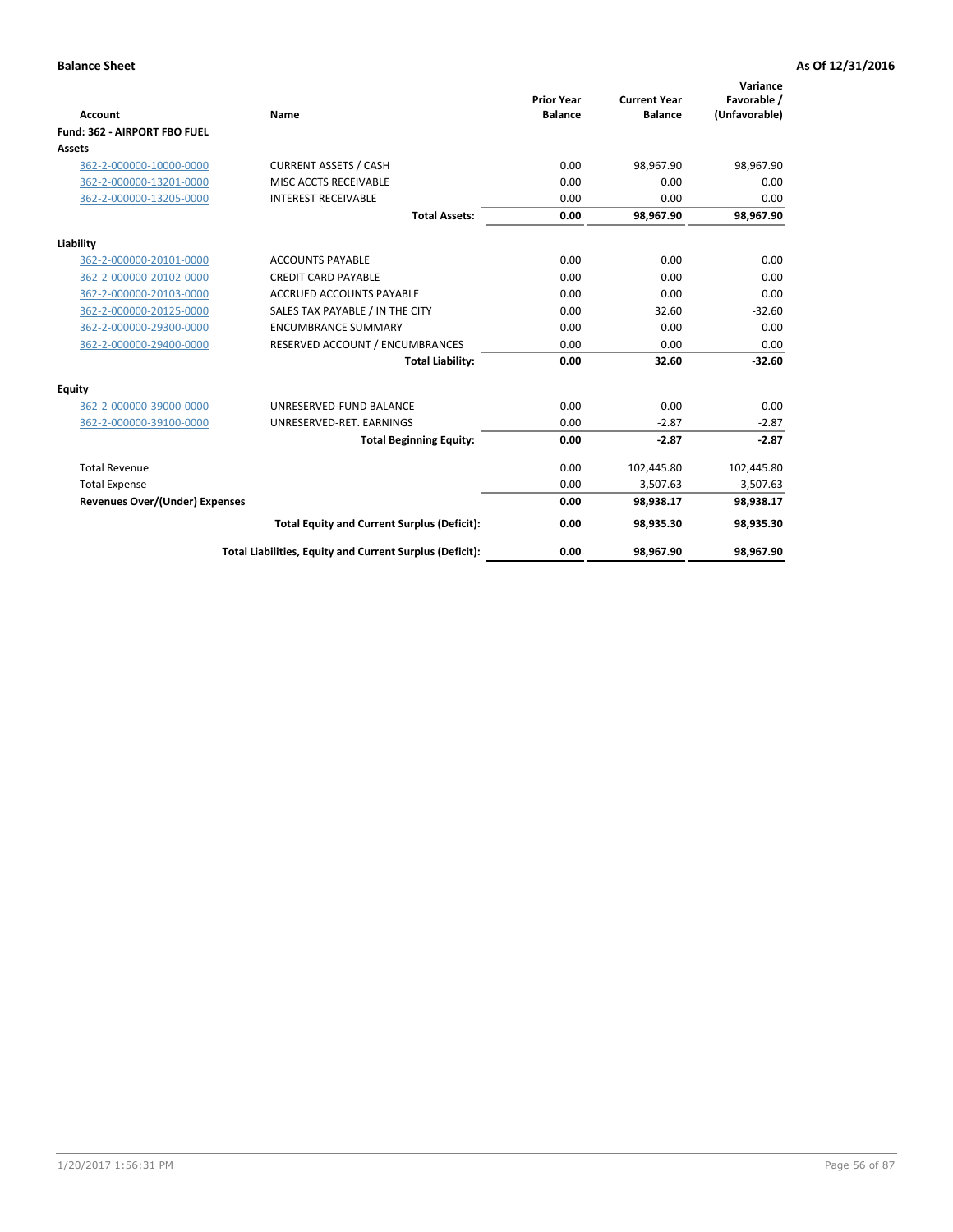|                         |                                       | <b>Prior Year</b> | <b>Current Year</b> | Variance<br>Favorable / |
|-------------------------|---------------------------------------|-------------------|---------------------|-------------------------|
| <b>Account</b>          | Name                                  | <b>Balance</b>    | <b>Balance</b>      | (Unfavorable)           |
| Fund: 400 - GOLF FUND   |                                       |                   |                     |                         |
| Assets                  |                                       |                   |                     |                         |
| 400-2-000000-10000-0000 | <b>CURRENT ASSETS / CASH</b>          | $-337,508.11$     | -330,703.83         | 6,804.28                |
| 400-2-000000-10304-0000 | CASH / PETTY CASH/CHANGE DRAWERS      | 200.00            | 200.00              | 0.00                    |
| 400-2-000000-13007-0000 | <b>RETURNED CHECKS</b>                | 0.00              | 0.00                | 0.00                    |
| 400-2-000000-13201-0000 | MISC ACCTS RECEIVABLE                 | 2,143.21          | 3,190.88            | 1,047.67                |
| 400-2-000000-13202-0000 | <b>EMPLOYEE ADVANCES</b>              | 0.00              | 0.00                | 0.00                    |
| 400-2-000000-13203-0000 | NON-CURRENT ASSETS / PREPAYMENTS      | 0.00              | 0.00                | 0.00                    |
| 400-2-000000-13205-0000 | <b>INTEREST RECEIVABLE</b>            | 0.00              | 0.00                | 0.00                    |
| 400-2-000000-13206-0000 | <b>CHARGES RECEIVABLE</b>             | 1,698.44          | 7,318.65            | 5,620.21                |
| 400-2-000000-15301-0000 | INVENTORIES / GOLF COURSE             | 7,253.50          | 7,272.38            | 18.88                   |
| 400-2-000000-16001-0000 | FIXED ASSETS / LAND                   | 93,000.00         | 93,000.00           | 0.00                    |
| 400-2-000000-16002-0000 | FIXED ASSETS / IMPROVMENTS-NON BUILDI | 521,160.58        | 521,160.58          | 0.00                    |
| 400-2-000000-16003-0000 | ACCUM DEPR / IMPROVEMENTS-NON BUILI   | -244,919.68       | $-262,245.70$       | $-17,326.02$            |
| 400-2-000000-16004-0000 | FIXED ASSETS / BUILDINGS              | 109,640.00        | 109,640.00          | 0.00                    |
| 400-2-000000-16005-0000 | <b>ACCUM DEPR / BUILDINGS</b>         | $-104,606.74$     | $-107,771.86$       | $-3,165.12$             |
| 400-2-000000-16201-0000 | FIXED ASSETS / MACHINERY AND EQUIPMEN | 67,625.00         | 51,957.00           | $-15,668.00$            |
| 400-2-000000-16202-0000 | ACCUM DEPR / MACHINERY AND EQUIPMEI   | $-67,625.00$      | $-51,957.00$        | 15,668.00               |
| 400-2-000000-16301-0000 | FIXED ASSETS / C W I P                | 0.00              | 0.00                | 0.00                    |
| 400-2-000000-17501-0000 | <b>EMPLOYEE CONTRIBUTIONS</b>         | 6,650.00          | 6,650.00            | 0.00                    |
| 400-2-000000-17504-0000 | <b>INVESTMENT RETURN</b>              | 4,827.00          | 4,827.00            | 0.00                    |
| 400-2-000000-17508-0000 | <b>EXPERIENCE DIFFERENCE</b>          | 58.00             | 58.00               | 0.00                    |
|                         | <b>Total Assets:</b>                  | 59,596.20         | 52,596.10           | $-7,000.10$             |
|                         |                                       |                   |                     |                         |
| Liability               |                                       |                   |                     |                         |
| 400-2-000000-20101-0000 | <b>ACCOUNTS PAYABLE</b>               | 0.00              | 0.00                | 0.00                    |
| 400-2-000000-20102-0000 | <b>CREDIT CARD PAYABLE</b>            | 0.00              | 0.00                | 0.00                    |
| 400-2-000000-20103-0000 | ACCRUED ACCOUNTS PAYABLE              | 0.00              | 0.00                | 0.00                    |
| 400-2-000000-20112-0000 | <b>ACCRUED INTEREST PAYABLE</b>       | 0.00              | 0.00                | 0.00                    |
| 400-2-000000-20124-0000 | <b>GOLF COURSE RESALE</b>             | 0.00              | 0.00                | 0.00                    |
| 400-2-000000-20125-0000 | SALES TAX PAYABLE / IN THE CITY       | 306.76            | 214.62              | 92.14                   |
| 400-2-000000-20139-0000 | RETAINAGES PAYABLE                    | 0.00              | 0.00                | 0.00                    |
| 400-2-000000-20141-0000 | <b>TELEPHONE CLEARING</b>             | 0.00              | 0.00                | 0.00                    |
| 400-2-000000-21001-0000 | <b>GENERAL FUND / GENERAL FUND</b>    | 0.00              | 0.00                | 0.00                    |
| 400-2-000000-21101-0000 | ENTERPRISE / WTR/WWTR UTILITY FUND    | 0.00              | 0.00                | 0.00                    |
| 400-2-000000-22001-0000 | <b>SALARIES PAYABLE</b>               | 4,343.20          | 4,793.59            | $-450.39$               |
| 400-2-000000-22002-0000 | VACATION/SICK PAYABLE                 | 12,984.33         | 16,586.69           | $-3,602.36$             |
| 400-2-000000-23001-0000 | CAPITAL LEASE PAYABLE                 | 0.00              | 0.00                | 0.00                    |
| 400-2-000000-24001-0000 | O/S CHECKS PAYABLE                    | 0.00              | 0.00                | 0.00                    |
| 400-2-000000-26001-0000 | COMPENSATED ABSENCES PAY              | 30,700.32         | 28,064.40           | 2,635.92                |
| 400-2-000000-27001-0000 | CONTRIBUTED CAPITAL                   | 0.00              | 0.00                | 0.00                    |
| 400-2-000000-27002-0000 | CONTRIBUTED CAPITAL / DEVELOPERS      | 0.00              | 0.00                | 0.00                    |
| 400-2-000000-29300-0000 | <b>ENCUMBRANCE SUMMARY</b>            | 0.00              | 0.00                | 0.00                    |
| 400-2-000000-29400-0100 | RESERVED ACCOUNT / ENCUMBRANCES       | 0.00              | 0.00                | 0.00                    |
| 400-2-000000-29999-0000 | <b>NET PENSION LIABILITY</b>          | 8,714.00          | 8,714.00            | 0.00                    |
|                         | <b>Total Liability:</b>               | 57,048.61         | 58,373.30           | $-1,324.69$             |
|                         |                                       |                   |                     |                         |
| <b>Equity</b>           |                                       |                   |                     |                         |
| 400-2-000000-39000-0000 | UNRESERVED-FUND BALANCE               | 0.00              | 0.00                | 0.00                    |
| 400-2-000000-39100-0000 | UNRESERVED-RET. EARNINGS              | 26,241.25         | $-2,885.54$         | $-29,126.79$            |
| 400-2-000000-39500-0000 | <b>NET POSITION - PENSION</b>         | $-44.00$          | $-44.00$            | 0.00                    |
|                         | <b>Total Beginning Equity:</b>        | 26,197.25         | $-2,929.54$         | $-29,126.79$            |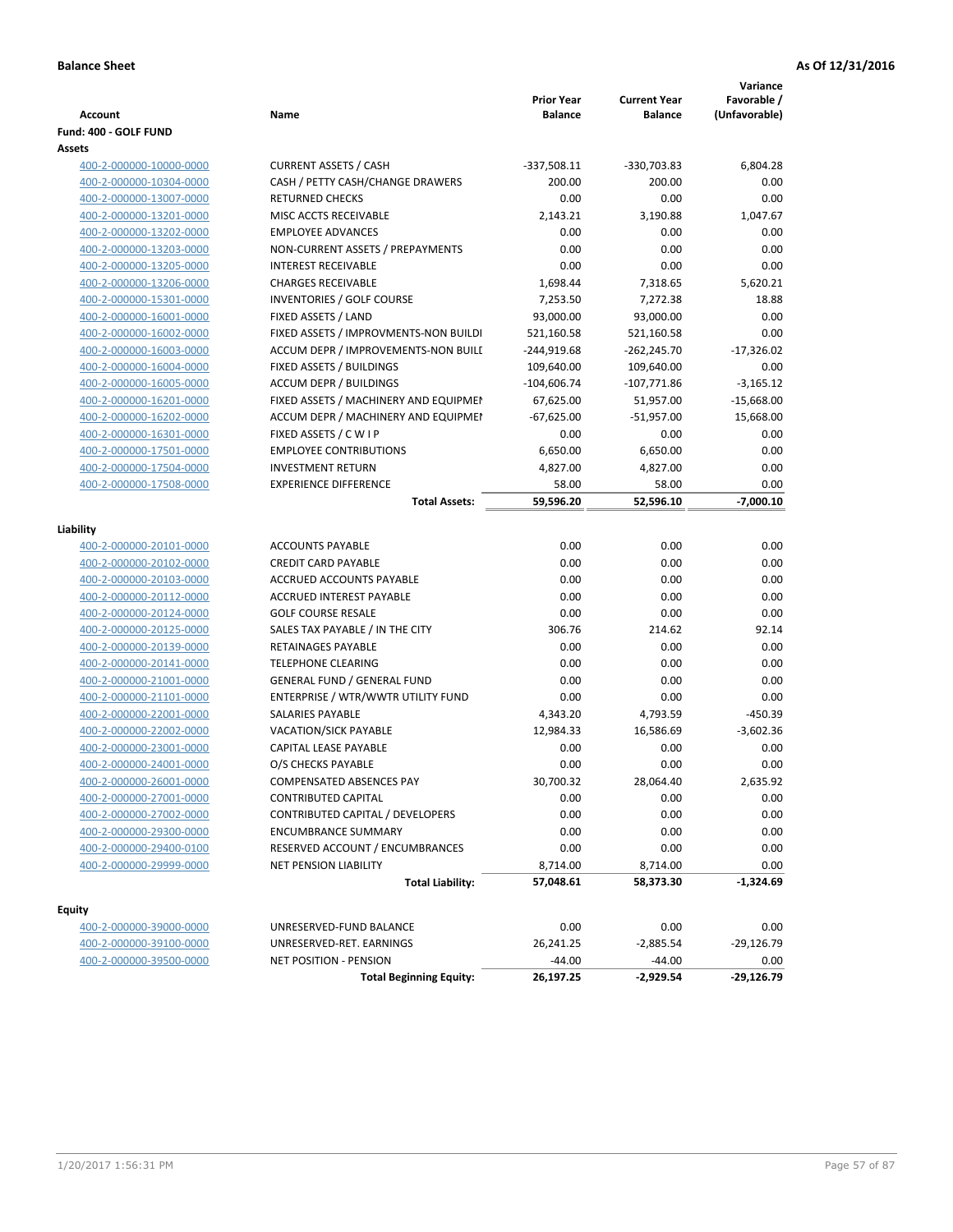| Account                               | Name                                                     | <b>Prior Year</b><br><b>Balance</b> | <b>Current Year</b><br><b>Balance</b> | Variance<br>Favorable /<br>(Unfavorable) |
|---------------------------------------|----------------------------------------------------------|-------------------------------------|---------------------------------------|------------------------------------------|
| <b>Total Revenue</b>                  |                                                          | 34,985.01                           | 49.947.18                             | 14,962.17                                |
| <b>Total Expense</b>                  |                                                          | 58,634.67                           | 52,794.83                             | 5,839.84                                 |
| <b>Revenues Over/(Under) Expenses</b> |                                                          | $-23,649.66$                        | $-2.847.65$                           | 20,802.01                                |
|                                       | <b>Total Equity and Current Surplus (Deficit):</b>       | 2.547.59                            | $-5.777.19$                           | $-8.324.78$                              |
|                                       | Total Liabilities, Equity and Current Surplus (Deficit): | 59,596.20                           | 52.596.11                             | -7,000.09                                |

**\*\*\*Warning: Account Authorization is turned on. Please run the Unauthorized Account Listing Report to see if you are out of balance due to missing accounts \*\*\***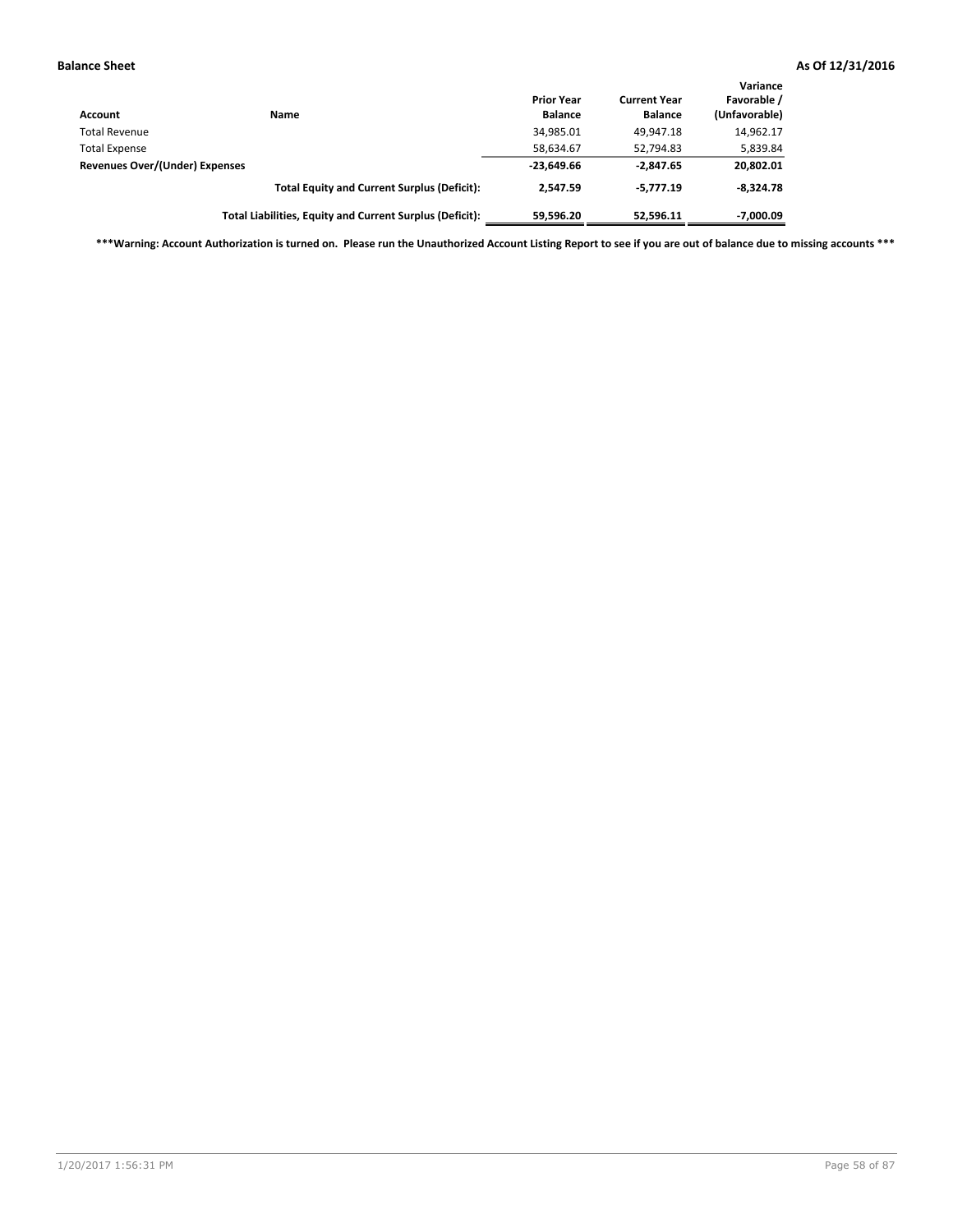|                                       |                                                          | <b>Prior Year</b> | <b>Current Year</b> | Variance<br>Favorable / |
|---------------------------------------|----------------------------------------------------------|-------------------|---------------------|-------------------------|
| <b>Account</b>                        | Name                                                     | <b>Balance</b>    | <b>Balance</b>      | (Unfavorable)           |
| <b>Fund: 500 - SANITATION FUND</b>    |                                                          |                   |                     |                         |
| <b>Assets</b>                         |                                                          |                   |                     |                         |
| 500-2-000000-10000-0000               | <b>CURRENT ASSETS / CASH</b>                             | 1,315,739.00      | 1,514,889.94        | 199,150.94              |
| 500-2-000000-13000-0000               | <b>CUSTOMER ACCTS RECEIVABLE</b>                         | 102,569.25        | 180,081.36          | 77,512.11               |
| 500-2-000000-13001-0000               | NON CURRENT CUSTOMER ACCTS RECEIVAE                      | 37,973.46         | 51,914.86           | 13,941.40               |
| 500-2-000000-13002-0000               | ALLOW FOR UNCOLLECT REC                                  | $-36,479.94$      | $-51,300.94$        | $-14,821.00$            |
| 500-2-000000-13003-0000               | UNBILLED YEAR-END ACCRUAL                                | 379,459.63        | 316,710.26          | $-62,749.37$            |
| 500-2-000000-13201-0000               | MISC ACCTS RECEIVABLE                                    | 185.00            | 185.00              | 0.00                    |
| 500-2-000000-17501-0000               | <b>EMPLOYEE CONTRIBUTIONS</b>                            | 6,650.00          | 6,650.00            | 0.00                    |
| 500-2-000000-17504-0000               | <b>INVESTMENT RETURN</b>                                 | 4,827.00          | 4,827.00            | 0.00                    |
| 500-2-000000-17508-0000               | <b>EXPERIENCE DIFFERENCE</b>                             | 58.00             | 58.00               | 0.00                    |
|                                       | <b>Total Assets:</b>                                     | 1,810,981.40      | 2,024,015.48        | 213,034.08              |
| Liability                             |                                                          |                   |                     |                         |
| 500-2-000000-20101-0000               | <b>ACCOUNTS PAYABLE</b>                                  | 0.00              | 0.00                | 0.00                    |
| 500-2-000000-20102-0000               | <b>CREDIT CARD PAYABLE</b>                               | 0.00              | 0.00                | 0.00                    |
| 500-2-000000-20103-0000               | ACCRUED ACCOUNTS PAYABLE                                 | 0.00              | 0.00                | 0.00                    |
| 500-2-000000-20125-0000               | SALES TAX PAYABLE / IN THE CITY                          | 19,990.32         | 21,332.65           | $-1,342.33$             |
| 500-2-000000-20126-0000               | SALES TAX PAYABLE / OUT OF CITY                          | 0.00              | 0.00                | 0.00                    |
| 500-2-000000-20133-0000               | <b>GARBAGE CLEARING</b>                                  | 0.00              | 0.00                | 0.00                    |
| 500-2-000000-20135-0000               | GARBAGE CLEARING / BAD DEBT EXPENS                       | 11,464.18         | 11,798.19           | $-334.01$               |
| 500-2-000000-20160-0000               | <b>UNAPPLIED CREDIT</b>                                  | 0.00              | 0.00                | 0.00                    |
| 500-2-000000-20201-0000               | <b>DEFERRED REVENUE</b>                                  | 0.00              | 0.00                | 0.00                    |
| 500-2-000000-21001-0000               | <b>GENERAL FUND / GENERAL FUND</b>                       | 0.00              | 0.00                | 0.00                    |
| 500-2-000000-22001-0000               | SALARIES PAYABLE                                         | 3,481.43          | 2,316.20            | 1,165.23                |
| 500-2-000000-22002-0000               | VACATION/SICK PAYABLE                                    | 4,512.22          | 8,786.50            | $-4,274.28$             |
| 500-2-000000-24002-0000               | <b>CUSTOMER DEPOSITS</b>                                 | 153,743.84        | 188,208.83          | $-34,464.99$            |
| 500-2-000000-24007-0000               | <b>BILLED DEPOSITS SUSPENSE</b>                          | 0.00              | 0.00                | 0.00                    |
| 500-2-000000-26001-0000               | <b>COMPENSATED ABSENCES PAY</b>                          | $-176.76$         | $-353.46$           | 176.70                  |
| 500-2-000000-29300-0000               | <b>ENCUMBRANCE SUMMARY</b>                               | 0.00              | 0.00                | 0.00                    |
| 500-2-000000-29400-0100               | RESERVED ACCOUNT / ENCUMBRANCES                          | 0.00              | 0.00                | 0.00                    |
| 500-2-000000-29999-0000               | <b>NET PENSION LIABILITY</b>                             | 8,714.00          | 8,714.00            | 0.00                    |
|                                       | <b>Total Liability:</b>                                  | 201,729.23        | 240,802.91          | $-39,073.68$            |
|                                       |                                                          |                   |                     |                         |
| Equity                                |                                                          |                   |                     |                         |
| 500-2-000000-39000-0000               | UNRESERVED-FUND BALANCE                                  | 0.00              | 0.00                | 0.00                    |
| 500-2-000000-39100-0000               | UNRESERVED-RET. EARNINGS                                 | 1,311,908.45      | 1,439,010.85        | 127,102.40              |
| 500-2-000000-39500-0000               | <b>NET POSITION - PENSION</b>                            | $-44.00$          | $-44.00$            | 0.00                    |
|                                       | <b>Total Beginning Equity:</b>                           | 1,311,864.45      | 1,438,966.85        | 127,102.40              |
| <b>Total Revenue</b>                  |                                                          | 983,913.24        | 1,018,560.82        | 34,647.58               |
| <b>Total Expense</b>                  |                                                          | 686,525.52        | 674,315.10          | 12,210.42               |
| <b>Revenues Over/(Under) Expenses</b> |                                                          | 297,387.72        | 344,245.72          | 46,858.00               |
|                                       | <b>Total Equity and Current Surplus (Deficit):</b>       | 1,609,252.17      | 1,783,212.57        | 173,960.40              |
|                                       | Total Liabilities, Equity and Current Surplus (Deficit): | 1,810,981.40      | 2,024,015.48        | 213,034.08              |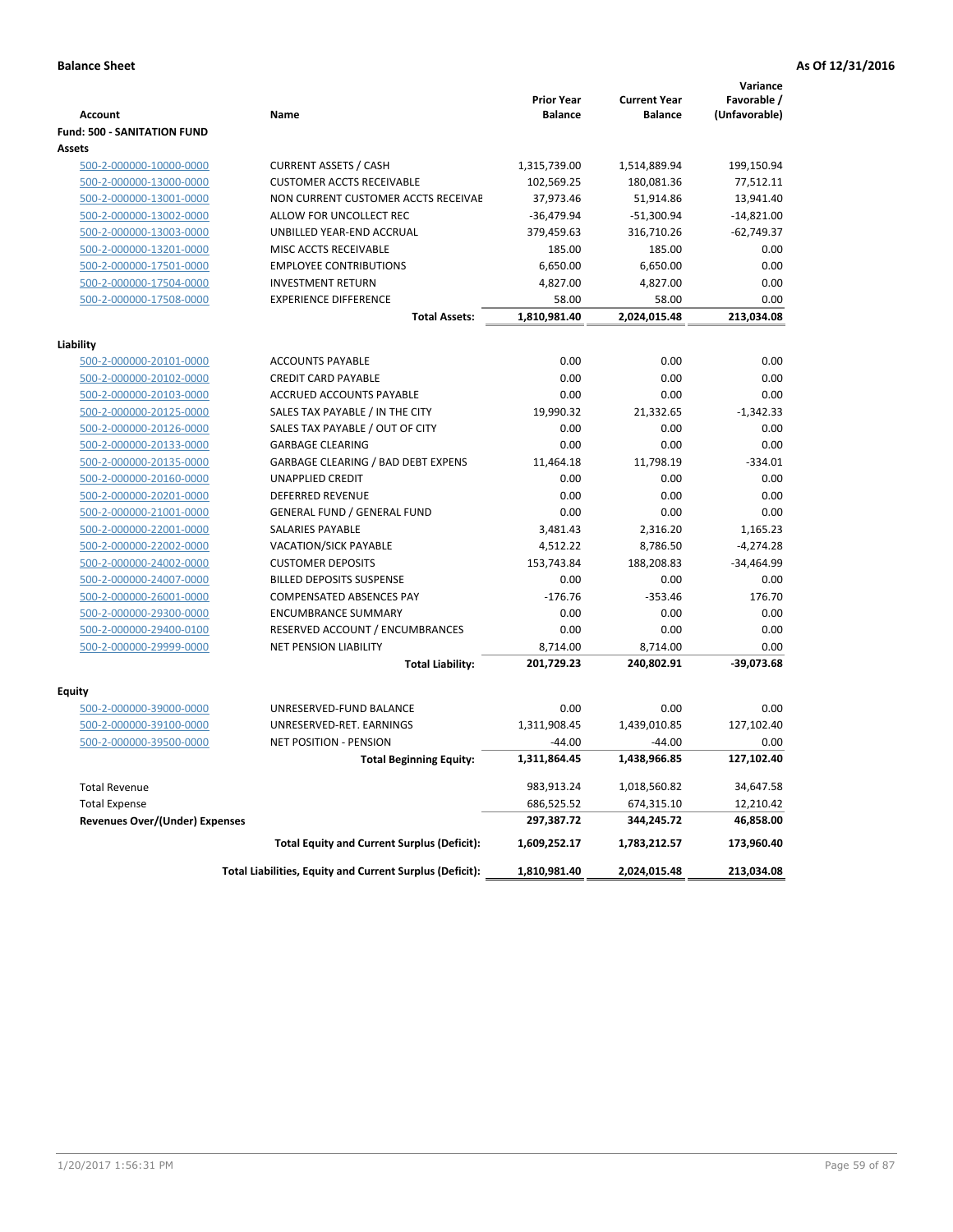| <b>Account</b>                                             | Name                                                     | <b>Prior Year</b><br><b>Balance</b> | <b>Current Year</b><br><b>Balance</b> | Variance<br>Favorable /<br>(Unfavorable) |
|------------------------------------------------------------|----------------------------------------------------------|-------------------------------------|---------------------------------------|------------------------------------------|
| <b>Fund: 561 - REGINAL HOUSEHOLD HAZARDOUS WASTE GRANT</b> |                                                          |                                     |                                       |                                          |
| <b>Assets</b>                                              |                                                          |                                     |                                       |                                          |
| 561-2-000000-10000-0000                                    | <b>CURRENT ASSETS / CASH</b>                             | 0.00                                | 0.00                                  | 0.00                                     |
| 561-2-000000-13201-0000                                    | MISC ACCTS RECEIVABLE                                    | 0.00                                | 0.00                                  | 0.00                                     |
| 561-2-000000-13205-0000                                    | <b>INTEREST RECEIVABLE</b>                               | 0.00                                | 0.00                                  | 0.00                                     |
|                                                            | <b>Total Assets:</b>                                     | 0.00                                | 0.00                                  | 0.00                                     |
| Liability                                                  |                                                          |                                     |                                       |                                          |
| 561-2-000000-20101-0000                                    | <b>ACCOUNTS PAYABLE</b>                                  | 0.00                                | 0.00                                  | 0.00                                     |
| 561-2-000000-20102-0000                                    | <b>CREDIT CARD PAYABLE</b>                               | 0.00                                | 0.00                                  | 0.00                                     |
| 561-2-000000-20103-0000                                    | <b>ACCRUED ACCOUNTS PAYABLE</b>                          | 0.00                                | 0.00                                  | 0.00                                     |
| 561-2-000000-21140-0000                                    | DUE TO / SANITATION FUND                                 | 0.00                                | 0.00                                  | 0.00                                     |
| 561-2-000000-29300-0000                                    | <b>ENCUMBRANCE SUMMARY</b>                               | 0.00                                | 0.00                                  | 0.00                                     |
| 561-2-000000-29400-0100                                    | RESERVED ACCOUNT / ENCUMBRANCES                          | 0.00                                | 0.00                                  | 0.00                                     |
|                                                            | <b>Total Liability:</b>                                  | 0.00                                | 0.00                                  | 0.00                                     |
| <b>Equity</b>                                              |                                                          |                                     |                                       |                                          |
| 561-2-000000-39100-0000                                    | UNRESERVED-RET. EARNINGS                                 | 0.00                                | 0.00                                  | 0.00                                     |
|                                                            | <b>Total Beginning Equity:</b>                           | 0.00                                | 0.00                                  | 0.00                                     |
| <b>Total Revenue</b>                                       |                                                          | 0.00                                | 0.00                                  | 0.00                                     |
| <b>Total Expense</b>                                       |                                                          | 0.00                                | 0.00                                  | 0.00                                     |
| <b>Revenues Over/(Under) Expenses</b>                      |                                                          | 0.00                                | 0.00                                  | 0.00                                     |
|                                                            | <b>Total Equity and Current Surplus (Deficit):</b>       | 0.00                                | 0.00                                  | 0.00                                     |
|                                                            | Total Liabilities, Equity and Current Surplus (Deficit): | 0.00                                | 0.00                                  | 0.00                                     |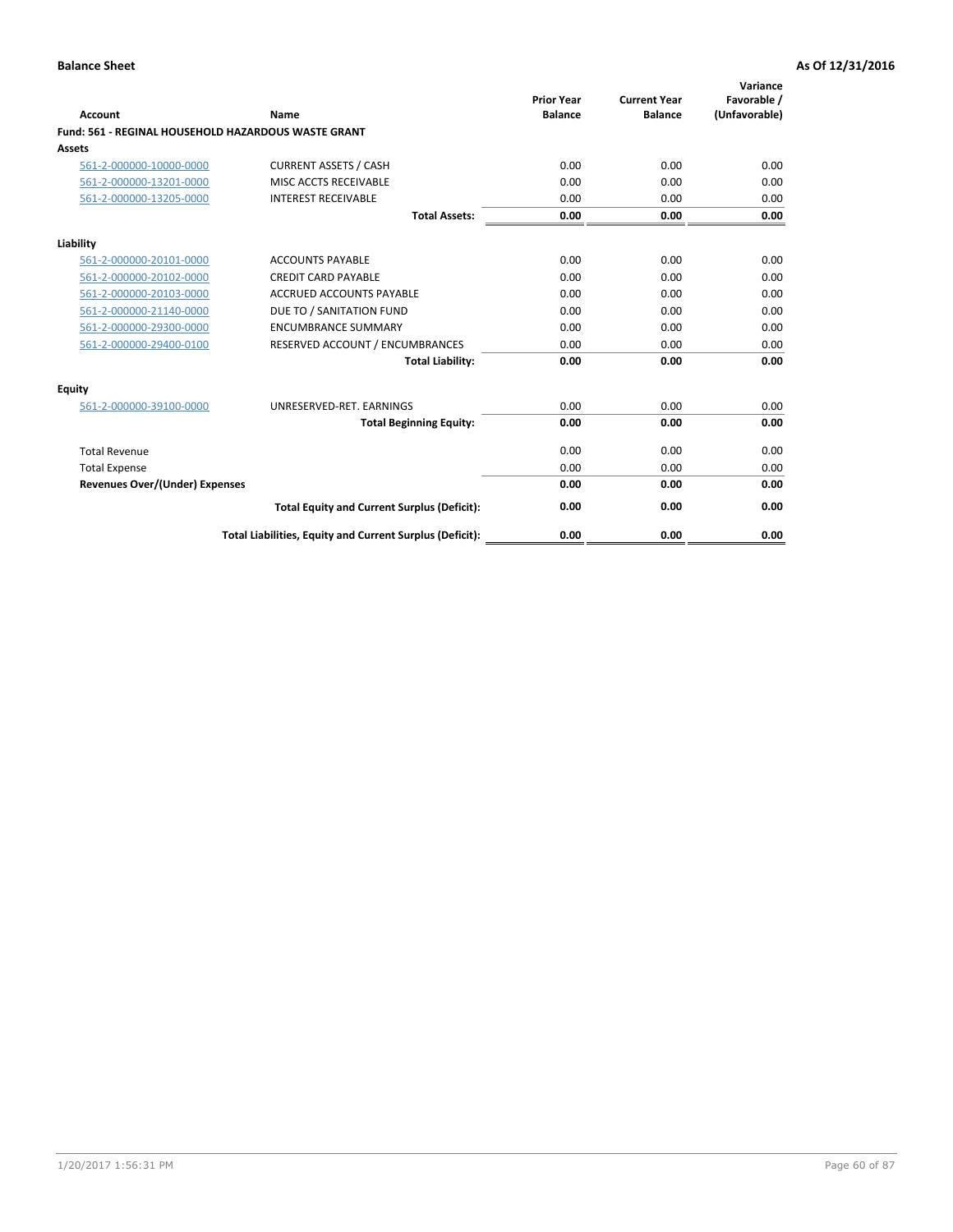| Account                                      | Name                                                     | <b>Prior Year</b><br><b>Balance</b> | <b>Current Year</b><br><b>Balance</b> | Variance<br>Favorable /<br>(Unfavorable) |
|----------------------------------------------|----------------------------------------------------------|-------------------------------------|---------------------------------------|------------------------------------------|
| Fund: 601 - CENTRAL SERVICE FUND             |                                                          |                                     |                                       |                                          |
| Assets                                       |                                                          |                                     |                                       |                                          |
| 601-2-000000-10000-0000                      | <b>CURRENT ASSETS / CASH</b>                             | 174,526.36                          | 68,335.42                             | $-106, 190.94$                           |
| 601-2-000000-13201-0000                      | MISC ACCTS RECEIVABLE                                    | 0.00                                | 0.00                                  | 0.00                                     |
| 601-2-000000-13203-0000                      | NON-CURRENT ASSETS / PREPAYMENTS                         | 0.00                                | 0.00                                  | 0.00                                     |
| 601-2-000000-13204-0000                      | PREPAYMENTS / INSURANCE PREPAYMENT                       | 0.00                                | 0.00                                  | 0.00                                     |
| 601-2-000000-13205-0000                      | <b>INTEREST RECEIVABLE</b>                               | 0.00                                | 0.00                                  | 0.00                                     |
| 601-2-000000-15001-0000                      | <b>INVENTORIES / POSTAGE</b>                             | 0.00                                | 0.00                                  | 0.00                                     |
| 601-2-000000-15101-0000                      | <b>FACILITIES MAINT STOCK</b>                            | 11,747.23                           | 20,657.93                             | 8,910.70                                 |
| 601-2-000000-15201-0000                      | <b>INVENTORIES / GARAGE</b>                              | 85,381.17                           | 150,084.49                            | 64,703.32                                |
| 601-2-000000-16001-0000                      | FIXED ASSETS / LAND                                      | 0.00                                | 0.00                                  | 0.00                                     |
| 601-2-000000-16002-0000                      | FIXED ASSETS / IMPROVMENTS-NON BUILDI                    | 0.00                                | 0.00                                  | 0.00                                     |
| 601-2-000000-16003-0000                      | ACCUM DEPR / IMPROVEMENTS-NON BUILI                      | 0.00                                | 0.00                                  | 0.00                                     |
| 601-2-000000-16004-0000                      | FIXED ASSETS / BUILDINGS                                 | 100,832.00                          | 100,832.00                            | 0.00                                     |
| 601-2-000000-16005-0000                      | <b>ACCUM DEPR / BUILDINGS</b>                            | $-100,832.00$                       | $-100,832.00$                         | 0.00                                     |
| 601-2-000000-16201-0000                      | FIXED ASSETS / MACHINERY AND EQUIPMEN                    | 166,476.00                          | 166,476.00                            | 0.00                                     |
| 601-2-000000-16202-0000                      | ACCUM DEPR / MACHINERY AND EQUIPMEI                      | $-163,814.71$                       | $-166,476.00$                         | $-2,661.29$                              |
| 601-2-000000-17501-0000                      | <b>EMPLOYEE CONTRIBUTIONS</b>                            | 26,599.00                           | 26,599.00                             | 0.00                                     |
| 601-2-000000-17504-0000                      | <b>INVESTMENT RETURN</b>                                 | 19,307.00                           | 19,307.00                             | 0.00                                     |
| 601-2-000000-17508-0000                      | <b>EXPERIENCE DIFFERENCE</b>                             | 232.00                              | 232.00                                | 0.00                                     |
|                                              | <b>Total Assets:</b>                                     | 320,454.05                          | 285,215.84                            | $-35,238.21$                             |
| Liability                                    |                                                          |                                     |                                       |                                          |
| 601-2-000000-20101-0000                      | <b>ACCOUNTS PAYABLE</b>                                  | 0.00                                | 0.00                                  | 0.00                                     |
| 601-2-000000-20102-0000                      | <b>CREDIT CARD PAYABLE</b>                               | 0.00                                | 0.00                                  | 0.00                                     |
| 601-2-000000-20103-0000                      | ACCRUED ACCOUNTS PAYABLE                                 | 0.00                                | 0.00                                  | 0.00                                     |
| 601-2-000000-20115-0000                      | <b>DRINK SUPPLY</b>                                      | 0.00                                | 0.00                                  | 0.00                                     |
| 601-2-000000-20141-0000                      | <b>TELEPHONE CLEARING</b>                                | 0.00                                | 0.00                                  | 0.00                                     |
| 601-2-000000-20148-0000                      | <b>FLEET FUEL CLEARING</b>                               | 0.00                                | 0.00                                  | 0.00                                     |
| 601-2-000000-20149-0000                      | FLEET MAINTENANCE CLEARING                               | 0.00                                | $-16.48$                              | 16.48                                    |
| 601-2-000000-20201-0000                      | <b>DEFERRED REVENUE</b>                                  | 0.00                                | 0.00                                  | 0.00                                     |
| 601-2-000000-21001-0000                      | <b>GENERAL FUND / GENERAL FUND</b>                       | 0.00                                | 0.00                                  | 0.00                                     |
| 601-2-000000-21101-0000                      | ENTERPRISE / WTR/WWTR UTILITY FUND                       | 0.00                                | 0.00                                  | 0.00                                     |
| 601-2-000000-22001-0000                      | SALARIES PAYABLE                                         | 12,654.55                           | 16,959.79                             | $-4,305.24$                              |
| 601-2-000000-22002-0000                      | <b>VACATION/SICK PAYABLE</b>                             | 38,440.79                           | 36,970.43                             | 1,470.36                                 |
| 601-2-000000-24011-0000                      | <b>CIVIC CENTER DEPOSITS</b>                             | 0.00                                | 0.00                                  | 0.00                                     |
| 601-2-000000-24012-0000                      | <b>AUDITORIUM DEPOSITS</b>                               | 0.00                                | 0.00                                  | 0.00                                     |
| 601-2-000000-26001-0000                      | <b>COMPENSATED ABSENCES PAY</b>                          | 22,239.02                           | 16,337.34                             | 5,901.68                                 |
| 601-2-000000-27001-0000                      | <b>CONTRIBUTED CAPITAL</b>                               | 0.00                                | 0.00                                  | 0.00                                     |
| 601-2-000000-29300-0000                      | <b>ENCUMBRANCE SUMMARY</b>                               | 0.00                                | 0.00                                  | 0.00                                     |
| 601-2-000000-29400-0100                      | RESERVED ACCOUNT / ENCUMBRANCES                          | 0.00                                | 0.00                                  | 0.00                                     |
| 601-2-000000-29999-0000                      | NET PENSION LIABILITY                                    | 34,854.00                           | 34,854.00                             | 0.00                                     |
|                                              | <b>Total Liability:</b>                                  | 108,188.36                          | 105,105.08                            | 3,083.28                                 |
| Equity                                       |                                                          |                                     |                                       |                                          |
| 601-2-000000-39000-0000                      | UNRESERVED-FUND BALANCE                                  | 0.00                                | 0.00                                  | 0.00                                     |
| 601-2-000000-39100-0000                      | UNRESERVED-RET. EARNINGS                                 | 218,033.60                          | 206,659.97                            | $-11,373.63$                             |
| 601-2-000000-39500-0000                      | NET POSITION - PENSION                                   | $-175.00$                           | $-175.00$                             | 0.00                                     |
|                                              | <b>Total Beginning Equity:</b>                           | 217,858.60                          | 206,484.97                            | $-11,373.63$                             |
|                                              |                                                          |                                     |                                       |                                          |
| <b>Total Revenue</b><br><b>Total Expense</b> |                                                          | 210,468.99<br>216,061.90            | 203,301.51<br>229,675.79              | $-7,167.48$<br>$-13,613.89$              |
| Revenues Over/(Under) Expenses               |                                                          | -5,592.91                           | -26,374.28                            | -20,781.37                               |
|                                              | <b>Total Equity and Current Surplus (Deficit):</b>       | 212,265.69                          | 180,110.69                            | $-32,155.00$                             |
|                                              | Total Liabilities, Equity and Current Surplus (Deficit): | 320,454.05                          | 285,215.77                            | -35,238.28                               |

**\*\*\*Warning: Account Authorization is turned on. Please run the Unauthorized Account Listing Report to see if you are out of balance due to missing accounts \*\*\***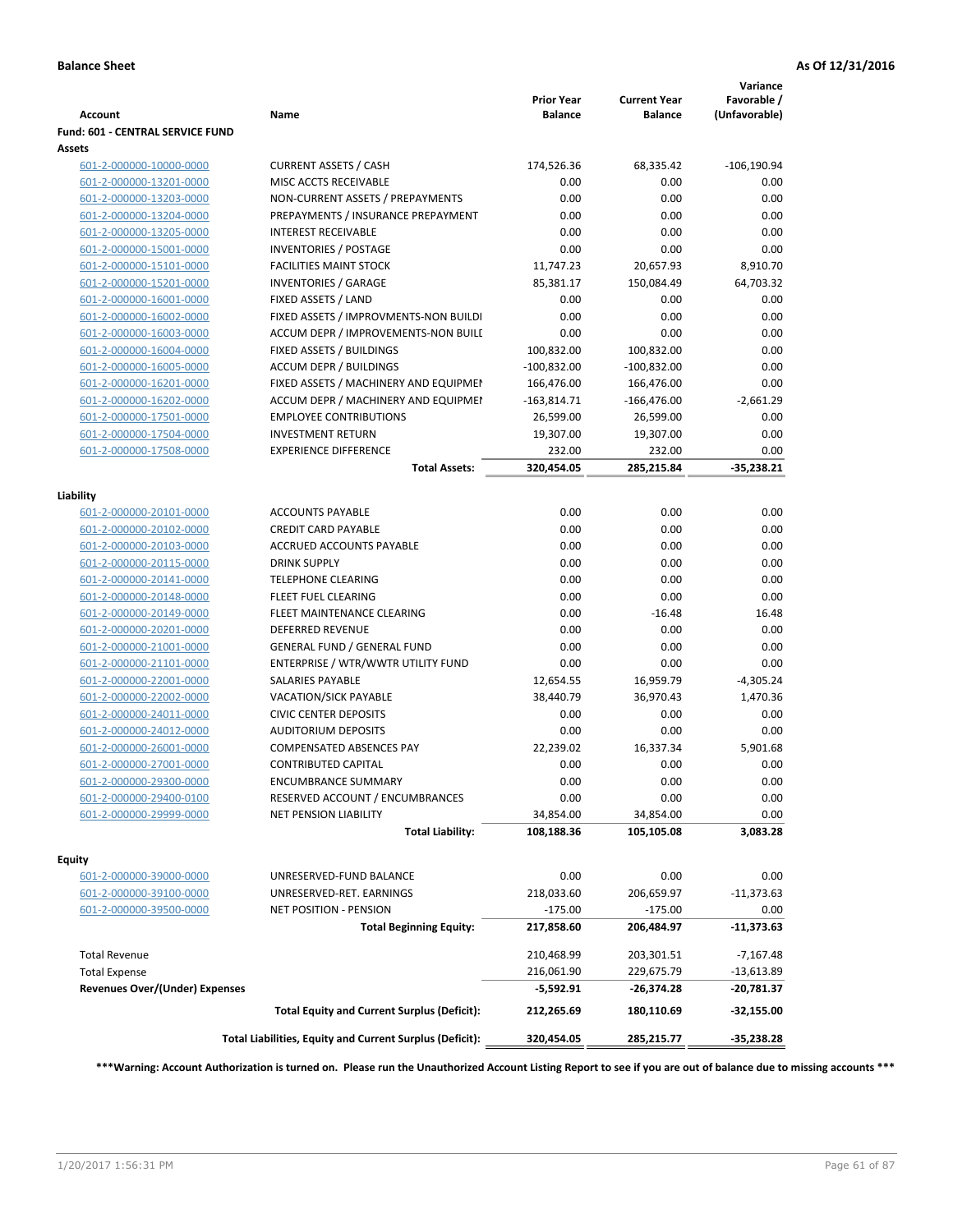| Account                               | Name                                                     | <b>Prior Year</b><br><b>Balance</b> | <b>Current Year</b><br><b>Balance</b> | Variance<br>Favorable /<br>(Unfavorable) |
|---------------------------------------|----------------------------------------------------------|-------------------------------------|---------------------------------------|------------------------------------------|
| <b>Fund: 602 - INSURANCE FUND</b>     |                                                          |                                     |                                       |                                          |
| <b>Assets</b>                         |                                                          |                                     |                                       |                                          |
| 602-2-000000-10000-0000               | <b>CURRENT ASSETS / CASH</b>                             | 475,698.45                          | 62,293.47                             | $-413,404.98$                            |
| 602-2-000000-13201-0000               | MISC ACCTS RECEIVABLE                                    | 0.00                                | 0.00                                  | 0.00                                     |
| 602-2-000000-13204-0000               | PREPAYMENTS / INSURANCE PREPAYMENT                       | 0.00                                | 0.00                                  | 0.00                                     |
| 602-2-000000-13205-0000               | <b>INTEREST RECEIVABLE</b>                               | 0.00                                | 0.00                                  | 0.00                                     |
|                                       | <b>Total Assets:</b>                                     | 475,698.45                          | 62,293.47                             | $-413,404.98$                            |
| Liability                             |                                                          |                                     |                                       |                                          |
| 602-2-000000-20101-0000               | <b>ACCOUNTS PAYABLE</b>                                  | 950.91                              | $-2,600.09$                           | 3,551.00                                 |
| 602-2-000000-20102-0000               | <b>CREDIT CARD PAYABLE</b>                               | 0.00                                | 0.00                                  | 0.00                                     |
| 602-2-000000-20103-0000               | <b>ACCRUED ACCOUNTS PAYABLE</b>                          | 0.00                                | 0.00                                  | 0.00                                     |
| 602-2-000000-20201-0000               | <b>DEFERRED REVENUE</b>                                  | 0.00                                | 0.00                                  | 0.00                                     |
| 602-2-000000-29300-0000               | <b>ENCUMBRANCE SUMMARY</b>                               | 0.00                                | 0.00                                  | 0.00                                     |
| 602-2-000000-29400-0100               | RESERVED ACCOUNT / ENCUMBRANCES                          | 0.00                                | 0.00                                  | 0.00                                     |
|                                       | <b>Total Liability:</b>                                  | 950.91                              | $-2,600.09$                           | 3,551.00                                 |
| <b>Equity</b>                         |                                                          |                                     |                                       |                                          |
| 602-2-000000-39000-0000               | UNRESERVED-FUND BALANCE                                  | 0.00                                | 0.00                                  | 0.00                                     |
| 602-2-000000-39100-0000               | UNRESERVED-RET. EARNINGS                                 | 1,390,194.04                        | 691,258.15                            | -698,935.89                              |
|                                       | <b>Total Beginning Equity:</b>                           | 1,390,194.04                        | 691,258.15                            | -698,935.89                              |
| <b>Total Revenue</b>                  |                                                          | 1,215,367.94                        | 1,239,548.57                          | 24,180.63                                |
| <b>Total Expense</b>                  |                                                          | 2,130,814.44                        | 1,865,913.16                          | 264,901.28                               |
| <b>Revenues Over/(Under) Expenses</b> |                                                          | $-915,446.50$                       | $-626,364.59$                         | 289,081.91                               |
|                                       | <b>Total Equity and Current Surplus (Deficit):</b>       | 474,747.54                          | 64,893.56                             | -409,853.98                              |
|                                       | Total Liabilities, Equity and Current Surplus (Deficit): | 475,698.45                          | 62.293.47                             | -413.404.98                              |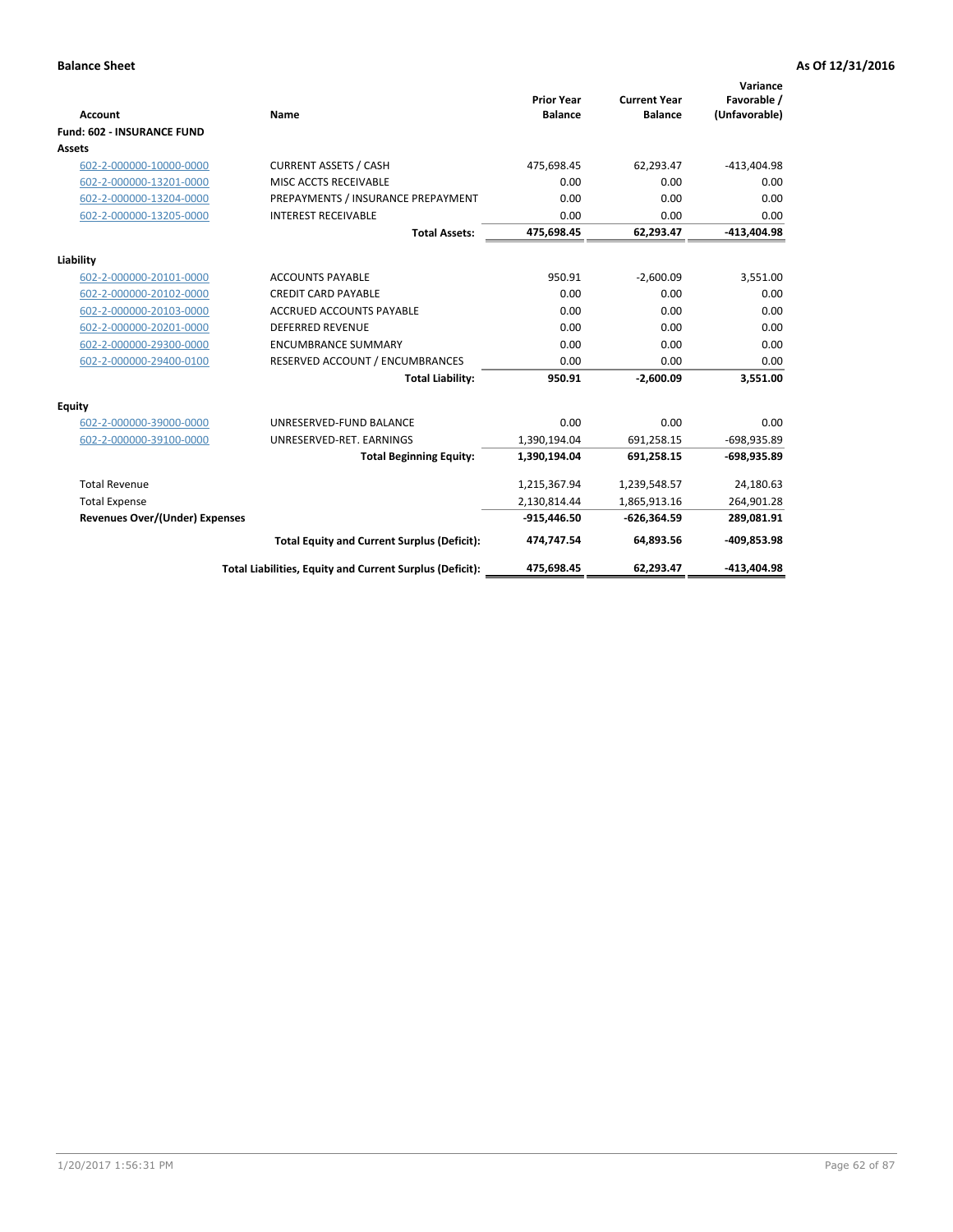|                                       |                                                          | <b>Prior Year</b> | <b>Current Year</b> | Variance<br>Favorable / |
|---------------------------------------|----------------------------------------------------------|-------------------|---------------------|-------------------------|
| <b>Account</b>                        | Name                                                     | <b>Balance</b>    | <b>Balance</b>      | (Unfavorable)           |
| Fund: 604 - MIS FUND                  |                                                          |                   |                     |                         |
| Assets                                |                                                          |                   |                     |                         |
| 604-2-000000-10000-0000               | <b>CURRENT ASSETS / CASH</b>                             | $-7,813.32$       | 150,706.63          | 158,519.95              |
| 604-2-000000-13201-0000               | MISC ACCTS RECEIVABLE                                    | 0.00              | 0.00                | 0.00                    |
| 604-2-000000-13202-1400               | <b>EMPLOYEE ADVANCES</b>                                 | 0.00              | 0.00                | 0.00                    |
| 604-2-000000-13203-0000               | NON-CURRENT ASSETS / PREPAYMENTS                         | 0.00              | 0.00                | 0.00                    |
| 604-2-000000-13205-0000               | <b>INTEREST RECEIVABLE</b>                               | 0.00              | 0.00                | 0.00                    |
| 604-2-000000-15601-0000               | IT NETWORK PRINTER SUPPLY INVENTORY                      | 0.00              | 0.00                | 0.00                    |
| 604-2-000000-16004-0000               | FIXED ASSETS / BUILDINGS                                 | 0.00              | 0.00                | 0.00                    |
| 604-2-000000-16005-0000               | <b>ACCUM DEPR / BUILDINGS</b>                            | 0.00              | 0.00                | 0.00                    |
| 604-2-000000-16201-0000               | FIXED ASSETS / MACHINERY AND EQUIPMEN                    | 1,544,318.35      | 1,544,318.35        | 0.00                    |
| 604-2-000000-16202-0000               | ACCUM DEPR / MACHINERY AND EQUIPMEI                      | $-1,160,566.21$   | $-1,324,554.90$     | $-163,988.69$           |
| 604-2-000000-16301-0000               | FIXED ASSETS / C W I P                                   | $-0.20$           | $-0.20$             | 0.00                    |
| 604-2-000000-17501-0000               | <b>EMPLOYEE CONTRIBUTIONS</b>                            | 13,299.00         | 13,299.00           | 0.00                    |
| 604-2-000000-17504-0000               | <b>INVESTMENT RETURN</b>                                 | 9,654.00          | 9,654.00            | 0.00                    |
| 604-2-000000-17508-0000               | <b>EXPERIENCE DIFFERENCE</b>                             | 116.00            | 116.00              | 0.00                    |
|                                       | <b>Total Assets:</b>                                     | 399.007.62        | 393,538.88          | $-5,468.74$             |
|                                       |                                                          |                   |                     |                         |
| Liability                             |                                                          |                   |                     |                         |
| 604-2-000000-20101-0000               | <b>ACCOUNTS PAYABLE</b>                                  | 11,104.00         | 11,104.00           | 0.00                    |
| 604-2-000000-20102-0000               | <b>CREDIT CARD PAYABLE</b>                               | 0.00              | 0.00                | 0.00                    |
| 604-2-000000-20103-0000               | ACCRUED ACCOUNTS PAYABLE                                 | 0.00              | 0.00                | 0.00                    |
| 604-2-000000-20141-0000               | <b>TELEPHONE CLEARING</b>                                | 0.00              | 0.00                | 0.00                    |
| 604-2-000000-21035-0000               | DEBT SERVICE / DUE TO DEBT SERVICE                       | 0.00              | 0.00                | 0.00                    |
| 604-2-000000-22001-0000               | SALARIES PAYABLE                                         | 8,257.21          | 9,550.49            | $-1,293.28$             |
| 604-2-000000-22002-0000               | VACATION/SICK PAYABLE                                    | 14,533.72         | 11,809.39           | 2,724.33                |
| 604-2-000000-22208-0000               | INSURANCE / AMERICAN FIDELITY                            | 0.00              | 0.00                | 0.00                    |
| 604-2-000000-23001-0000               | <b>CAPITAL LEASE PAYABLE</b>                             | 56,149.62         | 56,850.00           | $-700.38$               |
| 604-2-000000-23101-0000               | <b>CAPITAL LEASE PAYABLE</b>                             | 15,133.95         | 0.60                | 15,133.35               |
| 604-2-000000-26001-0000               | <b>COMPENSATED ABSENCES PAY</b>                          | 10,452.61         | 20,904.77           | $-10,452.16$            |
| 604-2-000000-27001-0000               | <b>CONTRIBUTED CAPITAL</b>                               | 0.00              | 0.00                | 0.00                    |
| 604-2-000000-29300-0000               | <b>ENCUMBRANCE SUMMARY</b>                               | 0.00              | 0.00                | 0.00                    |
| 604-2-000000-29400-0100               | RESERVED ACCOUNT / ENCUMBRANCES                          | 0.27              | 0.27                | 0.00                    |
| 604-2-000000-29999-0000               | <b>NET PENSION LIABILITY</b>                             | 17,427.00         | 17,427.00           | 0.00                    |
| 604-2-000000-92194-0101               | <b>BANK ONE / DIGITEC</b>                                | 0.00              | 0.00                | 0.00                    |
|                                       | <b>Total Liability:</b>                                  | 133,058.38        | 127,646.52          | 5,411.86                |
| Equity                                |                                                          |                   |                     |                         |
| 604-2-000000-39000-0000               | UNRESERVED-FUND BALANCE                                  | 0.00              | 0.00                | 0.00                    |
| 604-2-000000-39100-0000               | UNRESERVED-RET. EARNINGS                                 | 313,305.00        | 255,823.14          | -57,481.86              |
| 604-2-000000-39500-0000               | NET POSITION - PENSION                                   | $-88.00$          | $-88.00$            | 0.00                    |
|                                       | <b>Total Beginning Equity:</b>                           | 313,217.00        | 255,735.14          | -57,481.86              |
| <b>Total Revenue</b>                  |                                                          | 227,896.71        | 202,037.76          | $-25,858.95$            |
| <b>Total Expense</b>                  |                                                          | 275,164.47        | 191,880.54          | 83,283.93               |
| <b>Revenues Over/(Under) Expenses</b> |                                                          | $-47,267.76$      | 10,157.22           | 57,424.98               |
|                                       | <b>Total Equity and Current Surplus (Deficit):</b>       | 265,949.24        | 265,892.36          | $-56.88$                |
|                                       | Total Liabilities, Equity and Current Surplus (Deficit): | 399,007.62        | 393,538.88          | $-5,468.74$             |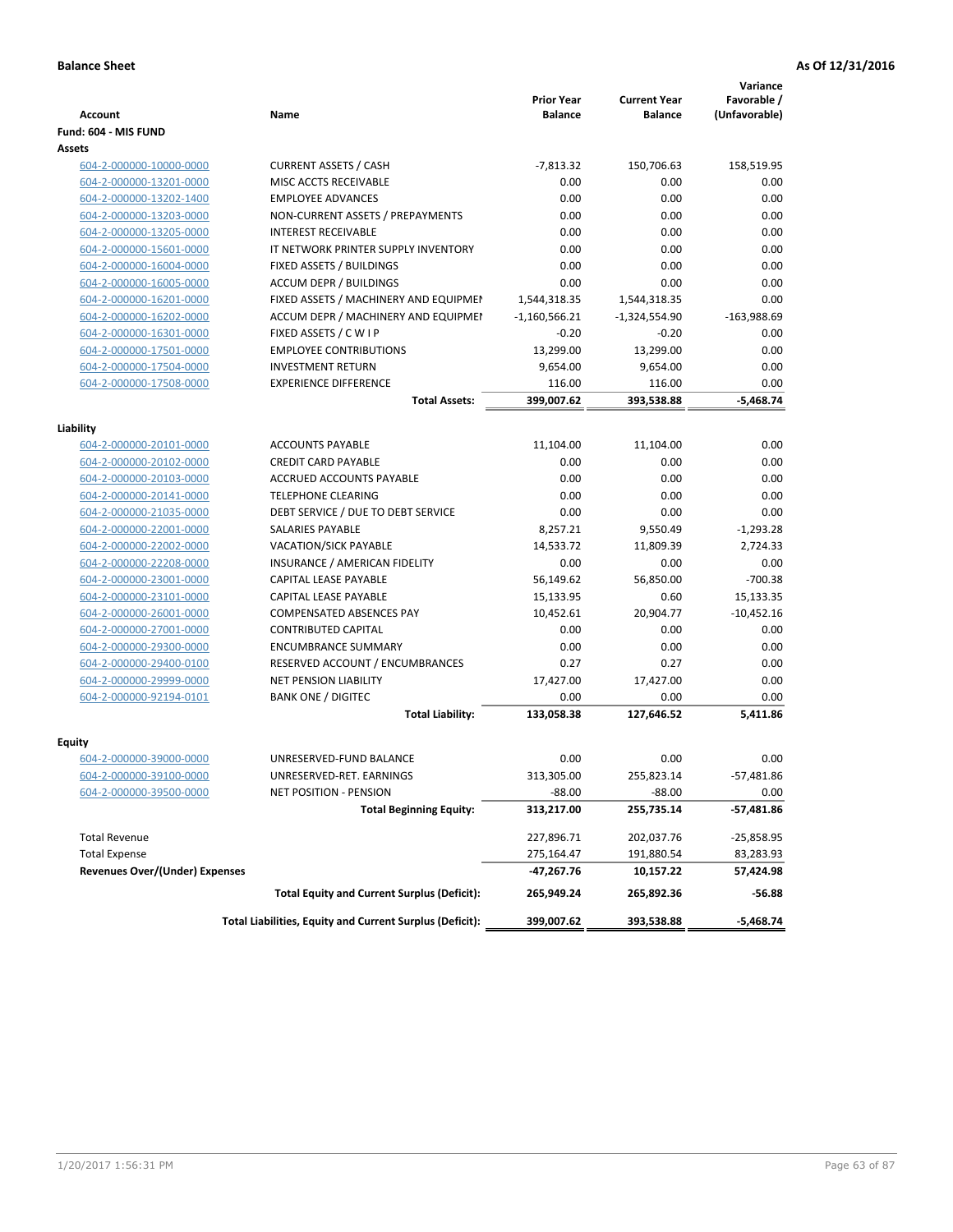| <b>Account</b>                        | Name                                                     | <b>Prior Year</b><br><b>Balance</b> | <b>Current Year</b><br><b>Balance</b> | Variance<br>Favorable /<br>(Unfavorable) |
|---------------------------------------|----------------------------------------------------------|-------------------------------------|---------------------------------------|------------------------------------------|
| Fund: 660 - VEHICLE REPLACEMENT FUND  |                                                          |                                     |                                       |                                          |
| Assets                                |                                                          |                                     |                                       |                                          |
| 660-2-000000-10000-0000               | <b>CURRENT ASSETS / CASH</b>                             | 278,946.34                          | -210,278.39                           | -489,224.73                              |
| 660-2-000000-11309-0000               | TAX ANTICIPATION NOTES                                   | 0.00                                | 0.00                                  | 0.00                                     |
| 660-2-000000-11510-0000               | PUBLIC SAFETY VEHICLE REPLACEMENT                        | 904.94                              | 54,986.18                             | 54,081.24                                |
| 660-2-000000-11520-0000               | <b>CERTIFICATES OF DEPOSIT</b>                           | 300,000.00                          | 0.00                                  | $-300,000.00$                            |
| 660-2-000000-11530-0000               | TexasTERM CP                                             | 0.00                                | 500,000.00                            | 500,000.00                               |
| 660-2-000000-13201-0000               | MISC ACCTS RECEIVABLE                                    | 0.00                                | 0.00                                  | 0.00                                     |
| 660-2-000000-13205-0000               | <b>INTEREST RECEIVABLE</b>                               | 0.00                                | 0.00                                  | 0.00                                     |
| 660-2-000000-16201-0000               | FIXED ASSETS / MACHINERY AND EQUIPMEN                    | 8,459,168.27                        | 8,408,537.85                          | $-50,630.42$                             |
| 660-2-000000-16202-0000               | ACCUM DEPR / MACHINERY AND EQUIPMEI                      | $-6,395,288.99$                     | $-6,402,547.37$                       | $-7,258.38$                              |
| 660-2-000000-16301-0000               | FIXED ASSETS / C W I P                                   | 0.00                                | 0.00                                  | 0.00                                     |
| 660-2-000000-39300-0000               | RESERVED ACCOUNT / ESCROW BALANCE                        | 0.00                                | 0.00                                  | 0.00                                     |
|                                       | <b>Total Assets:</b>                                     | 2,643,730.56                        | 2,350,698.27                          | -293,032.29                              |
| Liability                             |                                                          |                                     |                                       |                                          |
| 660-2-000000-20101-0000               | <b>ACCOUNTS PAYABLE</b>                                  | 0.00                                | $-5,419.72$                           | 5,419.72                                 |
| 660-2-000000-20102-0000               | <b>CREDIT CARD PAYABLE</b>                               | 0.00                                | 0.00                                  | 0.00                                     |
| 660-2-000000-20103-0000               | ACCRUED ACCOUNTS PAYABLE                                 | 0.00                                | 0.00                                  | 0.00                                     |
| 660-2-000000-21001-0000               | <b>GENERAL FUND / GENERAL FUND</b>                       | 0.00                                | 0.00                                  | 0.00                                     |
| 660-2-000000-23001-0000               | <b>CAPITAL LEASE PAYABLE</b>                             | 55,705.00                           | 58,323.01                             | $-2,618.01$                              |
| 660-2-000000-23101-0000               | CAPITAL LEASE PAYABLE                                    | 172,458.92                          | 114,135.17                            | 58,323.75                                |
| 660-2-000000-27001-0000               | <b>CONTRIBUTED CAPITAL</b>                               | 0.00                                | 0.00                                  | 0.00                                     |
| 660-2-000000-29300-0000               | <b>ENCUMBRANCE SUMMARY</b>                               | 0.00                                | 0.00                                  | 0.00                                     |
| 660-2-000000-29400-0100               | RESERVED ACCOUNT / ENCUMBRANCES                          | 0.00                                | 0.00                                  | 0.00                                     |
|                                       | <b>Total Liability:</b>                                  | 228,163.92                          | 167,038.46                            | 61,125.46                                |
|                                       |                                                          |                                     |                                       |                                          |
| <b>Equity</b>                         |                                                          |                                     |                                       |                                          |
| 660-2-000000-39000-0000               | UNRESERVED-FUND BALANCE                                  | 0.00                                | 0.00                                  | 0.00                                     |
| 660-2-000000-39100-0000               | UNRESERVED-RET. EARNINGS                                 | 2,066,622.07                        | 2,276,493.96                          | 209,871.89                               |
|                                       | <b>Total Beginning Equity:</b>                           | 2,066,622.07                        | 2,276,493.96                          | 209,871.89                               |
| <b>Total Revenue</b>                  |                                                          | 360,954.85                          | $-76,572.88$                          | -437,527.73                              |
| <b>Total Expense</b>                  |                                                          | 12,010.28                           | 16,261.27                             | $-4,250.99$                              |
| <b>Revenues Over/(Under) Expenses</b> |                                                          | 348,944.57                          | -92,834.15                            | $-441,778.72$                            |
|                                       | <b>Total Equity and Current Surplus (Deficit):</b>       | 2,415,566.64                        | 2,183,659.81                          | $-231,906.83$                            |
|                                       | Total Liabilities, Equity and Current Surplus (Deficit): | 2,643,730.56                        | 2,350,698.27                          | -293,032.29                              |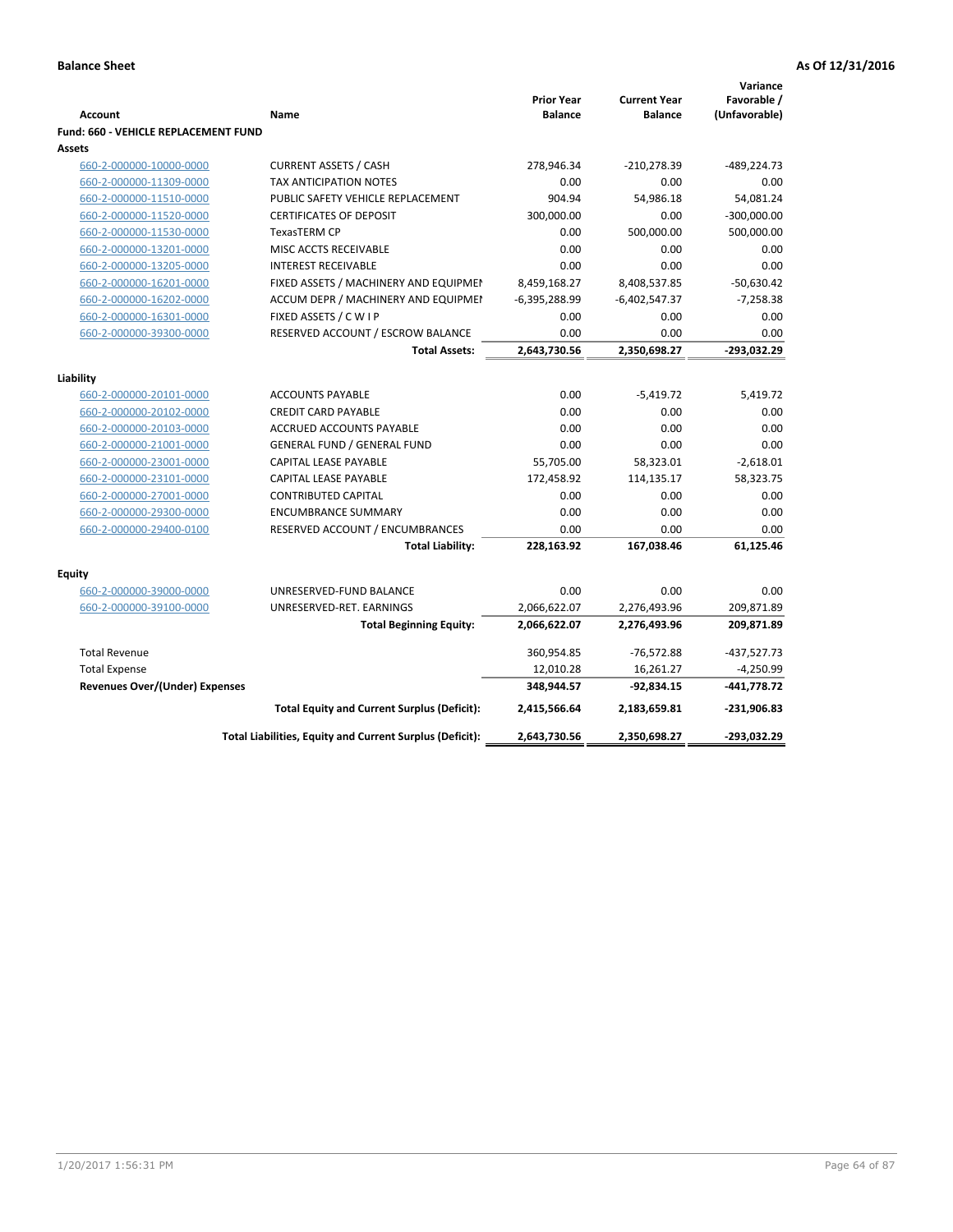| Account                               | Name                                                     | <b>Prior Year</b><br><b>Balance</b> | <b>Current Year</b><br><b>Balance</b> | Variance<br>Favorable /<br>(Unfavorable) |
|---------------------------------------|----------------------------------------------------------|-------------------------------------|---------------------------------------|------------------------------------------|
| Fund: 701 - FIREMEN'S PENSION         |                                                          |                                     |                                       |                                          |
| <b>Assets</b>                         |                                                          |                                     |                                       |                                          |
| 701-1-000000-10000-0000               | <b>CURRENT ASSETS / CASH</b>                             | 0.00                                | 0.00                                  | 0.00                                     |
|                                       | <b>Total Assets:</b>                                     | 0.00                                | 0.00                                  | 0.00                                     |
| Liability                             |                                                          |                                     |                                       |                                          |
| 701-1-000000-20103-0000               | <b>ACCOUNTS PAYABLE</b>                                  | 0.00                                | 0.00                                  | 0.00                                     |
| 701-1-000000-22306-1000               | UNREALIZED GAIN/LOSS                                     | 543,546.00                          | 543,546.00                            | 0.00                                     |
|                                       | <b>Total Liability:</b>                                  | 543,546.00                          | 543,546.00                            | 0.00                                     |
| <b>Equity</b>                         |                                                          |                                     |                                       |                                          |
| 701-1-000000-39000-0000               | UNRESERVED-FUND BALANCE                                  | $-543,546.00$                       | $-543,546.00$                         | 0.00                                     |
|                                       | <b>Total Beginning Equity:</b>                           | $-543,546.00$                       | -543,546.00                           | 0.00                                     |
| <b>Total Expense</b>                  |                                                          | 0.00                                | 0.00                                  | 0.00                                     |
| <b>Revenues Over/(Under) Expenses</b> |                                                          | 0.00                                | 0.00                                  | 0.00                                     |
|                                       | <b>Total Equity and Current Surplus (Deficit):</b>       | $-543,546.00$                       | -543,546.00                           | 0.00                                     |
|                                       | Total Liabilities, Equity and Current Surplus (Deficit): | 0.00                                | 0.00                                  | 0.00                                     |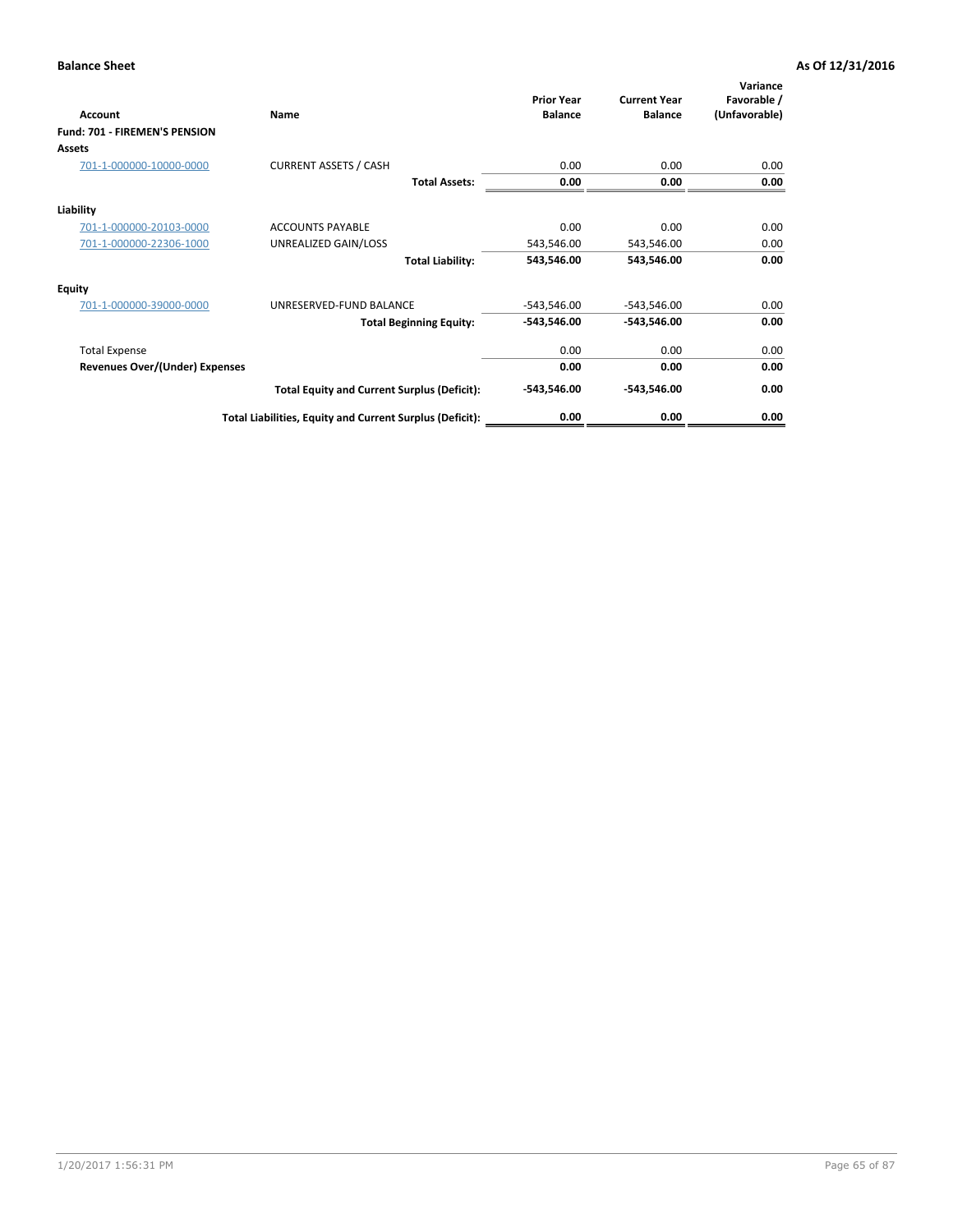|                                       |                                                          |                                     |                                       | Variance                     |
|---------------------------------------|----------------------------------------------------------|-------------------------------------|---------------------------------------|------------------------------|
| <b>Account</b>                        | <b>Name</b>                                              | <b>Prior Year</b><br><b>Balance</b> | <b>Current Year</b><br><b>Balance</b> | Favorable /<br>(Unfavorable) |
| Fund: 800 - SPENCE FUND               |                                                          |                                     |                                       |                              |
| Assets                                |                                                          |                                     |                                       |                              |
| 800-3-000000-10000-0000               | <b>CURRENT ASSETS / CASH</b>                             | 450.31                              | $-148.38$                             | $-598.69$                    |
| 800-3-000000-11507-0000               | <b>SPENCE ENDOWMENT</b>                                  | 66.848.75                           | 71,373.37                             | 4,524.62                     |
| 800-3-000000-11520-0000               | <b>CERTIFICATES OF DEPOSIT</b>                           | 495,000.00                          | 494,000.00                            | $-1,000.00$                  |
| 800-3-000000-11605-0000               | <b>SPENCE ENDOWMENT</b>                                  | 0.00                                | 0.00                                  | 0.00                         |
| 800-3-000000-13205-0000               | <b>INTEREST RECEIVABLE</b>                               | 1,337.43                            | 1,337.43                              | 0.00                         |
|                                       | <b>Total Assets:</b>                                     | 563,636.49                          | 566,562.42                            | 2,925.93                     |
|                                       |                                                          |                                     |                                       |                              |
| Liability                             |                                                          |                                     |                                       |                              |
| 800-3-000000-20101-0000               | <b>ACCOUNTS PAYABLE</b>                                  | 0.00                                | 0.00                                  | 0.00                         |
| 800-3-000000-20102-0000               | <b>CREDIT CARD PAYABLE</b>                               | 0.00                                | 0.00                                  | 0.00                         |
| 800-3-000000-20103-0000               | <b>ACCRUED ACCOUNTS PAYABLE</b>                          | 0.00                                | 0.00                                  | 0.00                         |
| 800-3-000000-20139-0000               | <b>RETAINAGES PAYABLE</b>                                | 0.00                                | 0.00                                  | 0.00                         |
| 800-3-000000-21001-0000               | <b>GENERAL FUND / GENERAL FUND</b>                       | 0.00                                | 0.00                                  | 0.00                         |
| 800-3-000000-29300-0000               | <b>ENCUMBRANCE SUMMARY</b>                               | 0.00                                | 0.00                                  | 0.00                         |
| 800-3-000000-29400-0000               | RESERVED ACCOUNT / ENCUMBRANCES                          | 0.00                                | 0.00                                  | 0.00                         |
|                                       | <b>Total Liability:</b>                                  | 0.00                                | 0.00                                  | 0.00                         |
| Equity                                |                                                          |                                     |                                       |                              |
| 800-3-000000-39000-0000               | UNRESERVED-FUND BALANCE                                  | 563,757.78                          | 566,627.77                            | 2,869.99                     |
|                                       | <b>Total Beginning Equity:</b>                           | 563,757.78                          | 566,627.77                            | 2,869.99                     |
| <b>Total Revenue</b>                  |                                                          | 28.85                               | 84.65                                 | 55.80                        |
| <b>Total Expense</b>                  |                                                          | 150.14                              | 150.00                                | 0.14                         |
| <b>Revenues Over/(Under) Expenses</b> |                                                          | $-121.29$                           | $-65.35$                              | 55.94                        |
|                                       | <b>Total Equity and Current Surplus (Deficit):</b>       | 563,636.49                          | 566,562.42                            | 2,925.93                     |
|                                       | Total Liabilities, Equity and Current Surplus (Deficit): | 563,636.49                          | 566,562.42                            | 2,925.93                     |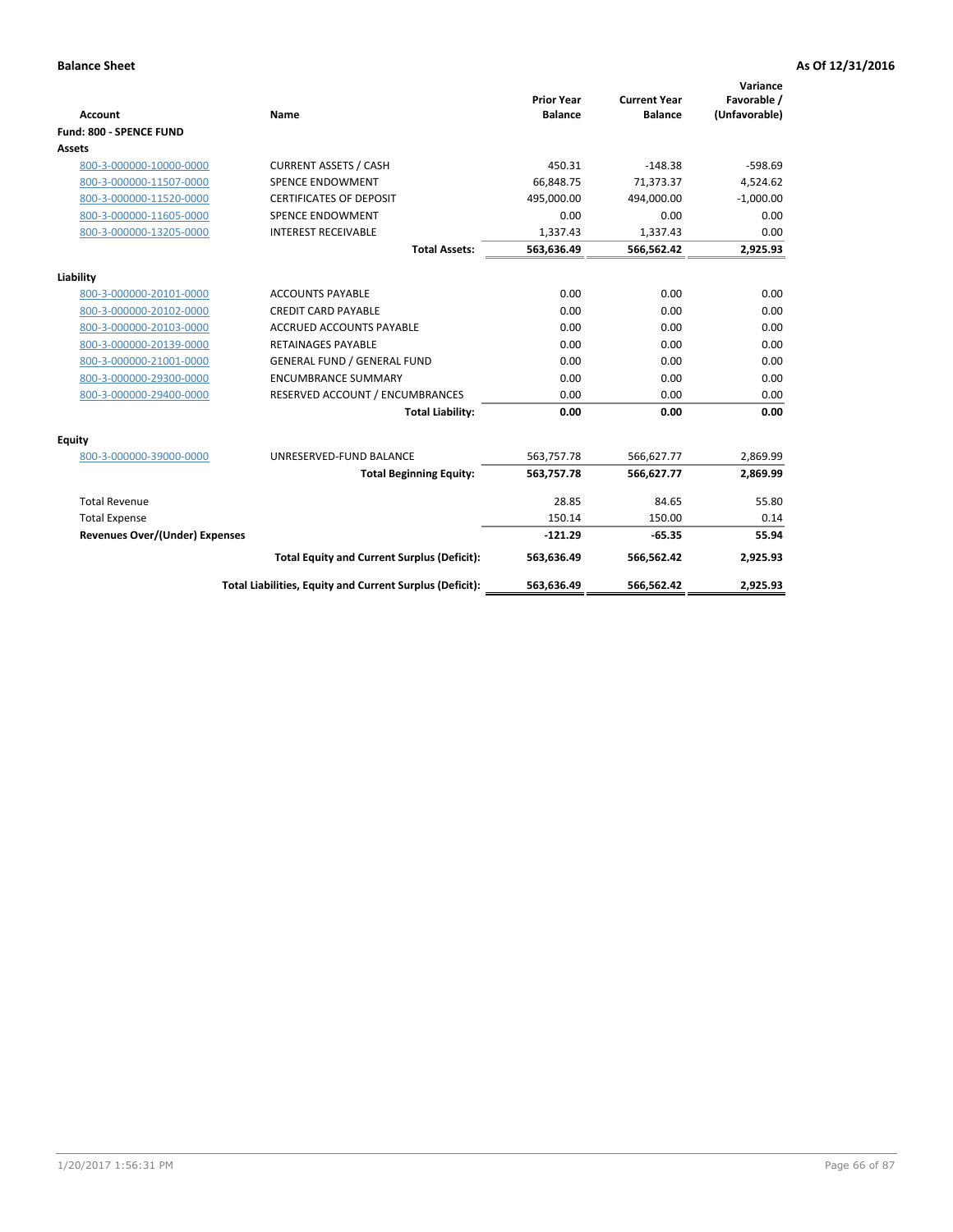| Account                                | Name                                                     | <b>Prior Year</b><br><b>Balance</b> | <b>Current Year</b><br><b>Balance</b> | Variance<br>Favorable /<br>(Unfavorable) |
|----------------------------------------|----------------------------------------------------------|-------------------------------------|---------------------------------------|------------------------------------------|
| <b>Fund: 801 - JONES LIBRARY TRUST</b> |                                                          |                                     |                                       |                                          |
| Assets                                 |                                                          |                                     |                                       |                                          |
| 801-3-000000-10000-0000                | <b>CURRENT ASSETS / CASH</b>                             | 15,337.78                           | 15,393.01                             | 55.23                                    |
| 801-3-000000-13201-0000                | MISC ACCTS RECEIVABLE                                    | 0.00                                | 0.00                                  | 0.00                                     |
| 801-3-000000-13205-0000                | <b>INTEREST RECEIVABLE</b>                               | 0.00                                | 0.00                                  | 0.00                                     |
|                                        | <b>Total Assets:</b>                                     | 15,337.78                           | 15,393.01                             | 55.23                                    |
| Liability                              |                                                          |                                     |                                       |                                          |
| 801-3-000000-20101-0000                | <b>ACCOUNTS PAYABLE</b>                                  | 0.00                                | 0.00                                  | 0.00                                     |
| 801-3-000000-20102-0000                | <b>CREDIT CARD PAYABLE</b>                               | 0.00                                | 0.00                                  | 0.00                                     |
| 801-3-000000-20103-0000                | <b>ACCRUED ACCOUNTS PAYABLE</b>                          | 0.00                                | 0.00                                  | 0.00                                     |
|                                        | <b>Total Liability:</b>                                  | 0.00                                | 0.00                                  | 0.00                                     |
| Equity                                 |                                                          |                                     |                                       |                                          |
| 801-3-000000-39000-0000                | UNRESERVED-FUND BALANCE                                  | 15,370.31                           | 15,407.38                             | 37.07                                    |
|                                        | <b>Total Beginning Equity:</b>                           | 15,370.31                           | 15,407.38                             | 37.07                                    |
| <b>Total Revenue</b>                   |                                                          | $-24.67$                            | $-10.79$                              | 13.88                                    |
| <b>Total Expense</b>                   |                                                          | 7.86                                | 3.58                                  | 4.28                                     |
| <b>Revenues Over/(Under) Expenses</b>  |                                                          | $-32.53$                            | $-14.37$                              | 18.16                                    |
|                                        | <b>Total Equity and Current Surplus (Deficit):</b>       | 15,337.78                           | 15,393.01                             | 55.23                                    |
|                                        | Total Liabilities, Equity and Current Surplus (Deficit): | 15,337.78                           | 15,393.01                             | 55.23                                    |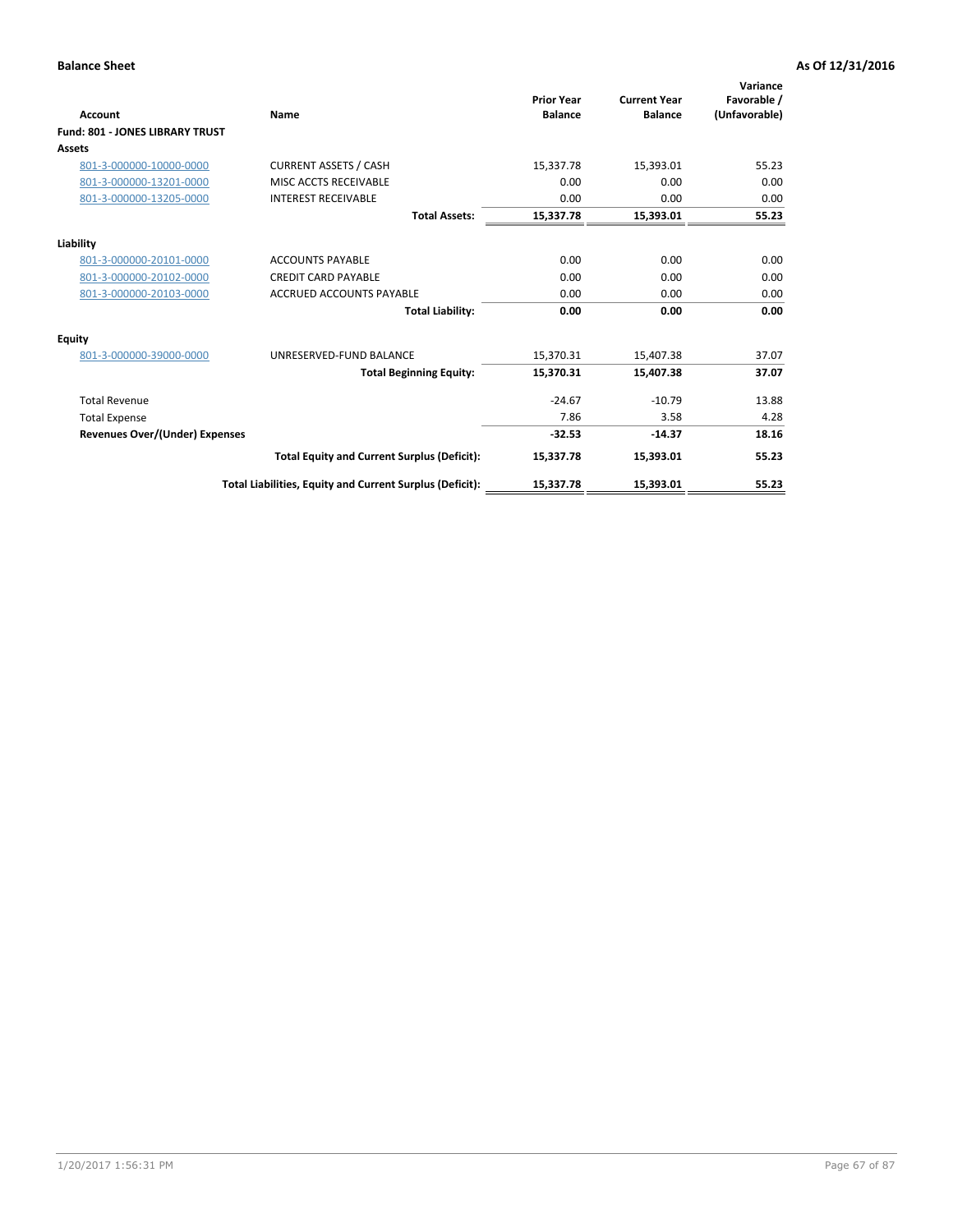| <b>Account</b>                              | Name                                                     | <b>Prior Year</b><br><b>Balance</b> | <b>Current Year</b><br><b>Balance</b> | Variance<br>Favorable /<br>(Unfavorable) |
|---------------------------------------------|----------------------------------------------------------|-------------------------------------|---------------------------------------|------------------------------------------|
| Fund: 803 - GREENVILLE BOARD OF DEVELOPMENT |                                                          |                                     |                                       |                                          |
| <b>Assets</b>                               |                                                          |                                     |                                       |                                          |
| 803-3-000000-10000-0000                     | <b>CURRENT ASSETS / CASH</b>                             | 0.00                                | 0.00                                  | 0.00                                     |
| 803-3-000000-13201-0000                     | MISC ACCTS RECEIVABLE                                    | 0.00                                | 0.00                                  | 0.00                                     |
| 803-3-000000-13203-0000                     | NON-CURRENT ASSETS / PREPAYMENTS                         | 0.00                                | 0.00                                  | 0.00                                     |
|                                             | <b>Total Assets:</b>                                     | 0.00                                | 0.00                                  | 0.00                                     |
| Liability                                   |                                                          |                                     |                                       |                                          |
| 803-3-000000-20101-0000                     | <b>ACCOUNTS PAYABLE</b>                                  | 0.00                                | 0.00                                  | 0.00                                     |
| 803-3-000000-20102-0000                     | <b>ACCOUNTS PAYABLE</b>                                  | 0.00                                | 0.00                                  | 0.00                                     |
| 803-3-000000-20103-0000                     | ACCRUED ACCOUNTS PAYABLE                                 | 0.00                                | 0.00                                  | 0.00                                     |
| 803-3-000000-20139-0000                     | RETAINAGES PAYABLE                                       | 0.00                                | 0.00                                  | 0.00                                     |
| 803-3-000000-20141-0000                     | <b>TELEPHONE CLEARING</b>                                | 0.00                                | 0.00                                  | 0.00                                     |
| 803-3-000000-21400-0000                     | <b>ELECTRIC OPERATING FUND</b>                           | 0.00                                | 0.00                                  | 0.00                                     |
| 803-3-000000-22001-0000                     | <b>ACCRUED SALARIES/WAGES</b>                            | 0.00                                | 0.00                                  | 0.00                                     |
| 803-3-000000-22002-0000                     | <b>ACCRUED SALARIES/WAGES</b>                            | 0.00                                | 0.00                                  | 0.00                                     |
| 803-3-000000-26001-0000                     | <b>COMPENSATED ABSENCES PAY</b>                          | 0.00                                | 0.00                                  | 0.00                                     |
| 803-3-000000-29300-0000                     | <b>ENCUMBRANCE SUMMARY</b>                               | 0.00                                | 0.00                                  | 0.00                                     |
| 803-3-000000-29400-0100                     | RESERVED ACCOUNT / ENCUMBRANCES                          | 103,228.62                          | 103,228.62                            | 0.00                                     |
|                                             | <b>Total Liability:</b>                                  | 103,228.62                          | 103,228.62                            | 0.00                                     |
| <b>Equity</b>                               |                                                          |                                     |                                       |                                          |
| 803-3-000000-39000-0000                     | UNRESERVED-FUND BALANCE                                  | $-103,228.62$                       | $-103,228.62$                         | 0.00                                     |
|                                             | <b>Total Beginning Equity:</b>                           | $-103,228.62$                       | $-103,228.62$                         | 0.00                                     |
| <b>Total Revenue</b>                        |                                                          | 0.00                                | 0.00                                  | 0.00                                     |
| <b>Total Expense</b>                        |                                                          | 0.00                                | 0.00                                  | 0.00                                     |
| <b>Revenues Over/(Under) Expenses</b>       |                                                          | 0.00                                | 0.00                                  | 0.00                                     |
|                                             | <b>Total Equity and Current Surplus (Deficit):</b>       | $-103,228.62$                       | $-103,228.62$                         | 0.00                                     |
|                                             | Total Liabilities, Equity and Current Surplus (Deficit): | 0.00                                | 0.00                                  | 0.00                                     |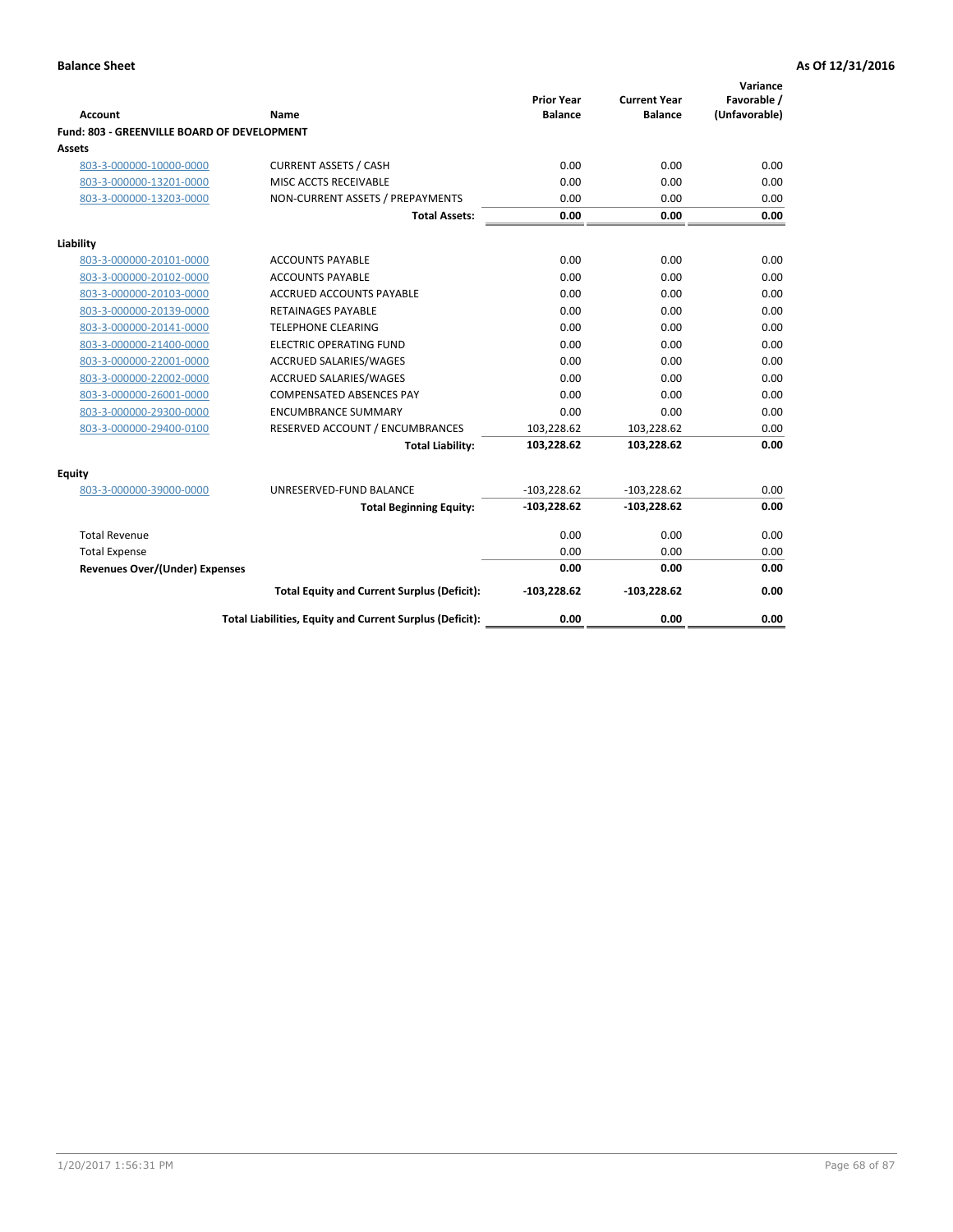| <b>Account</b>                        | Name                                                     | <b>Prior Year</b><br><b>Balance</b> | <b>Current Year</b><br><b>Balance</b> | Variance<br>Favorable /<br>(Unfavorable) |
|---------------------------------------|----------------------------------------------------------|-------------------------------------|---------------------------------------|------------------------------------------|
| <b>Fund: 807 - 4A-EDC</b>             |                                                          |                                     |                                       |                                          |
| <b>Assets</b>                         |                                                          |                                     |                                       |                                          |
| 807-3-000000-10000-0000               | <b>CURRENT ASSETS / CASH</b>                             | 0.00                                | 0.00                                  | 0.00                                     |
| 807-3-000000-13201-0000               | MISC ACCTS RECEIVABLE                                    | 0.00                                | 0.00                                  | 0.00                                     |
| 807-3-000000-16301-0000               | FIXED ASSETS / C W I P                                   | 0.00                                | 0.00                                  | 0.00                                     |
|                                       | <b>Total Assets:</b>                                     | 0.00                                | 0.00                                  | 0.00                                     |
| Liability                             |                                                          |                                     |                                       |                                          |
| 807-3-000000-20101-0000               | <b>ACCOUNTS PAYABLE</b>                                  | 0.00                                | 0.00                                  | 0.00                                     |
| 807-3-000000-20103-0000               | <b>ACCOUNTS PAYABLE</b>                                  | 0.00                                | 0.00                                  | 0.00                                     |
| 807-3-000000-20139-0000               | <b>RETAINAGES PAYABLE</b>                                | 0.00                                | 0.00                                  | 0.00                                     |
| 807-3-000000-26105-0000               | INV NET OF RELATED DEBT                                  | 305,846.00                          | 305,846.00                            | 0.00                                     |
| 807-3-000000-29300-0000               | <b>ENCUMBRANCE SUMMARY</b>                               | 0.00                                | 0.00                                  | 0.00                                     |
| 807-3-000000-29400-0100               | RESERVED ACCOUNT / ENCUMBRANCES                          | 18,078.76                           | 18,078.76                             | 0.00                                     |
| 807-3-495000-20180-0000               | <b>CURRENT DEBT</b>                                      | 0.00                                | 0.00                                  | 0.00                                     |
| 807-3-495000-26002-0000               | CA - LONG-TERM DEBT / AMT TO BE PROVIL                   | 0.00                                | 0.00                                  | 0.00                                     |
|                                       | <b>Total Liability:</b>                                  | 323,924.76                          | 323,924.76                            | 0.00                                     |
| Equity                                |                                                          |                                     |                                       |                                          |
| 807-3-000000-39000-0000               | UNRESERVED-FUND BALANCE                                  | $-323,924.76$                       | $-323,924.76$                         | 0.00                                     |
|                                       | <b>Total Beginning Equity:</b>                           | $-323,924.76$                       | $-323,924.76$                         | 0.00                                     |
| <b>Total Revenue</b>                  |                                                          | 0.00                                | 0.00                                  | 0.00                                     |
| <b>Total Expense</b>                  |                                                          | 0.00                                | 0.00                                  | 0.00                                     |
| <b>Revenues Over/(Under) Expenses</b> |                                                          | 0.00                                | 0.00                                  | 0.00                                     |
|                                       | <b>Total Equity and Current Surplus (Deficit):</b>       | $-323,924.76$                       | $-323,924.76$                         | 0.00                                     |
|                                       | Total Liabilities, Equity and Current Surplus (Deficit): | 0.00                                | 0.00                                  | 0.00                                     |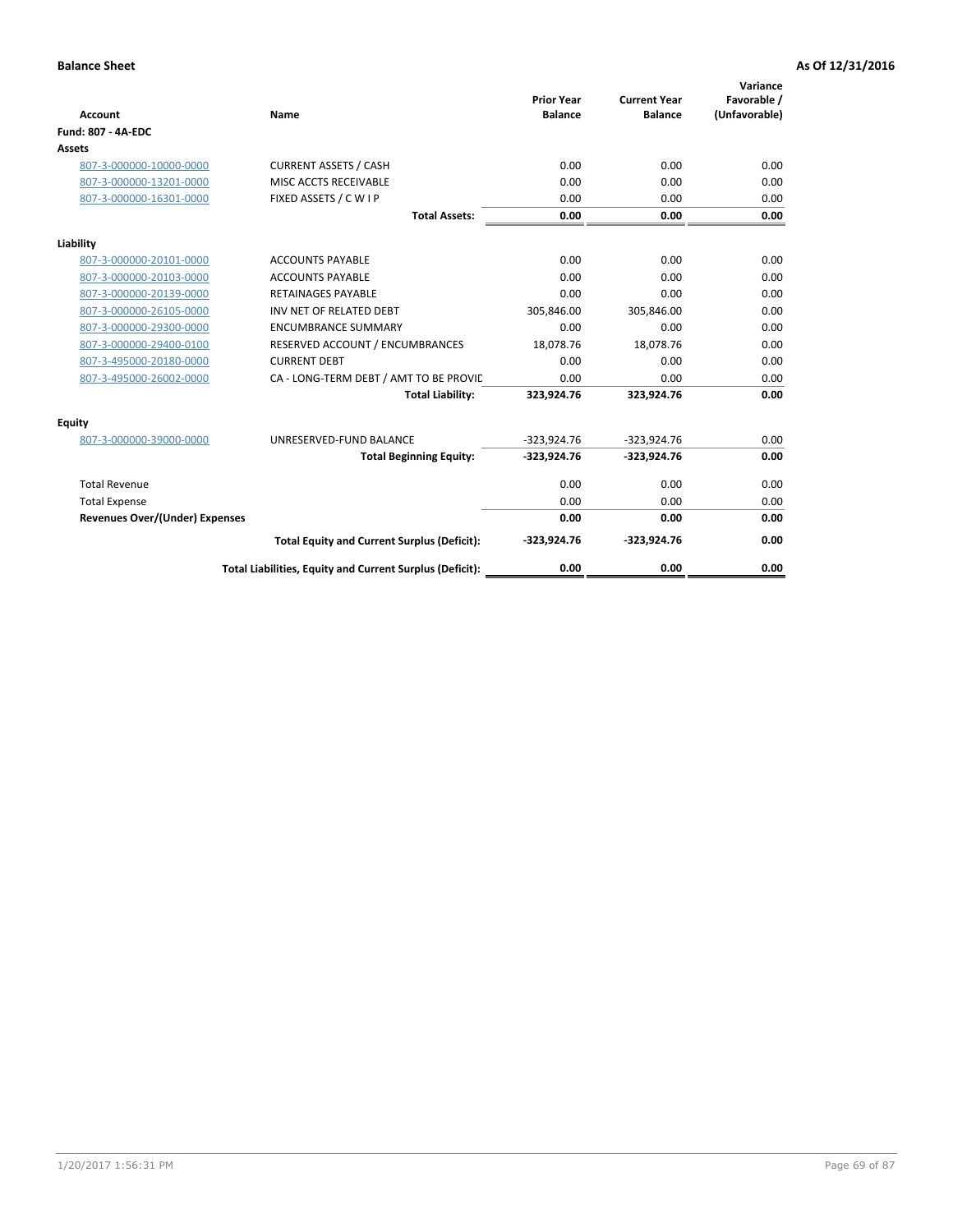|                                       |                                                          |                                     |                                       | Variance                     |
|---------------------------------------|----------------------------------------------------------|-------------------------------------|---------------------------------------|------------------------------|
| Account                               | Name                                                     | <b>Prior Year</b><br><b>Balance</b> | <b>Current Year</b><br><b>Balance</b> | Favorable /<br>(Unfavorable) |
| Fund: 809 - GREENVILLE IDC (L-3)      |                                                          |                                     |                                       |                              |
| Assets                                |                                                          |                                     |                                       |                              |
| 809-3-000000-10000-0000               | <b>CURRENT ASSETS / CASH</b>                             | 0.00                                | 2,862,457.40                          | 2,862,457.40                 |
| 809-3-000000-13201-0000               | MISC ACCTS RECEIVABLE                                    | 0.00                                | $-127,899.89$                         | $-127,899.89$                |
|                                       | <b>Total Assets:</b>                                     | 0.00                                | 2,734,557.51                          | 2,734,557.51                 |
| Liability                             |                                                          |                                     |                                       |                              |
| 809-3-000000-20101-0000               | <b>ACCOUNTS PAYABLE</b>                                  | 0.00                                | 0.00                                  | 0.00                         |
| 809-3-000000-20103-0000               | <b>ACCRUED ACCOUNTS PAYABLE</b>                          | 0.00                                | $-588.89$                             | 588.89                       |
| 809-3-000000-21001-0000               | <b>GENERAL FUND / GENERAL FUND</b>                       | 0.00                                | 0.00                                  | 0.00                         |
|                                       | <b>Total Liability:</b>                                  | 0.00                                | $-588.89$                             | 588.89                       |
| Equity                                |                                                          |                                     |                                       |                              |
| 809-3-000000-39000-0000               | UNRESERVED-FUND BALANCE                                  | 0.00                                | 2,735,146.40                          | 2,735,146.40                 |
| 809-3-000000-39100-0000               | UNRESERVED-RET, EARNINGS                                 | 0.00                                | 0.00                                  | 0.00                         |
| 809-3-000000-39150-0000               | RESERVED-RET. EARNINGS                                   | 0.00                                | 0.00                                  | 0.00                         |
|                                       | <b>Total Beginning Equity:</b>                           | 0.00                                | 2,735,146.40                          | 2,735,146.40                 |
| <b>Total Revenue</b>                  |                                                          | 1,042,594.05                        | 1,430,292.81                          | 387,698.76                   |
| <b>Total Expense</b>                  |                                                          | 1,042,594.05                        | 1,430,292.81                          | -387,698.76                  |
| <b>Revenues Over/(Under) Expenses</b> |                                                          | 0.00                                | 0.00                                  | 0.00                         |
|                                       | <b>Total Equity and Current Surplus (Deficit):</b>       | 0.00                                | 2,735,146.40                          | 2,735,146.40                 |
|                                       | Total Liabilities, Equity and Current Surplus (Deficit): | 0.00                                | 2,734,557.51                          | 2,734,557.51                 |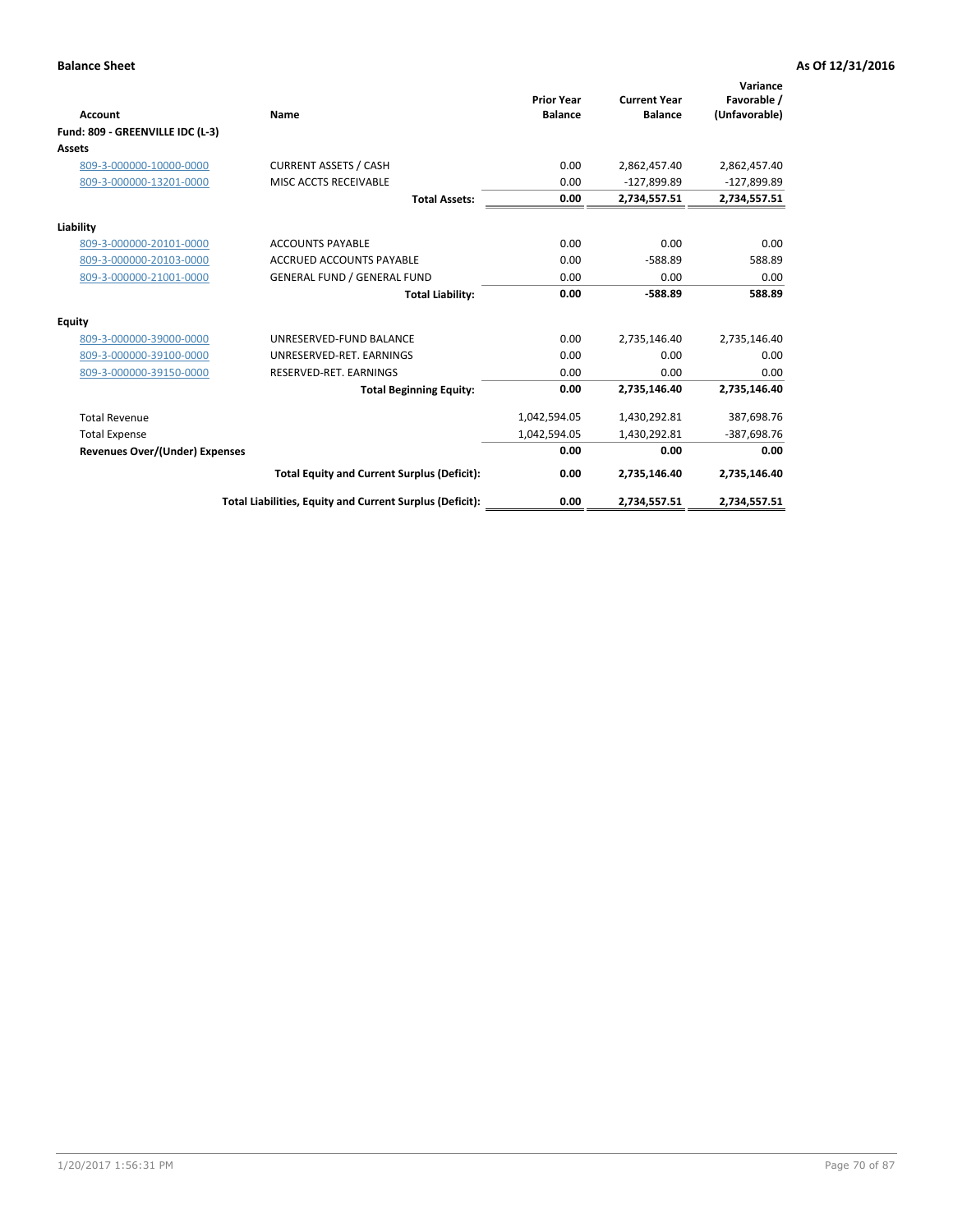| <b>Account</b>                                 | Name                                                     | <b>Prior Year</b><br><b>Balance</b> | <b>Current Year</b><br><b>Balance</b> | Variance<br>Favorable /<br>(Unfavorable) |
|------------------------------------------------|----------------------------------------------------------|-------------------------------------|---------------------------------------|------------------------------------------|
| <b>Fund: 810 - SEIZURE FUNDS - STATE RULES</b> |                                                          |                                     |                                       |                                          |
| <b>Assets</b>                                  |                                                          |                                     |                                       |                                          |
| 810-3-000000-10000-0000                        | <b>CURRENT ASSETS / CASH</b>                             | 319,746.61                          | 328,430.04                            | 8,683.43                                 |
| 810-3-000000-13201-0000                        | MISC ACCTS RECEIVABLE                                    | 0.00                                | 0.00                                  | 0.00                                     |
| 810-3-000000-13202-1400                        | <b>EMPLOYEE ADVANCES</b>                                 | 0.00                                | 0.00                                  | 0.00                                     |
| 810-3-000000-13205-0000                        | <b>INTEREST RECEIVABLE</b>                               | 0.00                                | 0.00                                  | 0.00                                     |
| 810-3-000000-16201-0000                        | <b>MACHINERY AND EQUIPMENT</b>                           | 0.00                                | 0.00                                  | 0.00                                     |
| 810-3-000000-16202-0000                        | ACCUMULATED DEPRECATION                                  | 0.00                                | 0.00                                  | 0.00                                     |
|                                                | <b>Total Assets:</b>                                     | 319,746.61                          | 328,430.04                            | 8,683.43                                 |
|                                                |                                                          |                                     |                                       |                                          |
| Liability                                      |                                                          |                                     |                                       |                                          |
| 810-3-000000-20101-0000                        | <b>ACCOUNTS PAYABLE</b>                                  | 0.00                                | 0.00                                  | 0.00                                     |
| 810-3-000000-20102-0000                        | <b>CREDIT CARD PAYABLE</b>                               | 0.00                                | 0.00                                  | 0.00                                     |
| 810-3-000000-20103-0000                        | <b>ACCRUED ACCOUNTS PAYABLE</b>                          | 0.00                                | 0.00                                  | 0.00                                     |
| 810-3-000000-29300-0000                        | <b>ENCUMBRANCE SUMMARY</b>                               | 0.00                                | 0.00                                  | 0.00                                     |
| 810-3-000000-29400-0100                        | RESERVED ACCOUNT / ENCUMBRANCES                          | 0.00                                | 0.00                                  | 0.00                                     |
| 810-3-000000-92520-0600                        | RESERVED ACCOUNT/HB65 SIEZURES                           | 0.00                                | 0.00                                  | 0.00                                     |
|                                                | <b>Total Liability:</b>                                  | 0.00                                | 0.00                                  | 0.00                                     |
| Equity                                         |                                                          |                                     |                                       |                                          |
| 810-3-000000-39000-0000                        | UNRESERVED-FUND BALANCE                                  | 320,424.68                          | 328,736.81                            | 8,312.13                                 |
|                                                | <b>Total Beginning Equity:</b>                           | 320,424.68                          | 328,736.81                            | 8,312.13                                 |
| <b>Total Revenue</b>                           |                                                          | $-514.13$                           | $-230.34$                             | 283.79                                   |
| <b>Total Expense</b>                           |                                                          | 163.94                              | 76.43                                 | 87.51                                    |
| Revenues Over/(Under) Expenses                 |                                                          | $-678.07$                           | $-306.77$                             | 371.30                                   |
|                                                | <b>Total Equity and Current Surplus (Deficit):</b>       | 319,746.61                          | 328,430.04                            | 8,683.43                                 |
|                                                | Total Liabilities, Equity and Current Surplus (Deficit): | 319,746.61                          | 328,430.04                            | 8,683.43                                 |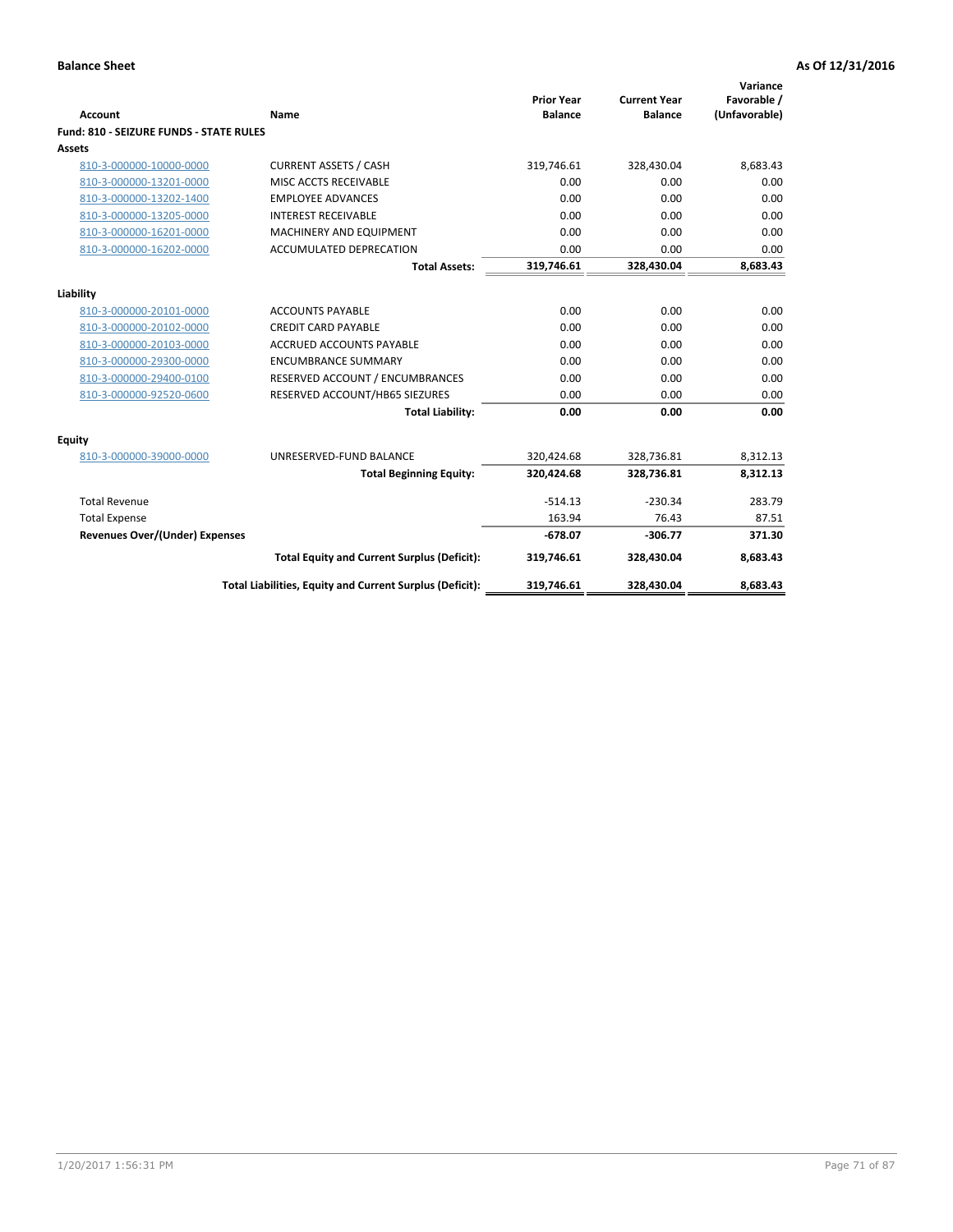| Account                               | Name                                                     | <b>Prior Year</b><br><b>Balance</b> | <b>Current Year</b><br><b>Balance</b> | Variance<br>Favorable /<br>(Unfavorable) |
|---------------------------------------|----------------------------------------------------------|-------------------------------------|---------------------------------------|------------------------------------------|
| Fund: 811 - SEIZURE FUNDS - FED RULES |                                                          |                                     |                                       |                                          |
| <b>Assets</b>                         |                                                          |                                     |                                       |                                          |
| 811-3-000000-10000-0000               | <b>CURRENT ASSETS / CASH</b>                             | 133,490.62                          | 146,786.32                            | 13,295.70                                |
| 811-3-000000-13201-0000               | MISC ACCTS RECEIVABLE                                    | 0.00                                | 0.00                                  | 0.00                                     |
| 811-3-000000-13205-0000               | <b>INTEREST RECEIVABLE</b>                               | 0.00                                | 0.00                                  | 0.00                                     |
| 811-3-000000-16201-0000               | <b>MACHINERY AND EQUIPMENT</b>                           | 0.00                                | 0.00                                  | 0.00                                     |
| 811-3-000000-16202-0000               | ACCUMULATED DEPRECATION                                  | 0.00                                | 0.00                                  | 0.00                                     |
|                                       | <b>Total Assets:</b>                                     | 133,490.62                          | 146,786.32                            | 13,295.70                                |
| Liability                             |                                                          |                                     |                                       |                                          |
| 811-3-000000-20101-0000               | <b>ACCOUNTS PAYABLE</b>                                  | 0.00                                | 0.00                                  | 0.00                                     |
| 811-3-000000-20102-0000               | <b>CREDIT CARD PAYABLE</b>                               | 0.00                                | 0.00                                  | 0.00                                     |
| 811-3-000000-20103-0000               | <b>ACCRUED ACCOUNTS PAYABLE</b>                          | 0.00                                | 0.00                                  | 0.00                                     |
| 811-3-000000-29300-0000               | <b>ENCUMBRANCE SUMMARY</b>                               | 0.00                                | 0.00                                  | 0.00                                     |
| 811-3-000000-29400-0100               | RESERVED ACCOUNT / ENCUMBRANCES                          | 0.00                                | 0.00                                  | 0.00                                     |
| 811-3-000000-92521-0700               | RESERVED ACCOUNT/FED SIEZURES                            | 0.00                                | 0.00                                  | 0.00                                     |
|                                       | <b>Total Liability:</b>                                  | 0.00                                | 0.00                                  | 0.00                                     |
| Equity                                |                                                          |                                     |                                       |                                          |
| 811-3-000000-39000-0000               | UNRESERVED-FUND BALANCE                                  | 111,383.41                          | 139,835.09                            | 28,451.68                                |
|                                       | <b>Total Beginning Equity:</b>                           | 111,383.41                          | 139,835.09                            | 28,451.68                                |
| <b>Total Revenue</b>                  |                                                          | 22,170.92                           | 7.274.88                              | $-14,896.04$                             |
| <b>Total Expense</b>                  |                                                          | 63.71                               | 323.65                                | $-259.94$                                |
| Revenues Over/(Under) Expenses        |                                                          | 22,107.21                           | 6,951.23                              | $-15,155.98$                             |
|                                       | <b>Total Equity and Current Surplus (Deficit):</b>       | 133,490.62                          | 146,786.32                            | 13,295.70                                |
|                                       | Total Liabilities, Equity and Current Surplus (Deficit): | 133,490.62                          | 146,786.32                            | 13,295.70                                |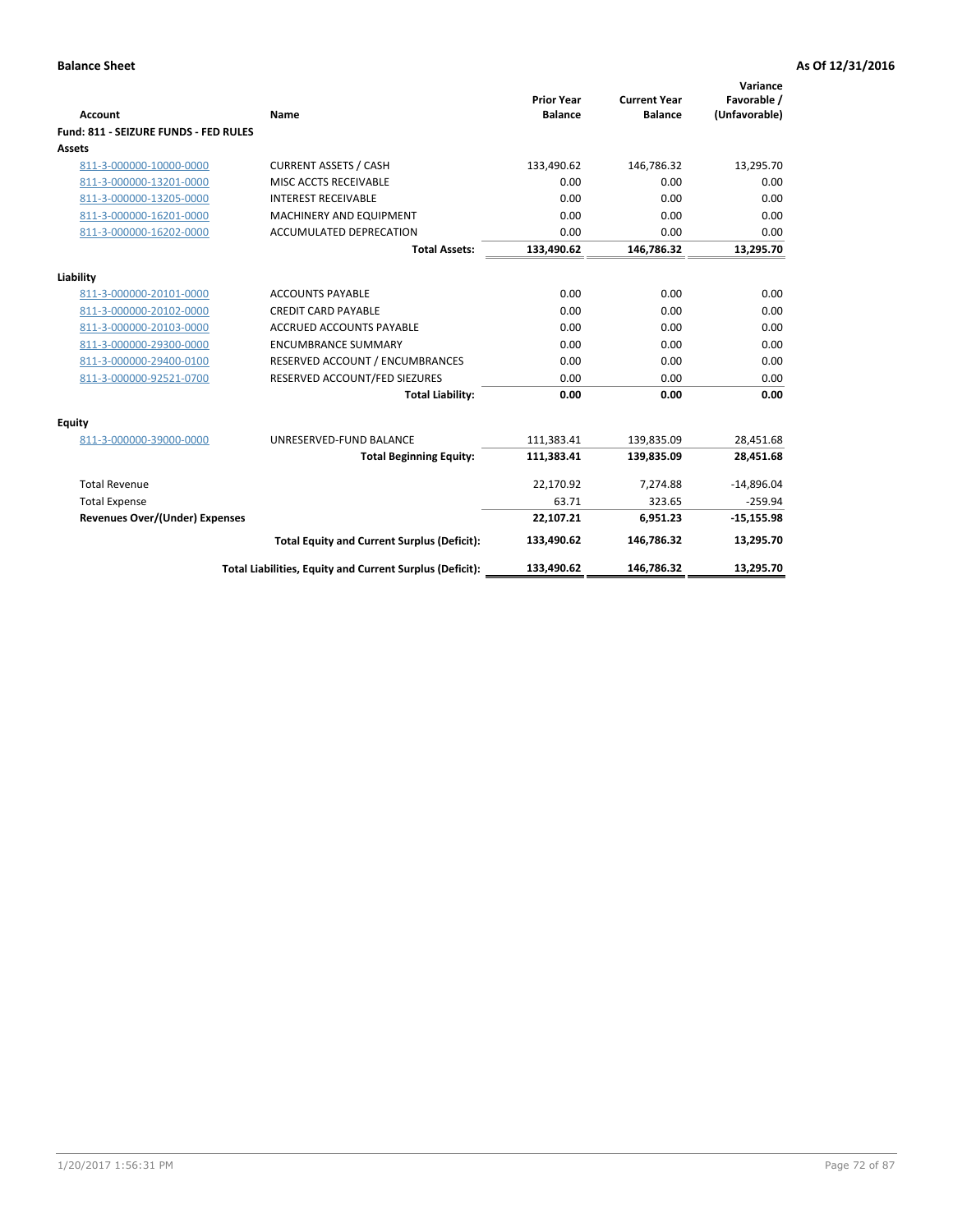| <b>Account</b>                                          | Name                                                     | <b>Prior Year</b><br><b>Balance</b> | <b>Current Year</b><br><b>Balance</b> | Variance<br>Favorable /<br>(Unfavorable) |
|---------------------------------------------------------|----------------------------------------------------------|-------------------------------------|---------------------------------------|------------------------------------------|
| Fund: 820 - TIRZ FUND (Tax Increment Reinvestment Zone) |                                                          |                                     |                                       |                                          |
| Assets                                                  |                                                          |                                     |                                       |                                          |
| 820-3-000000-10000-0000                                 | <b>CURRENT ASSETS / CASH</b>                             | 591,613.05                          | 1,050,180.04                          | 458,566.99                               |
| 820-3-000000-13101-0000                                 | <b>TAX RECEIVABLE-CURRENT</b>                            | 190,488.50                          | 295,085.03                            | 104,596.53                               |
| 820-3-000000-13102-0000                                 | <b>TAXES REC-DELINQUENT</b>                              | 12,146.72                           | 2,417.41                              | $-9,729.31$                              |
| 820-3-000000-13103-0000                                 | ALLOW FOR UNCOLLECT TAXES                                | $-1,232.23$                         | $-524.83$                             | 707.40                                   |
| 820-3-000000-13201-0000                                 | MISC ACCTS RECEIVABLE                                    | 0.00                                | 0.00                                  | 0.00                                     |
| 820-3-000000-13205-0000                                 | <b>INTEREST RECEIVABLE</b>                               | 0.00                                | 0.00                                  | 0.00                                     |
| 820-3-000000-13221-0000                                 | MISC A/R - PROPERTY TAXES                                | 38,042.95                           | 1,330.38                              | $-36,712.57$                             |
|                                                         | <b>Total Assets:</b>                                     | 831,058.99                          | 1,348,488.03                          | 517,429.04                               |
| Liability                                               |                                                          |                                     |                                       |                                          |
| 820-3-000000-20101-0000                                 | <b>ACCOUNTS PAYABLE</b>                                  | 0.00                                | 0.00                                  | 0.00                                     |
| 820-3-000000-20103-0000                                 | <b>ACCRUED ACCOUNTS PAYABLE</b>                          | 0.00                                | 0.00                                  | 0.00                                     |
| 820-3-000000-20203-0000                                 | <b>DEFERRED TAX REVENUE</b>                              | 202,826.83                          | 298,401.45                            | $-95,574.62$                             |
| 820-3-000000-29300-0000                                 | <b>ENCUMBRANCE SUMMARY</b>                               | 0.00                                | 0.00                                  | 0.00                                     |
| 820-3-000000-29400-0100                                 | RESERVED ACCOUNT / ENCUMBRANCES                          | 0.00                                | 0.00                                  | 0.00                                     |
|                                                         | <b>Total Liability:</b>                                  | 202,826.83                          | 298,401.45                            | $-95,574.62$                             |
| Equity                                                  |                                                          |                                     |                                       |                                          |
| 820-3-000000-39000-0000                                 | UNRESERVED-FUND BALANCE                                  | 575,485.23                          | 1,070,780.75                          | 495,295.52                               |
| 820-3-000000-39100-0000                                 | UNRESERVED-RET. EARNINGS                                 | 0.00                                | 0.00                                  | 0.00                                     |
|                                                         | <b>Total Beginning Equity:</b>                           | 575,485.23                          | 1,070,780.75                          | 495,295.52                               |
| <b>Total Revenue</b>                                    |                                                          | 53,048.88                           | 19,002.99                             | $-34,045.89$                             |
| <b>Total Expense</b>                                    |                                                          | 301.95                              | 39,697.16                             | $-39,395.21$                             |
| <b>Revenues Over/(Under) Expenses</b>                   |                                                          | 52,746.93                           | $-20,694.17$                          | $-73,441.10$                             |
|                                                         | <b>Total Equity and Current Surplus (Deficit):</b>       | 628,232.16                          | 1,050,086.58                          | 421,854.42                               |
|                                                         | Total Liabilities, Equity and Current Surplus (Deficit): | 831,058.99                          | 1,348,488.03                          | 517,429.04                               |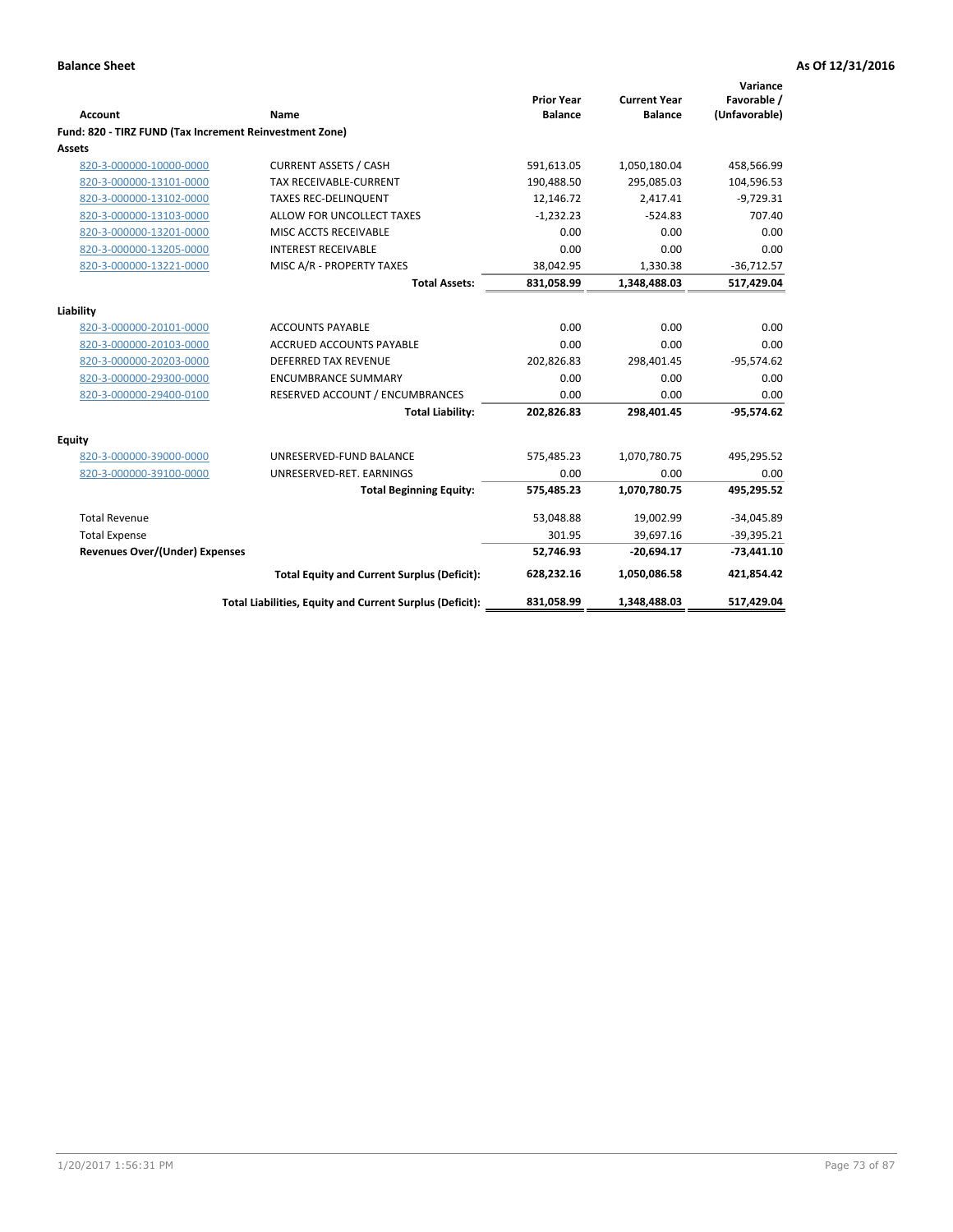|                                          |                                                          | <b>Prior Year</b> | <b>Current Year</b> | Variance<br>Favorable / |
|------------------------------------------|----------------------------------------------------------|-------------------|---------------------|-------------------------|
| <b>Account</b>                           | Name                                                     | <b>Balance</b>    | <b>Balance</b>      | (Unfavorable)           |
| Fund: 890 - GRNVL IDC (L-3) FIXED ASSETS |                                                          |                   |                     |                         |
| <b>Assets</b>                            |                                                          |                   |                     |                         |
| 890-3-000000-10000-0000                  | <b>CURRENT ASSETS / CASH</b>                             | 0.00              | $-2,862,457.40$     | $-2,862,457.40$         |
| 890-3-000000-16004-0000                  | FIXED ASSETS / BUILDINGS                                 | 0.00              | 0.00                | 0.00                    |
| 890-3-000000-16005-0000                  | <b>ACCUMULATED DEPRECIATION</b>                          | 0.00              | 0.00                | 0.00                    |
| 890-3-000000-16301-0000                  | FIXED ASSETS / C W I P                                   | $-5,430,983.85$   | $-4,555,124.75$     | 875,859.10              |
|                                          | <b>Total Assets:</b>                                     | $-5,430,983.85$   | $-7,417,582.15$     | $-1,986,598.30$         |
| Liability                                |                                                          |                   |                     |                         |
| 890-3-000000-20101-0000                  | <b>ACCOUNTS PAYABLE</b>                                  | 0.00              | 0.00                | 0.00                    |
| 890-3-000000-27001-0000                  | <b>CONTRIBUTED CAPITAL</b>                               | 0.00              | 0.00                | 0.00                    |
| 890-3-000000-27101-0000                  | INVESTMENT IN GFA / GENERAL FUND                         | 0.00              | 0.00                | 0.00                    |
| 890-3-000000-27102-0000                  | <b>SPECIAL REVENUE FUNDS</b>                             | 0.00              | 0.00                | 0.00                    |
| 890-3-000000-27103-0000                  | <b>GENERAL CIP FUND</b>                                  | 8,822,863.78      | 8,822,863.78        | 0.00                    |
| 890-3-000000-27104-0000                  | <b>PROPRIETARY FUNDS</b>                                 | $-14,253,847.63$  | $-16,240,445.93$    | 1,986,598.30            |
| 890-3-000000-27201-0000                  | CAFR USE / MUNICIPAL BUILDINGS                           | 0.00              | 0.00                | 0.00                    |
| 890-3-000000-27202-0000                  | CAFR USE / OTHER GENERAL GOVERNMEN                       | 0.00              | 0.00                | 0.00                    |
| 890-3-000000-27205-0000                  | CAFR USE / PUBLIC WORKS                                  | 0.00              | 0.00                | 0.00                    |
| 890-3-000000-27210-0000                  | CAFR USE / INVESTMENT IN GFA                             | 0.00              | 0.00                | 0.00                    |
| 890-3-000000-27301-0000                  | DONATIONS/GRANTS                                         | 0.00              | 0.00                | 0.00                    |
|                                          | <b>Total Liability:</b>                                  | -5,430,983.85     | $-7,417,582.15$     | 1,986,598.30            |
| Equity                                   |                                                          |                   |                     |                         |
| 890-3-000000-39000-0000                  | UNRESERVED-FUND BALANCE                                  | 0.00              | 0.00                | 0.00                    |
|                                          | <b>Total Beginning Equity:</b>                           | 0.00              | 0.00                | 0.00                    |
| <b>Total Expense</b>                     |                                                          | 0.00              | 0.00                | 0.00                    |
| <b>Revenues Over/(Under) Expenses</b>    |                                                          | 0.00              | 0.00                | 0.00                    |
|                                          | <b>Total Equity and Current Surplus (Deficit):</b>       | 0.00              | 0.00                | 0.00                    |
|                                          | Total Liabilities, Equity and Current Surplus (Deficit): | $-5,430,983.85$   | $-7,417,582.15$     | $-1,986,598.30$         |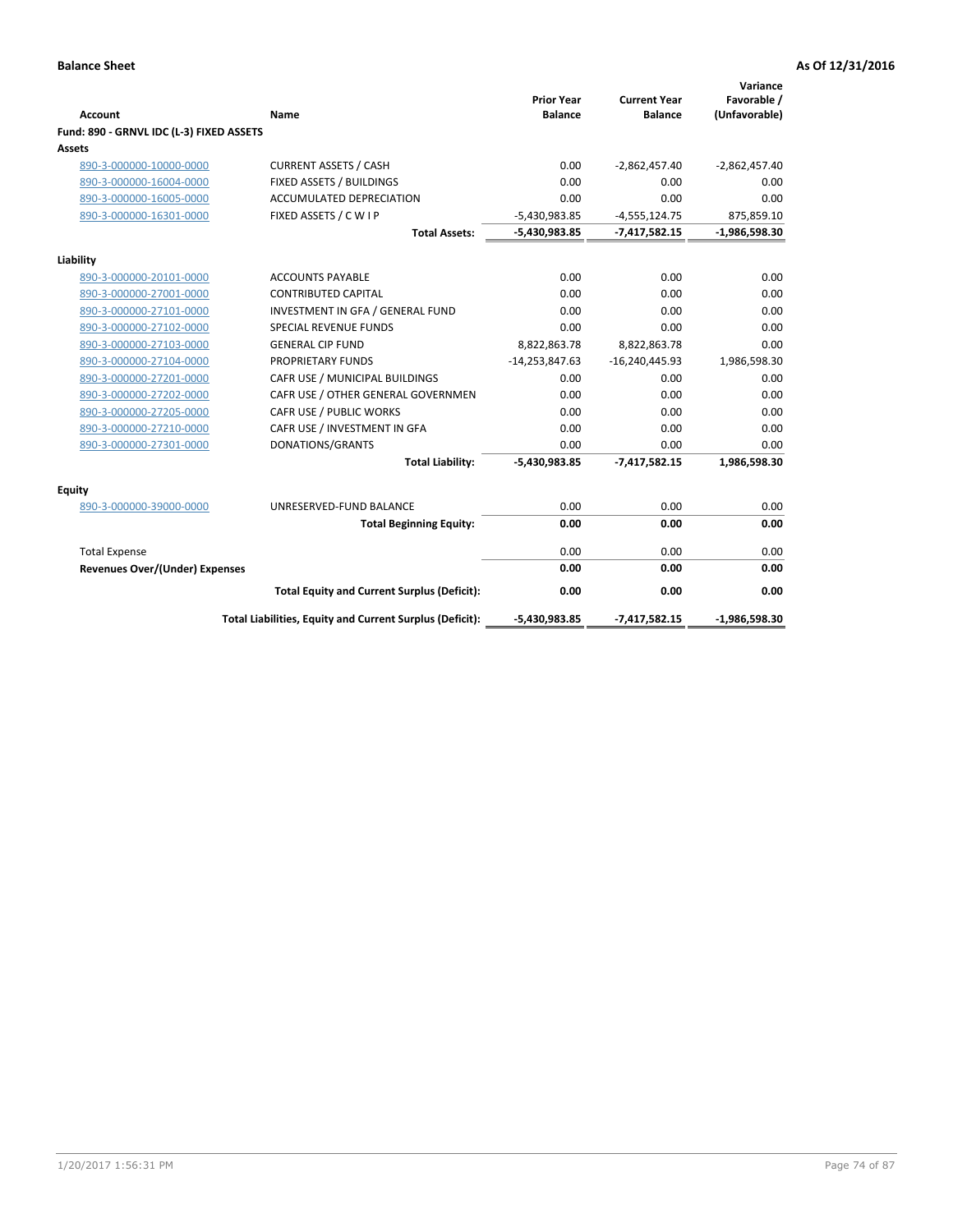|                                                    |                                                  |                                     |                                       | Variance                     |
|----------------------------------------------------|--------------------------------------------------|-------------------------------------|---------------------------------------|------------------------------|
| <b>Account</b>                                     | Name                                             | <b>Prior Year</b><br><b>Balance</b> | <b>Current Year</b><br><b>Balance</b> | Favorable /<br>(Unfavorable) |
| Fund: 899 - POOLED CASH                            |                                                  |                                     |                                       |                              |
| Assets                                             |                                                  |                                     |                                       |                              |
| 899-8-000000-10000-0000                            | <b>CURRENT ASSETS / CASH</b>                     | 0.00                                | 0.00                                  | 0.00                         |
| 899-8-000000-10101-0000                            | <b>CHASE OUTBOUND OPERATING</b>                  | $-907,352.02$                       | $-266,534.34$                         | 640,817.68                   |
| 899-8-000000-10102-0000                            | CHASE INBOUND OPERATING                          | 19,294,472.65                       | 17,848,512.21                         | $-1,445,960.44$              |
| 899-8-000000-10103-0000                            | OPERATING ACCOUNT / CLAIMS ACCOUNT               | 0.00                                | 0.00                                  | 0.00                         |
| 899-8-000000-10105-0000                            | CHASE BANK / SAVINGS - 3003113077                | 1,537,902.18                        | 1,539,102.43                          | 1,200.25                     |
| 899-8-000000-10106-0000                            | CHASE BANK / SAVINGS - 2911913371                | 1,612,365.18                        | 1,613,623.57                          | 1,258.39                     |
| 899-8-000000-10107-0000                            | CHASE TASC FLEX SPENDING                         | 0.00                                | 0.00                                  | 0.00                         |
| 899-8-000000-10401-0000                            | <b>CURRENT ASSETS / INTERNAL CLEARING</b>        | 0.00                                | 0.00                                  | 0.00                         |
| 899-8-000000-10402-0000                            | <b>CREDIT CARD CLEARING</b>                      | 0.00                                | 0.00                                  | 0.00                         |
| 899-8-000000-10403-0000<br>899-8-000000-11101-0000 | <b>NET BILL PAYMENTS</b><br>TX CLASS / OPERATING | 0.00<br>0.00                        | 0.00<br>0.00                          | 0.00<br>0.00                 |
| 899-8-000000-11201-0000                            | LOGIC INVESTMENTS / OPERATING                    | 1,002,675.50                        | 1,008,980.27                          | 6,304.77                     |
| 899-8-000000-11401-0000                            | <b>TEXSTAR ACCT - OPERATING</b>                  | 0.00                                | 0.00                                  | 0.00                         |
| 899-8-000000-11601-0000                            | <b>TEXPOOL ACCT - OPERATING</b>                  | 1,002,350.10                        | 1,005,957.70                          | 3,607.60                     |
| 899-8-000000-12001-0000                            | AMERICAN NATIONAL OPERATING                      | 0.00                                | 0.00                                  | 0.00                         |
| 899-8-000000-12002-0000                            | PFM ACCT OPERATING                               | 18,241,844.35                       | 18,186,168.70                         | $-55,675.65$                 |
| 899-8-000000-12003-0000                            | TREASURIES - CITY ONLY                           | 0.00                                | 0.00                                  | 0.00                         |
| 899-8-000000-12301-0000                            | BOND PROCEEDS / PURCHASED INTEREST               | 0.00                                | 0.00                                  | 0.00                         |
| 899-8-000000-13205-0000                            | <b>INTEREST RECEIVABLE</b>                       | 31,564.14                           | 42,723.87                             | 11,159.73                    |
| 899-8-000000-14100-0000                            | DUE FROM FUND 100                                | $-815.00$                           | $-15,024.47$                          | $-14,209.47$                 |
| 899-8-000000-14101-0000                            | DUE FROM FUND 101                                | 0.00                                | 0.00                                  | 0.00                         |
| 899-8-000000-14102-0000                            | DUE FROM FUND 102                                | 0.00                                | 0.00                                  | 0.00                         |
| 899-8-000000-14103-0000                            | DUE FROM FUND 103                                | 0.00                                | 0.00                                  | 0.00                         |
| 899-8-000000-14110-0000                            | DUE FROM FUND 110                                | 0.00                                | 0.00                                  | 0.00                         |
| 899-8-000000-14111-0000                            | DUE FROM FUND 111                                | 0.00                                | 0.00                                  | 0.00                         |
| 899-8-000000-14112-0000                            | DUE FROM FUND 112                                | 0.00                                | 0.00                                  | 0.00                         |
| 899-8-000000-14113-0000                            | DUE FROM FUND 113                                | 0.00                                | 0.00                                  | 0.00                         |
| 899-8-000000-14114-0000                            | DUE FROM FUND 114                                | 0.00                                | 0.00                                  | 0.00                         |
| 899-8-000000-14115-0000                            | DUE FROM FUND 115                                | 0.00                                | 0.00                                  | 0.00                         |
| 899-8-000000-14116-0000<br>899-8-000000-14117-0000 | DUE FROM FUND 116<br>DUE FROM FUND 117           | 0.00<br>0.00                        | 0.00<br>0.00                          | 0.00<br>0.00                 |
| 899-8-000000-14118-0000                            | DUE FROM FUND 118                                | 0.00                                | 0.00                                  | 0.00                         |
| 899-8-000000-14119-0000                            | DUE FROM FUND 119                                | 0.00                                | 0.00                                  | 0.00                         |
| 899-8-000000-14120-0000                            | DUE FROM FUND 120                                | 0.00                                | 0.00                                  | 0.00                         |
| 899-8-000000-14121-0000                            | DUE FROM FUND 121                                | 0.00                                | 0.00                                  | 0.00                         |
| 899-8-000000-14122-0000                            | DUE FROM FUND 122                                | 0.00                                | 0.00                                  | 0.00                         |
| 899-8-000000-14123-0000                            | DUE FROM FUND 123                                | 0.00                                | 0.00                                  | 0.00                         |
| 899-8-000000-14124-0000                            | DUE FROM FUND 124                                | 0.00                                | 0.00                                  | 0.00                         |
| 899-8-000000-14125-0000                            | DUE FROM FUND 125                                | 0.00                                | 0.00                                  | 0.00                         |
| 899-8-000000-14126-0000                            | DUE FROM FUND 126                                | 0.00                                | 0.00                                  | 0.00                         |
| 899-8-000000-14140-0000                            | DUE FROM FUND 140                                | 0.00                                | 0.00                                  | 0.00                         |
| 899-8-000000-14160-0000                            | DUE FROM FUND 160                                | 0.00                                | 0.00                                  | 0.00                         |
| 899-8-000000-14161-0000                            | DUE FROM FUND 161                                | 0.00                                | 0.00                                  | 0.00                         |
| 899-8-000000-14162-0000                            | DUE FROM FUND 162                                | 0.00                                | 0.00                                  | 0.00                         |
| 899-8-000000-14163-0000                            | DUE FROM FUND 163                                | 0.00                                | 0.00                                  | 0.00                         |
| 899-8-000000-14164-0000                            | DUE FROM FUND 164                                | 0.00                                | 0.00                                  | 0.00                         |
| 899-8-000000-14165-0000                            | DUE FROM FUND 165                                | 0.00                                | 0.00                                  | 0.00                         |
| 899-8-000000-14170-0000                            | DUE FROM FUND 170                                | 0.00                                | 0.00                                  | 0.00                         |
| 899-8-000000-14171-0000                            | DUE FROM FUND 171                                | 0.00                                | 0.00<br>0.00                          | 0.00<br>0.00                 |
| 899-8-000000-14172-0000<br>899-8-000000-14173-0000 | DUE FROM FUND 172<br>DUE FROM FUND 173           | 0.00<br>0.00                        | 0.00                                  | 0.00                         |
| 899-8-000000-14174-0000                            | DUE FROM FUND 174                                | 0.00                                | 0.00                                  | 0.00                         |
| 899-8-000000-14175-0000                            | DUE FROM FUND 175                                | 0.00                                | 0.00                                  | 0.00                         |
| 899-8-000000-14176-0000                            | DUE FROM FUND 176                                | 0.00                                | 0.00                                  | 0.00                         |
| 899-8-000000-14177-0000                            | DUE FROM FUND 177                                | 0.00                                | 0.00                                  | 0.00                         |
| 899-8-000000-14190-0000                            | DUE FROM FUND 190                                | 0.00                                | 0.00                                  | 0.00                         |
| 899-8-000000-14192-0000                            | DUE FROM FUND 192                                | 0.00                                | $-62,617.53$                          | $-62,617.53$                 |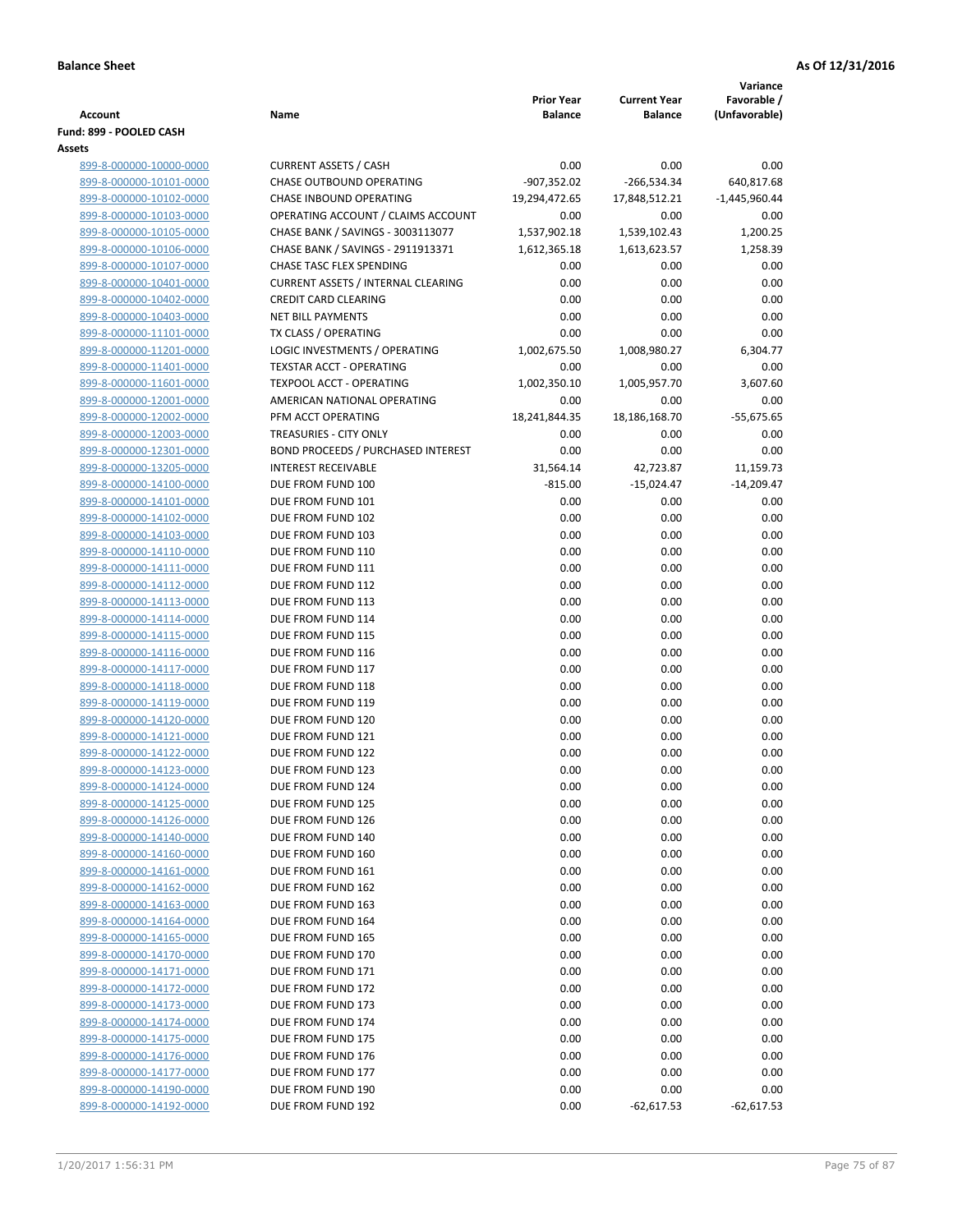|                         |                                       |                   |                     | Variance       |
|-------------------------|---------------------------------------|-------------------|---------------------|----------------|
|                         |                                       | <b>Prior Year</b> | <b>Current Year</b> | Favorable /    |
| Account                 | Name                                  | <b>Balance</b>    | <b>Balance</b>      | (Unfavorable)  |
| 899-8-000000-14200-0000 | DUE FROM FUND 200                     | 6,099.00          | 0.00                | $-6,099.00$    |
| 899-8-000000-14210-0000 | DUE FROM FUND 210                     | 0.00              | 0.00                | 0.00           |
| 899-8-000000-14211-0000 | DUE FROM FUND 211                     | 0.00              | 0.00                | 0.00           |
| 899-8-000000-14212-0000 | DUE FROM FUND 212                     | 0.00              | 0.00                | 0.00           |
| 899-8-000000-14216-0000 | DUE FROM FUND 216                     | 0.00              | 0.00                | 0.00           |
| 899-8-000000-14217-0000 | DUE FROM FUND 217                     | 0.00              | 0.00                | 0.00           |
| 899-8-000000-14300-0000 | DUE FROM FUND 300                     | 0.00              | 0.00                | 0.00           |
| 899-8-000000-14320-0000 | DUE FROM FUND 320                     | 0.00              | 0.00                | 0.00           |
| 899-8-000000-14360-0000 | DUE FROM FUND 360                     | 0.00              | 0.00                | 0.00           |
| 899-8-000000-14361-0000 | DUE FROM FUND 361                     | 0.00              | 0.00                | 0.00           |
| 899-8-000000-14400-0000 | DUE FROM FUND 400                     | 0.00              | 0.00                | 0.00           |
| 899-8-000000-14500-0000 | DUE FROM FUND 500                     | 0.00              | 0.00                | 0.00           |
| 899-8-000000-14561-0000 | DUE FROM FUND 561                     | 0.00              | 0.00                | 0.00           |
| 899-8-000000-14601-0000 | DUE FROM FUND 601                     | 0.00              | 0.00                | 0.00           |
| 899-8-000000-14602-0000 | DUE FROM FUND 602                     | 950.91            | $-2,600.09$         | $-3,551.00$    |
| 899-8-000000-14604-0000 | DUE FROM FUND 604                     | 0.00              | 0.00                | 0.00           |
| 899-8-000000-14660-0000 | DUE FROM FUND 660                     | 0.00              | $-5,419.72$         | $-5,419.72$    |
| 899-8-000000-14800-0000 | DUE FROM FUND 800                     | 0.00              | 0.00                | 0.00           |
| 899-8-000000-14801-0000 | DUE FROM FUND 801                     | 0.00              | 0.00                | 0.00           |
| 899-8-000000-14802-0000 | DUE FROM FUND 802                     | 0.00              | 0.00                | 0.00           |
| 899-8-000000-14803-0000 | DUE FROM FUND 803                     | 0.00              | 0.00                | 0.00           |
| 899-8-000000-14807-0000 | DUE FROM FUND 807                     | 0.00              | 0.00                | 0.00           |
| 899-8-000000-14809-0000 | DUE FROM FUND 809                     | 0.00              | 0.00                | 0.00           |
| 899-8-000000-14810-0000 | DUE FROM FUND 810                     | 0.00              | 0.00                | 0.00           |
| 899-8-000000-14811-0000 | DUE FROM FUND 811                     | 0.00              | 0.00                | 0.00           |
| 899-8-000000-14820-0000 | DUE FROM TIRZ FUND                    | 0.00              | 0.00                | 0.00           |
| 899-8-000000-14890-0000 | DUE FROM GRNVL IDC (L-3) FIXED ASSETS | 0.00              | 0.00                | 0.00           |
| 899-8-000000-14910-0000 | DUE FROM FUND 910                     | 626.46            | 100,655.06          | 100,028.60     |
| 899-8-000000-14911-0000 | DUE FROM FUND 911                     | 0.00              | 0.00                | 0.00           |
| 899-8-000000-14912-0000 | DUE FROM FUND 912                     | 0.00              | 0.00                | 0.00           |
| 899-8-000000-14913-0000 | DUE FROM FUND 913                     | 0.00              | 0.00                | 0.00           |
| 899-8-000000-14916-0000 | DUE FROM FUND 916                     | 0.00              | 0.00                | 0.00           |
| 899-8-000000-14950-0000 | DUE FROM FUND 950                     | 0.00              | 0.00                | 0.00           |
| 899-8-000000-91011-1001 | <b>BANK OF AMERICA</b>                | 0.00              | 0.00                | 0.00           |
|                         | <b>Total Assets:</b>                  | 41,822,683.45     | 40,993,527.66       | $-829, 155.79$ |
|                         |                                       |                   |                     |                |
| Liability               |                                       |                   |                     |                |
| 899-8-000000-20101-0000 | <b>ACCOUNTS PAYABLE</b>               | 6.861.37          | 14,993.25           | $-8,131.88$    |
| 899-8-000000-20102-0000 | <b>CREDIT CARD PAYABLE</b>            | 0.00              | 0.00                | 0.00           |
| 899-8-000000-21040-0000 | DUE TO OTHER FUNDS                    | 41,815,815.03     | 40,978,534.43       | 837,280.60     |
|                         | <b>Total Liability:</b>               | 41,822,676.40     | 40,993,527.68       | 829,148.72     |
|                         |                                       |                   |                     |                |
| <b>Equity</b>           |                                       |                   |                     |                |
| 899-3-000000-39000-0000 | UNRESERVED-FUND BALANCE               | 0.00              | $-0.02$             | $-0.02$        |
| 899-8-000000-14362-0000 | DUE FROM FUND 362                     | 0.00              | 0.00                | 0.00           |
| 899-8-000000-39200-0101 | EQUITY IN POOLED CASH                 | 0.00              | 0.00                | 0.00           |
| 899-8-000000-39200-0110 | EQUITY IN POOLED CASH                 | 0.00              | 0.00                | 0.00           |
| 899-8-000000-39200-0111 | EQUITY IN POOLED CASH                 | 0.00              | 0.00                | 0.00           |
| 899-8-000000-39200-0112 | EQUITY IN POOLED CASH                 | 0.00              | 0.00                | 0.00           |
| 899-8-000000-39200-0190 | EQUITY IN POOLED CASH                 | 0.00              | 0.00                | 0.00           |
| 899-8-000000-39200-0201 | EQUITY IN POOLED CASH                 | 0.00              | 0.00                | 0.00           |
| 899-8-000000-39200-0202 | EQUITY IN POOLED CASH                 | 0.00              | 0.00                | 0.00           |
| 899-8-000000-39200-0203 | EQUITY IN POOLED CASH                 | 0.00              | 0.00                | 0.00           |
| 899-8-000000-39200-0204 | EQUITY IN POOLED CASH                 | 0.00              | 0.00                | 0.00           |
| 899-8-000000-39200-0205 | EQUITY IN POOLED CASH                 | 0.00              | 0.00                | 0.00           |
| 899-8-000000-39200-0206 | EQUITY IN POOLED CASH                 | 0.00              | 0.00                | 0.00           |
| 899-8-000000-39200-0207 | EQUITY IN POOLED CASH                 | 0.00              | 0.00                | 0.00           |
| 899-8-000000-39200-0208 | EQUITY IN POOLED CASH                 | 0.00              | 0.00                | 0.00           |
| 899-8-000000-39200-0209 | EQUITY IN POOLED CASH                 | 0.00              | 0.00                | 0.00           |
| 899-8-000000-39200-0210 | EQUITY IN POOLED CASH                 | 0.00              | 0.00                | 0.00           |
|                         |                                       |                   |                     |                |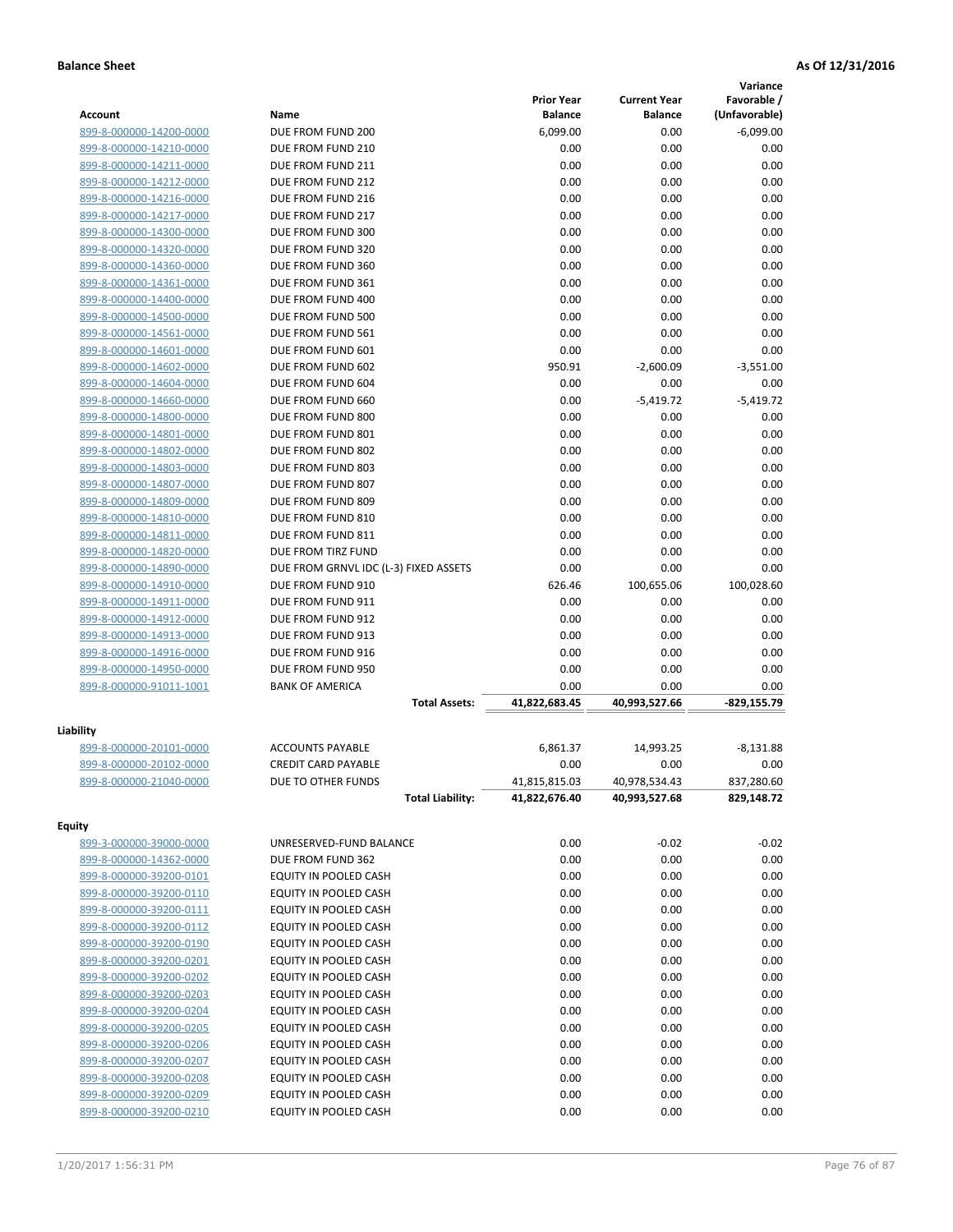**Variance**

| EQUITY IN POOLED CASH<br>899-8-000000-39200-0211<br>899-8-000000-39200-0212<br>EQUITY IN POOLED CASH | 0.00<br>0.00 | 0.00 | 0.00 |
|------------------------------------------------------------------------------------------------------|--------------|------|------|
|                                                                                                      |              |      |      |
|                                                                                                      |              | 0.00 | 0.00 |
| 899-8-000000-39200-0213<br>EQUITY IN POOLED CASH                                                     | 0.00         | 0.00 | 0.00 |
| EQUITY IN POOLED CASH<br>899-8-000000-39200-0214                                                     | 0.00         | 0.00 | 0.00 |
| 899-8-000000-39200-0215<br>EQUITY IN POOLED CASH                                                     | 0.00         | 0.00 | 0.00 |
| EQUITY IN POOLED CASH<br>899-8-000000-39200-0216                                                     | 0.00         | 0.00 | 0.00 |
| 899-8-000000-39200-0217<br>EQUITY IN POOLED CASH                                                     | 0.00         | 0.00 | 0.00 |
| EQUITY IN POOLED CASH<br>899-8-000000-39200-0218                                                     | 0.00         | 0.00 | 0.00 |
| EQUITY IN POOLED CASH<br>899-8-000000-39200-0219                                                     | 0.00         | 0.00 | 0.00 |
| EQUITY IN POOLED CASH<br>899-8-000000-39200-0220                                                     | 0.00         | 0.00 | 0.00 |
| EQUITY IN POOLED CASH<br>899-8-000000-39200-0221                                                     | 0.00         | 0.00 | 0.00 |
| 899-8-000000-39200-0222<br>EQUITY IN POOLED CASH                                                     | 0.00         | 0.00 | 0.00 |
| 899-8-000000-39200-0223<br>EQUITY IN POOLED CASH                                                     | 0.00         | 0.00 | 0.00 |
| EQUITY IN POOLED CASH<br>899-8-000000-39200-0224                                                     | 0.00         | 0.00 | 0.00 |
| EQUITY IN POOLED CASH<br>899-8-000000-39200-0225                                                     | 0.00         | 0.00 | 0.00 |
| EQUITY IN POOLED CASH<br>899-8-000000-39200-0226                                                     | 0.00         | 0.00 | 0.00 |
| 899-8-000000-39200-0227<br>EQUITY IN POOLED CASH                                                     | 0.00         | 0.00 | 0.00 |
| <b>EQUITY IN POOLED CASH</b><br>899-8-000000-39200-0228                                              | 0.00         | 0.00 | 0.00 |
| EQUITY IN POOLED CASH<br>899-8-000000-39200-0229                                                     | 0.00         | 0.00 | 0.00 |
| <b>EQUITY IN POOLED CASH</b><br>899-8-000000-39200-0231                                              | 0.00         | 0.00 | 0.00 |
| EQUITY IN POOLED CASH<br>899-8-000000-39200-0232                                                     | 0.00         | 0.00 | 0.00 |
| 899-8-000000-39200-0233<br>EQUITY IN POOLED CASH                                                     | 0.00         | 0.00 | 0.00 |
| <b>EQUITY IN POOLED CASH</b><br>899-8-000000-39200-0234                                              | 0.00         | 0.00 | 0.00 |
| EQUITY IN POOLED CASH<br>899-8-000000-39200-0235                                                     | 0.00         | 0.00 | 0.00 |
| EQUITY IN POOLED CASH<br>899-8-000000-39200-0236                                                     | 0.00         | 0.00 | 0.00 |
| EQUITY IN POOLED CASH<br>899-8-000000-39200-0241                                                     | 0.00         | 0.00 | 0.00 |
| 899-8-000000-39200-0247<br>EQUITY IN POOLED CASH                                                     | 0.00         | 0.00 | 0.00 |
| EQUITY IN POOLED CASH<br>899-8-000000-39200-0250                                                     | 0.00         | 0.00 | 0.00 |
| EQUITY IN POOLED CASH<br>899-8-000000-39200-0251                                                     | 0.00         | 0.00 | 0.00 |
| EQUITY IN POOLED CASH<br>899-8-000000-39200-0252                                                     | 0.00         | 0.00 | 0.00 |
| EQUITY IN POOLED CASH<br>899-8-000000-39200-0253                                                     | 0.00         | 0.00 | 0.00 |
| 899-8-000000-39200-0254<br>EQUITY IN POOLED CASH                                                     | 0.00         | 0.00 | 0.00 |
| EQUITY IN POOLED CASH<br>899-8-000000-39200-0301                                                     | 0.00         | 0.00 | 0.00 |
| EQUITY IN POOLED CASH<br>899-8-000000-39200-0302                                                     | 0.00         | 0.00 | 0.00 |
| EQUITY IN POOLED CASH<br>899-8-000000-39200-0401                                                     | 0.00         | 0.00 | 0.00 |
| EQUITY IN POOLED CASH<br>899-8-000000-39200-0402                                                     | 0.00         | 0.00 | 0.00 |
| 899-8-000000-39200-0403<br>EQUITY IN POOLED CASH                                                     | 0.00         | 0.00 | 0.00 |
| EQUITY IN POOLED CASH<br>899-8-000000-39200-0405                                                     | 0.00         | 0.00 | 0.00 |
| EQUITY IN POOLED CASH<br>899-8-000000-39200-0406                                                     | 0.00         | 0.00 | 0.00 |
| 899-8-000000-39200-0410<br>EQUITY IN POOLED CASH                                                     | 0.00         | 0.00 | 0.00 |
| 899-8-000000-39200-0411<br>EQUITY IN POOLED CASH                                                     | 0.00         | 0.00 | 0.00 |
| 899-8-000000-39200-0501<br>EQUITY IN POOLED CASH                                                     | 0.00         | 0.00 | 0.00 |
| 899-8-000000-39200-0502<br>EQUITY IN POOLED CASH                                                     | 0.00         | 0.00 | 0.00 |
| 899-8-000000-39200-0503<br>EQUITY IN POOLED CASH                                                     | 0.00         | 0.00 | 0.00 |
| 899-8-000000-39200-0504<br>EQUITY IN POOLED CASH                                                     | 0.00         | 0.00 | 0.00 |
| 899-8-000000-39200-0505<br><b>EQUITY IN POOLED CASH</b>                                              | 0.00         | 0.00 | 0.00 |
| 899-8-000000-39200-0506<br>EQUITY IN POOLED CASH                                                     | 0.00         | 0.00 | 0.00 |
| 899-8-000000-39200-0507<br>EQUITY IN POOLED CASH                                                     | 0.00         | 0.00 | 0.00 |
| 899-8-000000-39200-0511<br>EQUITY IN POOLED CASH                                                     | 0.00         | 0.00 | 0.00 |
| 899-8-000000-39200-0513<br><b>EQUITY IN POOLED CASH</b>                                              | 0.00         | 0.00 | 0.00 |
| 899-8-000000-39200-0521<br><b>EQUITY IN POOLED CASH</b>                                              | 0.00         | 0.00 | 0.00 |
| 899-8-000000-39200-0522<br>EQUITY IN POOLED CASH                                                     | 0.00         | 0.00 | 0.00 |
| 899-8-000000-39200-0523<br>EQUITY IN POOLED CASH                                                     | 0.00         | 0.00 | 0.00 |
| 899-8-000000-39200-0601<br>EQUITY IN POOLED CASH                                                     | 0.00         | 0.00 | 0.00 |
| 899-8-000000-39200-0602<br>EQUITY IN POOLED CASH                                                     | 0.00         | 0.00 | 0.00 |
| 899-8-000000-39200-0603<br>EQUITY IN POOLED CASH                                                     | 0.00         | 0.00 | 0.00 |
| 899-8-000000-39200-0604<br>EQUITY IN POOLED CASH                                                     | 0.00         | 0.00 | 0.00 |
| 899-8-000000-39200-0702<br>EQUITY IN POOLED CASH                                                     | 0.00         | 0.00 | 0.00 |
| 899-8-000000-39200-0703<br>EQUITY IN POOLED CASH                                                     | 0.00         | 0.00 | 0.00 |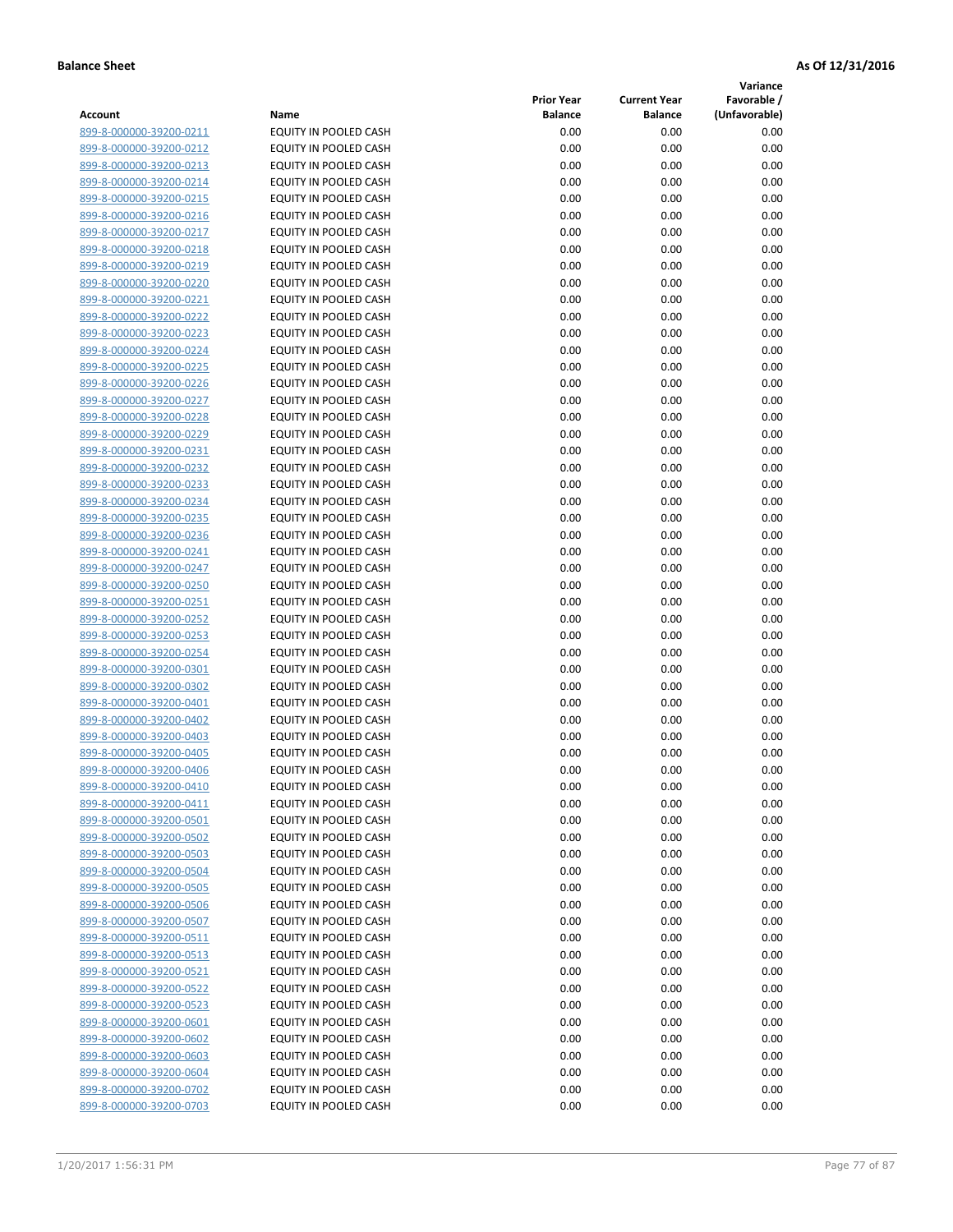| Account                               | Name                                                     | <b>Prior Year</b><br><b>Balance</b> | <b>Current Year</b><br><b>Balance</b> | Variance<br>Favorable /<br>(Unfavorable) |
|---------------------------------------|----------------------------------------------------------|-------------------------------------|---------------------------------------|------------------------------------------|
| 899-8-000000-39200-0704               | EQUITY IN POOLED CASH                                    | 0.00                                | 0.00                                  | 0.00                                     |
| 899-8-000000-39200-0705               | <b>EQUITY IN POOLED CASH</b>                             | 0.00                                | 0.00                                  | 0.00                                     |
| 899-8-000000-39200-0706               | <b>EQUITY IN POOLED CASH</b>                             | 0.00                                | 0.00                                  | 0.00                                     |
| 899-8-000000-39200-0707               | <b>EQUITY IN POOLED CASH</b>                             | 0.00                                | 0.00                                  | 0.00                                     |
| 899-8-000000-39200-0708               | <b>EQUITY IN POOLED CASH</b>                             | 0.00                                | 0.00                                  | 0.00                                     |
| 899-8-000000-39200-0710               | EQUITY IN POOLED CASH                                    | 0.00                                | 0.00                                  | 0.00                                     |
| 899-8-000000-39200-0721               | EQUITY IN POOLED CASH                                    | 0.00                                | 0.00                                  | 0.00                                     |
| 899-8-000000-39200-0722               | <b>EQUITY IN POOLED CASH</b>                             | 0.00                                | 0.00                                  | 0.00                                     |
| 899-8-000000-39200-0723               | <b>EQUITY IN POOLED CASH</b>                             | 0.00                                | 0.00                                  | 0.00                                     |
| 899-8-000000-39200-0731               | <b>EQUITY IN POOLED CASH</b>                             | 0.00                                | 0.00                                  | 0.00                                     |
| 899-8-000000-39200-0825               | <b>EQUITY IN POOLED CASH</b>                             | 0.00                                | 0.00                                  | 0.00                                     |
| 899-8-000000-39200-0901               | <b>EQUITY IN POOLED CASH</b>                             | 0.00                                | 0.00                                  | 0.00                                     |
| 899-8-000000-39200-0902               | EQUITY IN POOLED CASH                                    | 0.00                                | 0.00                                  | 0.00                                     |
| 899-8-000000-39200-0903               | <b>EQUITY IN POOLED CASH</b>                             | 0.00                                | 0.00                                  | 0.00                                     |
| 899-8-000000-39200-0904               | EQUITY IN POOLED CASH                                    | 0.00                                | 0.00                                  | 0.00                                     |
| 899-8-000000-39200-0905               | <b>EQUITY IN POOLED CASH</b>                             | 0.00                                | 0.00                                  | 0.00                                     |
| 899-8-000000-39200-0909               | <b>EQUITY IN POOLED CASH</b>                             | 0.00                                | 0.00                                  | 0.00                                     |
| 899-8-000000-39200-0910               | EQUITY IN POOLED CASH                                    | 0.00                                | 0.00                                  | 0.00                                     |
| 899-8-000000-39200-0960               | <b>EQUITY IN POOLED CASH</b>                             | 0.00                                | 0.00                                  | 0.00                                     |
| 899-8-000000-39200-9999               | <b>EQUITY IN POOLED CASH</b>                             | 0.00                                | 0.00                                  | 0.00                                     |
|                                       | <b>Total Beginning Equity:</b>                           | 0.00                                | $-0.02$                               | $-0.02$                                  |
| <b>Total Revenue</b>                  |                                                          | 7.05                                | 0.00                                  | $-7.05$                                  |
| <b>Revenues Over/(Under) Expenses</b> |                                                          | 7.05                                | 0.00                                  | $-7.05$                                  |
|                                       | <b>Total Equity and Current Surplus (Deficit):</b>       | 7.05                                | $-0.02$                               | $-7.07$                                  |
|                                       | Total Liabilities, Equity and Current Surplus (Deficit): | 41.822.683.45                       | 40,993,527.66                         | $-829, 155.79$                           |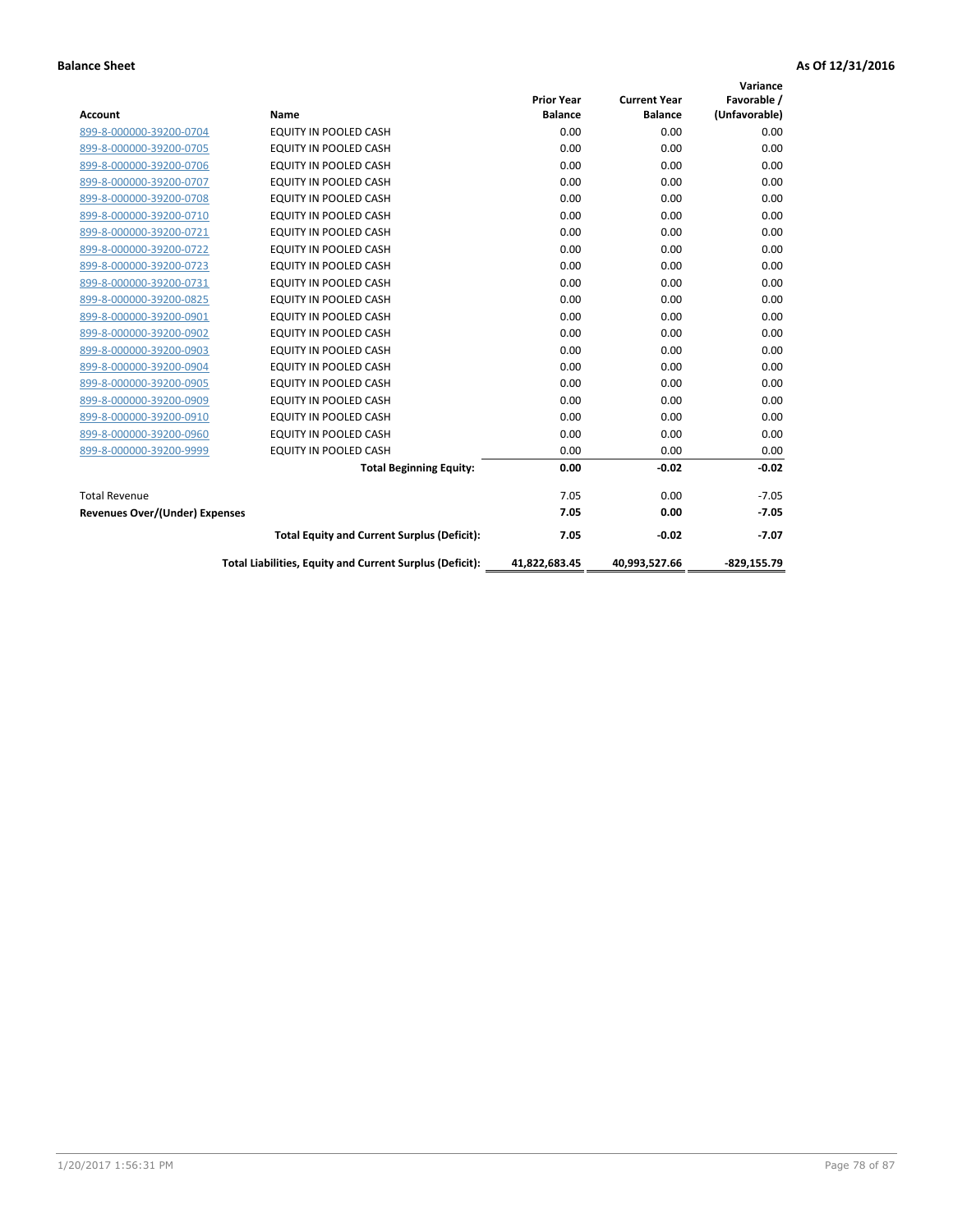|                                                       |                                                   |                         |                           | Variance           |
|-------------------------------------------------------|---------------------------------------------------|-------------------------|---------------------------|--------------------|
|                                                       |                                                   | <b>Prior Year</b>       | <b>Current Year</b>       | Favorable /        |
| Account<br><b>Fund: 910 - ELECTRIC OPERATING FUND</b> | Name                                              | <b>Balance</b>          | <b>Balance</b>            | (Unfavorable)      |
| Assets                                                |                                                   |                         |                           |                    |
| 910-9-000000-10000-1300                               | <b>CASH</b>                                       | 15,204,380.42           | 12,057,834.13             | $-3,146,546.29$    |
| 910-9-000000-10209-1300                               | <b>ADMIN PETTY CASH</b>                           | 658.89                  | 658.89                    | 0.00               |
| 910-9-000000-10308-1300                               | <b>GEUS SERVICE CENTER CHANGE</b>                 | 849.90                  | 849.90                    | 0.00               |
| 910-9-000000-10309-1300                               | <b>GEUS DOWNTOWN CHANGE</b>                       | 1,650.00                | 1,650.00                  | 0.00               |
| 910-9-000000-12190-1810                               | DEFERRED ISSUANCE COSTS 2001                      | 0.00                    | 0.00                      | 0.00               |
| 910-9-000000-12191-1810                               | DEFERRED ISSUANCE COST 2008 ENGINE PR             | 0.00                    | 0.00                      | 0.00               |
| 910-9-000000-12192-1810                               | DEFERRED ISSUANCE COSTS 2010 BOA ENGI             | 0.00                    | 0.00                      | 0.00               |
| 910-9-000000-12193-1810                               | DEFERRED ISSUANCE COSTS 2010 SCRUBBEI             | 0.00                    | 0.00                      | 0.00               |
| 910-9-000000-12194-1810                               | DEFERRED ISSUANCE COSTS 2010 TMPA DEI             | 0.00                    | 0.00                      | 0.00               |
| 910-9-000000-12201-1810                               | <b>BOND DISCOUNT</b>                              | 136,516.38              | 124,995.74                | $-11,520.64$       |
| 910-9-000000-13000-1420                               | <b>CUSTOMER ACCOUNTS RECEIVABLE</b>               | 909,947.47              | 1,861,395.95              | 951,448.48         |
| 910-9-000000-13001-1420                               | NON CURRENT CUSTOMER ACCTS RECEIVAE               | 348,564.83              | 439,122.81                | 90,557.98          |
| 910-9-000000-13002-1440                               | ALLOWANCE FOR UNCOLLECTABLE                       | -394,609.78             | -486,011.78               | $-91,402.00$       |
| 910-9-000000-13003-1422                               | UNBILLED YEAR-END ACCRUAL                         | 5,109,446.76            | 3,919,838.73              | $-1,189,608.03$    |
| 910-9-000000-13009-1423                               | FUEL ADJUSTMENT - UNDER/OVER                      | -592,479.14             | -240,024.36               | 352,454.78         |
| 910-9-000000-13011-1420                               | AMP RECEIVABLE                                    | $-50,598.87$            | $-30,110.88$              | 20,487.99          |
| 910-9-000000-13066-1421                               | AMPY CUSTOMER ACCOUNTS RECEIVABLE                 | 0.00                    | 0.00                      | 0.00               |
| 910-9-000000-13067-1421                               | AMPY ARREARS ACCOUNTS RECEIVABLE                  | 41.62                   | $-4,506.94$               | $-4,548.56$        |
| 910-9-000000-13068-1421                               | AMPY Customers Left With Balance A/R              | 33,516.27               | 40,713.32                 | 7,197.05           |
| 910-9-000000-13201-1430                               | MISCELLANEOUS ACCOUNTS RECEIVABLE                 | 0.00                    | 0.00                      | 0.00               |
| 910-9-000000-13205-1710                               | <b>INTEREST RECEIVABLE</b>                        | 0.00                    | 0.00                      | 0.00               |
| 910-9-000000-13290-1650                               | PREPAYMENTS                                       | 0.00                    | 0.00                      | 0.00               |
| 910-9-000000-13291-1651                               | TMPA SCRUBBER PREPAYMENT                          | 7,864,112.58            | 7,546,370.58              | $-317,742.00$      |
| 910-9-000000-13293-1653                               | TMPA FIXED COSTS PREPAYMENT                       | 30,491,145.14           | 29,232,949.64             | $-1,258,195.50$    |
| 910-9-000000-13294-1654                               | TMPA DEMAND COSTS ESCROW                          | 0.00                    | 0.00                      | 0.00               |
| 910-9-000000-13297-1657                               | <b>ERCOT CRR PREPAYMENTS</b>                      | 91,771.19               | 86,127.54                 | $-5,643.65$        |
| 910-9-000000-13299-1655                               | <b>ERCOT COLLATERAL</b>                           | 1,550.00                | 111,550.00                | 110,000.00         |
| 910-9-000000-14001-1461                               | DUE FROM COG - GENERAL FUND                       | 0.00                    | 0.00                      | 0.00               |
| 910-9-000000-14402-1469                               | DUE FROM DEBT SERVICE FUND                        | 4,625,445.97            | 4,625,445.97              | 0.00               |
| 910-9-000000-14501-1467                               | DUE FROM GBOD                                     | 0.00                    | 0.00                      | 0.00               |
| 910-9-000000-14916-1469                               | DUE FROM FUND 916                                 | 0.00                    | 0.00                      | 0.00               |
| 910-9-000000-14999-1910                               | DUE FROM 906                                      | 0.00                    | 0.00                      | 0.00               |
| 910-9-000000-15900-1540                               | <b>INVENTORY</b>                                  | 2,311,218.27            | 2,338,363.62              | 27,145.35          |
| 910-9-000000-15901-1541                               | <b>GEUS UNLEADED GASOLINE</b>                     | $-587.94$               | $-149.48$                 | 438.46             |
| 910-9-000000-15902-1542                               | <b>GEUS DIESEL GASOLINE</b>                       | 2,100.00                | 2,773.01                  | 673.01             |
| 910-9-000000-15903-1543                               | <b>INVENTORY - SUBSTATION</b>                     | 7,771.80                | 7,771.80                  | 0.00               |
| 910-9-000000-15909-1510                               | STEAM PLANT FUEL OIL INVENTORY                    | 583,600.04              | 581,217.38                | $-2,382.66$        |
| 910-9-000000-16301-1070                               | <b>CWIP</b>                                       | 368,786.52              | 0.00                      | -368,786.52        |
| 910-9-000000-17501-9260                               | <b>EMPLOYEE CONTRIBUTIONS</b>                     | 465,482.00              | 465,482.00                | 0.00               |
| 910-9-000000-17504-9260                               | <b>INVESTMENT RETURN</b>                          | 337,872.00              | 337,872.00                | 0.00               |
| 910-9-000000-17508-9260                               | <b>EXPERIENCE DIFFERENCE</b>                      | 4,057.00                | 4,057.00                  | 0.00               |
| 910-9-000000-19000-3100                               | <b>STEAM - LAND</b>                               | 117,340.90              | 117,340.90                | 0.00               |
| 910-9-000000-19001-3110                               | STEAM PLANT - STRUCTURES                          | 1,056,896.04            | 1,082,096.04              | 25,200.00          |
| 910-9-000000-19002-3120                               | STEAM PLANT - BOILER PLANT EQUIPMENT              | 4,815,449.65            | 4,865,386.86              | 49,937.21          |
| 910-9-000000-19003-3130<br>910-9-000000-19004-3140    | STEAM PLANT - ENGINES<br>STEAM PLANT - GENERATORS | 0.00                    | 0.00                      | 0.00<br>0.00       |
| 910-9-000000-19005-3150                               | STEAM PLANT - ACCESSORY ELECTRIC EQUIF            | 9,067,106.70            | 9,067,106.70              |                    |
| 910-9-000000-19006-3160                               | STEAM PLANT - MISC POWER PLANT EQUIPI             | 667,175.88<br>12,912.88 | 1,066,062.56<br>12,912.88 | 398,886.68<br>0.00 |
|                                                       | <b>ENGINE PLANT - LAND</b>                        | 43,850.00               |                           |                    |
| 910-9-000000-19100-3400<br>910-9-000000-19101-3410    | <b>ENGINE PLANT - STRUCTURES</b>                  | 4,655,874.20            | 43,850.00<br>4,655,874.20 | 0.00<br>0.00       |
| 910-9-000000-19101-3411                               | <b>ENGINE PLANT - STRUCTURES</b>                  | 0.00                    | 0.00                      | 0.00               |
| 910-9-000000-19104-3440                               | ENGINE PLANT - ENGINE PLANT GENERATOF             | 28,654,263.02           | 28,654,263.02             | 0.00               |
| 910-9-000000-19105-3450                               | ENGINE PLANT - ACCESSORY ELECTRIC EQUI            | 182,210.98              | 216,217.48                | 34,006.50          |
| 910-9-000000-19106-3460                               | ENGINE PLANT - MISCELLANEOUS POWER P              | 10,452.64               | 24,458.10                 | 14,005.46          |
| 910-9-000000-19204-3442                               | <b>ENGINE PLANT - RENEWABLE GENERATORS</b>        | 245,000.01              | 245,000.01                | 0.00               |
| 910-9-000000-19301-3500                               | TRANSMISSION - LAND                               | 53,501.21               | 53,501.21                 | 0.00               |
| 910-9-000000-19302-3530                               | TRANSMISSION - SUBSTATIONS                        | 5,552,341.27            | 5,699,742.99              | 147,401.72         |
|                                                       |                                                   |                         |                           |                    |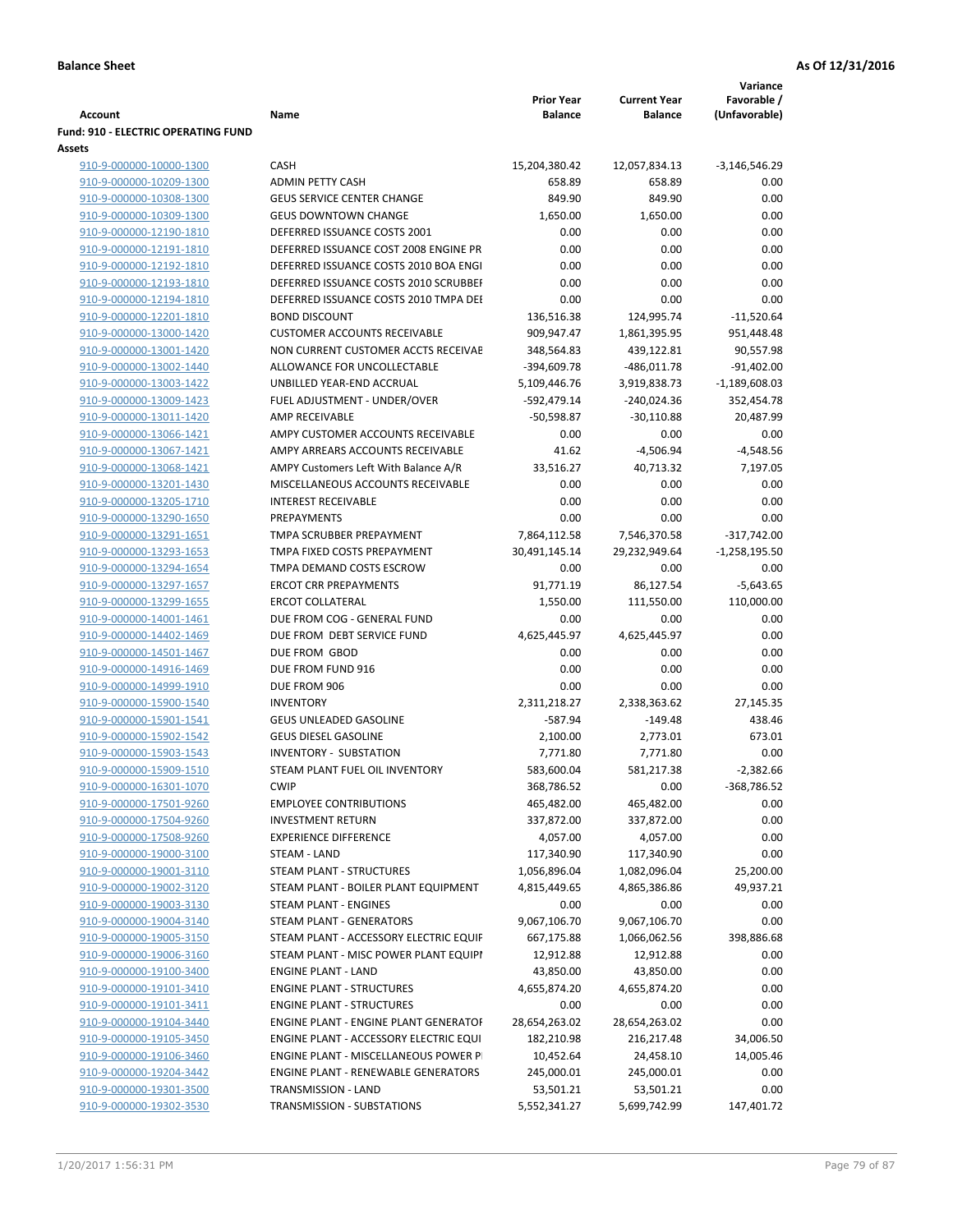|                                                    |                                                               |                                     |                                       | Variance                     |
|----------------------------------------------------|---------------------------------------------------------------|-------------------------------------|---------------------------------------|------------------------------|
| Account                                            | Name                                                          | <b>Prior Year</b><br><b>Balance</b> | <b>Current Year</b><br><b>Balance</b> | Favorable /<br>(Unfavorable) |
| 910-9-000000-19303-3572                            | TRANSMISSION - TMPA LINES                                     | 1,156,631.80                        | 1,156,631.80                          | 0.00                         |
| 910-9-000000-19304-3571                            | <b>TRANSMISSION - GEUS LINES</b>                              | 3,722,472.15                        | 3,661,064.79                          | $-61,407.36$                 |
| 910-9-000000-19401-3600                            | <b>DISTRIBUTION - LAND</b>                                    | 218,418.15                          | 218,418.15                            | 0.00                         |
| 910-9-000000-19402-3620                            | DISTRIBUTION - SUBSTATIONS                                    | 5,985,037.00                        | 6,010,987.00                          | 25,950.00                    |
| 910-9-000000-19403-3640                            | <b>DISTRIBUTION - POLES</b>                                   | 4,381,552.51                        | 4,360,010.49                          | $-21,542.02$                 |
| 910-9-000000-19404-3650                            | DISTRIBUTION - OH CONDUCTOR & DEVICES                         | 3,518,976.80                        | 3,596,762.98                          | 77,786.18                    |
| 910-9-000000-19405-3660                            | DISTRIBUTION - UNDERGROUND CONDUIT                            | 1,454,708.84                        | 1,515,741.11                          | 61,032.27                    |
| 910-9-000000-19406-3670                            | DISTRIBUTION - UG CONDUCTOR & DEVICES                         | 2,833,506.40                        | 2,942,593.48                          | 109,087.08                   |
| 910-9-000000-19407-3680                            | <b>DISTRIBUTION - TRANSFORMERS</b>                            | 4,279,270.60                        | 4,349,000.32                          | 69,729.72                    |
| 910-9-000000-19408-3690                            | <b>DISTRIBUTION - SERVICE CONNECTIONS</b>                     | 647,016.84                          | 601,984.40                            | $-45,032.44$                 |
| 910-9-000000-19409-3700                            | <b>DISTRIBUTION - METERS</b>                                  | 1,864,415.78                        | 1,873,933.82                          | 9,518.04                     |
| 910-9-000000-19410-3710                            | <b>DISTRIBUTION - VAPOR LIGHTS</b>                            | 83,944.20                           | 86,117.21                             | 2,173.01                     |
| 910-9-000000-19411-3750                            | DISTRIBUTION - STREET LIGHTS & SIGNALS                        | 89,881.93                           | 92,156.68                             | 2,274.75                     |
| 910-9-000000-19501-3890                            | <b>GENERAL - LAND</b>                                         | 110,503.10                          | 110,503.10                            | 0.00                         |
| 910-9-000000-19502-3900                            | <b>GENERAL - STRUCTURES</b>                                   | 5,881,580.20                        | 5,945,156.47                          | 63,576.27                    |
| 910-9-000000-19503-3910                            | <b>GENERAL - FURNITURE &amp; OFFICE EQUIPMEN</b>              | 555,753.77                          | 583,464.65                            | 27,710.88                    |
| 910-9-000000-19504-3941                            | <b>GENERAL - METER READING ASSETS</b>                         | 38,482.00                           | 38,482.00                             | 0.00                         |
| 910-9-000000-19505-3911                            | GENERAL - CUSTOMER SERVICE EQUIPMENT                          | 11,750.00                           | 11,750.00                             | 0.00                         |
| 910-9-000000-19506-3914                            | <b>GENERAL - BILLING EQUIPMENT</b>                            | 0.00                                | 0.00                                  | 0.00                         |
| 910-9-000000-19507-3915                            | GENERAL - CASHIERING EQUIPMENT                                | 7,033.54                            | 7,033.54                              | 0.00                         |
| 910-9-000000-19508-3920                            | <b>GENERAL - TRANSPORTATION EQUIPMENT</b>                     | 2,500,400.72                        | 2,472,187.38                          | $-28,213.34$                 |
| 910-9-000000-19509-3930                            | <b>GENERAL - WAREHOUSE EQUIPMENT</b>                          | 69,324.02                           | 69,324.02                             | 0.00                         |
| 910-9-000000-19510-3940                            | <b>GENERAL - TOOLS</b>                                        | 13,918.37                           | 13,918.37                             | 0.00                         |
| 910-9-000000-19511-3950                            | <b>GENERAL - LABORATORY EQUIPMENT</b>                         | 336,291.99                          | 336,291.99                            | 0.00                         |
| 910-9-000000-19512-3960                            | <b>GENERAL - POWER OPERATED EQUIPMENT</b>                     | 338,718.53                          | 343,749.03                            | 5,030.50                     |
| 910-9-000000-19513-3970                            | <b>GENERAL - COMMUNICATIONS EQUIPMENT</b>                     | 47,808.65                           | 47,808.65                             | 0.00                         |
| 910-9-000000-19514-3980                            | <b>GENERAL - MISCELLANEOUS EQUIPMENT</b>                      | 0.00                                | 0.00                                  | 0.00                         |
| 910-9-000000-19999-1080                            | ACCUMULATED DEPRECIATION                                      | -38,561,238.83                      | -40,471,781.77                        | $-1,910,542.94$              |
|                                                    | <b>Total Assets:</b>                                          | 124,582,743.76                      | 118,803,339.18                        | -5,779,404.58                |
|                                                    |                                                               |                                     |                                       |                              |
| Liability                                          |                                                               |                                     |                                       |                              |
| 910-9-000000-20101-2320                            | <b>ACCOUNTS PAYABLE</b>                                       |                                     |                                       |                              |
|                                                    |                                                               | 626.46                              | 100,655.06                            | $-100,028.60$                |
| 910-9-000000-20102-2321                            | <b>CREDIT CARD PAYABLE</b>                                    | 0.00                                | $-7,272.36$                           | 7,272.36                     |
| 910-9-000000-20103-2322                            | <b>ACCRUED ACCOUNTS PAYABLE</b>                               | 0.00                                | 0.00                                  | 0.00                         |
| 910-9-000000-20139-2323                            | RETAINAGES PAYABLE                                            | 0.00                                | 0.00                                  | 0.00                         |
| 910-9-000000-20141-0000                            | <b>TELEPHONE CLEARING</b>                                     | 0.00                                | 0.00                                  | 0.00                         |
| 910-9-000000-20142-0000                            | <b>ESCROW</b>                                                 | 0.00                                | 0.00                                  | 0.00                         |
| 910-9-000000-20815-2410                            | SALES TAX PAYABLE - IN THE CITY                               | 70,760.70                           | 66,252.54                             | 4,508.16                     |
| 910-9-000000-20816-2411                            | SALES TAX PAYABLE - OUT OF CITY                               | 2,450.85                            | 3,215.75                              | $-764.90$                    |
| 910-9-000000-21001-2341                            | DUE TO COG - GEN FUND                                         | 0.00                                | 0.00                                  | 0.00                         |
| 910-9-000000-21406-2329                            | <b>DUE TO 906</b>                                             | 0.00                                | 0.00                                  | 0.00                         |
| 910-9-000000-21507-2347                            | DUE TO GBOD                                                   | 0.00                                | 0.00                                  | 0.00                         |
| 910-9-000000-22001-2327                            | SALARIES PAYABLE                                              | 233,865.12                          | 293,173.93                            | $-59,308.81$                 |
| 910-9-000000-22002-2328                            | PTO PAYABLE                                                   | 421,442.27                          | 448,558.72                            | $-27,116.45$                 |
| 910-9-000000-23011-2211                            | <b>REVENUE BONDS</b>                                          | 455,000.00                          | 475,000.00                            | $-20,000.00$                 |
| 910-9-000000-24000-2350                            | <b>CUSTOMER DEPOSITS</b>                                      | 1,848,463.72                        | 2,169,659.45                          | $-321,195.73$                |
| 910-9-000000-24014-2359                            | <b>CUSTOMER DEPOSITS / AMPY EQUIPMENT</b>                     | 103,868.03                          | 102,468.33                            | 1,399.70                     |
| 910-9-000000-24015-2350                            | <b>AMP RESERVE</b>                                            | $-50,598.87$                        | $-30,110.88$                          | $-20,487.99$                 |
| 910-9-000000-25069-2530                            | PREPAID ELECTRICITY - AMPY                                    | 392,346.67                          | 392,413.75                            | $-67.08$                     |
| 910-9-000000-26001-2283                            | <b>OBLIGATION FOR COMPENSATED ABSENCES</b>                    | 362,637.83                          | 404,816.69                            | $-42,178.86$                 |
| 910-9-000000-26102-2210                            | REVENUE BONDS PAYABLE                                         | 38,763,000.00                       | 38,288,000.00                         | 475,000.00                   |
| 910-9-000000-26107-2250                            | PREMIUM ON 2010 ISSUE                                         | 218,231.30                          | 203,298.46                            | 14,932.84                    |
| 910-9-000000-26108-2250                            | <b>SCRUBBER DEBT - 2010</b>                                   | 10,395,000.00                       | 10,395,000.00                         | 0.00                         |
| 910-9-000000-26109-2250                            | PREMIUM ON SCRUBBER                                           | 185,526.87                          | 172,831.89                            | 12,694.98                    |
| 910-9-000000-26110-2250                            | TMPA DEBT - 2010                                              | 20,640,000.00                       | 20,640,000.00                         | 0.00                         |
| 910-9-000000-26111-2250                            | PREMIUM ON TMPA DEBT                                          | 367,959.88                          | 342,781.61                            | 25,178.27                    |
| 910-9-000000-29300-0000<br>910-9-000000-29400-0100 | <b>ENCUMBRANCE SUMMARY</b><br>RESERVED ACCOUNT / ENCUMBRANCES | 0.00<br>0.00                        | 0.00<br>0.00                          | 0.00<br>0.00                 |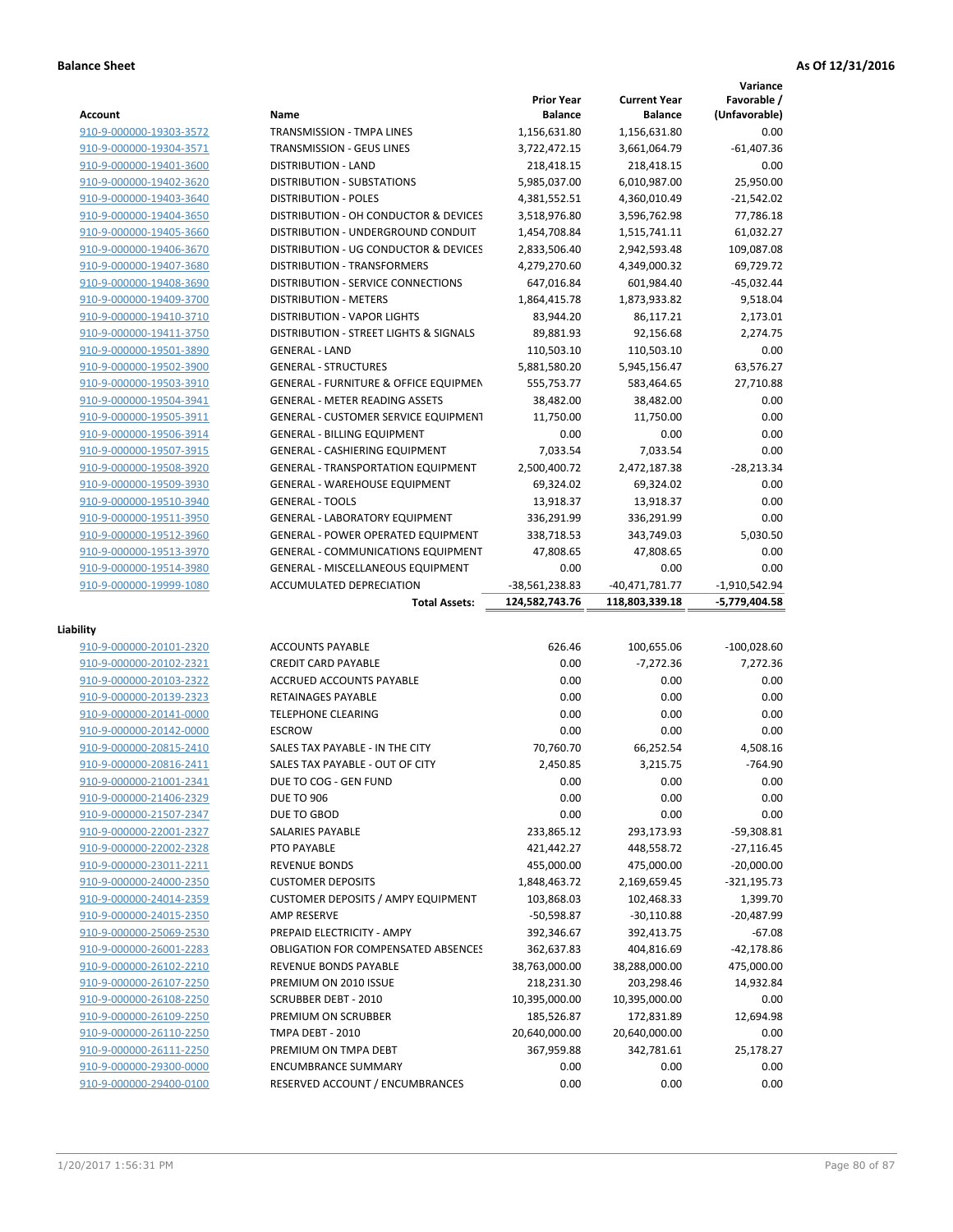| <b>Account</b>                 | Name                                                     | <b>Prior Year</b><br><b>Balance</b> | <b>Current Year</b><br><b>Balance</b> | Variance<br>Favorable /<br>(Unfavorable) |
|--------------------------------|----------------------------------------------------------|-------------------------------------|---------------------------------------|------------------------------------------|
| 910-9-000000-29999-9260        | <b>NET PENSION LIABILITY</b>                             | 609,947.00                          | 609,947.00                            | 0.00                                     |
|                                | <b>Total Liability:</b>                                  | 75,020,527.83                       | 75,070,689.94                         | $-50,162.11$                             |
| <b>Equity</b>                  |                                                          |                                     |                                       |                                          |
| 910-9-000000-39100-2160        | UNRESERVED RETAINED EARNINGS                             | 47,623,065.55                       | 43,608,045.64                         | $-4,015,019.91$                          |
| 910-9-000000-39500-9260        | <b>NET POSITION - PENSION</b>                            | $-3,070.00$                         | $-3,070.00$                           | 0.00                                     |
|                                | <b>Total Beginning Equity:</b>                           | 47,619,995.55                       | 43,604,975.64                         | $-4,015,019.91$                          |
| <b>Total Revenue</b>           |                                                          | 12,074,857.80                       | 11,049,349.20                         | $-1,025,508.60$                          |
| Total Expense                  |                                                          | 10,132,637.42                       | 10,921,675.60                         | -789,038.18                              |
| Revenues Over/(Under) Expenses |                                                          | 1,942,220.38                        | 127,673.60                            | $-1,814,546.78$                          |
|                                | <b>Total Equity and Current Surplus (Deficit):</b>       | 49,562,215.93                       | 43,732,649.24                         | $-5,829,566.69$                          |
|                                | Total Liabilities, Equity and Current Surplus (Deficit): | 124,582,743.76                      | 118,803,339.18                        | -5,779,404.58                            |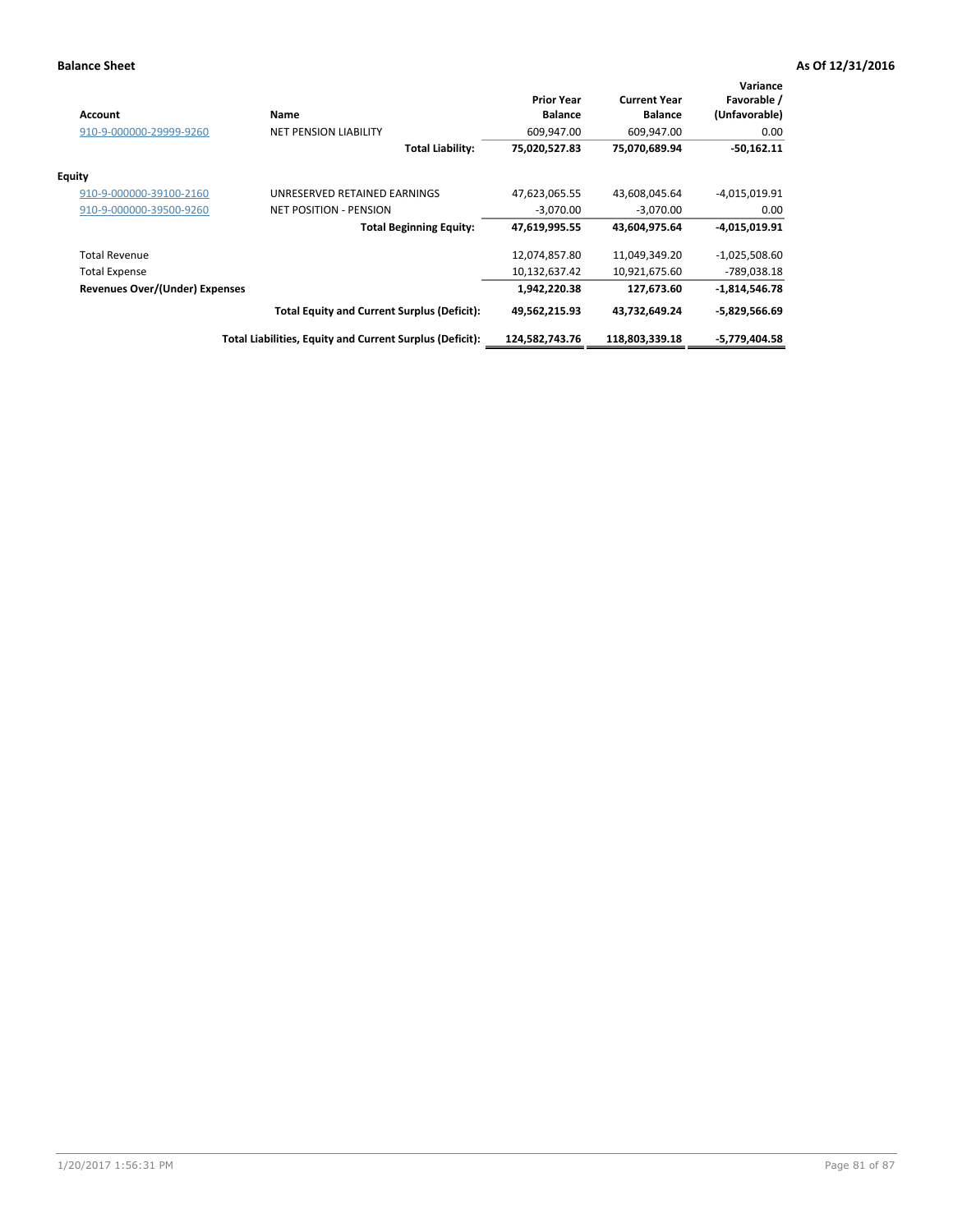| Account                               | Name                                                     | <b>Prior Year</b><br><b>Balance</b> | <b>Current Year</b><br><b>Balance</b> | Variance<br>Favorable /<br>(Unfavorable) |
|---------------------------------------|----------------------------------------------------------|-------------------------------------|---------------------------------------|------------------------------------------|
| Fund: 911 - ELECTRIC DEBT REDUCTION   |                                                          |                                     |                                       |                                          |
| Assets                                |                                                          |                                     |                                       |                                          |
| 911-9-000000-10000-1300               | CASH                                                     | 220,041.57                          | 3,021,715.97                          | 2,801,674.40                             |
| 911-9-000000-12002-0000               | <b>GOVERNMENT OBLIGATIONS / AGENCIES</b>                 | 0.00                                | 0.00                                  | 0.00                                     |
| 911-9-000000-13201-1430               | MISCELLANEOUS ACCOUNTS RECEIVABLE                        | 0.00                                | 0.00                                  | 0.00                                     |
| 911-9-000000-13205-1710               | <b>INTEREST RECEIVABLE</b>                               | 0.00                                | 0.00                                  | 0.00                                     |
|                                       | <b>Total Assets:</b>                                     | 220,041.57                          | 3,021,715.97                          | 2,801,674.40                             |
| Liability                             |                                                          |                                     |                                       |                                          |
| 911-9-000000-20101-0000               | <b>ACCOUNTS PAYABLE</b>                                  | 0.00                                | 0.00                                  | 0.00                                     |
| 911-9-000000-20103-0100               | <b>ACCRUED ACCOUNTS PAYABLE</b>                          | 0.00                                | 0.00                                  | 0.00                                     |
| 911-9-000000-Z2430-0000               | RESERVED ACCOUNT / ENCUMBRANCE SUM                       | 0.00                                | 0.00                                  | 0.00                                     |
| 911-9-000000-Z2520-0100               | RESERVED ACCOUNT / ENCUMBRANCES                          | 0.00                                | 0.00                                  | 0.00                                     |
|                                       | <b>Total Liability:</b>                                  | 0.00                                | 0.00                                  | 0.00                                     |
| Equity                                |                                                          |                                     |                                       |                                          |
| 911-9-000000-39100-2160               | UNRESERVED RETAINED EARNINGS                             | 220,508.21                          | 3,024,538.46                          | 2,804,030.25                             |
|                                       | <b>Total Beginning Equity:</b>                           | 220,508.21                          | 3,024,538.46                          | 2,804,030.25                             |
| <b>Total Revenue</b>                  |                                                          | $-466.64$                           | $-2,822.49$                           | $-2,355.85$                              |
| <b>Total Expense</b>                  |                                                          | 0.00                                | 0.00                                  | 0.00                                     |
| <b>Revenues Over/(Under) Expenses</b> |                                                          | $-466.64$                           | $-2,822.49$                           | $-2,355.85$                              |
|                                       | <b>Total Equity and Current Surplus (Deficit):</b>       | 220,041.57                          | 3,021,715.97                          | 2,801,674.40                             |
|                                       | Total Liabilities, Equity and Current Surplus (Deficit): | 220,041.57                          | 3,021,715.97                          | 2,801,674.40                             |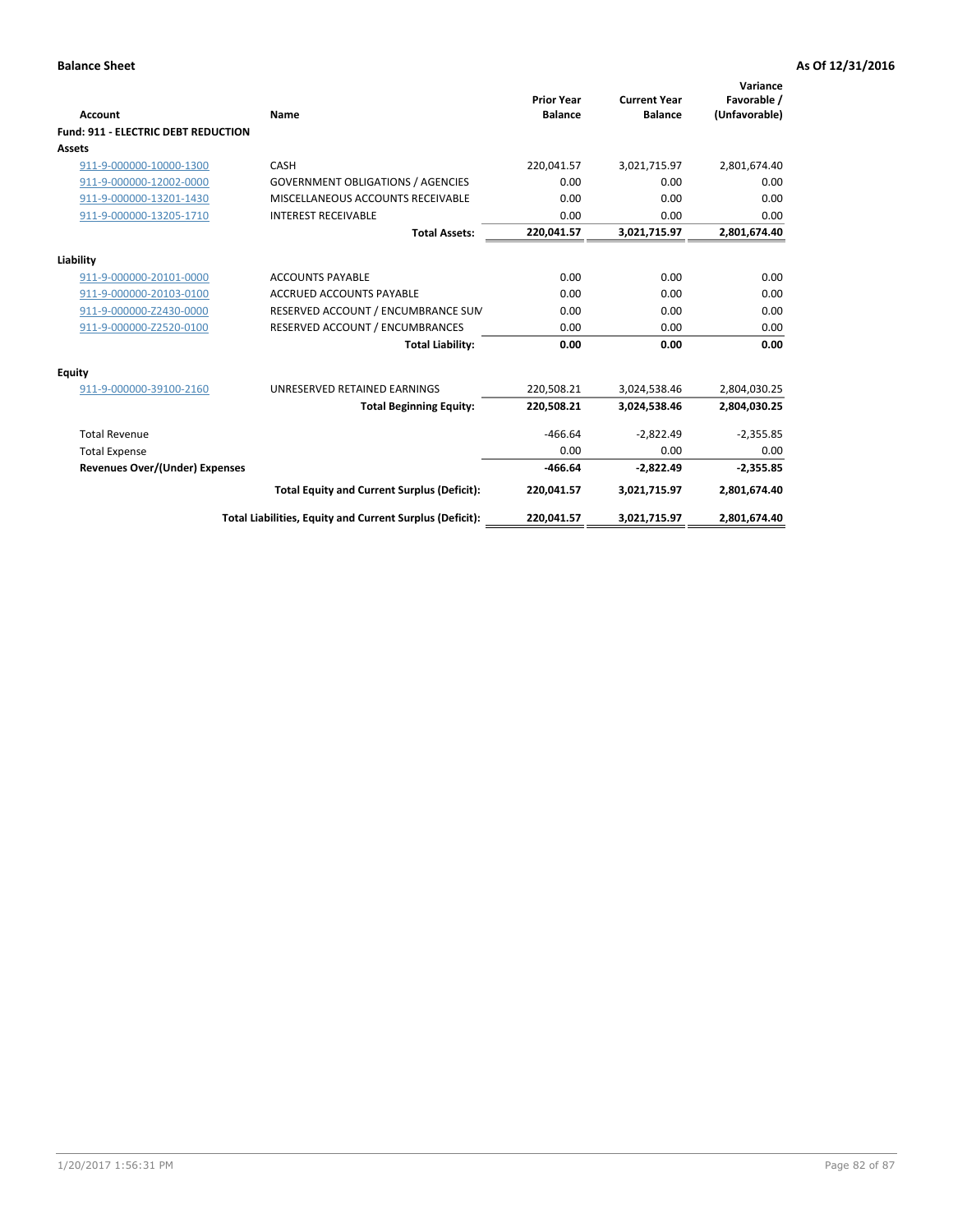| <b>Account</b>                           | <b>Name</b>                                              | <b>Prior Year</b><br><b>Balance</b> | <b>Current Year</b><br><b>Balance</b> | Variance<br>Favorable /<br>(Unfavorable) |
|------------------------------------------|----------------------------------------------------------|-------------------------------------|---------------------------------------|------------------------------------------|
| <b>Fund: 912 - ELECTRIC DEBT SERVICE</b> |                                                          |                                     |                                       |                                          |
| <b>Assets</b>                            |                                                          |                                     |                                       |                                          |
| 912-9-000000-10000-1300                  | CASH                                                     | 2,970,214.98                        | 3,003,680.08                          | 33,465.10                                |
| 912-9-000000-11504-1301                  | RESERVE FUND - 2008 BOND ISSUE                           | 1,130,081.12                        | 1,138,178.05                          | 8,096.93                                 |
| 912-9-000000-11506-1301                  | RESERVE FUND - 2010 BOND ISSUE                           | 3,306,190.64                        | 3,326,019.56                          | 19,828.92                                |
| 912-9-000000-11515-1301                  | RESERVE FUND - 2015 BOND ISSUE                           | 136,206.08                          | 138,806.53                            | 2,600.45                                 |
| 912-9-000000-11516-1301                  | <b>RESERVE FUND - 2015 TAXABLE BONDS</b>                 | 44,307.33                           | 44,502.66                             | 195.33                                   |
| 912-9-000000-13205-1710                  | <b>INTEREST RECEIVABLE</b>                               | 4,160.26                            | 0.00                                  | $-4,160.26$                              |
|                                          | <b>Total Assets:</b>                                     | 7,591,160.41                        | 7,651,186.88                          | 60,026.47                                |
| Liability                                |                                                          |                                     |                                       |                                          |
| 912-9-000000-20101-2320                  | <b>ACCOUNTS PAYABLE</b>                                  | 0.00                                | 0.00                                  | 0.00                                     |
| 912-9-000000-20107-2370                  | <b>ACCRUED INTEREST PAYABLE</b>                          | 425.798.46                          | 452,359.83                            | $-26,561.37$                             |
| 912-9-000000-21400-2999                  | DUE TO GEUS 910 - ELECTRIC OPERATING                     | 4,625,445.97                        | 4,625,445.97                          | 0.00                                     |
| 912-9-000000-Z2430-0000                  | <b>ENCUMBRANCE SUMMARY</b>                               | 0.00                                | 0.00                                  | 0.00                                     |
| 912-9-000000-Z2520-0100                  | RESERVED ACCOUNT / ENCUMBRANCES                          | 0.00                                | 0.00                                  | 0.00                                     |
|                                          | <b>Total Liability:</b>                                  | 5,051,244.43                        | 5,077,805.80                          | $-26,561.37$                             |
| Equity                                   |                                                          |                                     |                                       |                                          |
| 912-9-000000-39100-2150                  | SEMI RESERVED RETAINED EARNINGS                          | 1,582,715.98                        | 1,613,381.08                          | 30,665.10                                |
|                                          | <b>Total Beginning Equity:</b>                           | 1,582,715.98                        | 1,613,381.08                          | 30,665.10                                |
| <b>Total Revenue</b>                     |                                                          | 960,000.00                          | 960,000.00                            | 0.00                                     |
| <b>Total Expense</b>                     |                                                          | 2,800.00                            | 0.00                                  | 2,800.00                                 |
| Revenues Over/(Under) Expenses           |                                                          | 957,200.00                          | 960,000.00                            | 2,800.00                                 |
|                                          | <b>Total Equity and Current Surplus (Deficit):</b>       | 2,539,915.98                        | 2,573,381.08                          | 33,465.10                                |
|                                          | Total Liabilities, Equity and Current Surplus (Deficit): | 7,591,160.41                        | 7,651,186.88                          | 60.026.47                                |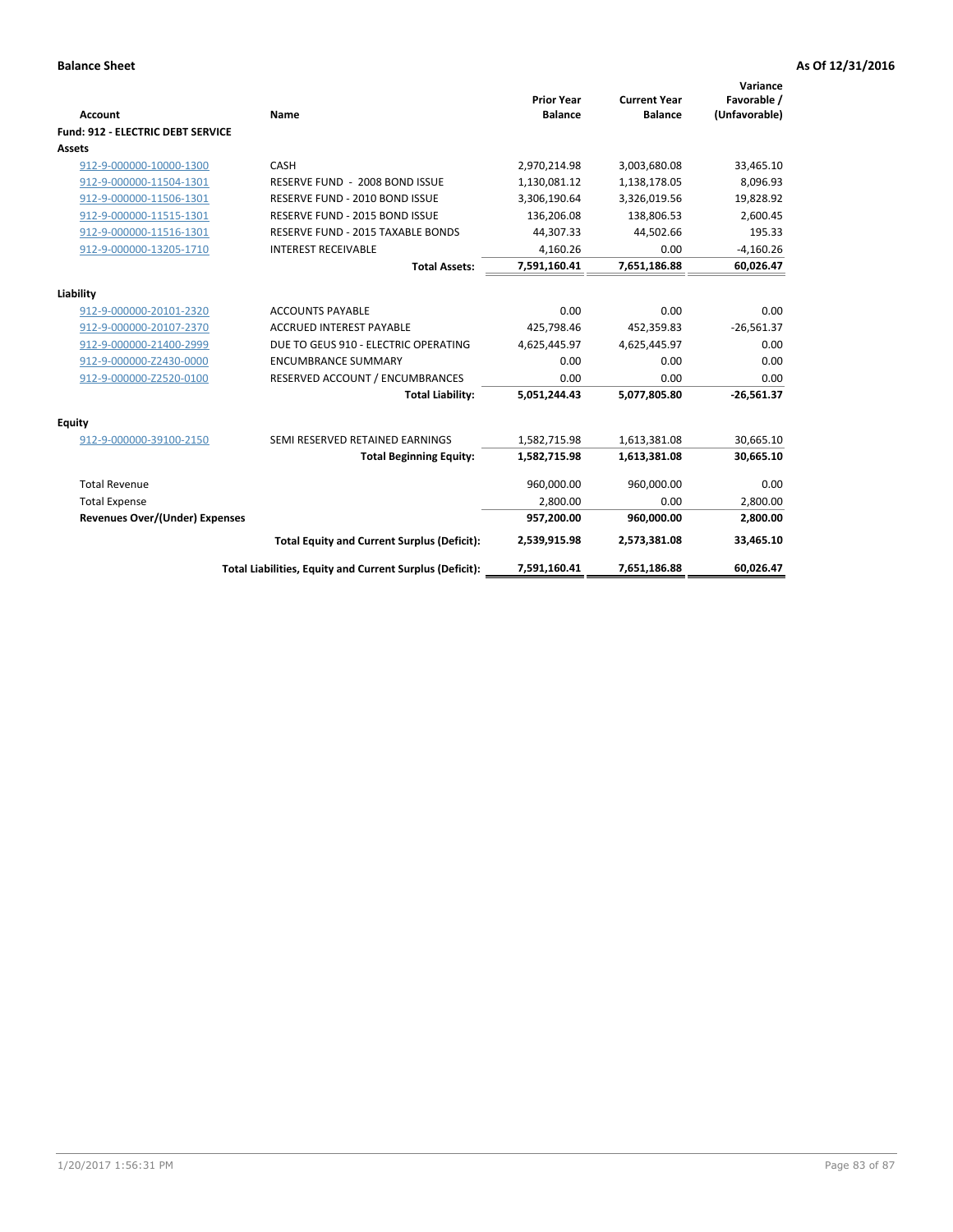| Account                                       | Name                                                     | <b>Prior Year</b><br><b>Balance</b> | <b>Current Year</b><br><b>Balance</b> | Variance<br>Favorable /<br>(Unfavorable) |
|-----------------------------------------------|----------------------------------------------------------|-------------------------------------|---------------------------------------|------------------------------------------|
| <b>Fund: 913 - ELECTRIC CONSTRUCTION FUND</b> |                                                          |                                     |                                       |                                          |
| <b>Assets</b>                                 |                                                          |                                     |                                       |                                          |
| 913-9-000000-10000-1300                       | CASH                                                     | 100,469.81                          | 100,831.83                            | 362.02                                   |
| 913-9-000000-13201-1430                       | MISCELLANEOUS ACCOUNTS RECEIVABLE                        | 0.00                                | 0.00                                  | 0.00                                     |
| 913-9-000000-13205-1710                       | <b>INTEREST RECEIVABLE</b>                               | 0.00                                | 0.00                                  | 0.00                                     |
|                                               | <b>Total Assets:</b>                                     | 100,469.81                          | 100,831.83                            | 362.02                                   |
| Liability                                     |                                                          |                                     |                                       |                                          |
| 913-9-000000-20101-2320                       | <b>ACCOUNTS PAYABLE</b>                                  | 0.00                                | 0.00                                  | 0.00                                     |
| 913-9-000000-20102-2321                       | <b>CREDIT CARD PAYABLE</b>                               | 0.00                                | 0.00                                  | 0.00                                     |
| 913-9-000000-20103-0000                       | <b>ACCRUED ACCOUNTS PAYABLE</b>                          | 0.00                                | 0.00                                  | 0.00                                     |
| 913-9-000000-29300-0000                       | <b>ENCUMBRANCE SUMMARY</b>                               | 0.00                                | 0.00                                  | 0.00                                     |
| 913-9-000000-29400-0100                       | RESERVED ACCOUNT / ENCUMBRANCES                          | 0.00                                | 0.00                                  | 0.00                                     |
|                                               | <b>Total Liability:</b>                                  | 0.00                                | 0.00                                  | 0.00                                     |
| Equity                                        |                                                          |                                     |                                       |                                          |
| 913-9-000000-39100-2160                       | SEMI RESERVED RETAINED EARNINGS                          | 100,682.87                          | 100,926.02                            | 243.15                                   |
|                                               | <b>Total Beginning Equity:</b>                           | 100,682.87                          | 100,926.02                            | 243.15                                   |
| <b>Total Revenue</b>                          |                                                          | $-213.06$                           | $-94.19$                              | 118.87                                   |
| <b>Total Expense</b>                          |                                                          | 0.00                                | 0.00                                  | 0.00                                     |
| Revenues Over/(Under) Expenses                |                                                          | $-213.06$                           | $-94.19$                              | 118.87                                   |
|                                               | <b>Total Equity and Current Surplus (Deficit):</b>       | 100,469.81                          | 100,831.83                            | 362.02                                   |
|                                               | Total Liabilities, Equity and Current Surplus (Deficit): | 100,469.81                          | 100,831.83                            | 362.02                                   |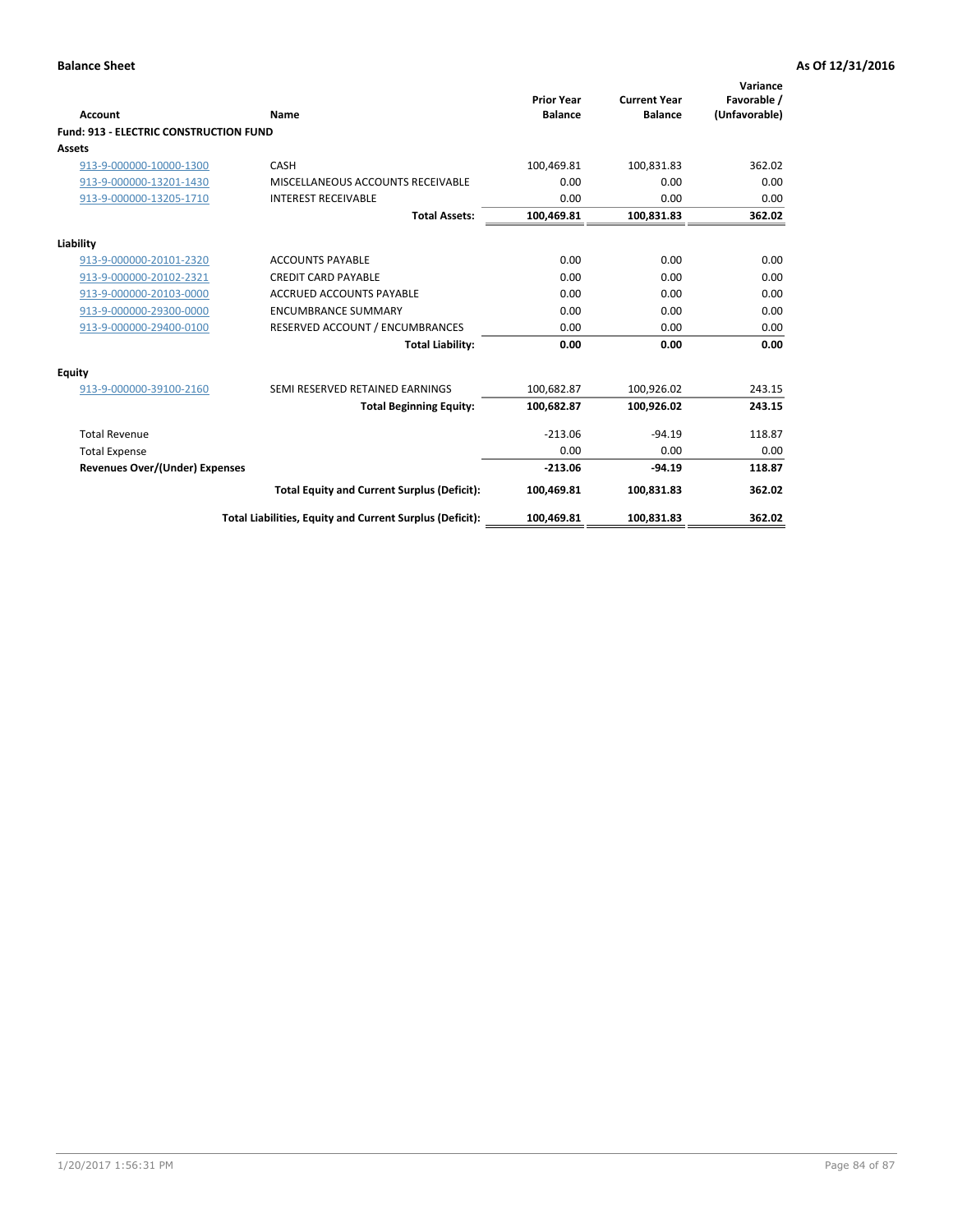| <b>Account</b>                        | Name                                                     | <b>Prior Year</b><br><b>Balance</b> | <b>Current Year</b><br><b>Balance</b> | Variance<br>Favorable /<br>(Unfavorable) |
|---------------------------------------|----------------------------------------------------------|-------------------------------------|---------------------------------------|------------------------------------------|
| Fund: 916 - 08 ENGINE BOND PROCEEDS   |                                                          |                                     |                                       |                                          |
| Assets                                |                                                          |                                     |                                       |                                          |
| 916-9-000000-10000-1300               | CASH                                                     | 0.00                                | 0.00                                  | 0.00                                     |
| 916-9-000000-12189-0000               | 08 ENGINE BOND PROCEEDS                                  | 0.00                                | 0.00                                  | 0.00                                     |
| 916-9-000000-13201-1430               | MISCELLANOEUS ACCOUNTS RECEIVABLE                        | 0.00                                | 0.00                                  | 0.00                                     |
| 916-9-000000-13205-1710               | <b>INTEREST RECEIVABLE</b>                               | 0.00                                | 0.00                                  | 0.00                                     |
| 916-9-000000-Z1030-1202               | 2008 GEUS REVENUE BOND - TEXAS TERM                      | 0.00                                | 0.00                                  | 0.00                                     |
| 916-9-000000-Z1030-1401               | 2008 GEUS REVENUE BOND - PFM                             | 0.00                                | 0.00                                  | 0.00                                     |
| 916-9-000000-Z1030-1402               | 2009 GEUS REVENUE BOND - PFM                             | 0.00                                | 0.00                                  | 0.00                                     |
| 916-9-000000-Z1030-3123               | 2009 GEUS REVENUE BOND - TEXAS TERM                      | 0.00                                | 0.00                                  | 0.00                                     |
|                                       | <b>Total Assets:</b>                                     | 0.00                                | 0.00                                  | 0.00                                     |
| Liability                             |                                                          |                                     |                                       |                                          |
| 916-9-000000-20101-2320               | <b>ACCOUNTS PAYABLE</b>                                  | 0.00                                | 0.00                                  | 0.00                                     |
| 916-9-000000-20139-2323               | <b>RETAINAGES PAYABLE</b>                                | 0.00                                | 0.00                                  | 0.00                                     |
| 916-9-000000-21401-2330               | DUE TO ELECTRIC OPERATING                                | 0.00                                | 0.00                                  | 0.00                                     |
| 916-9-000000-29300-0000               | <b>ENCUMBRANCE SUMMARY</b>                               | 0.00                                | 0.00                                  | 0.00                                     |
| 916-9-000000-29400-0100               | RESERVED ACCOUNT / ENCUMBRANCES                          | 0.00                                | 0.00                                  | 0.00                                     |
|                                       | <b>Total Liability:</b>                                  | 0.00                                | 0.00                                  | 0.00                                     |
| Equity                                |                                                          |                                     |                                       |                                          |
| 916-9-000000-39100-2150               | <b>RESERVED RETAINED EARNINGS</b>                        | 0.00                                | 0.00                                  | 0.00                                     |
|                                       | <b>Total Beginning Equity:</b>                           | 0.00                                | 0.00                                  | 0.00                                     |
| <b>Total Revenue</b>                  |                                                          | 0.00                                | 0.00                                  | 0.00                                     |
| <b>Total Expense</b>                  |                                                          | 0.00                                | 0.00                                  | 0.00                                     |
| <b>Revenues Over/(Under) Expenses</b> |                                                          | 0.00                                | 0.00                                  | 0.00                                     |
|                                       | <b>Total Equity and Current Surplus (Deficit):</b>       | 0.00                                | 0.00                                  | 0.00                                     |
|                                       | Total Liabilities, Equity and Current Surplus (Deficit): | 0.00                                | 0.00                                  | 0.00                                     |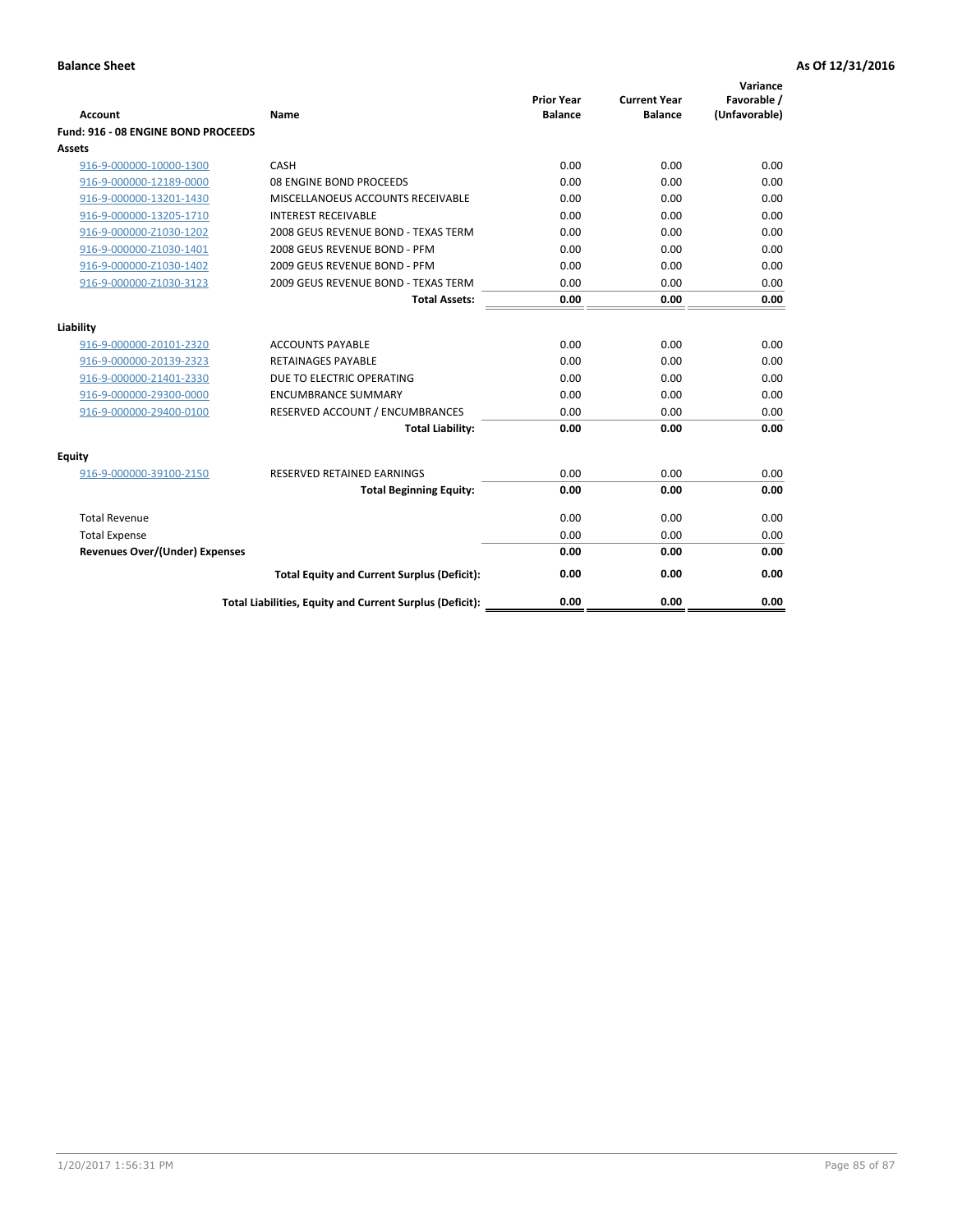| <b>Account</b>                                     | Name                                                     | <b>Prior Year</b><br><b>Balance</b> | <b>Current Year</b><br><b>Balance</b> | Variance<br>Favorable /<br>(Unfavorable) |
|----------------------------------------------------|----------------------------------------------------------|-------------------------------------|---------------------------------------|------------------------------------------|
| Fund: 950 - CABLE / INTERNET                       |                                                          |                                     |                                       |                                          |
| Assets                                             |                                                          |                                     |                                       |                                          |
| 950-9-000000-10000-1300                            | CASH                                                     | 833,576.39                          | 937,784.27                            | 104,207.88                               |
| 950-9-000000-13000-1420                            | <b>CUSTOMER ACCOUNTS RECEIVABLE</b>                      | 208,956.50                          | 231,032.88                            | 22,076.38                                |
| 950-9-000000-13001-1420                            | NON CURRENT CUSTOMER ACCTS RECEIVAE                      | 165,966.78                          | 210,092.53                            | 44,125.75                                |
| 950-9-000000-13002-1440                            | ALLOWANCE FOR UNCOLLECTABLE                              | $-140,386.51$                       | $-173,526.51$                         | $-33,140.00$                             |
| 950-9-000000-13003-1421                            | UNBILLED YEAR-END ACCRUAL                                | 534,908.95                          | 453,890.27                            | $-81,018.68$                             |
| 950-9-000000-13201-1430                            | MISCELLANEOUS ACCOUNTS RECEIVABLE                        | 0.00                                | 0.00                                  | 0.00                                     |
| 950-9-000000-13205-1710                            | <b>INTEREST RECEIVABLE</b>                               | 0.00                                | 0.00                                  | 0.00                                     |
| 950-9-000000-15801-1540                            | <b>INVENTORY</b>                                         | 186,440.15                          | 177,365.63                            | $-9,074.52$                              |
| 950-9-000000-16301-1070                            | <b>CWIP</b>                                              | 0.00                                | 0.00                                  | 0.00                                     |
| 950-9-000000-17501-9260                            | <b>EMPLOYEE CONTRIBUTIONS</b>                            | 66,497.00                           | 66,497.00                             | 0.00                                     |
| 950-9-000000-17504-9260                            | <b>INVESTMENT RETURN</b>                                 | 48,268.00                           | 48,268.00                             | 0.00                                     |
| 950-9-000000-17508-9260                            | <b>EXPERIENCE DIFFERENCE</b>                             | 580.00                              | 580.00                                | 0.00                                     |
| 950-9-000000-18001-5110                            | HEADEND, TRUNK & DISTRIBUTION SYSTEM                     | 9,516,483.16                        | 9,813,629.64                          | 297,146.48                               |
| 950-9-000000-18002-5111                            | <b>HEADEND EQUIPMENT</b>                                 | 1,242,335.79                        | 1,290,975.52                          | 48,639.73                                |
| 950-9-000000-18003-5120                            | <b>DROPS</b>                                             | 3,921,968.10                        | 3,201,165.34                          | -720,802.76                              |
| 950-9-000000-18101-5130                            | <b>CUSTOMER PREMISES EQUIPMENT</b>                       | 1,196,536.42                        | 1,234,540.00                          | 38,003.58                                |
| 950-9-000000-18102-5140                            | PRODUCTION EQUIPMENT                                     | 60,397.97                           | 69,984.90                             | 9,586.93                                 |
| 950-9-000000-18201-5210                            | CENTRAL INTERNET EQUIPMENT                               | 422,769.46                          | 422,769.46                            | 0.00                                     |
| 950-9-000000-18202-5220                            | <b>CUSTOMER INTERFACE EQUIPMENT</b>                      | 215,944.34                          | 230,582.09                            | 14,637.75                                |
| 950-9-000000-18301-5000                            | <b>FIBER OPTICS</b>                                      | 744,208.60                          | 744,208.60                            | 0.00                                     |
| 950-9-000000-18501-5901                            | <b>STRUCTURES &amp; IMPROVEMENTS</b>                     | 608,729.19                          | 608,729.19                            | 0.00                                     |
| 950-9-000000-18502-5910                            | <b>FURNITURE &amp; OFFICE EQUIPMENT</b>                  | 137,419.19                          | 137,419.19                            | 0.00                                     |
| 950-9-000000-18503-5920                            | <b>TRANSPORTATION EQUIPMENT</b>                          | 372,622.50                          | 373,895.50                            | 1,273.00                                 |
| 950-9-000000-18504-5950                            | LABORATORY EQUIPMENT                                     | 163,348.67                          | 163,348.67                            | 0.00                                     |
| 950-9-000000-18505-5960                            | POWER OPERATED EQUIPMENT                                 | 5,500.00                            | 5,500.00                              | 0.00                                     |
| 950-9-000000-18506-5980                            | MISCELLANEOUS EQUIPMENT                                  | 0.00                                | 0.00                                  | 0.00                                     |
| 950-9-000000-18999-1080                            | ACCUMULATED DEPRECIATION                                 | -10,329,328.35                      | $-10,471,331.44$                      | $-142,003.09$                            |
|                                                    | <b>Total Assets:</b>                                     | 10,183,742.30                       | 9,777,400.73                          | -406,341.57                              |
|                                                    |                                                          |                                     |                                       |                                          |
| Liability                                          |                                                          |                                     |                                       |                                          |
| 950-9-000000-20101-2320                            | <b>ACCOUNTS PAYABLE</b>                                  | 0.00                                | 0.00                                  | 0.00                                     |
| 950-9-000000-20102-2321                            | <b>CREDIT CARD PAYABLE</b>                               | 0.00                                | 7,272.36                              | $-7,272.36$                              |
| 950-9-000000-20103-2322                            | ACCRUED ACCOUNTS PAYABLE                                 | 0.00                                | 0.00                                  | 0.00                                     |
| 950-9-000000-20815-2410                            | SALES TAX PAYABLE - IN THE CITY                          | 30,121.31                           | 31,463.15                             | $-1,341.84$                              |
| 950-9-000000-20816-2411                            | SALES TAX PAYABLE - OUT OF CITY                          | 0.00                                | 0.00                                  | 0.00                                     |
| 950-9-000000-21001-1101                            | DUE TO COG - GEN FUND                                    | 0.00                                | 0.00                                  | 0.00                                     |
| 950-9-000000-21507-2347                            | DUE TO GBOD                                              | 0.00                                | 0.00                                  | 0.00                                     |
| 950-9-000000-22001-2327                            | SALARIES PAYABLE                                         | 34,330.47<br>52,687.91              | 43,791.74                             | $-9,461.27$<br>$-5,847.83$               |
| 950-9-000000-22002-2328<br>950-9-000000-24000-2350 | PTO PAYABLE<br><b>CUSTOMER DEPOSITS</b>                  |                                     | 58,535.74                             |                                          |
|                                                    |                                                          | 10,927.27                           | 12,442.27                             | $-1,515.00$                              |
| 950-9-000000-26001-2283                            | <b>OBLIGATION FOR COMPENSATED ABSENCES</b>               | 10,900.97                           | 13,908.37                             | $-3,007.40$                              |
| 950-9-000000-29300-0000                            | <b>ENCUMBRANCE SUMMARY</b>                               | 0.00                                | 0.00                                  | 0.00                                     |
| 950-9-000000-29400-0100                            | RESERVED ACCOUNT / ENCUMBRANCES                          | 0.00                                | 0.00                                  | 0.00                                     |
| 950-9-000000-29999-9260                            | <b>NET PENSION LIABILITY</b>                             | 87,135.00                           | 87,135.00                             | 0.00                                     |
|                                                    | <b>Total Liability:</b>                                  | 226,102.93                          | 254,548.63                            | -28,445.70                               |
| Equity                                             |                                                          |                                     |                                       |                                          |
| 950-9-000000-39100-2160                            | UNRESERVED RETAINED EARNINGS                             | 9,661,921.93                        | 9,214,975.69                          | -446,946.24                              |
| 950-9-000000-39500-9260                            | NET POSITION - PENSION                                   | $-438.00$                           | $-438.00$                             | 0.00                                     |
|                                                    | <b>Total Beginning Equity:</b>                           | 9,661,483.93                        | 9,214,537.69                          | -446,946.24                              |
|                                                    |                                                          |                                     |                                       |                                          |
| <b>Total Revenue</b>                               |                                                          | 1,533,712.98                        | 1,513,014.78                          | -20,698.20                               |
| <b>Total Expense</b>                               |                                                          | 1,237,557.54                        | 1,204,700.37                          | 32,857.17                                |
| <b>Revenues Over/(Under) Expenses</b>              | <b>Total Equity and Current Surplus (Deficit):</b>       | 296,155.44<br>9,957,639.37          | 308,314.41<br>9,522,852.10            | 12,158.97<br>-434,787.27                 |
|                                                    | Total Liabilities, Equity and Current Surplus (Deficit): | 10,183,742.30                       |                                       | -406,341.57                              |
|                                                    |                                                          |                                     | 9,777,400.73                          |                                          |